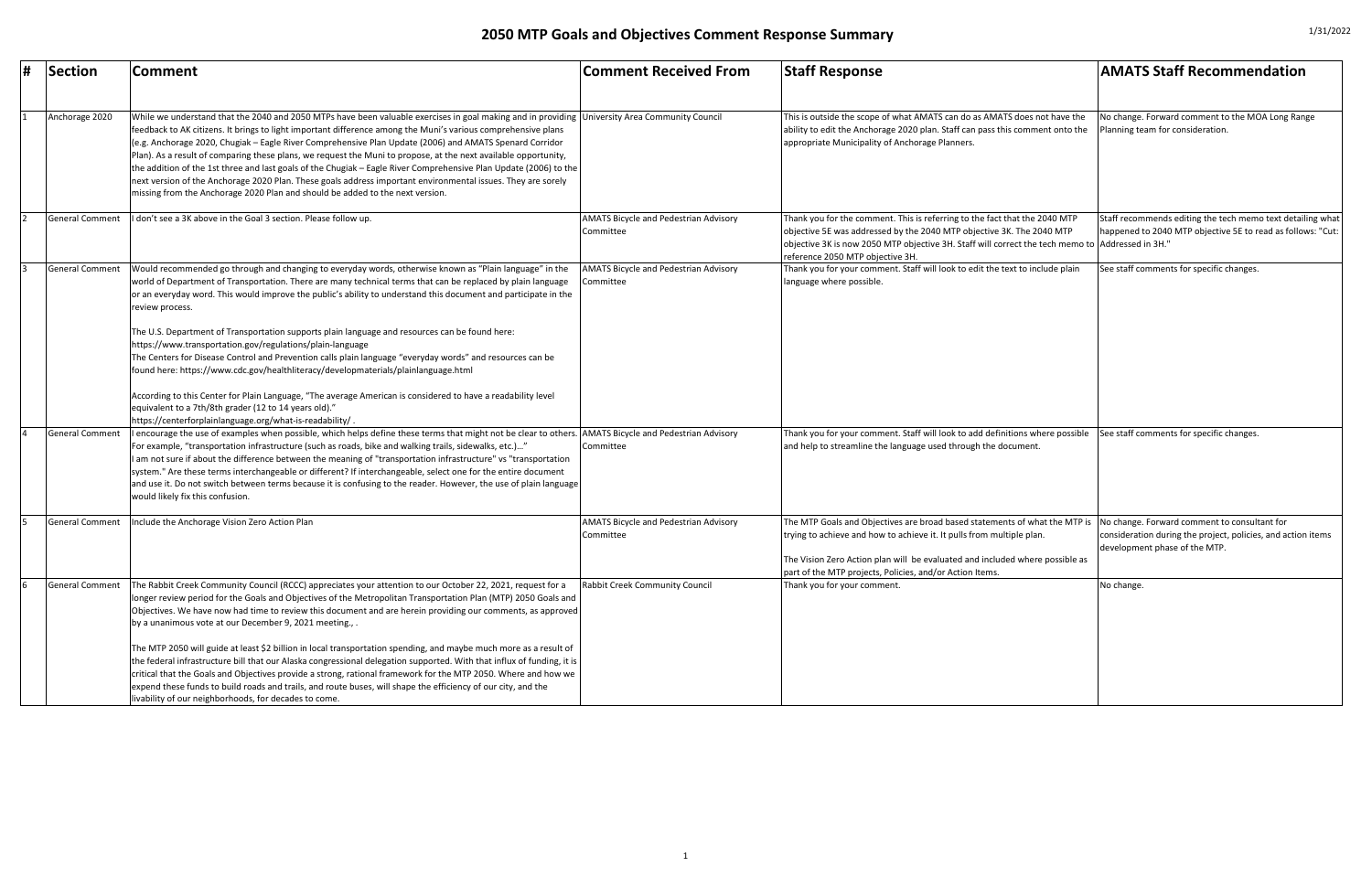| Section                | Comment                                                                                                                                                                                                                                                                                                                                                                                                                                                                                                                                                                                                                                                                                                                                                                                                                                                                                                                                                                                                 | <b>Comment Received From</b>          | <b>Staff Response</b>                                                                                                                                                                                                                                                                                                                                                                                                                                                                                                                                                                                                                                                                                                                                                                                                           | <b>AMATS Staff Recommendation</b>                                                          |
|------------------------|---------------------------------------------------------------------------------------------------------------------------------------------------------------------------------------------------------------------------------------------------------------------------------------------------------------------------------------------------------------------------------------------------------------------------------------------------------------------------------------------------------------------------------------------------------------------------------------------------------------------------------------------------------------------------------------------------------------------------------------------------------------------------------------------------------------------------------------------------------------------------------------------------------------------------------------------------------------------------------------------------------|---------------------------------------|---------------------------------------------------------------------------------------------------------------------------------------------------------------------------------------------------------------------------------------------------------------------------------------------------------------------------------------------------------------------------------------------------------------------------------------------------------------------------------------------------------------------------------------------------------------------------------------------------------------------------------------------------------------------------------------------------------------------------------------------------------------------------------------------------------------------------------|--------------------------------------------------------------------------------------------|
|                        |                                                                                                                                                                                                                                                                                                                                                                                                                                                                                                                                                                                                                                                                                                                                                                                                                                                                                                                                                                                                         |                                       |                                                                                                                                                                                                                                                                                                                                                                                                                                                                                                                                                                                                                                                                                                                                                                                                                                 |                                                                                            |
| <b>General Comment</b> | The Objectives should be worded as outcomes, not practices! The Objectives should preferably set targets, but at  Rabbit Creek Community Council<br>the least, they should identify outcomes that can be defined quantitatively and measured by publicly-noticed<br>performance standards.                                                                                                                                                                                                                                                                                                                                                                                                                                                                                                                                                                                                                                                                                                              |                                       | The 2050 MTP follows a performance based planning approach. Goals are a<br>broad based statement of what we are trying to achieve. Objectives are specific consideration during the performance measures and target<br>measurable statements that help to support the associated goals. Performance development phase of the MTP.<br>Measures and targets are how the plan measures if you are meeting your<br>goals/objectives. This broad based planning approach allows you to have fewer<br>objective that cover multiple areas and integrate better. Additional information<br>can be found here from the FHWA resources: https://www.tpmtools.org/wp-<br>content/uploads/2016/09/guidebook-component-03.pdf.<br>This should be reviewed as part of the performance measures and targets<br>development phase of the MTP.  | No change. Forward comment to consultant for                                               |
| <b>General Comment</b> | A number of the Objectives in this draft are not worded as outcomes, so our specific comments attempt to<br>express desirable outcomes.<br>We understand the Anchorage Metropolitan Area Transportation Solutions (AMA TS)' will use- these Goals and<br>Objectives to draft Performance Standards. Performance must be measured. We request that AMA TS identify<br>protocols for measuring the transportation system to see if each Objective is being met. The AMATS measuring<br>protocols need to include a reporting_process, with clear information and analysis, for presentation to the public<br>and decision-makers.<br>We are encouraged to see that reducing greenhouse gas emissions (GHG) and reducing Vehicle Miles Traveled<br>(VMT) have been added to the objectives. These objectives are key ingicators of an efficient and sustainable<br>transportation and land use system, and should be strongly worded.                                                                      | <b>Rabbit Creek Community Council</b> | The 2050 MTP follows a performance based planning approach. Goals are a<br>broad based statement of what we are trying to achieve. Objectives are specific consideration during the performance measures and target<br>Imeasurable statements that help to support the associated goals. Performance development phase of the MTP.<br>Measures and targets are how the plan measures if you are meeting your<br>goals/objectives. This broad based planning approach allows you to have fewer<br>objective that cover multiple areas and integrate better. Additional information<br>can be found here from the FHWA resources: https://www.tpmtools.org/wp-<br>content/uploads/2016/09/guidebook-component-03.pdf.<br>This should be reviewed as part of the performance measures and targets<br>development phase of the MTP. | No change. Forward comment to consultant for                                               |
| <b>General Comment</b> | [pt 3 below is covered in obj 1, I incorporated 1 and 2 into a closing para -<br>Design for safety over speed on local and arterial roads. Roads surrounded by development have lots of points of<br>conflict, and should be designed to serve those areas with speeds of 35 mph or under, as speeds under 35 mph<br>dramatically decrease the likelihood of fatalities in a crash.                                                                                                                                                                                                                                                                                                                                                                                                                                                                                                                                                                                                                     | Rabbit Creek Community Council        | This is a design level detail that is beyond the scope of what AMATS does as<br>part of the MTP and is up the MOA or DOT&PF. However, the Draft 2050 MTP<br>Goals and Objectives help to encourage that transportation project will account<br>for the land use in the area.                                                                                                                                                                                                                                                                                                                                                                                                                                                                                                                                                    | No change.                                                                                 |
| <b>General Comment</b> | Connect people to jobs, services, and community destinations. There are multiple measures for the ease of<br>arriving at one's destination, including equity, affordability, and length of trip and total travel time, and not just<br>speed of vehicular travel.                                                                                                                                                                                                                                                                                                                                                                                                                                                                                                                                                                                                                                                                                                                                       | Rabbit Creek Community Council        | Thank you for your comment. These will be looked at during the development No change. Forward comment to consultant for<br>of the 2050 MTP Performance Measures and Targets.                                                                                                                                                                                                                                                                                                                                                                                                                                                                                                                                                                                                                                                    | consideration during the performance measures and targets<br>development phase of the MTP. |
| <b>General Comment</b> | 3. Prioritize maintenance for existing facilities before adding more facilities.<br>a.Plan and budget for maintaining both new roads and the entire system.]                                                                                                                                                                                                                                                                                                                                                                                                                                                                                                                                                                                                                                                                                                                                                                                                                                            | <b>Rabbit Creek Community Council</b> | The 2050 MTP Goals and Objectives are not prioritized. This covered as part of No change. Forward comment to consultant for<br>the financial chapter, but the MTP is always working on making improvements. consideration during the performance measures, targets,<br>This is a concern for the MTP project team and we welcome any suggestions on and criteria development phase of the MTP.<br>how better to incorporate this into the process.                                                                                                                                                                                                                                                                                                                                                                              |                                                                                            |
| <b>General Comment</b> | n closing, we would like to emphasize a couple points that should be part of the MTP 2050 as it is further<br>developed. These include the importance of designing for safety over speed on local and arterial roads. Roads<br>surrounded by development have many points of conflict, and should be designed to serve those areas with<br>speeds of no more than 35 mph, as speeds under 35mph dramatically decrease the likelihood of fatalities in a<br>crash. Additionally, efficiently, economically, and sustainably connecting people to jobs, services, and community<br>destinations should be a primary concern for the overall plan. There are multiple measures for the ease of<br>arriving at one's destination, including equity, affordability, and length of trip and total travel time - not just<br>speed of vehicular travel.<br>Thank you for considering these recommendations. If you have any questions or would like to discuss them<br>further, do not hesitate to contact us. | <b>Rabbit Creek Community Council</b> | Thank you for your comment.                                                                                                                                                                                                                                                                                                                                                                                                                                                                                                                                                                                                                                                                                                                                                                                                     | No change.                                                                                 |
| <b>General Comment</b> | [Excerpt from RPCC2022-1 resolution passed on January 10th, 2022]<br>NOW THEREFORE, be it resolved that the Rogers Park Community Council agrees<br>with and supports the Rabbit Creek Community Council's comments on the 2050 MTP<br>draft Goals and Objectives, as submitted to AMATS in their 22 December 2021 letter,<br>attached.                                                                                                                                                                                                                                                                                                                                                                                                                                                                                                                                                                                                                                                                 | <b>Rogers Park Community Council</b>  | Thank you for your comment. Please see the responses to the Rabbit Creek<br>Community Council incorporated throughout this document.                                                                                                                                                                                                                                                                                                                                                                                                                                                                                                                                                                                                                                                                                            | No change.                                                                                 |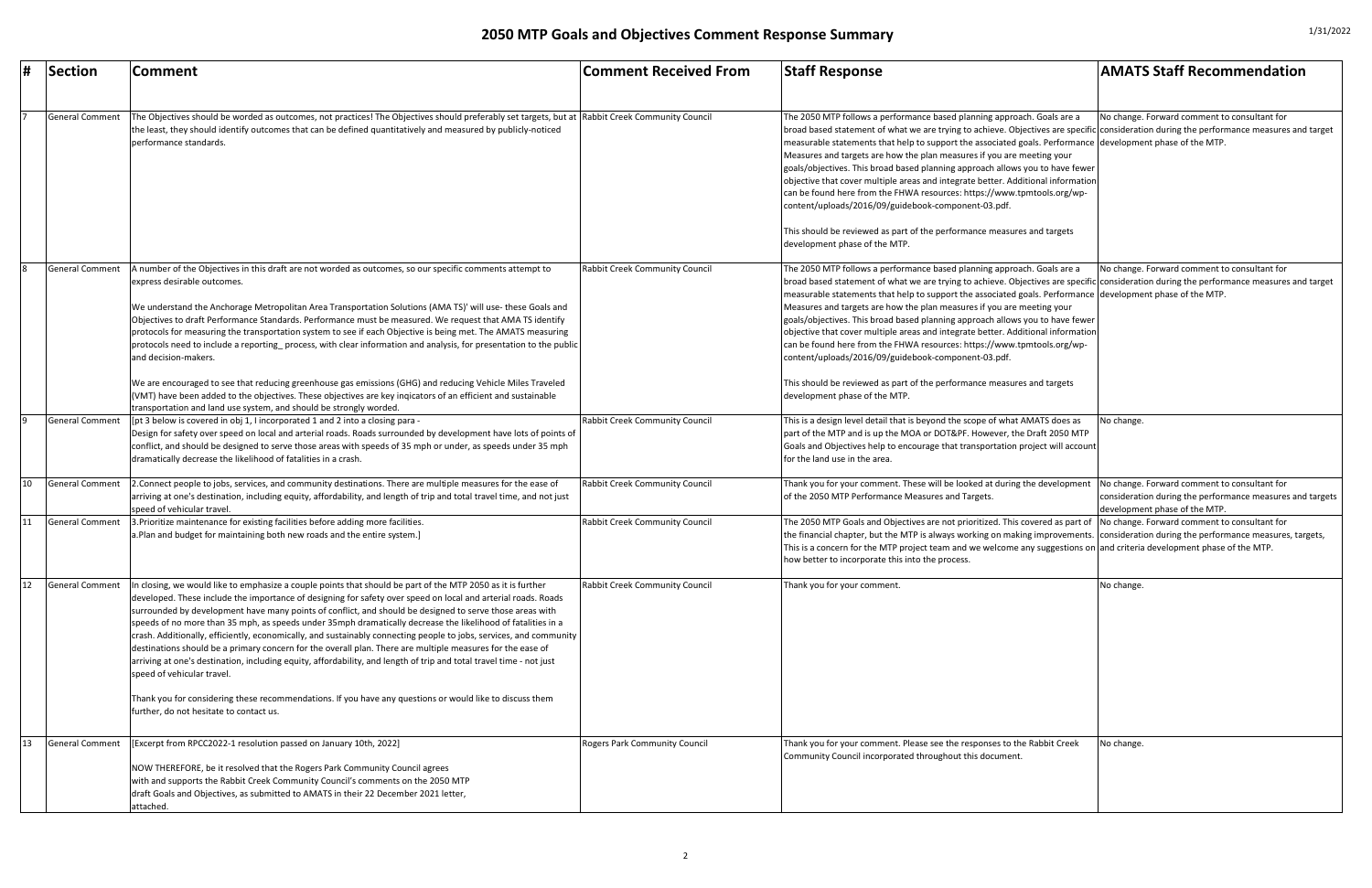| #  | Section                | <b>Comment</b>                                                                                                                                                                                                                                                                                                                                                                                                                                                                                                                                                                                                                                                                                                                                                                                                                                                                                                                                                                                                                                                                                                                                                                                                                                                                                                                                                                                                        | Comment Received From                    | <b>Staff Response</b>                                                                                                                                                                                                                                                                                                                                                                                                          | <b>AMATS Staff Recommendation</b>                                                                                                                                          |
|----|------------------------|-----------------------------------------------------------------------------------------------------------------------------------------------------------------------------------------------------------------------------------------------------------------------------------------------------------------------------------------------------------------------------------------------------------------------------------------------------------------------------------------------------------------------------------------------------------------------------------------------------------------------------------------------------------------------------------------------------------------------------------------------------------------------------------------------------------------------------------------------------------------------------------------------------------------------------------------------------------------------------------------------------------------------------------------------------------------------------------------------------------------------------------------------------------------------------------------------------------------------------------------------------------------------------------------------------------------------------------------------------------------------------------------------------------------------|------------------------------------------|--------------------------------------------------------------------------------------------------------------------------------------------------------------------------------------------------------------------------------------------------------------------------------------------------------------------------------------------------------------------------------------------------------------------------------|----------------------------------------------------------------------------------------------------------------------------------------------------------------------------|
| 14 | General Comment        | University Area Community Council Comments on the 2050 Metropolitan Transportation Plan dtd October 2021<br>The UACC appreciates the time and work that has gone into this document. It was a detailed and commendable<br>effort. The meat of this plan is in the 6-page table attached to the 8 pages of text. It explains the changes that<br>were made from the 2040 Goals to the 2005 Goals. But the attached table is terse, vague and difficult to read. It<br>also has errors, contradictions and dead ends which should be clarified. (The reader seems forced to make an<br>assumption that a 2050 goal approximately to the right of a 2040 goal is addressing the same subject even<br>though it has a different goal number.) The structure makes for a concise table but at the expense of readability.<br>Below are just a few examples of the many issues that should be addressed. Please go over the table with a sharp<br>eye to catch all such problems.                                                                                                                                                                                                                                                                                                                                                                                                                                           | University Area Community Council        | This is regarding the tech memo that was draft version on the AMATS TAC/PC<br>agendas. A number of these technical errors were corrected for the<br>documents/survey released as part of the public comment period in December<br>of 2021.<br>Thank you for your comments.                                                                                                                                                     | No change.                                                                                                                                                                 |
| 15 | General Comment        | On line 5 of page 2 of the main 8-page document, please add a comma after the word "travel," delete the next<br>word (and), then add "and environmental values" after the word "tourism."                                                                                                                                                                                                                                                                                                                                                                                                                                                                                                                                                                                                                                                                                                                                                                                                                                                                                                                                                                                                                                                                                                                                                                                                                             | <b>University Area Community Council</b> | These are the federal planning factors as written in law.                                                                                                                                                                                                                                                                                                                                                                      | No change.                                                                                                                                                                 |
| 16 | General Comment        | Please look for other opportunities in the 2050 MTP to strengthen its environmental provisions related to rapid<br>action to diminish transportation related pollutants. This should include stronger incentives to diminish concrete<br>road dust and to convert to electric buses, including school buses, trucks, cars and motorcycles.                                                                                                                                                                                                                                                                                                                                                                                                                                                                                                                                                                                                                                                                                                                                                                                                                                                                                                                                                                                                                                                                            | University Area Community Council        | Thank you for your comment. This can be looked at the MTP is further<br>developed                                                                                                                                                                                                                                                                                                                                              | No change. Forward comment to the consultant for<br>consideration during the performance measures, tar<br>projects, policies and action items development stag<br>the MTP. |
| 17 | General Comment        | The UACC also fully supports and endorses the attached 12/22/21 comments on this document submitted to<br>AMATS by the Rabbit Creek Community Council                                                                                                                                                                                                                                                                                                                                                                                                                                                                                                                                                                                                                                                                                                                                                                                                                                                                                                                                                                                                                                                                                                                                                                                                                                                                 | <b>University Area Community Council</b> | Thank you for your comment.                                                                                                                                                                                                                                                                                                                                                                                                    | No change.                                                                                                                                                                 |
| 18 | General Comment        | Our city, and our global community, are in an inflection period in the next couple of years. Locally, and globally,<br>we face massive challenges of climate change, sustainability, and inequity. There will be a major infusion of<br>federal funding from the Economic Recovery Act and the Infrastructure Bill from 2021. Climate scientists tell us<br>we must cut greenhouse gas emissions in half by 2030, and build resiliency into our environment. Engineers<br>recognizethat we need to build to different standards to mitigate and withstand climate change. Anchorage has<br>imperatives to transform how we build our city; and we have prospective increased funding. Given this inflection<br>opportunity, Anchorage would be blind to keep planning future transportation based on past transportation. For<br>example, rail should be one of our objectives for future multi-modal travel. Any plan that purports to be long-<br>range must be innovative and transformational.                                                                                                                                                                                                                                                                                                                                                                                                                    | Nancy Pease                              | Thank you for your comment. Future rail for multi-modal travel will be<br>reviewed as part of this plan update.                                                                                                                                                                                                                                                                                                                | No change.                                                                                                                                                                 |
| 19 | <b>General Comment</b> | These draft goals and objectives are more progressive than MTP 2040, but not transformational on the scale that Nancy Pease<br>the moment demands. There a couple of measurements of transformation that need to be more prominently in<br>these Goals and Objectives: greenhouse gas emissions, and vehicle miles traveled, and pedestrian/bike<br>predominant neighborhood centers.<br>In addition, draft Goal 5 seems to have regressed from MTP 2040 in terms of protecting the natural<br>environment. The natural environment in Anchorage is essential to climate resiliency, to our physical and mental<br>health, and to our city's economic competitiveness as a desirable place to live, work, and play.<br>The AMATS MTP 2050 objectives should spell out more clearly what outcomes we want from our transportation<br>spending. In coming years, the public should be able to measure the return on investment from the billions of<br>dollars allocated through AMATS. The Objectives should express outcomes that can be defined quantitatively<br>and measured by performance standards. A number of the Objectives in this draft are vaguely worded and not<br>quantifiable.<br>Regarding public participation in the MTP development, a 45-day comment period would greatly assist<br>Community Councils to publicize and discuss these complex issues. Also, please avoid major holidays and mid- |                                          | AMATS has a deadline with this plan and must be approved by August 26tgh,<br>2024. In order to achieve that target and to ensure there is time for a lengthy<br>review for the public review draft document and allow time for changes to be<br>made based on public comment (the number one comment we heard on the<br>final document from the 2040 MTP), the initial comment periods of the MTP<br>will have to accommodate. | No change.                                                                                                                                                                 |
|    |                        | summer for future comment periods.                                                                                                                                                                                                                                                                                                                                                                                                                                                                                                                                                                                                                                                                                                                                                                                                                                                                                                                                                                                                                                                                                                                                                                                                                                                                                                                                                                                    |                                          |                                                                                                                                                                                                                                                                                                                                                                                                                                |                                                                                                                                                                            |

| <b>Comment Received From</b>      | <b>Staff Response</b>                                                                                                                                                                                                                                                                                                                                                                                                          | <b>AMATS Staff Recommendation</b>                                                                                                                                                    |
|-----------------------------------|--------------------------------------------------------------------------------------------------------------------------------------------------------------------------------------------------------------------------------------------------------------------------------------------------------------------------------------------------------------------------------------------------------------------------------|--------------------------------------------------------------------------------------------------------------------------------------------------------------------------------------|
| University Area Community Council | This is regarding the tech memo that was draft version on the AMATS TAC/PC<br>agendas. A number of these technical errors were corrected for the<br>documents/survey released as part of the public comment period in December<br>of 2021.<br>Thank you for your comments.                                                                                                                                                     | No change.                                                                                                                                                                           |
|                                   |                                                                                                                                                                                                                                                                                                                                                                                                                                |                                                                                                                                                                                      |
| University Area Community Council | These are the federal planning factors as written in law.                                                                                                                                                                                                                                                                                                                                                                      | No change.                                                                                                                                                                           |
| University Area Community Council | Thank you for your comment. This can be looked at the MTP is further<br>developed.                                                                                                                                                                                                                                                                                                                                             | No change. Forward comment to the consultant for<br>consideration during the performance measures, targets,<br>projects, policies and action items development stages of<br>the MTP. |
| University Area Community Council | Thank you for your comment.                                                                                                                                                                                                                                                                                                                                                                                                    | No change.                                                                                                                                                                           |
| Nancy Pease                       | Thank you for your comment. Future rail for multi-modal travel will be<br>reviewed as part of this plan update.                                                                                                                                                                                                                                                                                                                | No change.                                                                                                                                                                           |
| Nancy Pease                       | AMATS has a deadline with this plan and must be approved by August 26tgh,<br>2024. In order to achieve that target and to ensure there is time for a lengthy<br>review for the public review draft document and allow time for changes to be<br>made based on public comment (the number one comment we heard on the<br>final document from the 2040 MTP), the initial comment periods of the MTP<br>will have to accommodate. | No change.                                                                                                                                                                           |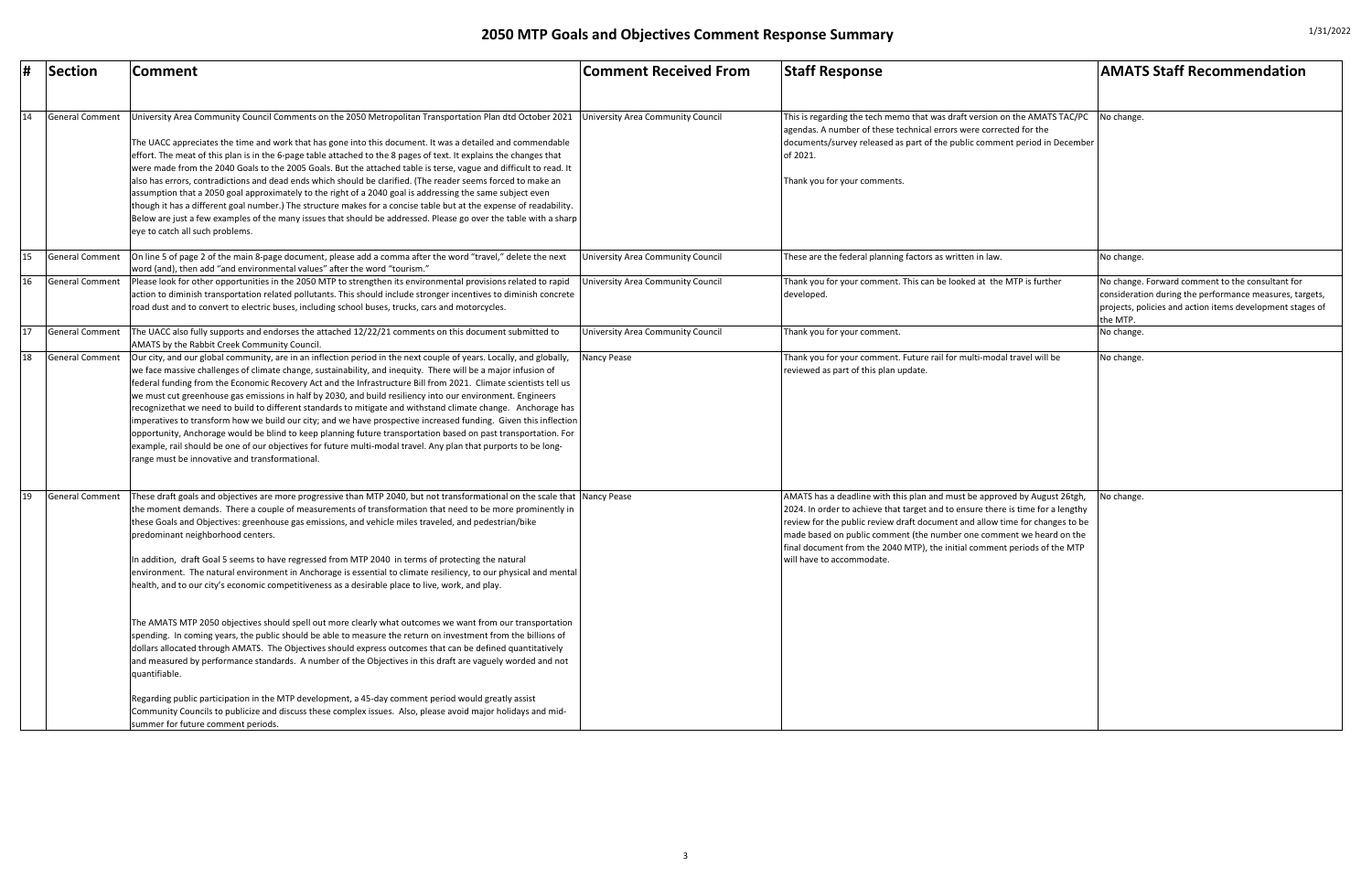| #  | Section                | Comment                                                                                                                                                                                                                        | <b>Comment Received From</b>      | <b>Staff Response</b>                                                                                                                                                                                                                                  | <b>AMATS Staff Recommendation</b>                            |
|----|------------------------|--------------------------------------------------------------------------------------------------------------------------------------------------------------------------------------------------------------------------------|-----------------------------------|--------------------------------------------------------------------------------------------------------------------------------------------------------------------------------------------------------------------------------------------------------|--------------------------------------------------------------|
|    |                        |                                                                                                                                                                                                                                |                                   |                                                                                                                                                                                                                                                        |                                                              |
|    |                        |                                                                                                                                                                                                                                |                                   |                                                                                                                                                                                                                                                        |                                                              |
| 20 | <b>General Comment</b> | This latest draft of MTP 2050 Goals and Objectives is a major improvement over past efforts. The draft responds<br>well to the Comprehensive Plan and public opinion by increasing the relative importance of nonmotorized and | Anchorage Citizens Coalition      | The 2050 MTP follows a performance based planning approach. Goals are a                                                                                                                                                                                | No change. Forward comment to consultant for                 |
|    |                        | transit travel, and the need for transportation investments to support desired land uses. It gives us hope that                                                                                                                |                                   | broad based statement of what we are trying to achieve. Objectives are specific consideration during the performance measures and target<br>measurable statements that help to support the associated goals. Performance development phase of the MTP. |                                                              |
|    |                        | Anchorage's transportation investments will turn around and begin to reduce greenhouse gas emissions.                                                                                                                          |                                   | Measures and targets are how the plan measures if you are meeting your                                                                                                                                                                                 |                                                              |
|    |                        |                                                                                                                                                                                                                                |                                   | goals/objectives. This broad based planning approach allows you to have fewer                                                                                                                                                                          |                                                              |
|    |                        | Most of the goals and objectives are clear and represent measurable 'outcomes' such as 'improve' or 'reduce.'                                                                                                                  |                                   | objective that cover multiple areas and integrate better. Additional information                                                                                                                                                                       |                                                              |
|    |                        | Please review the document and replace verbs such as 'support' and 'promote' with outcome statements. Even                                                                                                                     |                                   | can be found here from the FHWA resources: https://www.tpmtools.org/wp-                                                                                                                                                                                |                                                              |
|    |                        | better, please assign target numbers to 'improve' and 'reduce.'                                                                                                                                                                |                                   | content/uploads/2016/09/guidebook-component-03.pdf.                                                                                                                                                                                                    |                                                              |
|    |                        |                                                                                                                                                                                                                                |                                   | This should be reviewed as part of the performance measures and targets                                                                                                                                                                                |                                                              |
|    |                        |                                                                                                                                                                                                                                |                                   | development phase of the MTP.                                                                                                                                                                                                                          |                                                              |
|    | General Comment        | n the past, Anchorage has resisted measuring its transportation goals and objectives. This MTP is an opportunity Anchorage Citizens Coalition                                                                                  |                                   | This should be reviewed as part of the performance measures and targets                                                                                                                                                                                | No change. Forward comment to consultant for                 |
|    |                        | to 'measure what we value,' though it will take another round of editing from consultants and staff to determine                                                                                                               |                                   | development phase of the MTP where a number of these items can made                                                                                                                                                                                    | consideration during the performance measures, targets,      |
|    |                        | ust how to do that. Some more obscure objectives will need tighter definition, including 'supports local and                                                                                                                   |                                   | Iclearer.                                                                                                                                                                                                                                              | criteria, and policies and actions development phases of the |
|    |                        | regional economy and job growth,' 'resiliency to climate change' and 'equitably distribute adverse impacts.'                                                                                                                   |                                   |                                                                                                                                                                                                                                                        | MTP.                                                         |
|    |                        |                                                                                                                                                                                                                                |                                   | "We recommend AMATS review Anchorage's data reporting systems and                                                                                                                                                                                      |                                                              |
|    |                        | We recommend AMATS review Anchorage's data reporting systems and prepare concrete strategies to measure                                                                                                                        |                                   | prepare concrete strategies to measure transportation outcomes that affect                                                                                                                                                                             |                                                              |
|    |                        | transportation outcomes that affect Comprehensive Plan goals.                                                                                                                                                                  |                                   | Comprehensive Plan goals." This comment should be reviewed during the                                                                                                                                                                                  |                                                              |
|    |                        |                                                                                                                                                                                                                                |                                   | actions and policies development section of the 2050 MTP.                                                                                                                                                                                              |                                                              |
| 22 | General Comment        | Most importantly, goals and objectives should direct spending. In the past, this connection has been fuzzy with                                                                                                                | Anchorage Citizens Coalition      | Project Ranking criteria will be developed to ensure consistency with the 2050   No change.                                                                                                                                                            |                                                              |
|    |                        | too many unstated, obstructive assumptions carried over from year to year. We trust that once Goals and                                                                                                                        |                                   | MTP Goals and Objectives.                                                                                                                                                                                                                              |                                                              |
|    |                        | Objectives are finalized, AMATS' Project Ranking Criteria will be reexamined to ensure consistency and target                                                                                                                  |                                   |                                                                                                                                                                                                                                                        |                                                              |
|    |                        | spending to fulfill community priorities.                                                                                                                                                                                      |                                   | The tech memo already reviewed the Anchorage 2020's Goals and the 2040                                                                                                                                                                                 |                                                              |
|    |                        |                                                                                                                                                                                                                                |                                   | Land Use for compatibility.                                                                                                                                                                                                                            |                                                              |
|    |                        | The goals and objectives would be stronger if the October 2021 Technical Memorandum supporting this work is                                                                                                                    |                                   |                                                                                                                                                                                                                                                        |                                                              |
|    |                        | updated to show how well they contribute to achieving Anchorage 2020's goals for public health, air quality,                                                                                                                   |                                   | We have a deadline with this plan and must be approved by August 26th, 2024.                                                                                                                                                                           |                                                              |
|    |                        | environment, economic security, neighborhood integrity, climate change, infill and redevelopment, and more.                                                                                                                    |                                   | In order to achieve that target and to ensure there is time for a lengthy review<br>for the public review draft document and allow time for changes to be made                                                                                         |                                                              |
|    |                        | We also recommend extending the review period for key documents to 45 days, giving more community councils                                                                                                                     |                                   | based on public comment (the number one comment we heard on the final                                                                                                                                                                                  |                                                              |
|    |                        | the opportunity to weigh in.                                                                                                                                                                                                   |                                   | document from the 2040 MTP), the initial comment periods of the MTP will                                                                                                                                                                               |                                                              |
|    |                        |                                                                                                                                                                                                                                |                                   | have to accommodate that schedule.                                                                                                                                                                                                                     |                                                              |
| 23 | <b>General Comment</b> | Jnsafe, high speed urban arterials                                                                                                                                                                                             | Anchorage Citizens Coalition      | This is covered under multiple objectives 3C, 3E, and 4E.                                                                                                                                                                                              | No change.                                                   |
|    |                        | ADOT managed roadways in the urban core (A-C, I-L, Gambell-Ingra) are unsafe to cross on foot or bike and                                                                                                                      |                                   |                                                                                                                                                                                                                                                        |                                                              |
|    |                        | discourage new investment in historic, downtown neighborhoods because of excessive speeds and noise.                                                                                                                           |                                   |                                                                                                                                                                                                                                                        |                                                              |
|    |                        |                                                                                                                                                                                                                                |                                   |                                                                                                                                                                                                                                                        |                                                              |
|    |                        | The high speed designs of A and C especially discourage much needed residential infill and redevelopment, in a                                                                                                                 |                                   |                                                                                                                                                                                                                                                        |                                                              |
|    |                        | highly desirable part of town between downtown and midtown employment centers. Please identify the goals                                                                                                                       |                                   |                                                                                                                                                                                                                                                        |                                                              |
|    |                        | and objectives that target fixing these problems and call for project prioritization in the near term, understanding                                                                                                           |                                   |                                                                                                                                                                                                                                                        |                                                              |
|    |                        | that the Gambell-Ingra PEL is already funded.                                                                                                                                                                                  |                                   |                                                                                                                                                                                                                                                        |                                                              |
| 24 | General Comment        | When comparing the Goals and Objectives of this plan with the 2040 plan, it is exciting to see the addition of                                                                                                                 | Airport Heights Community Council | Thank you for your comment.                                                                                                                                                                                                                            | No change.                                                   |
|    |                        | equity as it's own goal and significantly more focus on walking, biking, and transit throughout.                                                                                                                               |                                   |                                                                                                                                                                                                                                                        |                                                              |
| 25 | General Comment        | agree with all of the Rabbit Creek Community Council's comments in their letter you dated 12/22/2021. Please David Evans                                                                                                       |                                   | Please see individual responses under Rabbit Creek Community Council's                                                                                                                                                                                 | No change.                                                   |
|    |                        | consider their comments to be my comments as well.                                                                                                                                                                             |                                   | comments.                                                                                                                                                                                                                                              |                                                              |
|    | <b>General Comment</b> | would like to comment on AMATS' Long-Range Transportation Goals & Objectives. I appreciate the work and                                                                                                                        | Sharon Stockard                   | Thank you for your comment.                                                                                                                                                                                                                            | No change.                                                   |
|    |                        | thought you put into these objectives. Clearly you are trying to make them equitable, and to make protection of                                                                                                                |                                   |                                                                                                                                                                                                                                                        |                                                              |
|    |                        | our health and of our environment a critical underpinning of these goals. I appreciate that the goals & objectives                                                                                                             |                                   |                                                                                                                                                                                                                                                        |                                                              |
|    |                        | weight transit, bike and walking more heavily than bigger, faster roadways. Roadways should never be at the<br>expense of our neighborhoods' and community's health and welfare, nor of the environment. Our goals should      |                                   |                                                                                                                                                                                                                                                        |                                                              |
|    |                        | reflect what we value.                                                                                                                                                                                                         |                                   |                                                                                                                                                                                                                                                        |                                                              |
| 27 | General Comment        | This latest draft of MTP 2050 Goals and Objectives is a welcome departure from past transportation plans. It                                                                                                                   | Sharon Stockard                   | Thank you for your comment.                                                                                                                                                                                                                            | No change.                                                   |
|    |                        | responds well to the Comprehensive Plan and public opinion, and increases the relative importance of both                                                                                                                      |                                   |                                                                                                                                                                                                                                                        |                                                              |
|    |                        | non-motorized and transit travel.                                                                                                                                                                                              |                                   |                                                                                                                                                                                                                                                        |                                                              |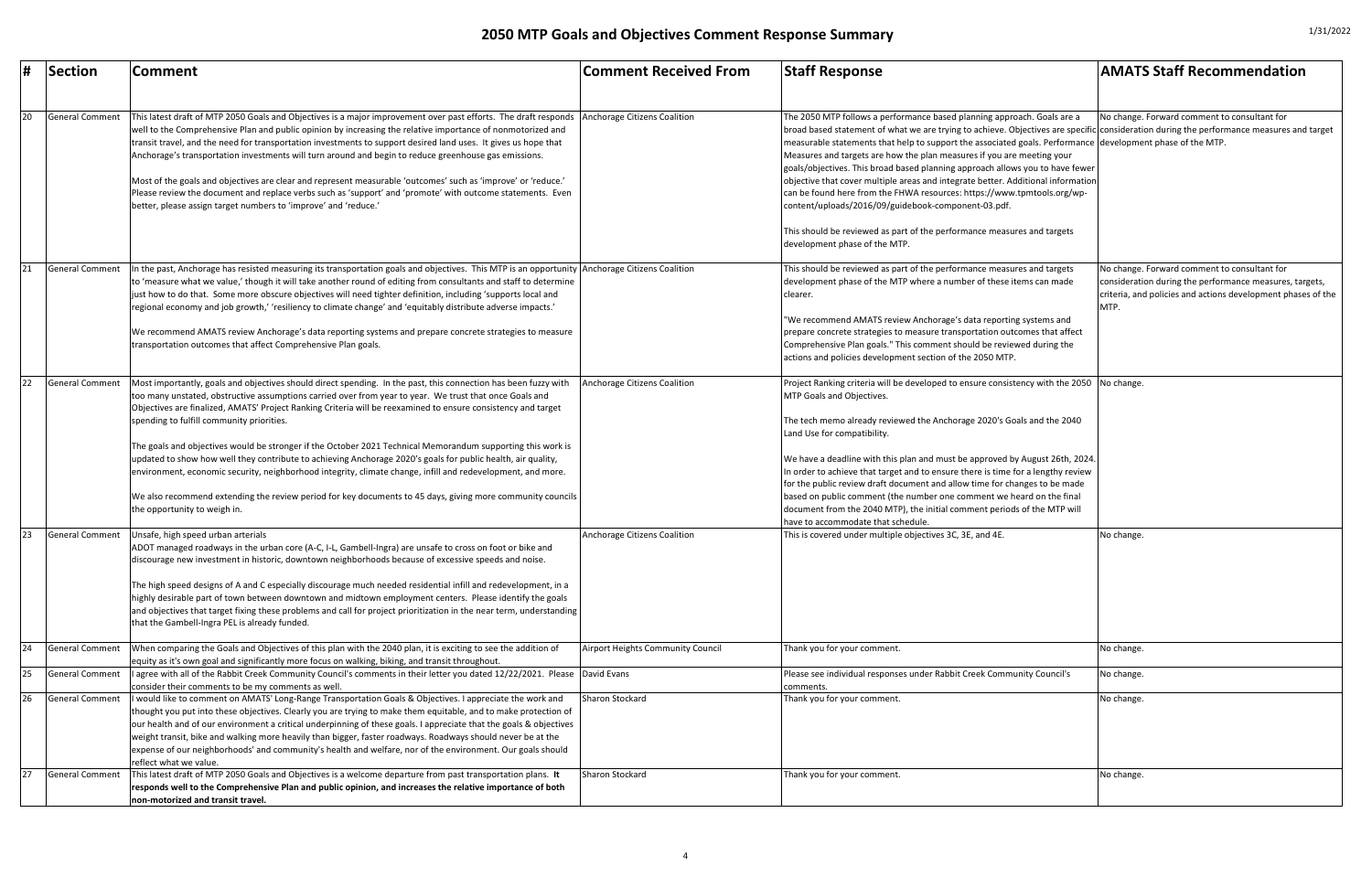| #  | Section                | <b>Comment</b>                                                                                                                                                                                                                                                                                                                                                                                                                                                                                                                                                       | <b>Comment Received From</b> | <b>Staff Response</b>                                                                                                                                                                                                                                                                                                                                                                                          | <b>AMATS Staff Recommendation</b>                                                                                                                                |
|----|------------------------|----------------------------------------------------------------------------------------------------------------------------------------------------------------------------------------------------------------------------------------------------------------------------------------------------------------------------------------------------------------------------------------------------------------------------------------------------------------------------------------------------------------------------------------------------------------------|------------------------------|----------------------------------------------------------------------------------------------------------------------------------------------------------------------------------------------------------------------------------------------------------------------------------------------------------------------------------------------------------------------------------------------------------------|------------------------------------------------------------------------------------------------------------------------------------------------------------------|
|    |                        |                                                                                                                                                                                                                                                                                                                                                                                                                                                                                                                                                                      |                              |                                                                                                                                                                                                                                                                                                                                                                                                                |                                                                                                                                                                  |
| 28 | <b>General Comment</b> | The goals and objectives are mostly simple and clear. Planners need to ensure objectives are outcome<br>statements and measurable.                                                                                                                                                                                                                                                                                                                                                                                                                                   | Sharon Stockard              | Thank you for your comment                                                                                                                                                                                                                                                                                                                                                                                     | No change.                                                                                                                                                       |
|    |                        | Anchorage needs to ensure Municipal data collection measures "what we value." ie: percent of household<br>income spent on transportation, air quality near major roadways, how safe and convenient it is to get to school<br>and work on bus, foot and bike, total government costs of urban redevelopment compared with building on raw<br>land, and so forth.                                                                                                                                                                                                      |                              |                                                                                                                                                                                                                                                                                                                                                                                                                |                                                                                                                                                                  |
|    |                        | Ensure objectives will direct spending and not get lost "on the shelf." After adopting objectives, ensure Project<br>Ranking Criteria are consistent and target spending to fulfill community priorities.                                                                                                                                                                                                                                                                                                                                                            |                              |                                                                                                                                                                                                                                                                                                                                                                                                                |                                                                                                                                                                  |
|    |                        | The AMATS MTP 2050 objectives should spell out what outcomes we want from our transportation spending.<br>In coming years, the public should be able to measure our return on investment from the billions of dollars<br>allocated through AMATS. Some of these proposed MTP goals and objectives are too vague or broad for<br>accountability. Below are specific revisions that would make the MTP 2050 Goals and Objectives more                                                                                                                                  |                              |                                                                                                                                                                                                                                                                                                                                                                                                                |                                                                                                                                                                  |
| 29 | <b>General Comment</b> | measurable<br>Ladies and Gentlemen,                                                                                                                                                                                                                                                                                                                                                                                                                                                                                                                                  | Marc Grober                  | Thank you for your comment                                                                                                                                                                                                                                                                                                                                                                                     | No change.                                                                                                                                                       |
|    |                        | wanted to take a moment to provide you some of the comment on your survey among what I believe is the<br>largest bike forum in Anchorage (below).                                                                                                                                                                                                                                                                                                                                                                                                                    |                              |                                                                                                                                                                                                                                                                                                                                                                                                                |                                                                                                                                                                  |
|    |                        | Many found that your language was so ephemeral and your focus so misguided it was not even worth their time,<br>and some argue that is, after all your intent: to so alienate the public that the public gives up because as has been<br>the case all along, you do what you want no matter how many people die :-)                                                                                                                                                                                                                                                  |                              |                                                                                                                                                                                                                                                                                                                                                                                                                |                                                                                                                                                                  |
| 30 | <b>General Comment</b> | Another example of why AMATS is really the cause of most of our transportation issues<br>(https://www.amats2050.com/open-public-review) Rarely have I seen a survey so poorly built of jibberish and<br>jargon, with inspiring words signifying nothing.<br>'Where's the beef?", as it were<br>Objectives are - wait for it - objective, measurable, steps towards a goal. The stated goals are so obliquely stated<br>the are virtually meaningless, and the objectives sound like they were written by '60s beauty queen competitors.                              | Proivded by Marc Grober      | Thank you for your comment                                                                                                                                                                                                                                                                                                                                                                                     | No change.                                                                                                                                                       |
| 31 | General Comment        | Took the words right out of my mouth. I started filling out the survey and punted because it would be a total<br>waste of time.                                                                                                                                                                                                                                                                                                                                                                                                                                      | Proivded by Marc Grober      | Thank you for your comment.                                                                                                                                                                                                                                                                                                                                                                                    | No change.                                                                                                                                                       |
| 32 | General Comment        | The survey was about the worst written I've ever taken unless your goal was to ignore public opinion as previous<br>AMATS survey's have done. Then it's 100% spot on                                                                                                                                                                                                                                                                                                                                                                                                 | Proivded by Marc Grober      | Thank you for your comment.                                                                                                                                                                                                                                                                                                                                                                                    | No change.                                                                                                                                                       |
| 33 | General Comment        | Seriously. Most of it read like "do you think making safe roads is an effective strategy to make roads safer?" only Proivded by Marc Grober<br>in more convoluted language                                                                                                                                                                                                                                                                                                                                                                                           |                              | Thank you for your comment.                                                                                                                                                                                                                                                                                                                                                                                    | No change.                                                                                                                                                       |
| 34 | <b>General Comment</b> | even those (from Anchorage Citizens Coalition) are not adequately measurable to be objectives though they<br>move in the right direction.                                                                                                                                                                                                                                                                                                                                                                                                                            | Proivded by Marc Grober      | Thank you for your comment.                                                                                                                                                                                                                                                                                                                                                                                    | No change.                                                                                                                                                       |
| 35 | <b>General Comment</b> | They need objectives like each year redesign and re construct at least 5% of all roads now evidencing speed limits  Proivded by Marc Grober<br>30 mph or over in such a manner as to make it physically threatening to move at over 30 mph, lol                                                                                                                                                                                                                                                                                                                      |                              | Thank you for your comment.                                                                                                                                                                                                                                                                                                                                                                                    | No change.                                                                                                                                                       |
| 36 | General Comment        | I concur!                                                                                                                                                                                                                                                                                                                                                                                                                                                                                                                                                            | Proivded by Marc Grober      | Thank you for your comment.                                                                                                                                                                                                                                                                                                                                                                                    | No change.                                                                                                                                                       |
|    | <b>General Comment</b> | General survey feedback. This survey is geared towards transportation engineers and planners, and not the<br>general public. In order to get feedback from everyone, you need to offer links to easy to understand definitions<br>of many of the terms in this survey. Overall, I don't know how effective the survey will be because of the lingo<br>and lack of definitions.                                                                                                                                                                                       | Anonymous                    | Staff agrees that definitions should have been included as part of the survey<br>They were included in a separate document on the MTP project page.<br>Staff is working on trying to streamline and use plain language for the MTP.                                                                                                                                                                            | Staff recommend any future surveys include any def<br>for words for phrases that can not be turned into pla<br>language.                                         |
| 38 | <b>General Comment</b> | Roads around activity centers and major roads are certainly cleared, while neighborhood roads (especially in low<br>income neighborhoods) are not cleared. Anchorage roads are significantly narrower in these neighborhoods and<br>quickly become clogged. A greater budget for snow plowing services and equipment is desperately needed. This<br>issue goes beyond the transportation budget. I'm not sure if this can be addressed through the zoning code. For<br>example, increasing the width of the streets to accommodate maximum winter snow accumulation. | Luz Smeenk                   | Streets widths are design level details outside the scope of the MTP. These are<br>determined during the project design by DOT&PF and the MOA.<br>AMATS plays an important role in coordination between the MOA and DOT&PF<br>regarding snow maintenance and is still trying to figure out our ability to<br>influence maintenance budgets. The MTP will be talking more about this in the<br>document itself. | No change. Forward comment to the consultant for<br>consideration during the criteria, project, financial a<br>and polices and actions development phases of the |

| <b>Comment Received From</b> | <b>Staff Response</b>                                                                                                                                                                                                                                                                                                                                                                                          | <b>AMATS Staff Recommendation</b>                                                                                                                                             |
|------------------------------|----------------------------------------------------------------------------------------------------------------------------------------------------------------------------------------------------------------------------------------------------------------------------------------------------------------------------------------------------------------------------------------------------------------|-------------------------------------------------------------------------------------------------------------------------------------------------------------------------------|
| Sharon Stockard              | Thank you for your comment.                                                                                                                                                                                                                                                                                                                                                                                    | No change.                                                                                                                                                                    |
| Marc Grober                  | Thank you for your comment.                                                                                                                                                                                                                                                                                                                                                                                    | No change.                                                                                                                                                                    |
|                              |                                                                                                                                                                                                                                                                                                                                                                                                                |                                                                                                                                                                               |
| Proivded by Marc Grober      | Thank you for your comment.                                                                                                                                                                                                                                                                                                                                                                                    | No change.                                                                                                                                                                    |
| Proivded by Marc Grober      | Thank you for your comment.                                                                                                                                                                                                                                                                                                                                                                                    | No change.                                                                                                                                                                    |
| Proivded by Marc Grober      | Thank you for your comment.                                                                                                                                                                                                                                                                                                                                                                                    | No change.                                                                                                                                                                    |
| Proivded by Marc Grober      | Thank you for your comment.                                                                                                                                                                                                                                                                                                                                                                                    | No change.                                                                                                                                                                    |
| Proivded by Marc Grober      | Thank you for your comment.                                                                                                                                                                                                                                                                                                                                                                                    | No change.                                                                                                                                                                    |
| Proivded by Marc Grober      | Thank you for your comment.                                                                                                                                                                                                                                                                                                                                                                                    | No change.                                                                                                                                                                    |
| Proivded by Marc Grober      | Thank you for your comment.                                                                                                                                                                                                                                                                                                                                                                                    | No change.                                                                                                                                                                    |
| Anonymous                    | Staff agrees that definitions should have been included as part of the survey.<br>They were included in a separate document on the MTP project page.<br>Staff is working on trying to streamline and use plain language for the MTP.                                                                                                                                                                           | Staff recommend any future surveys include any definitions<br>for words for phrases that can not be turned into plan<br>language.                                             |
| Luz Smeenk                   | Streets widths are design level details outside the scope of the MTP. These are<br>determined during the project design by DOT&PF and the MOA.<br>AMATS plays an important role in coordination between the MOA and DOT&PF<br>regarding snow maintenance and is still trying to figure out our ability to<br>influence maintenance budgets. The MTP will be talking more about this in the<br>document itself. | No change. Forward comment to the consultant for<br>consideration during the criteria, project, financial analysis,<br>and polices and actions development phases of the MTP. |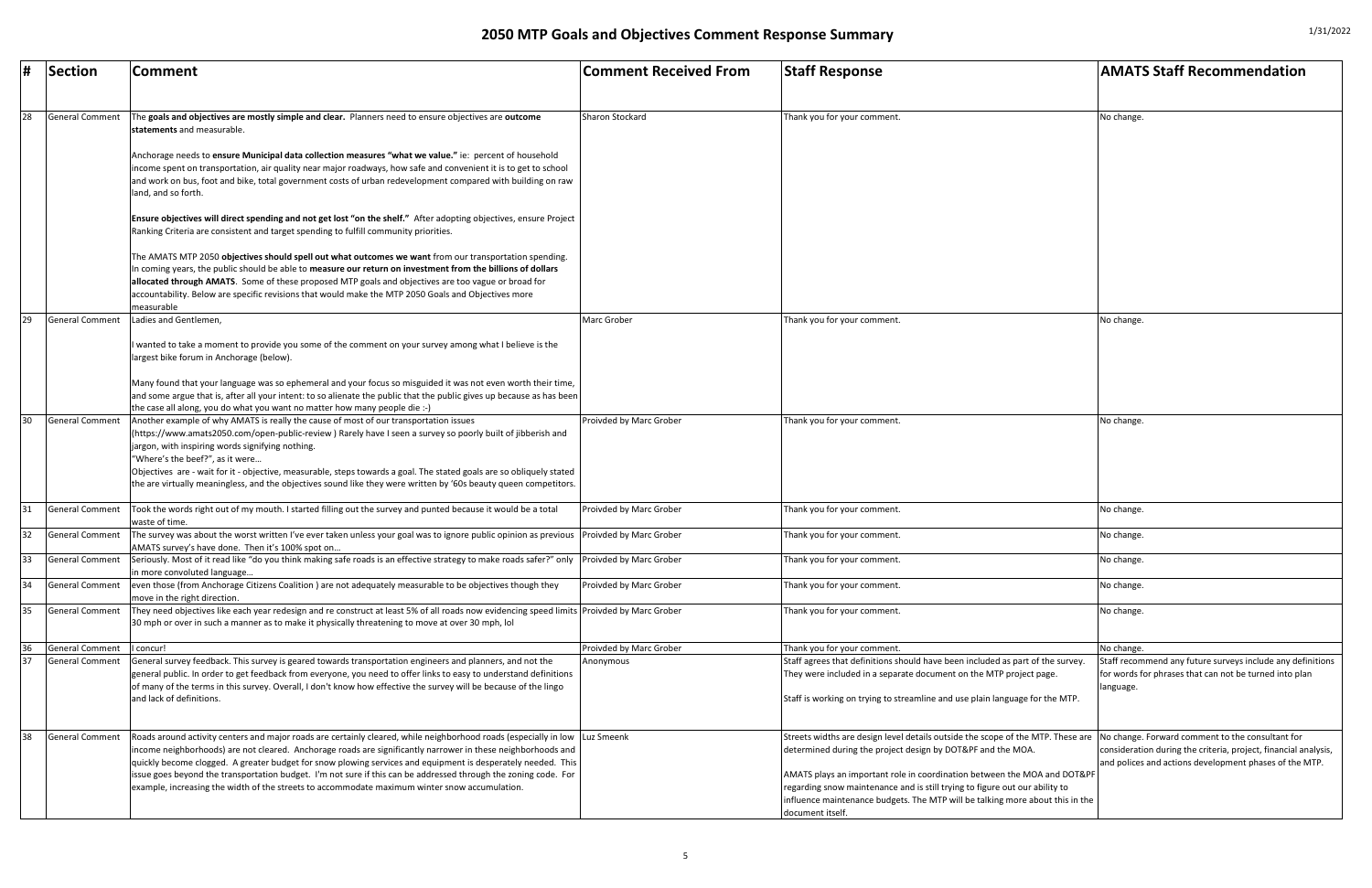| #  | Section         | Comment                                                                                                                                                                                                                                                                                                                                                                                                                                                                                                                                                                                                                                                                                                                                                                                         | <b>Comment Received From</b>                              | <b>Staff Response</b>                                                                                                                                                                                                                                                                                                                                                                                                                                                                                                                                                                                                                                                                                                                                                                                                                                                                                                                                                                                                        | <b>AMATS Staff Recommendation</b>                                                                                                              |
|----|-----------------|-------------------------------------------------------------------------------------------------------------------------------------------------------------------------------------------------------------------------------------------------------------------------------------------------------------------------------------------------------------------------------------------------------------------------------------------------------------------------------------------------------------------------------------------------------------------------------------------------------------------------------------------------------------------------------------------------------------------------------------------------------------------------------------------------|-----------------------------------------------------------|------------------------------------------------------------------------------------------------------------------------------------------------------------------------------------------------------------------------------------------------------------------------------------------------------------------------------------------------------------------------------------------------------------------------------------------------------------------------------------------------------------------------------------------------------------------------------------------------------------------------------------------------------------------------------------------------------------------------------------------------------------------------------------------------------------------------------------------------------------------------------------------------------------------------------------------------------------------------------------------------------------------------------|------------------------------------------------------------------------------------------------------------------------------------------------|
|    |                 |                                                                                                                                                                                                                                                                                                                                                                                                                                                                                                                                                                                                                                                                                                                                                                                                 |                                                           |                                                                                                                                                                                                                                                                                                                                                                                                                                                                                                                                                                                                                                                                                                                                                                                                                                                                                                                                                                                                                              |                                                                                                                                                |
| 39 | General Comment | appreciate the opportunity for public involvement, but this survey uses jargon, concepts, and terminology that I Sarah Preskitt<br>don't understand. I imagine that folks in underserved populations who may not be comfortable speaking English,<br>have reliable internet access, or have limited literacy skills would feel confident completing a survey like this.                                                                                                                                                                                                                                                                                                                                                                                                                         |                                                           | Staff agrees that definitions should have been included as part of the survey<br>They were included in a separate document on the MTP project page.<br>Staff is working on trying to streamline and use plain language for the MTP.                                                                                                                                                                                                                                                                                                                                                                                                                                                                                                                                                                                                                                                                                                                                                                                          | Staff recommend any future surveys include any definitions<br>for words for phrases that can not be turned into plan<br>language.              |
| 40 | General Comment | will not go into a lengthy discussion of the draft Goals and Objectives with this comment. However, I strongly<br>encourage AMATS to acknowledge the reality of Anchorage's physical parameters that significantly impacts<br>transportation mobility. First, the fact we are located at 61.2 Degrees north latitude and in a sub-arctic<br>environment where winter is six months in length. Second, the fact Anchorage is hemmed in by large water<br>bodies, a major State Park and large amounts of Federal lands. Please ensure the Goals and Objectives<br>specifically acknowledge these realities. Thank you for the opportunity to comment.                                                                                                                                            | Allen Kemplen                                             | Objective 1A refers to achieving "a state of good repair with effective use for all No change.<br>modes of travel year-round." Effective use year round is intended to<br>acknowledge the Municipality of Anchorage's climate in the objectives section.<br>Objective 3G also specifically addresses winter mobility from both a design and<br>maintenance perspective. Performance measures and project prioritization are<br>being developed that will further address this concern. Regarding physical<br>constraints, Objective 3E addresses the land use and transportation connection<br>while stating the desire to avoid "unwanted induced demand impacts." This,<br>combined with the other objectives addressing the land use and transportation<br>connection, provides guidance that recognizes geographic constraints while<br>staying within AMATS'scope of what it can directly affect. The final MTP will<br>also include analysis of existing conditions, which directly address geographic<br>constraints. |                                                                                                                                                |
| 41 | Goal 1          | Maintenance in our winter climate is critical, but maintaining a flawed system does not increase safety.<br>Maintenance should be a factor in all transportation projects, but it should not be the plans #1 goal.                                                                                                                                                                                                                                                                                                                                                                                                                                                                                                                                                                              | <b>AMATS Bicycle and Pedestrian Advisory</b><br>Committee | The MTP Goals and Objectives are not prioritized. While this Goal is listed at #1   No change.<br>it does not mean it is the most important goal.                                                                                                                                                                                                                                                                                                                                                                                                                                                                                                                                                                                                                                                                                                                                                                                                                                                                            |                                                                                                                                                |
| 42 | Goal 1          | Draft Goal 1: Prioritize Maintenance for Preserve Existing Infrastructure. Budget for repairs and rehabilitation<br>before funding new projects.                                                                                                                                                                                                                                                                                                                                                                                                                                                                                                                                                                                                                                                | <b>Rabbit Creek Community Council</b>                     | The MTP Goals and Objectives are not prioritized. Scoring criteria is the place<br>where projects are compared to see if it should be a new project or a<br>rehabilitation of an existing facility.                                                                                                                                                                                                                                                                                                                                                                                                                                                                                                                                                                                                                                                                                                                                                                                                                          | Staff recommends making the follow edits to Goal 1:<br>"Maintain Preserve Existing Infrastructure."                                            |
|    |                 | The goal should be to "Fix It First" not construct new infrastructure while current infrastructure crumbles. The<br>capacity to fund maintenance should be taken into account before funding new infrastructure.                                                                                                                                                                                                                                                                                                                                                                                                                                                                                                                                                                                |                                                           | These changes are a significant shift from what this goal is trying to accomplish.<br>However, this goal can be edited to be a little clearer. "Maintain Existing<br>Infrastructure"                                                                                                                                                                                                                                                                                                                                                                                                                                                                                                                                                                                                                                                                                                                                                                                                                                         |                                                                                                                                                |
| 43 | Goal 1          | I personally support the move toward electric buses, and the addition of more routes to all parts of Anchorage to  Anonymous<br>cut down on individual vehicle use.                                                                                                                                                                                                                                                                                                                                                                                                                                                                                                                                                                                                                             |                                                           | New routes and buses will be looked at as part of the MTP project<br>development stage. This comment can be carried forward to be considered<br>then.                                                                                                                                                                                                                                                                                                                                                                                                                                                                                                                                                                                                                                                                                                                                                                                                                                                                        | No change. Forward comment to the consultant for<br>consideration during the project development phase of the<br>MTP.                          |
| 44 | Goal 1          | needs to include good maintenance, especially snow removal                                                                                                                                                                                                                                                                                                                                                                                                                                                                                                                                                                                                                                                                                                                                      | Anonymous                                                 | Thank you for your comment.                                                                                                                                                                                                                                                                                                                                                                                                                                                                                                                                                                                                                                                                                                                                                                                                                                                                                                                                                                                                  | No change.                                                                                                                                     |
| 45 | Goal 1          | f you are referring to the existing subsidized public transportation system it would be more cost effect8ve and<br>efficient to close and abandon all equipment and employment suppprting this system in favor of an uber, lyft or<br>taxi voucher. The result is taxpayers would save money and have a more efficient transportation system through<br>competition in the market.                                                                                                                                                                                                                                                                                                                                                                                                              | Michael Tavoliero                                         | Thank you for your comment.                                                                                                                                                                                                                                                                                                                                                                                                                                                                                                                                                                                                                                                                                                                                                                                                                                                                                                                                                                                                  | No change.                                                                                                                                     |
| 46 | Goal 1          | I wish I had more information about how much of the infrastructure is dedicated to cars and how much to other<br>modes. For example, say we have 10 million dollars of bike/ped infrastructure and 2 billion dollars of roads.<br>"Maintain & Rehabilitate" keeps us stuck in maintaining and rehabbing an extremely unbalanced system which<br>prioritizes the most expensive types of infrastructure first. I would rather see something like: "Maintain and<br>rehab, with a shift towards more economical types of infrastructure over time". For most of the massive,<br>dangerous roads throughout the City I think it would be worth considering shrinking some of them to save<br>cost/long term maintenance rather than just keeping them as they are to perpetuate the same problems. | Anonymous                                                 | This Goal is intended to ensure the transportation facilities are kept in good<br>working order while working on making changes.<br>The MTP does review the existing infrastructure to see where changes can be<br>made to improve the equity for all modes.                                                                                                                                                                                                                                                                                                                                                                                                                                                                                                                                                                                                                                                                                                                                                                 | No change.                                                                                                                                     |
| 47 | Goal 1          | I don't believe that it should be just about "preserving", although I do want everything in good repair. I believe<br>that we should always look to make improvements even if they are small ones.                                                                                                                                                                                                                                                                                                                                                                                                                                                                                                                                                                                              | John Miller                                               | This Goal is intended to ensure the transportation facilities are kept in good<br>working order while working on making changes.<br>The MTP does review the existing infrastructure to see where changes can be<br>made to improve the equity for all modes.                                                                                                                                                                                                                                                                                                                                                                                                                                                                                                                                                                                                                                                                                                                                                                 | No change.                                                                                                                                     |
| 48 | Goal 1          | Making Anchorage more walkable/bike-friendly year round are important goals.                                                                                                                                                                                                                                                                                                                                                                                                                                                                                                                                                                                                                                                                                                                    | Anonymous                                                 | Thank you for your comment.                                                                                                                                                                                                                                                                                                                                                                                                                                                                                                                                                                                                                                                                                                                                                                                                                                                                                                                                                                                                  | No change.                                                                                                                                     |
| 49 | Goal 1          | Hard to tell how effective this is without details on how it will be achieved.                                                                                                                                                                                                                                                                                                                                                                                                                                                                                                                                                                                                                                                                                                                  | Anonymous                                                 | This will be looked at as part of the MTP performance measures and targets<br>development phase of the MTP.                                                                                                                                                                                                                                                                                                                                                                                                                                                                                                                                                                                                                                                                                                                                                                                                                                                                                                                  | No change. Forward comment to the consultant for<br>consideration during the performance measures and targets<br>development phase of the MTP. |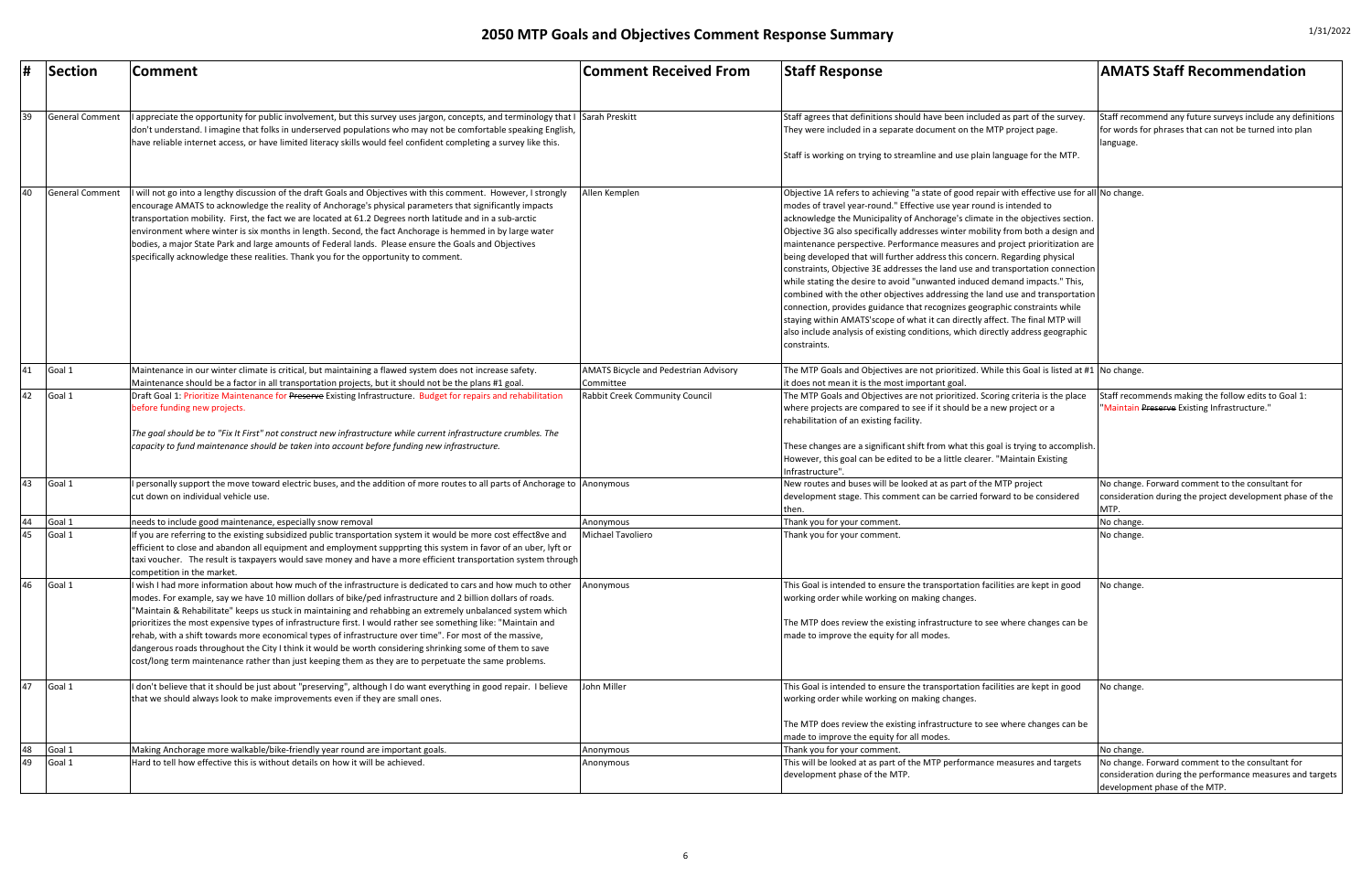| #  | Section | <b>Comment</b>                                                                                                                                                                                                                                                                                                                                                                                                                                                                                                                                                                                                                         | <b>Comment Received From</b> | <b>Staff Response</b>                                                                                                                                                                                                                                                                                                                                                                           | <b>AMATS Staff Recommendation</b>                                                                                                                                                          |
|----|---------|----------------------------------------------------------------------------------------------------------------------------------------------------------------------------------------------------------------------------------------------------------------------------------------------------------------------------------------------------------------------------------------------------------------------------------------------------------------------------------------------------------------------------------------------------------------------------------------------------------------------------------------|------------------------------|-------------------------------------------------------------------------------------------------------------------------------------------------------------------------------------------------------------------------------------------------------------------------------------------------------------------------------------------------------------------------------------------------|--------------------------------------------------------------------------------------------------------------------------------------------------------------------------------------------|
| 50 | Goal 1  | It's a good objective, but measuring it could be challengingperhaps break into parts to monitor successhow<br>well are we meeting good repair?/effective usability?/all modes?/year round?                                                                                                                                                                                                                                                                                                                                                                                                                                             | Lauren Kelsy                 | This will be looked at as part of the MTP performance measures and targets<br>development phase of the MTP.                                                                                                                                                                                                                                                                                     | No change. Forward comment to the consultant for<br>consideration during the performance measures and targets<br>development phase of the MTP.                                             |
| 51 | Goal 1  | I think the Goal is not going far enough and presupposes the existing infrastructure is already, "equitable, safe,<br>accessible, and reliable"                                                                                                                                                                                                                                                                                                                                                                                                                                                                                        | Anonymous                    | This Goal is intended to ensure the transportation facilities are kept in good<br>working order while working on making changes.<br>The MTP does review the existing infrastructure to see where changes can be                                                                                                                                                                                 | No change.                                                                                                                                                                                 |
| 52 | Goal 1  | Preserving existing infrastructure doesn't necessarily mean keeping all current infrastructure in place when it<br>conflicts with other goals. An example might be that a community wants a walkable downtown. That might call<br>for the removal of traffic in certain downtown areas.                                                                                                                                                                                                                                                                                                                                                | James Bennett                | made to improve the equity for all modes.<br>This Goal is intended to ensure the transportation facilities are kept in good<br>working order while working on making changes.<br>The MTP does review the existing infrastructure to see where changes can be                                                                                                                                    | No change.                                                                                                                                                                                 |
| 53 | Goal 1  | Priority on keeping sidewalks clear of snow                                                                                                                                                                                                                                                                                                                                                                                                                                                                                                                                                                                            | <b>Tyler Boyes</b>           | made to improve the equity for all modes.<br>Thank you for your comment.<br>AMATS plays an important role in coordination between the MOA and DOT&PF and polices and actions development phases of the MTP.<br>regarding snow maintenance and is still trying to figure out our ability to<br>influence maintenance budgets. The MTP will be talking more about this in the<br>document itself. | No change. Forward comment to the consultant for<br>consideration during the criteria, project, financial analysis,                                                                        |
| 54 | Goal 1  | How is infrastructure defined. Is it just the roads and trails or the services provided like buses or airplanes?                                                                                                                                                                                                                                                                                                                                                                                                                                                                                                                       | Tim Kosednar                 | Staff agrees that a definition of infrastructure is needed.                                                                                                                                                                                                                                                                                                                                     | Staff recommends adding the following definition for<br>Infrastructure: "Infrastructure refers to the physical system<br>that enables or facilitates the movement of people and<br>goods." |
| 55 | Goal 1  | realize that AMATS programs/projects are mainly for capital improvements and repairs, but the best, accessible, Anonymous<br>safe, and usable sidewalk, bike path, bike lane, or road lane can be made completely unusable and unsafe due to<br>poor maintenance.                                                                                                                                                                                                                                                                                                                                                                      |                              | Thank you for your comment.                                                                                                                                                                                                                                                                                                                                                                     | No change.                                                                                                                                                                                 |
| 56 | Goal 1  | Most roads are effectively usable year round, while sidewalks and bike routes aren't. Goal should reflect a greater Anonymous<br>focus on increased usability for non drivers.                                                                                                                                                                                                                                                                                                                                                                                                                                                         |                              | Objective 1A added in a focus on usability for all modes year-round.                                                                                                                                                                                                                                                                                                                            | No change.                                                                                                                                                                                 |
| 57 | Goal 1  | Again such maintenance and preservation is unreliable in its cost recovery and will continue to be subsidized<br>costs taxpayers more than the service is worth when compared to privatization.                                                                                                                                                                                                                                                                                                                                                                                                                                        | Michael Tavoliero            | Thank you for your comment.                                                                                                                                                                                                                                                                                                                                                                     | No change.                                                                                                                                                                                 |
| 58 | Goal 1  | There is no public transportation system available in Chugiak and Eagle River, so "maintenance only" will<br>continue to preserve the inequality in bus service                                                                                                                                                                                                                                                                                                                                                                                                                                                                        | Debbie Ossiander             | Goal 1 is one of many goals in the MTP. This goal is intended to focus on<br>maintaining what we have. Other goals focus on expansion of services.                                                                                                                                                                                                                                              | No change.                                                                                                                                                                                 |
| 59 | Goal 1  | Thank you for the opportunity to comment. I am writing as a citizen and support the following recommendations: Barbara Carlson<br>AMATS is, at heart, a huge twenty-year spending plan. The AMATS MTP 2050 objectives should spell out what<br>outcomes we want from our transportation spending. In coming years, the public should be able to measure our<br>return on investment from the billions of dollars allocated through AMATS. Some of these proposed MTP goals<br>and objectives are too vague or broad for accountability. Following are specific revisions to make the MTP 2050<br>Goals and Objectives more measurable. |                              | The MTP Goals and Objectives are not prioritized. Scoring criteria is the place<br>where projects are compared to see if it should be a new project or a<br>rehabilitation of an existing facility.<br>These changes are a significant shift what this goal is trying to accomplish.<br>However, this goal can be edited to be a little clearer.                                                | Staff recommends making the follow edits to Goal 1:<br>"Maintain Preserve Existing Infrastructure."                                                                                        |
|    |         | Comments on Goal 1: Preserve Existing Infrastructure.<br>Goal 1 is not bold enough to ensure efficient spending.<br>Preservation should be the priority before new construction. The goal and intent statement should read:<br>PRIORITIZE preserving existing infrastructure.<br>Commit to preserve and maintain existing infrastructure before funding new construction.                                                                                                                                                                                                                                                              |                              |                                                                                                                                                                                                                                                                                                                                                                                                 |                                                                                                                                                                                            |
| 60 | Goal 1  | GOAL <sub>1</sub><br>Draft Goal 1 misses the opportunity to commit to fiscal responsibility.<br>We need to prioritize maintenance. "Fix it First"!                                                                                                                                                                                                                                                                                                                                                                                                                                                                                     | Nancy Pease                  | The MTP Goals and Objectives are not prioritized. Scoring criteria is the place<br>where projects are compared to see if it should be a new project or a<br>rehabilitation of an existing facility.                                                                                                                                                                                             | Staff recommends making the follow edits to Goal 1:<br>"Maintain Preserve Existing Infrastructure."                                                                                        |
|    |         | Crumbling infrastructure is a waste of public funding, and costs individual travelers through damage to vehicles<br>and danger of crashes and injuries.                                                                                                                                                                                                                                                                                                                                                                                                                                                                                |                              | These changes are a significant shift what this goal is trying to accomplish.<br>However, this goal can be edited to be a little clearer.                                                                                                                                                                                                                                                       |                                                                                                                                                                                            |
|    |         | Revise Goal 1: Preserve existing infrastructure. Prioritize maintenance. Budget for repairs and rehabilitation to<br>keep existing facilities in good repair before funding new projects.                                                                                                                                                                                                                                                                                                                                                                                                                                              |                              |                                                                                                                                                                                                                                                                                                                                                                                                 |                                                                                                                                                                                            |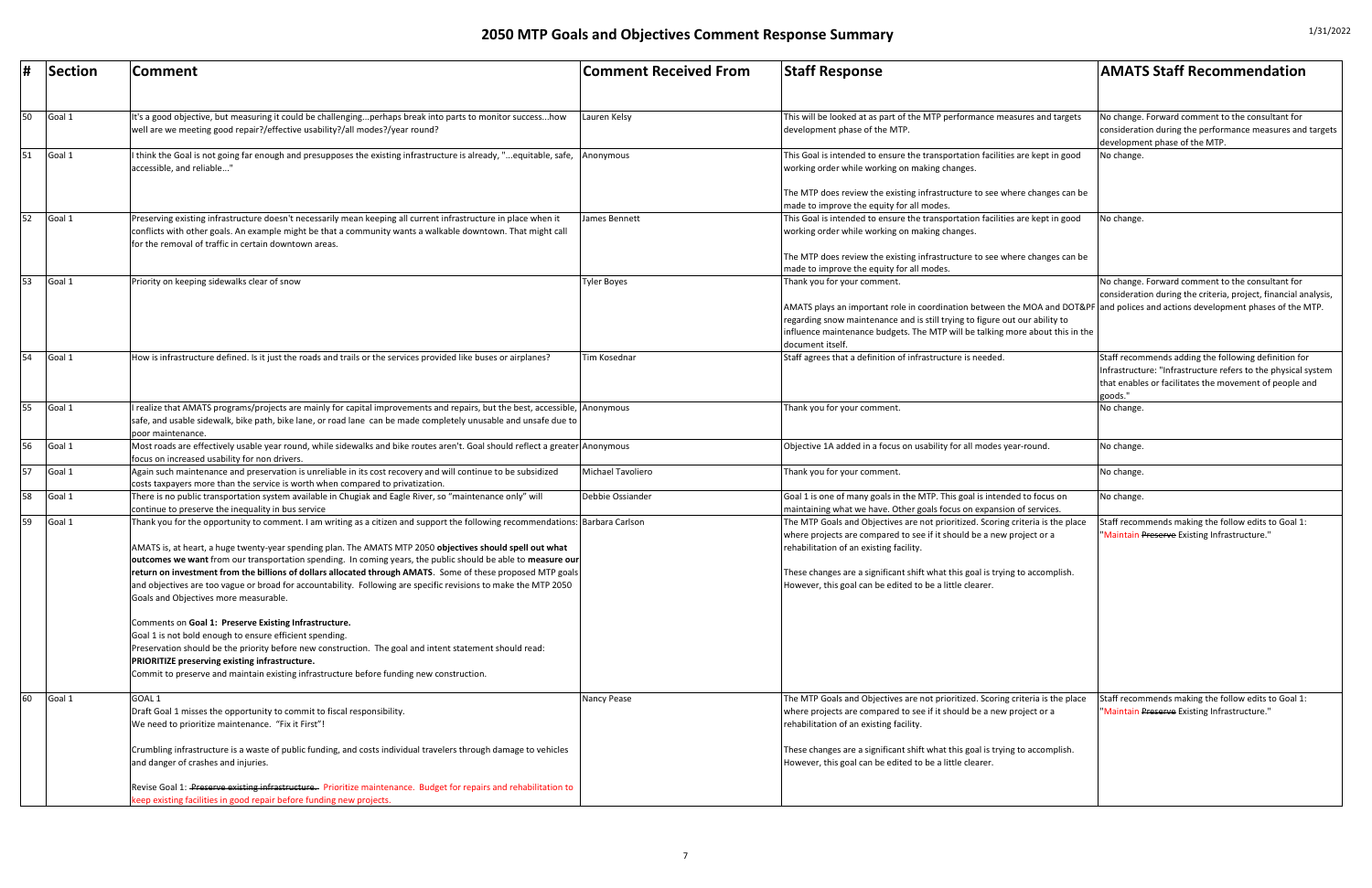|    | Section   | Comment                                                                                                                                                                                                                                                                                                                                                                                                                                                                                                                                                                               | <b>Comment Received From</b> | <b>Staff Response</b>                                                                                                                                                                                                                                                                | <b>AMATS Staff Recommendation</b>                                                                                                                                                          |
|----|-----------|---------------------------------------------------------------------------------------------------------------------------------------------------------------------------------------------------------------------------------------------------------------------------------------------------------------------------------------------------------------------------------------------------------------------------------------------------------------------------------------------------------------------------------------------------------------------------------------|------------------------------|--------------------------------------------------------------------------------------------------------------------------------------------------------------------------------------------------------------------------------------------------------------------------------------|--------------------------------------------------------------------------------------------------------------------------------------------------------------------------------------------|
|    |           |                                                                                                                                                                                                                                                                                                                                                                                                                                                                                                                                                                                       |                              |                                                                                                                                                                                                                                                                                      |                                                                                                                                                                                            |
| 61 | Goal 1    | Below are my comments on the goals/objectives for the 2050 MTP<br>This is a long-term transportation spending plan that should be very detailed in how it measures its effectiveness<br>for combating climate change--among other objectives.                                                                                                                                                                                                                                                                                                                                         | <b>Dianne Holmes</b>         | The MTP Goals and Objectives are not prioritized. Scoring criteria is the place<br>where projects are compared to see if it should be a new project or a<br>rehabilitation of an existing facility.<br>These changes are a significant shift what this goal is trying to accomplish. | Staff recommends making the follow edits to Goal 1:<br>"Maintain Preserve Existing Infrastructure."                                                                                        |
|    |           | Goal 1: emphasize in stronger terms that preserving infrastructure is key before spending on new projects.                                                                                                                                                                                                                                                                                                                                                                                                                                                                            |                              | However, this goal can be edited to be a little clearer.                                                                                                                                                                                                                             |                                                                                                                                                                                            |
| 62 | Goal 1    | .: We suggest that this Goal should recognize that, given expected funding limitations, not all infrastructure can<br>be preserved. We will neglect some infrastructure, and we should do so strategically. Our budget is not well<br>spent on expensive infrastructure that does not create value for the city. Before infrastructure is maintained, a<br>cost-benefit analysis should be performed to evaluate whether the infrastructure is the best possible use of the                                                                                                           | <b>Bike Anchorage</b>        | The MTP Goals and Objectives are not prioritized. Scoring criteria is the place<br>where projects are compared to see if it should be a new project or a<br>rehabilitation of an existing facility.                                                                                  | Staff recommends making the follow edits to Goal 1:<br>"Maintain Preserve Existing Infrastructure."                                                                                        |
|    |           | space. For example, some roads might better serve the community if they were converted to smaller streets, non-<br>motorized paths, or housing and businesses.                                                                                                                                                                                                                                                                                                                                                                                                                        |                              | These changes are a significant shift what this goal is trying to accomplish.<br>However, this goal can be edited to be a little clearer.                                                                                                                                            |                                                                                                                                                                                            |
| 63 | Goal 1    | Goal 1: Preserve Existing Infrastructure<br>Objective 1A should be much stronger, ie: 'Place the highest priority on keeping existing infrastructure in good<br>repair.' That should affect project ranking criteria by focusing more spending on repair than on adding lane miles<br>of roadway. Please review this objective and rewrite it to place the highest priority on good repair.                                                                                                                                                                                           | Anchorage Citizens Coalition | The MTP Goals and Objectives are not prioritized. Scoring criteria is the place<br>where projects are compared to see if it should be a new project or a<br>rehabilitation of an existing facility.<br>These changes are a significant shift what this goal is trying to accomplish. | Staff recommends making the follow edits to Goal 1:<br>"Maintain Preserve Existing Infrastructure."                                                                                        |
| 64 |           |                                                                                                                                                                                                                                                                                                                                                                                                                                                                                                                                                                                       | <b>Sharon Stockard</b>       | However, this goal can be edited to be a little clearer.                                                                                                                                                                                                                             | Staff recommends making the follow edits to Goal 1:                                                                                                                                        |
|    | Goal 1    | Comments on Goal 1: Preserve Existing Infrastructure.<br>Goal 1 is not bold enough to ensure efficient spending.<br>Preservation should be the priority before new construction. The goal and intent statement should read:<br>PRIORITIZE preserving existing infrastructure.                                                                                                                                                                                                                                                                                                         |                              | The MTP Goals and Objectives are not prioritized. Scoring criteria is the place<br>where projects are compared to see if it should be a new project or a<br>rehabilitation of an existing facility.                                                                                  | "Maintain Preserve Existing Infrastructure."                                                                                                                                               |
|    |           | Commit to preserve and maintain existing infrastructure before funding new construction.                                                                                                                                                                                                                                                                                                                                                                                                                                                                                              |                              | These changes are a significant shift what this goal is trying to accomplish.<br>However, this goal can be edited to be a little clearer.                                                                                                                                            |                                                                                                                                                                                            |
| 65 | Goal 1    | The objective is good, but we need to ensure funding is available to meet the objective.                                                                                                                                                                                                                                                                                                                                                                                                                                                                                              | Anonymous                    | Thank you for your comment. The MTP is required to be fiscally constrained<br>but does have to work within the limits of funding.                                                                                                                                                    | No change.                                                                                                                                                                                 |
|    | 66 Goal 1 | Existing infrastructure isn't usable or equitable to all modes of transportation. What is the point of maintaining a Anonymous<br>system that doesn't support the main vision?                                                                                                                                                                                                                                                                                                                                                                                                        |                              | Goal 1 is one of many goals in the MTP. This goal is intended to focus on<br>maintaining what we have while improvements are made. There is a specific<br>goal for equity.                                                                                                           | No change.                                                                                                                                                                                 |
| 67 | Goal 1    | is there a definition of "existing infrastructure" anywhere?                                                                                                                                                                                                                                                                                                                                                                                                                                                                                                                          | Anonymous                    | Staff agrees that a definition of infrastructure is needed.                                                                                                                                                                                                                          | Staff recommends adding the following definition for<br>Infrastructure: "Infrastructure refers to the physical system<br>that enables or facilitates the movement of people and<br>goods." |
| 68 | Goal 1    | Due to increasing numbers of bikers and pedestrians, if winter maintenance cannot be more consistent for<br>safety, separate paths and trails should be included for transportation, which will also need to be maintained<br>consistently in winter. People are biking and traveling on foot year round and need safe ways to do that.                                                                                                                                                                                                                                               | Anonymous                    | Thank you for your comment.                                                                                                                                                                                                                                                          | No change.                                                                                                                                                                                 |
| 69 | Goal 1    | The objective in itself is good but in no way guarantees that the state of Alaska will provide the necessary funds<br>to achieve this objective. It should be put to the voters to approve a state tax to ensure that adequate funds are<br>available to meet transportation needs and objectives. I was amazed and impressed at the quick turn around in<br>repairing the 2018 earthquake road damage and the bridge overpass damaged by a truck collision. I'm not sure<br>what funds were used to accomplish this, but I am very grateful for the speed and quality of the repair. | Luz Smeenk                   | This is outside what the MTP can accomplish. Maintenance of the<br>transportation is reviewed as part of the Financial analysis of the MTP.                                                                                                                                          | No change.                                                                                                                                                                                 |
| 70 | Goal 1    | Wit effective usability for ALL POPULATIONS and all modes year-round. The current transportation infrastructure Anonymous<br>could be improved by making it more accessible and safe for those travelling without vehicles, by choice, or not.                                                                                                                                                                                                                                                                                                                                        |                              | All modes covers all populations as it focus on how the individual is traveling.                                                                                                                                                                                                     | No change.                                                                                                                                                                                 |
| 71 | Goal 1    | The goal needs to be more than to just maintain the state of present infrastructure, for the infrastructure itself<br>needs improvement: the sidewalks are impassable in numerous parts of the community and the roads<br>themselves are a danger.                                                                                                                                                                                                                                                                                                                                    | Steven Bridwell              | This Goal is intended to ensure the transportation facilities are kept in good<br>working order while working on making changes.                                                                                                                                                     | No change.                                                                                                                                                                                 |
|    |           |                                                                                                                                                                                                                                                                                                                                                                                                                                                                                                                                                                                       |                              | The MTP does review the existing infrastructure to see where changes can be<br>made to improve the equity for all modes.                                                                                                                                                             |                                                                                                                                                                                            |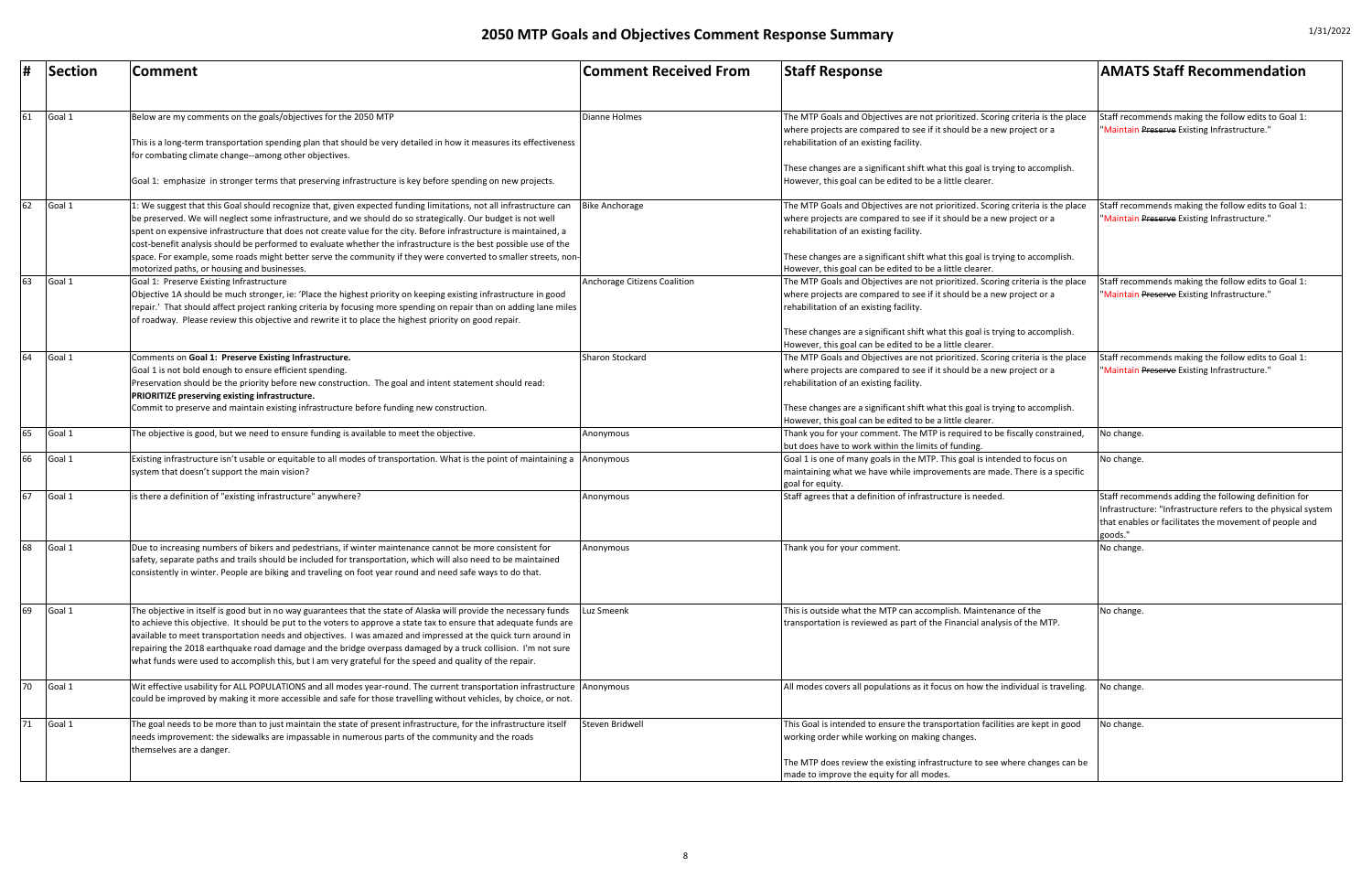| <b>Comment Received From</b>                                                                                                                                                                                                                                                                                                                                                                                                                                                                                            | <b>Staff Response</b>                                                                                                                                                                                                                                        | <b>AMATS Staff Recommendation</b> |  |
|-------------------------------------------------------------------------------------------------------------------------------------------------------------------------------------------------------------------------------------------------------------------------------------------------------------------------------------------------------------------------------------------------------------------------------------------------------------------------------------------------------------------------|--------------------------------------------------------------------------------------------------------------------------------------------------------------------------------------------------------------------------------------------------------------|-----------------------------------|--|
| <b>Bob Butera</b>                                                                                                                                                                                                                                                                                                                                                                                                                                                                                                       |                                                                                                                                                                                                                                                              |                                   |  |
|                                                                                                                                                                                                                                                                                                                                                                                                                                                                                                                         | This Goal is intended to ensure the transportation facilities are kept in good<br>working order while working on making changes.                                                                                                                             | No change.                        |  |
|                                                                                                                                                                                                                                                                                                                                                                                                                                                                                                                         | The MTP does review the existing infrastructure to see where changes can be<br>made to improve the equity for all modes.                                                                                                                                     |                                   |  |
| Donovan Camp                                                                                                                                                                                                                                                                                                                                                                                                                                                                                                            | This Goal is intended to ensure the transportation facilities are kept in good<br>working order while working on making changes.                                                                                                                             | No change.                        |  |
|                                                                                                                                                                                                                                                                                                                                                                                                                                                                                                                         | The MTP does review the existing infrastructure to see where changes can be<br>made to improve the equity for all modes.                                                                                                                                     |                                   |  |
| We define what State of Good Repair as :"State of Good Repair:<br>Donovan Camp<br>A condition in which the existing physical assets, both individually and as a<br>system (a) are functioning as designed within their useful service life, (b) are<br>sustained through regular maintenance and replacement programs. State of<br>Good Repair represents just one element of a comprehensive capital<br>linvestment program that also addresses system capacity and performance."<br>Equity is addressed under Goal 6. |                                                                                                                                                                                                                                                              | No change.                        |  |
| Graham Downey                                                                                                                                                                                                                                                                                                                                                                                                                                                                                                           | This Goal is intended to ensure the transportation facilities are kept in good<br>working order while working on making changes.<br>The MTP does review the existing infrastructure to see where changes can be<br>made to improve the equity for all modes. | No change.                        |  |
| Graham Downey                                                                                                                                                                                                                                                                                                                                                                                                                                                                                                           | Thank you for your comment.                                                                                                                                                                                                                                  | No change.                        |  |
| Kevin Brent Cross                                                                                                                                                                                                                                                                                                                                                                                                                                                                                                       | Thank you for your comment.                                                                                                                                                                                                                                  | No change.                        |  |
| Anonymous                                                                                                                                                                                                                                                                                                                                                                                                                                                                                                               | Goal 1 is one of many goals in the MTP. This goal is intended to focus on<br>maintaining what we have while improvements are made. There is a specific<br>goal for safety.                                                                                   | No change.                        |  |
| Anonymous                                                                                                                                                                                                                                                                                                                                                                                                                                                                                                               | Goal 1 is one of many goals in the MTP. This goal is intended to focus on<br>maintaining what we have while improvements are made. There is a specific<br>goal for safety.                                                                                   | No change.                        |  |
| Anonymous                                                                                                                                                                                                                                                                                                                                                                                                                                                                                                               | Goal 1 is one of many goals in the MTP. This goal is intended to focus on<br>maintaining what we have while improvements are made. Goal 3 covers this<br>comment.                                                                                            | No change.                        |  |
| Stephanie Rice                                                                                                                                                                                                                                                                                                                                                                                                                                                                                                          | Goal 1 is one of many goals in the MTP. This goal is intended to focus on<br>maintaining what we have while improvements are made. Goal 3 covers this<br>comment.                                                                                            | No change.                        |  |
| Sam                                                                                                                                                                                                                                                                                                                                                                                                                                                                                                                     | Goal 1 is one of many goals in the MTP. This goal is intended to focus on<br>maintaining what we have while improvements are made. There is a specific<br>goal for safety.                                                                                   | No change.                        |  |
| Sam                                                                                                                                                                                                                                                                                                                                                                                                                                                                                                                     | Thank you for your comment.                                                                                                                                                                                                                                  | No change.                        |  |
| Anonymous                                                                                                                                                                                                                                                                                                                                                                                                                                                                                                               | Goal 1 is one of many goals in the MTP. This goal is intended to focus on<br>maintaining what we have while improvements are made. There are many<br>other Goals that help address this comment.                                                             | No change.                        |  |
| Anonymous                                                                                                                                                                                                                                                                                                                                                                                                                                                                                                               | Thank you for your comment.                                                                                                                                                                                                                                  | No change.                        |  |

|    | Section | Comment                                                                                                                                                                                                                           | <b>Comment Received From</b> | <b>Staff Response</b>                                                            | <b>AMATS Staff Recommendation</b> |
|----|---------|-----------------------------------------------------------------------------------------------------------------------------------------------------------------------------------------------------------------------------------|------------------------------|----------------------------------------------------------------------------------|-----------------------------------|
|    |         |                                                                                                                                                                                                                                   |                              |                                                                                  |                                   |
| 72 | Goal 1  | We need to prioritize maintenance of existing roadways over any new construction. As an engineer, I know it is                                                                                                                    | <b>Bob Butera</b>            | This Goal is intended to ensure the transportation facilities are kept in good   | No change.                        |
|    |         | always more interesting to design something new, but the reality is we have an overabundance of existing roads<br>and the majority of them are in poor condition. With climate change coming on fast, increased driving will soon |                              | working order while working on making changes.                                   |                                   |
|    |         | be a thing of the past. We do not want to spend our money building more capacity that will not be needed. The                                                                                                                     |                              | The MTP does review the existing infrastructure to see where changes can be      |                                   |
|    |         | very definition of a white elephant.                                                                                                                                                                                              |                              | made to improve the equity for all modes.                                        |                                   |
| 73 | Goal 1  | The total exiting infrastructure is built to mainly serve and induce single occupied vehicle use and sprawl. In                                                                                                                   | Donovan Camp                 | This Goal is intended to ensure the transportation facilities are kept in good   | No change.                        |
|    |         | doing so it is over-built and unfeasible to maintain given our exiting tax base. Prioritization should be given in<br>preserving Anchorage's core infrastructure to an immaculate standards that promote community wealth         |                              | working order while working on making changes.                                   |                                   |
|    |         | preservation. The transportation system I want to see involves switching mode shares to more economically                                                                                                                         |                              | The MTP does review the existing infrastructure to see where changes can be      |                                   |
|    |         | viable transpiration modes through infrastructure change.                                                                                                                                                                         |                              | made to improve the equity for all modes.                                        |                                   |
| 74 | Goal 1  | Places all modes usability as a monolithic state and does not distinguish equitability of maintenance needs for                                                                                                                   | Donovan Camp                 | We define what State of Good Repair as :"State of Good Repair:                   | No change.                        |
|    |         | different mode users. add "equitable usability".                                                                                                                                                                                  |                              | A condition in which the existing physical assets, both individually and as a    |                                   |
|    |         | "good" is a value judgment word and should reworded to be objective based.                                                                                                                                                        |                              | system (a) are functioning as designed within their useful service life, (b) are |                                   |
|    |         |                                                                                                                                                                                                                                   |                              | sustained through regular maintenance and replacement programs. State of         |                                   |
|    |         |                                                                                                                                                                                                                                   |                              | Good Repair represents just one element of a comprehensive capital               |                                   |
|    |         |                                                                                                                                                                                                                                   |                              | linvestment program that also addresses system capacity and performance."        |                                   |
|    |         |                                                                                                                                                                                                                                   |                              | Equity is addressed under Goal 6.                                                |                                   |
| 75 | Goal 1  | We have too much expensive infrastructure draining our budget. We should prioritize streets that create actual                                                                                                                    | <b>Graham Downey</b>         | This Goal is intended to ensure the transportation facilities are kept in good   | No change.                        |
|    |         | economic value and find creative reuses for budget-negative streets.                                                                                                                                                              |                              | working order while working on making changes.                                   |                                   |
|    |         | Not all infrastructure can be preserved. We will neglect some infrastructure, we should do so strategically. Our                                                                                                                  |                              | The MTP does review the existing infrastructure to see where changes can be      |                                   |
|    |         | budget is not well spent on expensive infrastructure that does not create actual economic value for the city.                                                                                                                     |                              | made to improve the equity for all modes.                                        |                                   |
|    |         | Before infrastructure is maintained, a cost benefit analysis should be performed. Many roads could be converted                                                                                                                   |                              |                                                                                  |                                   |
|    |         | to smaller streets, non-motorized paths, or even housing and businesses.                                                                                                                                                          |                              |                                                                                  |                                   |
| 76 | Goal 1  | Sidewalks are not maintained in winter. This forces pedestrians into the road, and some of those people will be<br>killed by cars.                                                                                                | <b>Graham Downey</b>         | Thank you for your comment.                                                      | No change.                        |
| 77 | Goal 1  | Eagle River seems to have above-average road conditions.                                                                                                                                                                          | Kevin Brent Cross            | Thank you for your comment.                                                      | No change.                        |
| 78 | Goal 1  | Current infrastructure is not safe or does not provide a specific area for bikes and or pedestrians.                                                                                                                              | Anonymous                    | Goal 1 is one of many goals in the MTP. This goal is intended to focus on        | No change.                        |
|    |         |                                                                                                                                                                                                                                   |                              | maintaining what we have while improvements are made. There is a specific        |                                   |
|    |         |                                                                                                                                                                                                                                   |                              | goal for safety.                                                                 |                                   |
| 79 | Goal 1  | It makes no sense to preserve infrastructure that is dangerous for others than cars.                                                                                                                                              | Anonymous                    | Goal 1 is one of many goals in the MTP. This goal is intended to focus on        | No change.                        |
|    |         |                                                                                                                                                                                                                                   |                              | maintaining what we have while improvements are made. There is a specific        |                                   |
|    |         |                                                                                                                                                                                                                                   |                              | goal for safety.                                                                 |                                   |
| 80 | Goal 1  | More sidewalk away from traffic for people to walk and commute without vehicles                                                                                                                                                   | Anonymous                    | Goal 1 is one of many goals in the MTP. This goal is intended to focus on        | No change.                        |
|    |         |                                                                                                                                                                                                                                   |                              | maintaining what we have while improvements are made. Goal 3 covers this         |                                   |
|    |         |                                                                                                                                                                                                                                   |                              | comment.                                                                         |                                   |
| 81 | Goal 1  | Maintaining the current state of infrastructure provides good transportation options only for cars. I would like to Stephanie Rice                                                                                                |                              | Goal 1 is one of many goals in the MTP. This goal is intended to focus on        | No change.                        |
|    |         | see the addition of bike lanes and trails to existing infrastructure to provide better opportunities for different                                                                                                                |                              | maintaining what we have while improvements are made. Goal 3 covers this         |                                   |
|    |         | modes of transportation. I would also support development of new infrastructure like buses and light rail.                                                                                                                        |                              | comment.                                                                         |                                   |
| 82 | Goal 1  | Existing infrastructure is unsafe for cyclists.                                                                                                                                                                                   | Sam                          | Goal 1 is one of many goals in the MTP. This goal is intended to focus on        | No change.                        |
|    |         |                                                                                                                                                                                                                                   |                              | maintaining what we have while improvements are made. There is a specific        |                                   |
|    |         |                                                                                                                                                                                                                                   |                              | goal for safety.                                                                 |                                   |
| 83 | Goal 1  | The "plan" is just the goal in different wording.                                                                                                                                                                                 | Sam                          | Thank you for your comment.                                                      | No change.                        |
| 84 | Goal 1  | The current infrastructure is motorized heavy and much of it needs to be redesigned as it is wholly inappropriate                                                                                                                 | Anonymous                    | Goal 1 is one of many goals in the MTP. This goal is intended to focus on        | No change.                        |
|    |         |                                                                                                                                                                                                                                   |                              | maintaining what we have while improvements are made. There are many             |                                   |
|    |         |                                                                                                                                                                                                                                   |                              | other Goals that help address this comment.                                      |                                   |
| 85 | Goal 1  | Nonsensical restatement; the kind of crap that Craig's staff specialize in                                                                                                                                                        | Anonymous                    | Thank you for your comment.                                                      | No change.                        |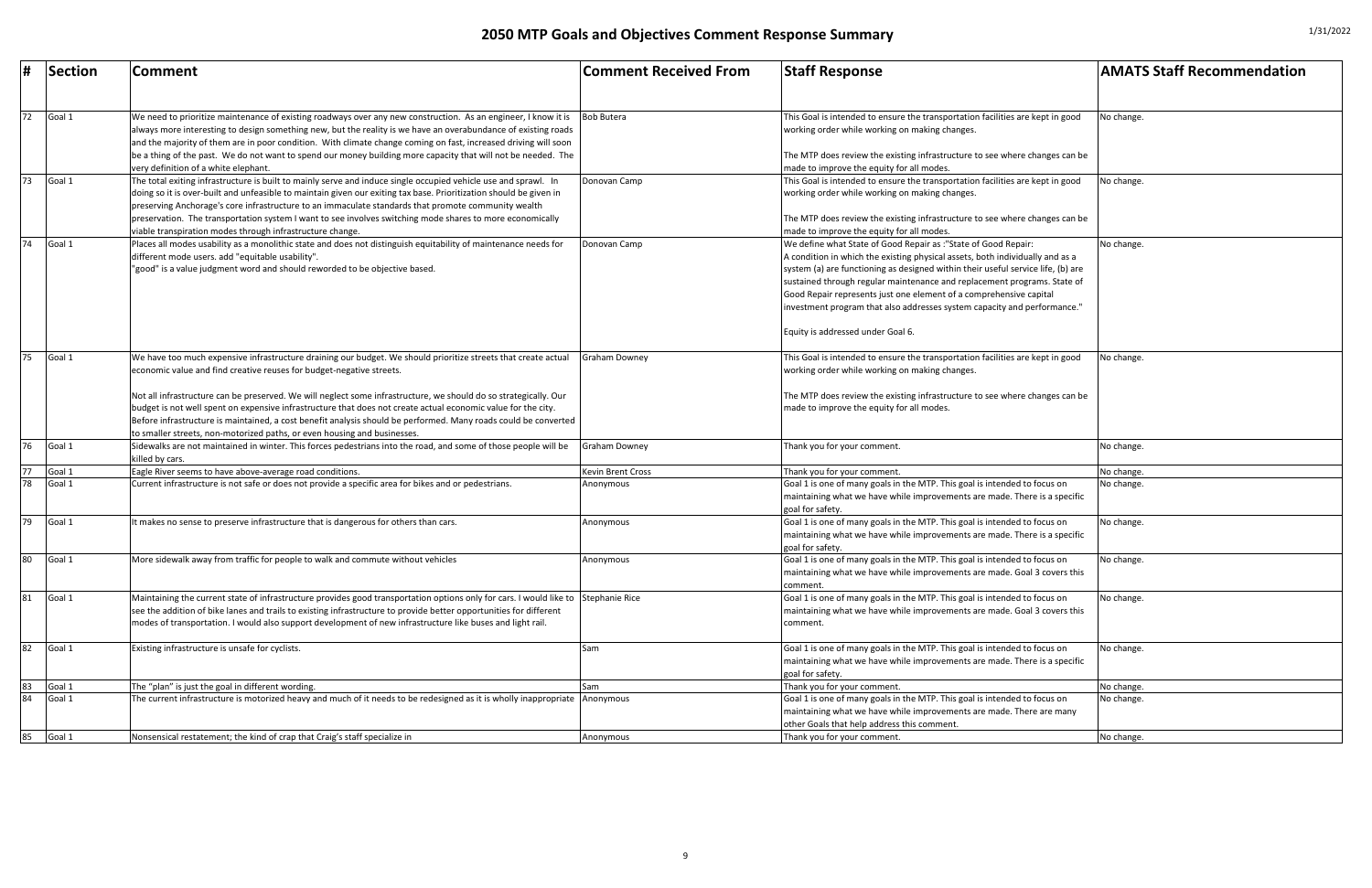| #  | Section | <b>Comment</b>                                                                                                                                                                                                                                                                                                                                | <b>Comment Received From</b> | <b>Staff Response</b>                                                                                                                                                                                                                                                                     | <b>AMATS Staff Recommendation</b>                                                                                                                                                          |
|----|---------|-----------------------------------------------------------------------------------------------------------------------------------------------------------------------------------------------------------------------------------------------------------------------------------------------------------------------------------------------|------------------------------|-------------------------------------------------------------------------------------------------------------------------------------------------------------------------------------------------------------------------------------------------------------------------------------------|--------------------------------------------------------------------------------------------------------------------------------------------------------------------------------------------|
| 86 | Goal 1  | Goal 1 is not bold enough to ensure efficient spending.<br>Preservation should be the priority before new construction. The goal and intent statement should read:<br>PRIORITIZE preserving existing infrastructure.<br>Commit to preserve and maintain existing infrastructure before funding new construction.                              | Anonymous                    | The MTP Goals and Objectives are not prioritized. Scoring criteria is the place<br>where projects are compared to see if it should be a new project or a<br>rehabilitation of an existing facility.<br>These changes are a significant shift from what this goal is trying to accomplish. | Staff recommends making the follow edits to Goal 1:<br>"Maintain Preserve Existing Infrastructure."                                                                                        |
|    |         |                                                                                                                                                                                                                                                                                                                                               |                              | However, this goal can be edited to be a little clearer. "Maintain Existing<br>Infrastructure".                                                                                                                                                                                           |                                                                                                                                                                                            |
| 87 | Goal 1  | This statement is too vague. What infrastructure specifically? Roads? Bike trails? How do you plan to maintain<br>and/or rehab it?                                                                                                                                                                                                            | Anonymous                    | Staff agrees that a definition of infrastructure is needed.                                                                                                                                                                                                                               | Staff recommends adding the following definition for<br>Infrastructure: "Infrastructure refers to the physical system<br>that enables or facilitates the movement of people and<br>goods." |
| 88 | Goal 1  | Do to budget constraints roads have drastically deteriorated in the last 10 years.<br>Neighborhood roads are DESTROYED due too NO maintenance along with massive traffic on Tudor/<br>Debarr/Northern lights/Boniface road(s).                                                                                                                | <b>Mike Reidell</b>          | Thank you for your comment. This is supported in Goal 1.                                                                                                                                                                                                                                  | No change.                                                                                                                                                                                 |
| 89 | Goal 1  | Preserving existing infrastructure sacrifices non-existent separated pathways for bikers, pedestrians, and other<br>users at the support and expense of increasing vehicle traffic and vehicle speeds. More traffic and higher speeds<br>increases the lethality of pedestrian/bicyclist collisions with vehicle traffic.                     | Anonymous                    | Goal 1 is one of many goals in the MTP. This goal is intended to focus on<br>maintaining what we have while improvements are made. Goal 2 focuses on<br>safety.                                                                                                                           | No change.                                                                                                                                                                                 |
| 90 | Goal 1  | For non- motorized transport this objective is particularly important in the winter. Fixing cracks, pedestrian<br>bridges and tunnels, keeping sidewalks/trails plowed (and/or swept) are also important.                                                                                                                                     | Anonymous                    | Thank you for your comment.                                                                                                                                                                                                                                                               | No change.                                                                                                                                                                                 |
| 91 | Goal 1  | The current wording is milquetoast. Beef it up.<br>Preservation should be funded before new construction. The goal and intent statement should read:<br>Prioritize existing infrastructure.<br>Commit to preserving and maintaining existing infrastructure BEFORE funding new construction.                                                  | Anonymous                    | The MTP Goals and Objectives are not prioritized. Scoring criteria is the place<br>where projects are compared to see if it should be a new project or a<br>rehabilitation of an existing facility.                                                                                       | Staff recommends making the follow edits to Goal 1:<br>"Maintain Preserve Existing Infrastructure."                                                                                        |
|    |         |                                                                                                                                                                                                                                                                                                                                               |                              | These changes are a significant shift from what this goal is trying to accomplish.<br>However, this goal can be edited to be a little clearer. "Maintain Existing<br>Infrastructure".                                                                                                     |                                                                                                                                                                                            |
| 92 | Goal 1  | 1. fund maintenance and rehabilitation before funding new construction<br>2. calculate the life-time maintenance costs of any proposed construction, and ensure that future costs are part<br>of the future budget                                                                                                                            | Joan Diamond                 | The MTP Goals and Objectives are not prioritized. Scoring criteria is the place<br>where projects are compared to see if it should be a new project or a<br>rehabilitation of an existing facility.                                                                                       | Staff recommends making the follow edits to Goal 1:<br>"Maintain Preserve Existing Infrastructure."                                                                                        |
|    |         |                                                                                                                                                                                                                                                                                                                                               |                              | These changes are a significant shift from what this goal is trying to accomplish.<br>However, this goal can be edited to be a little clearer. "Maintain Existing<br>Infrastructure".                                                                                                     |                                                                                                                                                                                            |
| 93 | Goal 1  | Need to see this happen                                                                                                                                                                                                                                                                                                                       | Helen                        | Thank you for your comment.                                                                                                                                                                                                                                                               | No change.                                                                                                                                                                                 |
| 94 | Goal 1  | Snow removal from sidewalks and separated grade bike paths need to be as great a priority as clearing the<br>collector streets. During the long winter season, a day or two of deep snow or dangerous ice is, in effect, a<br>breakdown in pedestrian and biking infrastructure. Not different in effect than a road that had been allowed to | Anonymous                    | Thank you for your comment.<br>AMATS plays an important role in coordination between the MOA and DOT&PF and polices and actions development phases of the MTP.                                                                                                                            | No change. Forward comment to the consultant for<br>consideration during the criteria, project, financial analysis,                                                                        |
|    |         | go uncleaned and unpatched to the point where vehicles could no longer safely pass.                                                                                                                                                                                                                                                           |                              | regarding snow maintenance and is still trying to figure out our ability to<br>influence maintenance budgets. The MTP will be talking more about this in the<br>document itself.                                                                                                          |                                                                                                                                                                                            |
| 95 | Goal 1  | #1 should be stronger: 'Place the highest priority on keeping existing infrastructure in good repair' to focus more Sharon Stockard<br>spending on repair than on adding lane miles of roadway.                                                                                                                                               |                              | The MTP Goals and Objectives are not prioritized. Scoring criteria is the place<br>where projects are compared to see if it should be a new project or a<br>rehabilitation of an existing facility.                                                                                       | Staff recommends making the follow edits to Goal 1:<br>"Maintain Preserve Existing Infrastructure."                                                                                        |
|    |         |                                                                                                                                                                                                                                                                                                                                               |                              | These changes are a significant shift from what this goal is trying to accomplish.<br>However, this goal can be edited to be a little clearer. "Maintain Existing<br>Infrastructure".                                                                                                     |                                                                                                                                                                                            |
| 96 | Goal 1  | Commit to preserve and maintain existing infrastructure before funding new construction.                                                                                                                                                                                                                                                      | Anonymous                    | The MTP Goals and Objectives are not prioritized. Scoring criteria is the place<br>where projects are compared to see if it should be a new project or a<br>rehabilitation of an existing facility.                                                                                       | Staff recommends making the follow edits to Goal 1:<br>"Maintain Preserve Existing Infrastructure."                                                                                        |
|    |         |                                                                                                                                                                                                                                                                                                                                               |                              | These changes are a significant shift from what this goal is trying to accomplish.<br>However, this goal can be edited to be a little clearer. "Maintain Existing<br>Infrastructure".                                                                                                     |                                                                                                                                                                                            |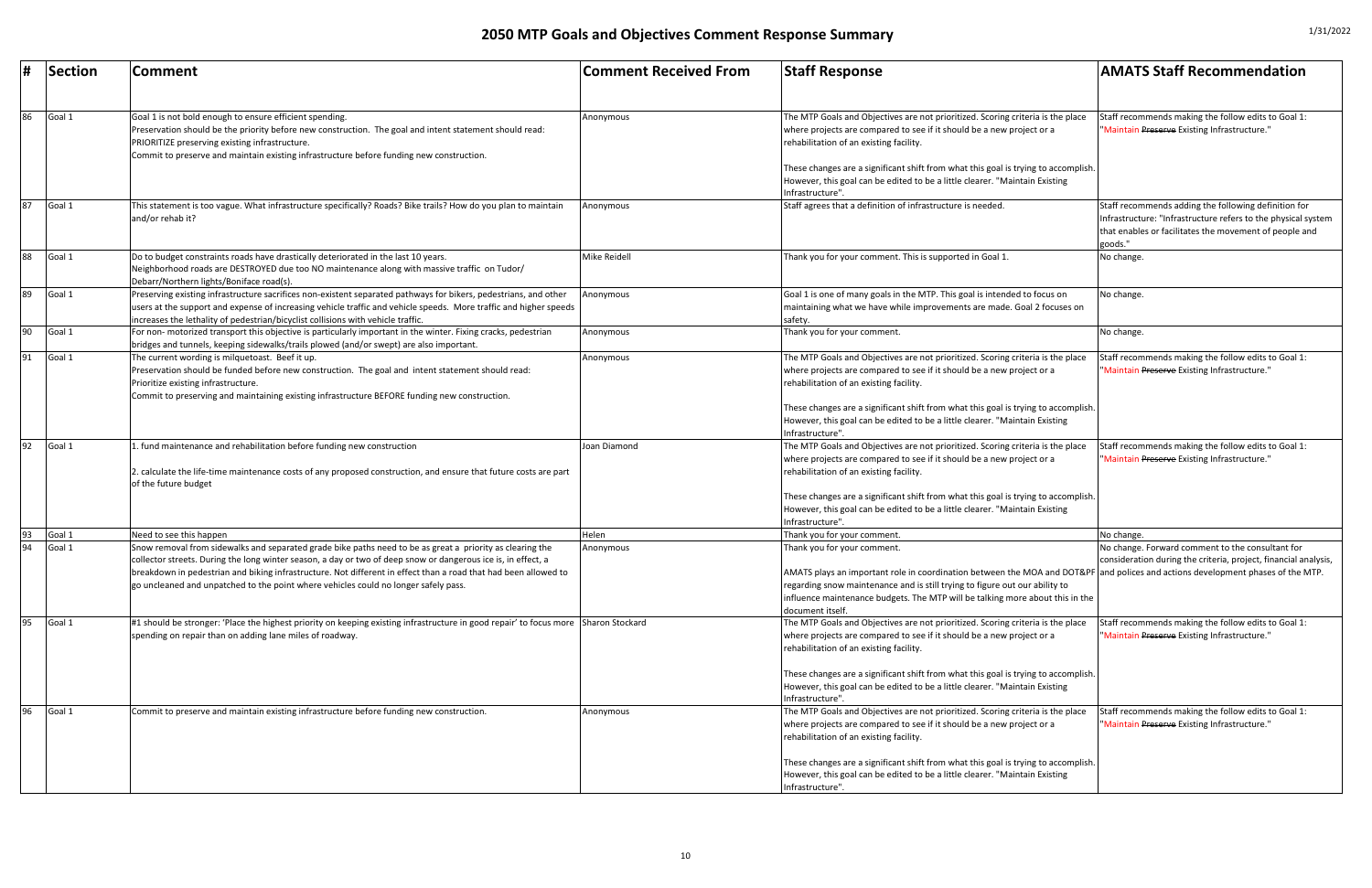|     | Section    | <b>Comment</b>                                                                                                                                                                                                                                                                                                                                                                                                                                                                                                                                                                                                                                                                                                                                                                                                                                                                                                                                                                                                                        | <b>Comment Received From</b>                              | <b>Staff Response</b>                                                                                                                                                                                                                                                                                                                                                                                                                                                                                                                                                                                                                                                                                                                                                                                                          | <b>AMATS Staff Recommendation</b>                                                                                                                                                                                                                                                                                                                                  |
|-----|------------|---------------------------------------------------------------------------------------------------------------------------------------------------------------------------------------------------------------------------------------------------------------------------------------------------------------------------------------------------------------------------------------------------------------------------------------------------------------------------------------------------------------------------------------------------------------------------------------------------------------------------------------------------------------------------------------------------------------------------------------------------------------------------------------------------------------------------------------------------------------------------------------------------------------------------------------------------------------------------------------------------------------------------------------|-----------------------------------------------------------|--------------------------------------------------------------------------------------------------------------------------------------------------------------------------------------------------------------------------------------------------------------------------------------------------------------------------------------------------------------------------------------------------------------------------------------------------------------------------------------------------------------------------------------------------------------------------------------------------------------------------------------------------------------------------------------------------------------------------------------------------------------------------------------------------------------------------------|--------------------------------------------------------------------------------------------------------------------------------------------------------------------------------------------------------------------------------------------------------------------------------------------------------------------------------------------------------------------|
| 97  | Goal 1     | Define "Transportation Infrastructure" and "effective usability"                                                                                                                                                                                                                                                                                                                                                                                                                                                                                                                                                                                                                                                                                                                                                                                                                                                                                                                                                                      | <b>MTP Project Team</b>                                   | Staff recommends adding definitions for each of these terms.                                                                                                                                                                                                                                                                                                                                                                                                                                                                                                                                                                                                                                                                                                                                                                   | Staff recommends the following definition for Infrastructure:<br>"Infrastructure refers to the physical system that enables or<br>facilitates the movement of people and goods."<br>Staff recommends the following definition for Effective Use:<br>"The degree to which the transportation system can be<br>successful in producing desired or intended results." |
| 98  | Goal 2     | Talk a bit about what "secure" means. It doesn't seem like the right term here. Is it about emergency responders<br>arriving quickly? We are not sure what this is referencing. Could you be more specific? Is it about emergency<br>response times? If yes, then say that. Or delete the term because safer covers it?                                                                                                                                                                                                                                                                                                                                                                                                                                                                                                                                                                                                                                                                                                               | <b>AMATS Bicycle and Pedestrian Advisory</b><br>Committee | Security is part of the FHWA Planning Factors we are required to incorporate<br>into our planning process. Staff will do mor research and provide a definition<br>for security.                                                                                                                                                                                                                                                                                                                                                                                                                                                                                                                                                                                                                                                | Staff recommends adding a definition for "security".                                                                                                                                                                                                                                                                                                               |
| 99  | Goal 2     | Reducing traffic fatalities and major injuries, especially for pedestrians, should be the top priority for our city's                                                                                                                                                                                                                                                                                                                                                                                                                                                                                                                                                                                                                                                                                                                                                                                                                                                                                                                 | <b>AMATS Bicycle and Pedestrian Advisory</b>              | The MTP Goals and Objectives are not prioritized. Pedestrian safety is an                                                                                                                                                                                                                                                                                                                                                                                                                                                                                                                                                                                                                                                                                                                                                      | No change.                                                                                                                                                                                                                                                                                                                                                         |
|     | 100 Goal 2 | transportation network based on the current rates of pedestrian fatalities per capita.<br>Draft Goal 2: Improve Safety and Security.<br>Provide Design safer and more secure places to live, walk, bike, ride the bus, and drive.                                                                                                                                                                                                                                                                                                                                                                                                                                                                                                                                                                                                                                                                                                                                                                                                     | Committee<br>Rabbit Creek Community Council               | important part of the MTP.<br>AMATS is not a design entity that is up to DOT&PF and MOA. AMATS can take a No change.<br>role in helping with this by implementing and supporting policies such as the<br>Context Sensitive Solutions and Complete Streets. These policies help to shape<br>transportation projects to account for all users.                                                                                                                                                                                                                                                                                                                                                                                                                                                                                   |                                                                                                                                                                                                                                                                                                                                                                    |
| 101 | Goal 2     | What do you mean by "provide safer and more secure placesto drive"? Making driving safer (wider lanes, larger  Anonymous<br>clearance areas, more limited access) usually comes at the cost of higher risk for everyone else. Meanwhile<br>making walking safer probably actually makes everyone safer because it slows down speeds overall. To me this<br>feels like it is phrased to include a contradiction. Yes I would love to not feel death over my shoulder while<br>walking or riding, but no I do not want more car-centered safety measures.                                                                                                                                                                                                                                                                                                                                                                                                                                                                               |                                                           | Security is part of the FHWA Planning Factors we are required to incorporate<br>into our planning process. Staff will do mor research and provide a definition<br>for security.                                                                                                                                                                                                                                                                                                                                                                                                                                                                                                                                                                                                                                                | Staff recommends adding a definition for "security".                                                                                                                                                                                                                                                                                                               |
| 102 | Goal 2     | There are hazardous intersections on major road systems that should be funneled to left turn only. A lot of<br>people do not know that center lanes are for left turn only and pull into that lane and travel or wait until clear to<br>proceed causing held on collisions.<br>ex: Old Seward and Huffman Business park, Old Seward and 120th. Funnel traffic to left turns and use the round<br>abouts created to ease flow of traffic.                                                                                                                                                                                                                                                                                                                                                                                                                                                                                                                                                                                              | David Weeks                                               | This is a design level detail that is not part of the scope of the MTP. AMATS is<br>not a design entity that is up to DOT&PF and MOA. AMATS can take a role in<br>helping with this by implementing and supporting policies such as the Context   MTP.<br>Sensitive Solutions and Complete Streets. These policies help to shape<br>transportation projects to account for all users.                                                                                                                                                                                                                                                                                                                                                                                                                                          | No change. Forward comment to the consultant for<br>consideration during the project development phase of the                                                                                                                                                                                                                                                      |
|     | 103 Goal 2 | Such transportation venues historically lead to inflated costs for maintenance and operation once the<br>infrastructure is manufactured. Additionally, such manufacturing costs are never recovered and burden the<br>taxpayer.                                                                                                                                                                                                                                                                                                                                                                                                                                                                                                                                                                                                                                                                                                                                                                                                       | Michael Tavoliero                                         | Thank you for your comment.                                                                                                                                                                                                                                                                                                                                                                                                                                                                                                                                                                                                                                                                                                                                                                                                    | No change.                                                                                                                                                                                                                                                                                                                                                         |
|     | 104 Goal 2 | See previous. If no bus service and only limited bike commuter trails exist, putting priority on existing service<br>worsens the problem                                                                                                                                                                                                                                                                                                                                                                                                                                                                                                                                                                                                                                                                                                                                                                                                                                                                                              | Debbie Ossiander                                          | The MTP can do both, make improvements to the existing system and plan for No change.<br>new service.                                                                                                                                                                                                                                                                                                                                                                                                                                                                                                                                                                                                                                                                                                                          |                                                                                                                                                                                                                                                                                                                                                                    |
| 105 | Goal 2     | "increase attentiveness and awareness" sounds a lot like victim blaming, or even driver blaming when really the<br>road design is the problem. Can you really blame someone for looking down at their phone when they get a<br>message if they are driving on a large, well lit, wide road with high speeds? They are lured into complacency by<br>road design. Do you think that same person would be checking their phone the same way if they were driving<br>through a bazaar in India? Maybe, but probably not--because there would be 1000 more things to pay attention<br>to and so that incoming text would not seem as important.<br>Minimizing conflicts starts with road design, and not necessarily separating all uses. Sometimes it means<br>increasing the number of things going on (while lowering speeds) so that people have to pay attention more. I<br>know whoever is reading this is probably on board, but do the traffic engineers understand? Have them walk<br>along Northern Lights in the snow sometime. | Anonymous                                                 | AMATS is not a design entity that is up to DOT&PF and MOA. AMATS can take a No change.<br>role in helping with this by implementing and supporting policies such as the<br>Context Sensitive Solutions and Complete Streets. These policies help to shape<br>transportation projects to account for all users.                                                                                                                                                                                                                                                                                                                                                                                                                                                                                                                 |                                                                                                                                                                                                                                                                                                                                                                    |
| 106 | Goal 2     | The wording is great. At this time there needs to be more than words.                                                                                                                                                                                                                                                                                                                                                                                                                                                                                                                                                                                                                                                                                                                                                                                                                                                                                                                                                                 | John Miller                                               | Thank you for your comment.                                                                                                                                                                                                                                                                                                                                                                                                                                                                                                                                                                                                                                                                                                                                                                                                    | No change.                                                                                                                                                                                                                                                                                                                                                         |
| 107 | Goal 2     | Lacks specificity as to how any of these goals will be achieved.                                                                                                                                                                                                                                                                                                                                                                                                                                                                                                                                                                                                                                                                                                                                                                                                                                                                                                                                                                      | Anonymous                                                 | The 2050 MTP follows a performance based planning approach. Goals are a<br>broad based statement of what we are trying to achieve. Objectives are specific consideration during the performance measures and target<br>measurable statements that help to support the associated goals. Performance development phase of the MTP.<br>Measures and targets are how the plan measures if you are meeting your<br>goals/objectives. This broad based planning approach allows you to have fewer<br>objective that cover multiple areas and integrate better. Additional information<br>can be found here from the FHWA resources: https://www.tpmtools.org/wp-<br>content/uploads/2016/09/guidebook-component-03.pdf.<br>This should be reviewed as part of the performance measures and targets<br>development phase of the MTP. | No change. Forward comment to consultant for                                                                                                                                                                                                                                                                                                                       |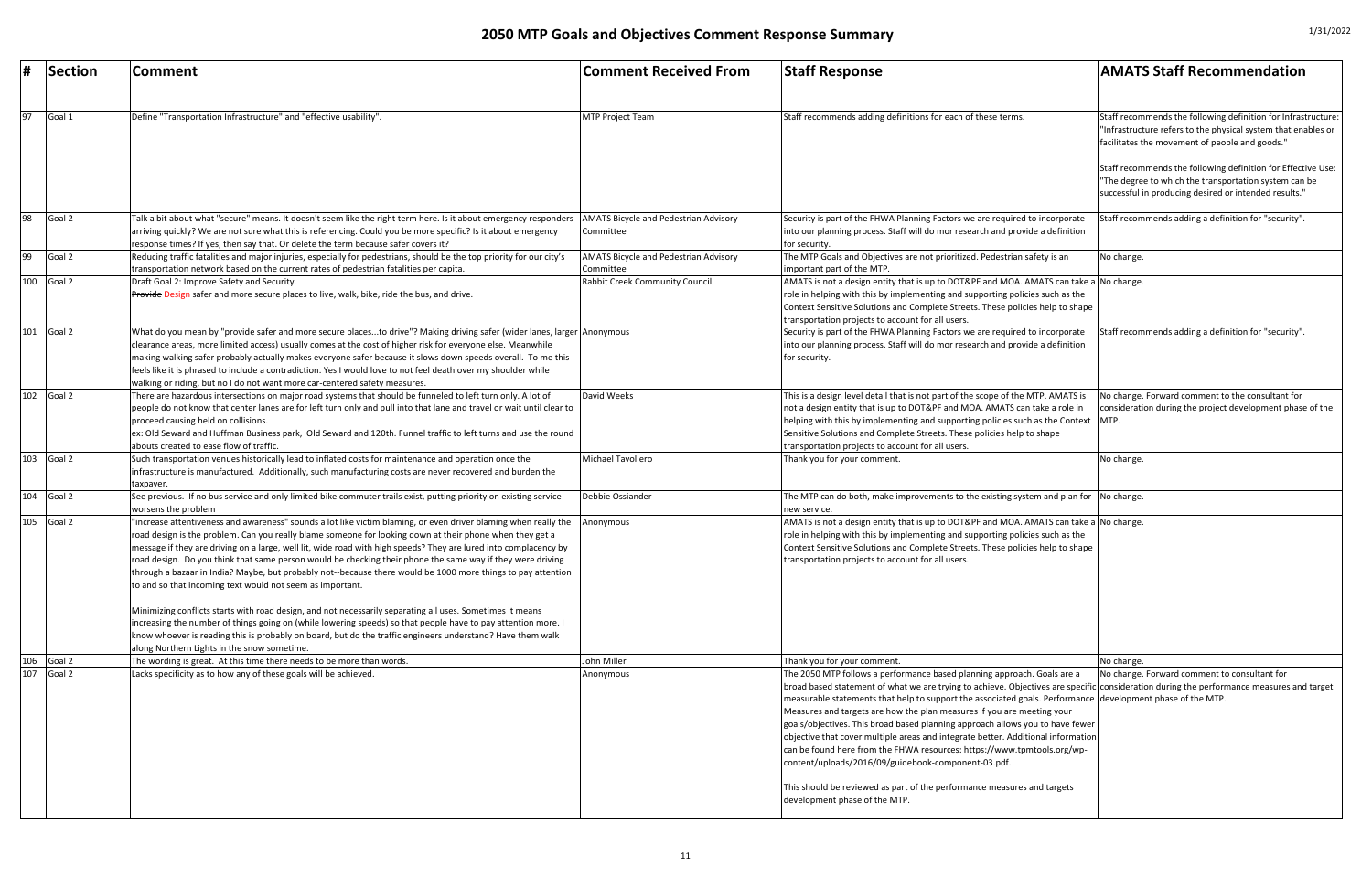| #   | Section      | <b>Comment</b>                                                                                                                                                                                                                                                                                | <b>Comment Received From</b> | <b>Staff Response</b>                                                                                                                                                                                                                                                                                                                                                                                                                                                                                                                                                                                                                                                                                                                                                                                                           | <b>AMATS Staff Recommendation</b>                                                                                     |
|-----|--------------|-----------------------------------------------------------------------------------------------------------------------------------------------------------------------------------------------------------------------------------------------------------------------------------------------|------------------------------|---------------------------------------------------------------------------------------------------------------------------------------------------------------------------------------------------------------------------------------------------------------------------------------------------------------------------------------------------------------------------------------------------------------------------------------------------------------------------------------------------------------------------------------------------------------------------------------------------------------------------------------------------------------------------------------------------------------------------------------------------------------------------------------------------------------------------------|-----------------------------------------------------------------------------------------------------------------------|
|     |              |                                                                                                                                                                                                                                                                                               |                              |                                                                                                                                                                                                                                                                                                                                                                                                                                                                                                                                                                                                                                                                                                                                                                                                                                 |                                                                                                                       |
| 108 | Goal 2       | Separation of bike/walking paths from roads is a really good idea. I always think it is a bad idea for paths to<br>swerve towards roadways at intersections (stop signs).                                                                                                                     | Anonymous                    | Thank you for your comment.                                                                                                                                                                                                                                                                                                                                                                                                                                                                                                                                                                                                                                                                                                                                                                                                     | No change.                                                                                                            |
| 109 | Goal 2       | Driving around my Sand Lake neighborhood there is STILL a lot of snow on sidewalks on Jewel Lake road used by<br>students and 88th St as well. It's nice to have the infrastructure but maintenance is more important in the<br>winter.                                                       | Shawn Campbell               | AMATS plays an important role in coordination between the MOA and DOT&PF No change. Forward comment to consultant for<br>regarding snow maintenance and is still trying to figure out our ability to<br>influence maintenance budgets. The MTP will be talking more about this in the criteria, project, and policies and actions development<br>document itself.                                                                                                                                                                                                                                                                                                                                                                                                                                                               | consideration during the performance measures, targets,<br>phases of the MTP.                                         |
| 110 | Goal 2       | Very vague. Would love to hear more specifics for each middle, how we are needing up or cutting back in each<br>area.                                                                                                                                                                         | <b>Katie Roberts</b>         | The 2050 MTP follows a performance based planning approach. Goals are a<br>broad based statement of what we are trying to achieve. Objectives are specific consideration during the performance measures and target<br>Imeasurable statements that help to support the associated goals. Performance development phase of the MTP.<br>Measures and targets are how the plan measures if you are meeting your<br>goals/objectives. This broad based planning approach allows you to have fewer<br>objective that cover multiple areas and integrate better. Additional information<br>can be found here from the FHWA resources: https://www.tpmtools.org/wp-<br>content/uploads/2016/09/guidebook-component-03.pdf.<br>This should be reviewed as part of the performance measures and targets<br>development phase of the MTP. | No change. Forward comment to consultant for                                                                          |
|     | 111 Goal 2   | Additional protected or separated biking infrastructure (for commuting, transit - not just recreation) is critical.                                                                                                                                                                           | Anonymous                    | Thank you for your comment.                                                                                                                                                                                                                                                                                                                                                                                                                                                                                                                                                                                                                                                                                                                                                                                                     | No change.                                                                                                            |
| 112 | Goal 2       | need more bike lanes, more bus service, open the indoor waiting area at the downtown bus station, need<br>frequent 24 hour police presence on the coastal, chester, and campbell trails, and sidewalk snow removal all over<br>anchorage                                                      | Elizabeth Stergiou           | These can be looked at during the project development phase of the MTP.                                                                                                                                                                                                                                                                                                                                                                                                                                                                                                                                                                                                                                                                                                                                                         | No change. Forward comment to the consultant for<br>consideration during the project development phase of the<br>MTP. |
| 113 | Goal 2       | These are certainly good objectives, but it is very hard to see how they can be used in an objective and<br>quantifiable way to inform decisions on why one project should be scored higher than another as far as meeting<br>the objective.                                                  | Anonymous                    | The scoring criteria will help to demonstrate how projects scored and what<br>Goals/Objectives they are helping to meet.                                                                                                                                                                                                                                                                                                                                                                                                                                                                                                                                                                                                                                                                                                        | No change.                                                                                                            |
|     | $114$ Goal 2 | Work with maintenance to ensure that non-motorized transportation options are maintained (plowed and<br>cleared) during the snowy and icy months.                                                                                                                                             | Sarah Preskitt               | AMATS plays an important role in coordination between the MOA and DOT&PF No change. Forward comment to consultant for<br>regarding snow maintenance and is still trying to figure out our ability to<br>influence maintenance budgets. The MTP will be talking more about this in the criteria, project, and policies and actions development<br>document itself.                                                                                                                                                                                                                                                                                                                                                                                                                                                               | consideration during the performance measures, targets,<br>phases of the MTP.                                         |
| 115 | Goal 2       | Yiur premise is based on government controlled behavior to enhance risk avoidance. No honest and genuine<br>studies have ever concluded this. Incidences of such behavior are largely sensationalized to promote more<br>control and centratize power by limiting free transportation choice. | Michael Tavoliero            | Thank you for your comment.                                                                                                                                                                                                                                                                                                                                                                                                                                                                                                                                                                                                                                                                                                                                                                                                     | No change.                                                                                                            |
| 116 | Goal 2       | Prioritizing existing service penializes newer communities that don't have the same level of sevices                                                                                                                                                                                          | Debbie Ossiander             | The MTP can do both, make improvements to the existing system and plan for No change.<br>new service.                                                                                                                                                                                                                                                                                                                                                                                                                                                                                                                                                                                                                                                                                                                           |                                                                                                                       |
| 117 | Goal 2       | <b>Goal 2: Improve Safety and Security</b><br>Change the intent statement to: DESIGN safer and more secure places, rather than "provide" safer spaces<br>There are two critical ways to increase safety: design for safe travel: and ensure safer speeds.                                     | Barbara Carlson              | AMATS is not a design entity that is up to DOT&PF and MOA. AMATS can take a No change.<br>role in helping with this by implementing and supporting policies such as the<br>Context Sensitive Solutions and Complete Streets. These policies help to shape<br>transportation projects to account for all users.                                                                                                                                                                                                                                                                                                                                                                                                                                                                                                                  |                                                                                                                       |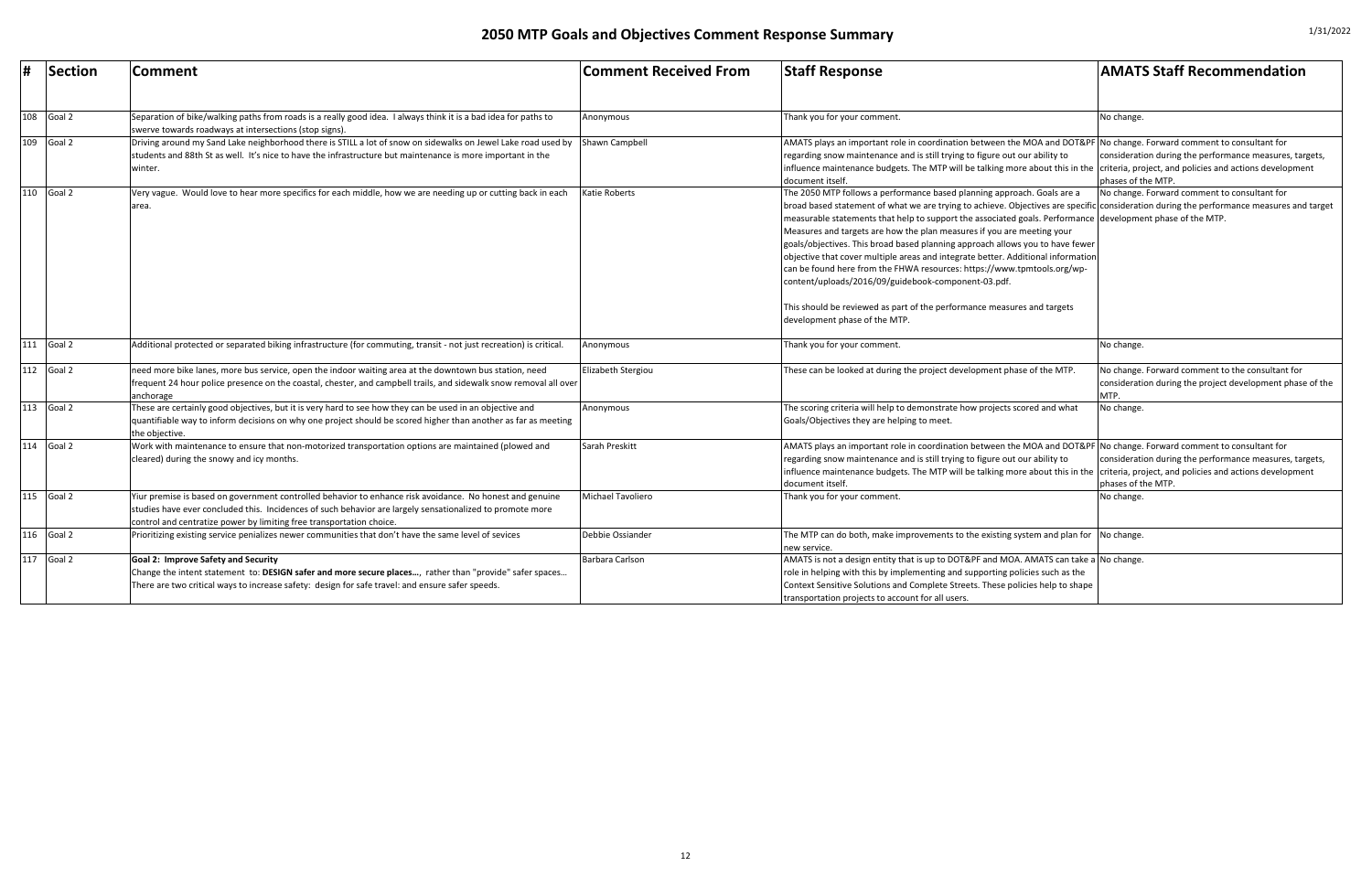| Ħ   | Section      | <b>Comment</b>                                                                                                                                                                                                                                                                                                                                                                                                                                                                                                                                                                                                                            | <b>Comment Received From</b> | <b>Staff Response</b>                                                                                                                                                                                                                                                                                                                                                                                                                   | <b>AMATS Staff Recommendation</b> |
|-----|--------------|-------------------------------------------------------------------------------------------------------------------------------------------------------------------------------------------------------------------------------------------------------------------------------------------------------------------------------------------------------------------------------------------------------------------------------------------------------------------------------------------------------------------------------------------------------------------------------------------------------------------------------------------|------------------------------|-----------------------------------------------------------------------------------------------------------------------------------------------------------------------------------------------------------------------------------------------------------------------------------------------------------------------------------------------------------------------------------------------------------------------------------------|-----------------------------------|
|     |              |                                                                                                                                                                                                                                                                                                                                                                                                                                                                                                                                                                                                                                           |                              |                                                                                                                                                                                                                                                                                                                                                                                                                                         |                                   |
|     | 118 Goal 2   | GOAL <sub>2</sub><br>Revise Draft Goal 2: Improve Safety and Security. Provide Design safer and more secure places to live, walk,<br>bike, ride the bus, and drive.                                                                                                                                                                                                                                                                                                                                                                                                                                                                       | Nancy Pease                  | AMATS is not a design entity that is up to DOT&PF and MOA. AMATS can take a No change.<br>role in helping with this by implementing and supporting policies such as the<br>Context Sensitive Solutions and Complete Streets. These policies help to shape<br>transportation projects to account for all users.                                                                                                                          |                                   |
|     |              | Goal 2 misses the mark by not committing to significantly reduce injuries and deaths; and by not addressing<br>security. Security can be broadly defined as low-stress conditions for walkers and cyclists<br>This Goal has the opportunity for transformational equity by committing to the safety of all users. Create an<br>objective for moderated—not maximum-- vehicular speeds on arterial and collector roads. Add the concept of a<br>"low-stress" system for pedestrians and bicyclists, which means designing separation from high-speed traffic,<br>often on parallel routes instead of back-of-curb on a multi-lane roadway. |                              |                                                                                                                                                                                                                                                                                                                                                                                                                                         |                                   |
|     |              | What pedestrians and cyclists really need: infrastructure that consistently makes room for them, prioritizes their<br>safety and comfort above vehicle speed, and that provides greater visibility for all road users when they do mix<br>with traffic, so that when drivers need to share the road, it doesn't come as a surprise." (T4AmericaBehind the<br>scenes on the rise in ped and cyclist fatalities and injuries, Nov. 2021)                                                                                                                                                                                                    |                              |                                                                                                                                                                                                                                                                                                                                                                                                                                         |                                   |
|     |              | Design for physical separation is critical because drivers are incorrigibly inattentive to nonomotorized users. As<br>one example, more than half of drivers dpn't scan intersections for pedestrians and bikes before right turns<br>(University of Toronto 2018).<br>https://phys.org/news/2018-08-drivers-dont-cyclists-pedestrians.html                                                                                                                                                                                                                                                                                               |                              |                                                                                                                                                                                                                                                                                                                                                                                                                                         |                                   |
|     |              | Roads surrounded by development should be designed to serve those areas with speeds of 35 mph or under, as<br>speeds under 35 mph dramatically decrease the likelihood of fatalities in a crash. Roadways through developed<br>areas have lots of points of conflict (driveways, intersections, bicyclists, pedestrians). From Transportation for<br>America https://t4america.org/platform/principles                                                                                                                                                                                                                                    |                              |                                                                                                                                                                                                                                                                                                                                                                                                                                         |                                   |
| 119 | Goal 2       | Goal 2: safety CAN be designed and should be part of an objective for Goal 2. Design for safety rather than speed. Dianne Holmes                                                                                                                                                                                                                                                                                                                                                                                                                                                                                                          |                              | AMATS is not a design entity that is up to DOT&PF and MOA. AMATS can take a No change.<br>role in helping with this by implementing and supporting policies such as the<br>Context Sensitive Solutions and Complete Streets. These policies help to shape<br>transportation projects to account for all users.                                                                                                                          |                                   |
|     | 120 Goal 2   | 2: We know that speed causes 25% of traffic deaths, yet Goal 2 points only to vague distracted and "unsafe"<br>behavior. The 2050 MTP should call for an overall reduction in traffic speed, achieved through lower speed limits,<br>road redesign, and automated enforcement.                                                                                                                                                                                                                                                                                                                                                            | <b>Bike Anchorage</b>        | AMATS is not a design entity that is up to DOT&PF and MOA. AMATS can take a No change.<br>role in helping with this by implementing and supporting policies such as the<br>Context Sensitive Solutions and Complete Streets. These policies help to shape<br>transportation projects to account for all users.                                                                                                                          |                                   |
|     | $121$ Goal 2 | Goal 2: Provide safer and more secure places to live, walk, bike, ride the bus, and drive.<br>Thank you for adding the word 'live.' That's the point.                                                                                                                                                                                                                                                                                                                                                                                                                                                                                     | Anchorage Citizens Coalition | Thank you for your comment.                                                                                                                                                                                                                                                                                                                                                                                                             | No change.                        |
| 122 | Goal 2       | Goal 2: Improve Safety and Security<br>Change the intent statement to: DESIGN safer and more secure places, rather than "provide" safer spaces<br>There are two critical ways to increase safety: design for safe travel: and ensure safer speeds.                                                                                                                                                                                                                                                                                                                                                                                        | Sharon Stockard              | AMATS is not a design entity that is up to DOT&PF and MOA. AMATS can take a No change.<br>role in helping with this by implementing and supporting policies such as the<br>Context Sensitive Solutions and Complete Streets. These policies help to shape<br>transportation projects to account for all users.                                                                                                                          |                                   |
| 123 | Goal 2       | Pedestrian facilities should be added to any project throughout the city.                                                                                                                                                                                                                                                                                                                                                                                                                                                                                                                                                                 | Anonymous                    | The MTP looks at adding non-motorized facilities into every roadway project<br>where possible. This is supported by the AMATS Complete Streets policy which<br>works towards "streets that are designed, used and operated to enable safe<br>access for all traffic (defined as pedestrians, bicyclists, motorists and public<br>transportation users of all ages and abilities) to safely move through the<br>transportation network." | No change.                        |
|     | $124$ Goal 2 | Again, funding is critical to meeting this goal. The bus system is so sketchy that I won't allow my teens to ride the Anonymous<br>bus. Safety and security needs to improve in order to increase rider numbers.                                                                                                                                                                                                                                                                                                                                                                                                                          |                              | Goal 2 includes Transit safety.                                                                                                                                                                                                                                                                                                                                                                                                         | No change.                        |
| 125 | Goal 2       | Behavioral modification is only partially effective in achieving goals like this. First, the transportation system<br>needs to be designed to deter and prevent unsafe behaviors. These are two separate goals.                                                                                                                                                                                                                                                                                                                                                                                                                           | Anonymous                    | AMATS is not a design entity that is up to DOT&PF and MOA. AMATS can take a No change.<br>role in helping with this by implementing and supporting policies such as the<br>Context Sensitive Solutions and Complete Streets. These policies help to shape<br>transportation projects to account for all users.                                                                                                                          |                                   |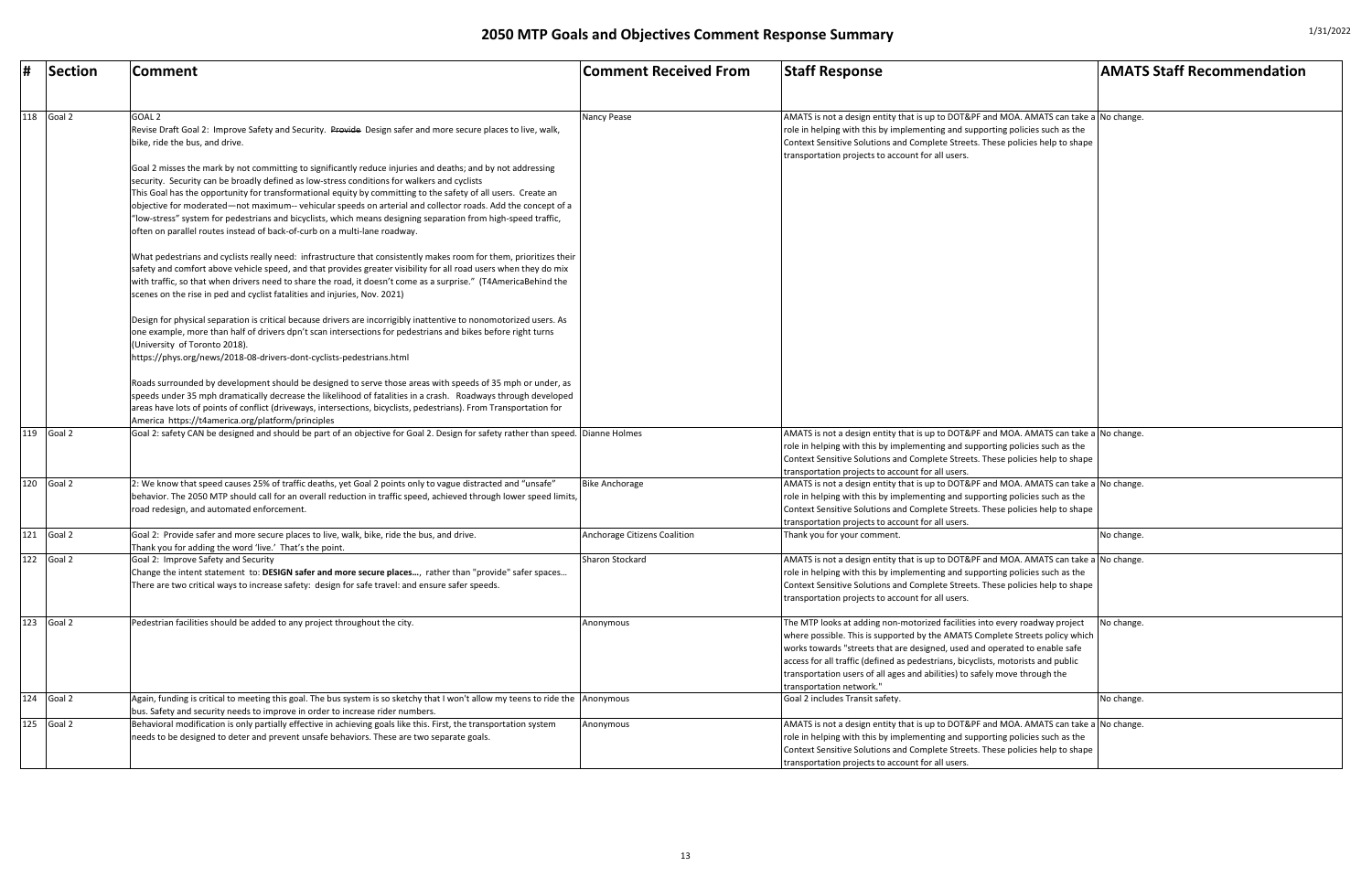| #   | Section      | <b>Comment</b>                                                                                                                                                                                                                                                                                                                                                                                                                                                                                                                                                                                                                                                                                                                                                                                                                                                                                                                                                                                                                                        | <b>Comment Received From</b> | <b>Staff Response</b>                                                                                                                                                                                                                                                                                                                                                                                                                                                                                                                                                                                                                                                                                                                                                                                                   | <b>AMATS Staff Recommendation</b>                                        |
|-----|--------------|-------------------------------------------------------------------------------------------------------------------------------------------------------------------------------------------------------------------------------------------------------------------------------------------------------------------------------------------------------------------------------------------------------------------------------------------------------------------------------------------------------------------------------------------------------------------------------------------------------------------------------------------------------------------------------------------------------------------------------------------------------------------------------------------------------------------------------------------------------------------------------------------------------------------------------------------------------------------------------------------------------------------------------------------------------|------------------------------|-------------------------------------------------------------------------------------------------------------------------------------------------------------------------------------------------------------------------------------------------------------------------------------------------------------------------------------------------------------------------------------------------------------------------------------------------------------------------------------------------------------------------------------------------------------------------------------------------------------------------------------------------------------------------------------------------------------------------------------------------------------------------------------------------------------------------|--------------------------------------------------------------------------|
| 126 | Goal 2       | f "Reduce barriers to timely emergency response" includes building new roads, such as the Bragaw Extension,<br>this is not what the community wants. Also, the community wants speed-reducing measures in neighborhoods,<br>which might be considered a barrier to timely emergency response, but provides significant safety improvements<br>to neighborhoods. Prohibiting speed-reducing measures (speed bumps, roundabouts, etc.) and building new<br>roads across trails in fact makes less safe and less secure places to live, walk, bike, ride the bus, and drive.                                                                                                                                                                                                                                                                                                                                                                                                                                                                             | Brita Mjos                   | Reducing barriers to timely emergency response is just one aspect of the Goals No change.<br>and Objectives of the MTP. The other goals and objectives to help to guide<br>projects to meet this issue.                                                                                                                                                                                                                                                                                                                                                                                                                                                                                                                                                                                                                 |                                                                          |
|     | 127 Goal 2   | Taking into account the winter months is critical. We have long winters and it is key that safety for all modes is<br>year round. People used to believe that there were not bicycles or many pedestrians during winter months, but<br>that has changed dramatically, making it necessary for planners to ensure that the safety is provided for all<br>transportation modes.                                                                                                                                                                                                                                                                                                                                                                                                                                                                                                                                                                                                                                                                         | Anonymous                    | Thank you for your comment.                                                                                                                                                                                                                                                                                                                                                                                                                                                                                                                                                                                                                                                                                                                                                                                             | No change.                                                               |
|     | $128$ Goal 2 | Again, the goals and objectives are well stated but 2A and 2C are confounded by inadequate funding at the state<br>and city levels. Boniface Parkway in Anchorage is a good example. There are sidewalks along most of the street<br>& clearly marked cross walks. However, in the winter, the lack of sidewalk plowing makes them impassable.<br>Consequently people of all ages and abilities are forced to walk in the street to get to their destination or even to<br>the school or municipal bus stops. Street intersections are slick and could use more stone deposited. Many<br>bikers -- although they use studded tires, wear safety gear and use lights -- are at risk of crashes and fatalities as<br>cars skid through the intersections. Street cameras could help to fine drivers who run the red lights. More<br>money is needed to increase the number of municipal bus stops and reduce the distance that a pedestrian has to<br>travel by foot.                                                                                   | Luz Smeenk                   | AMATS plays an important role in coordination between the MOA and DOT&PF No change. Forward comment to consultant for<br>regarding snow maintenance and is still trying to figure out our ability to<br>influence maintenance budgets. The MTP will be talking more about this in the criteria, project, and policies and actions developme<br>document itself.                                                                                                                                                                                                                                                                                                                                                                                                                                                         | consideration during the performance measures, tar<br>phases of the MTP. |
| 129 | Goal 2       | Invest more into sustainable, non-car transportation methods, to make them viable, time-efficient and safe. At<br>present, I feel scared to ride a bike in town for fear of getting hit; I know multiple people, including close friends<br>who have gotten hit by a car while riding a bike in Anchorage. I am afraid of taking the bus in town because the<br>wait times are so long, and the bus stops are unsafe. I either freeze, or get harassed at a bus stop while waiting<br>for a ride home. As a young woman, I feel particularly unsafe at the bus stops. In terms of walking, the trail<br>systems are nice and I enjoy them, but I've been accosted and harassed, stalked, followed, etc, while using them<br>to get from point A to point B. Perhaps increasing security along the trails could be of benefit. On the topic of<br>safety, for vehicles, I think safety could be GREATLY increased by increasing the budget for plowing. The amount<br>of snow and ice on the roads is SO unsafe, especially for inexperienced drivers. | Anonymous                    | AMATS plays an important role in coordination between the MOA and DOT&PF No change. Forward comment to consultant for<br>regarding snow maintenance and is still trying to figure out our ability to<br>influence maintenance budgets. The MTP will be talking more about this in the criteria, project, and policies and actions developme<br>document itself.<br>Thank you for your comment. This is part of what Goal 2 is trying to help with.                                                                                                                                                                                                                                                                                                                                                                      | consideration during the performance measures, tar<br>phases of the MTP. |
|     | $130$ Goal 2 | Make the city pedestrian and bike friendly, like the majority of Scandinavian cities, and this goal will be<br>achievable. If we continue on the path of bigger, faster in-town streets to accommodate hillside dwellers your<br>goal will be but dust on someone's windshield.                                                                                                                                                                                                                                                                                                                                                                                                                                                                                                                                                                                                                                                                                                                                                                       | Steven Bridwell              | Thank you for your comment.                                                                                                                                                                                                                                                                                                                                                                                                                                                                                                                                                                                                                                                                                                                                                                                             | No change.                                                               |
| 131 | Goal 2       | None of these are measurable. Reduce to what? The best way to improve safety is to lower speed limits. There Bob Butera<br>is a vast difference between 25 and 35 and 45 mph. NO city street that is not limited access should have a speed<br>limit greater than 35 mph.                                                                                                                                                                                                                                                                                                                                                                                                                                                                                                                                                                                                                                                                                                                                                                             |                              | The 2050 MTP follows a performance based planning approach. Goals are a<br>broad based statement of what we are trying to achieve. Objectives are specific consideration during the performance measures and<br>measurable statements that help to support the associated goals. Performance development phase of the MTP.<br>Measures and targets are how the plan measures if you are meeting your<br>goals/objectives. This broad based planning approach allows you to have fewer<br>objective that cover multiple areas and integrate better. Additional information<br>can be found here from the FHWA resources: https://www.tpmtools.org/wp-<br>content/uploads/2016/09/guidebook-component-03.pdf.<br>This should be reviewed as part of the performance measures and targets<br>development phase of the MTP. | No change. Forward comment to consultant for                             |

| <b>Comment Received From</b> | <b>Staff Response</b>                                                                                                                                                                                                                                                                                                                                                                                                                                                                                                                                                                                                                                                                                                                                                                            | <b>AMATS Staff Recommendation</b>                                                                                                        |  |
|------------------------------|--------------------------------------------------------------------------------------------------------------------------------------------------------------------------------------------------------------------------------------------------------------------------------------------------------------------------------------------------------------------------------------------------------------------------------------------------------------------------------------------------------------------------------------------------------------------------------------------------------------------------------------------------------------------------------------------------------------------------------------------------------------------------------------------------|------------------------------------------------------------------------------------------------------------------------------------------|--|
| <b>Brita Mjos</b>            | Reducing barriers to timely emergency response is just one aspect of the Goals No change.<br>and Objectives of the MTP. The other goals and objectives to help to guide<br>projects to meet this issue.                                                                                                                                                                                                                                                                                                                                                                                                                                                                                                                                                                                          |                                                                                                                                          |  |
| Anonymous                    | Thank you for your comment.                                                                                                                                                                                                                                                                                                                                                                                                                                                                                                                                                                                                                                                                                                                                                                      | No change.                                                                                                                               |  |
| Luz Smeenk                   | AMATS plays an important role in coordination between the MOA and DOT&PF No change. Forward comment to consultant for<br>regarding snow maintenance and is still trying to figure out our ability to<br>influence maintenance budgets. The MTP will be talking more about this in the<br>document itself.                                                                                                                                                                                                                                                                                                                                                                                                                                                                                        | consideration during the performance measures, targets,<br>criteria, project, and policies and actions development<br>phases of the MTP. |  |
| Anonymous                    | AMATS plays an important role in coordination between the MOA and DOT&PF No change. Forward comment to consultant for<br>regarding snow maintenance and is still trying to figure out our ability to<br>influence maintenance budgets. The MTP will be talking more about this in the<br>document itself.<br>Thank you for your comment. This is part of what Goal 2 is trying to help with.                                                                                                                                                                                                                                                                                                                                                                                                     | consideration during the performance measures, targets,<br>criteria, project, and policies and actions development<br>phases of the MTP. |  |
| Steven Bridwell              | Thank you for your comment.                                                                                                                                                                                                                                                                                                                                                                                                                                                                                                                                                                                                                                                                                                                                                                      | No change.                                                                                                                               |  |
| <b>Bob Butera</b>            | The 2050 MTP follows a performance based planning approach. Goals are a<br>broad based statement of what we are trying to achieve. Objectives are specific consideration during the performance measures and target<br>measurable statements that help to support the associated goals. Performance<br>Measures and targets are how the plan measures if you are meeting your<br>goals/objectives. This broad based planning approach allows you to have fewer<br>objective that cover multiple areas and integrate better. Additional information<br>can be found here from the FHWA resources: https://www.tpmtools.org/wp-<br>content/uploads/2016/09/guidebook-component-03.pdf.<br>This should be reviewed as part of the performance measures and targets<br>development phase of the MTP. | No change. Forward comment to consultant for<br>development phase of the MTP.                                                            |  |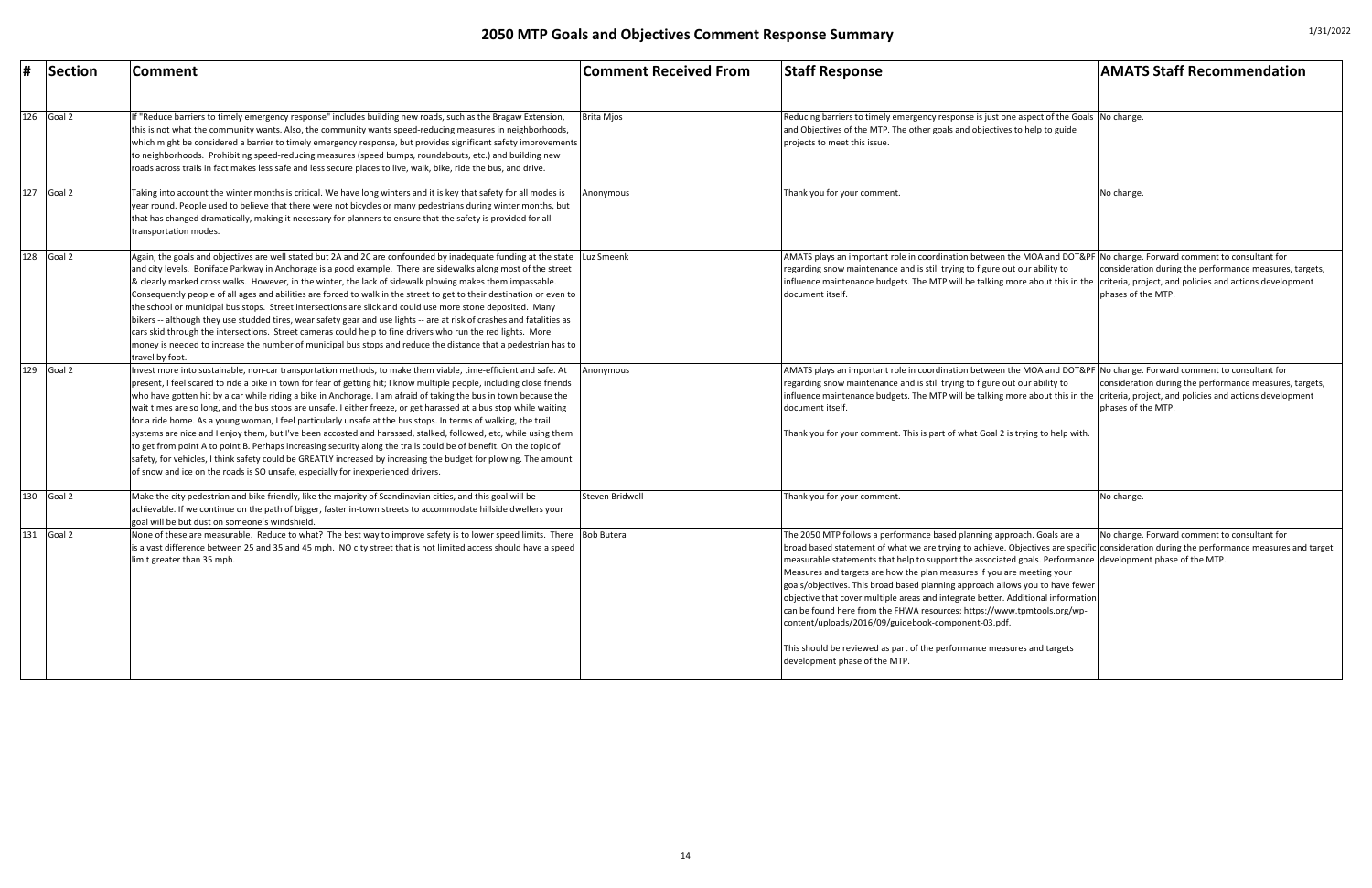| #<br>Section                                 | Comment                                                                                                                                                                                                                      | <b>Comment Received From</b> | <b>Staff Response</b>                                                                                                                                                                                               | <b>AMATS Staff Recommendation</b>                            |
|----------------------------------------------|------------------------------------------------------------------------------------------------------------------------------------------------------------------------------------------------------------------------------|------------------------------|---------------------------------------------------------------------------------------------------------------------------------------------------------------------------------------------------------------------|--------------------------------------------------------------|
|                                              |                                                                                                                                                                                                                              |                              |                                                                                                                                                                                                                     |                                                              |
|                                              |                                                                                                                                                                                                                              |                              |                                                                                                                                                                                                                     |                                                              |
| 132<br>Goal 2                                | These goals are not specific enough. They do not address the known cause of traffic violence: speed. Distracted                                                                                                              | <b>Graham Downey</b>         | The 2050 MTP follows a performance based planning approach. Goals are a<br>broad based statement of what we are trying to achieve. Objectives are specific consideration during the performance measures and target | No change. Forward comment to consultant for                 |
|                                              | driving is a very small problem compared to speeding.                                                                                                                                                                        |                              | measurable statements that help to support the associated goals. Performance development phase of the MTP.                                                                                                          |                                                              |
|                                              | We know that speed causes at least 25% of traffic deaths, yet this only mentions vague distracted and "unsafe"                                                                                                               |                              | Measures and targets are how the plan measures if you are meeting your                                                                                                                                              |                                                              |
|                                              | behavior. The MTP should call for an overall reduction in traffic speed, achieved through lower speed limits, road                                                                                                           |                              | goals/objectives. This broad based planning approach allows you to have fewer                                                                                                                                       |                                                              |
|                                              | redesign, and automated enforcement.                                                                                                                                                                                         |                              | objective that cover multiple areas and integrate better. Additional information                                                                                                                                    |                                                              |
|                                              | If a road needs to be 40mph or greater, than it needs to be isolated, like a limited access highway.                                                                                                                         |                              | can be found here from the FHWA resources: https://www.tpmtools.org/wp-<br>content/uploads/2016/09/guidebook-component-03.pdf.                                                                                      |                                                              |
|                                              |                                                                                                                                                                                                                              |                              |                                                                                                                                                                                                                     |                                                              |
|                                              | Instead of focusing on emergency response, we should focus on emergency causes. Any stretch of road with                                                                                                                     |                              | This should be reviewed as part of the performance measures and targets                                                                                                                                             |                                                              |
|                                              | more than 1 collision per 6 months must be redesigned.                                                                                                                                                                       |                              | development phase of the MTP.                                                                                                                                                                                       |                                                              |
| 133<br>Goal 2                                | Without adequate law enforcement patrols and cameras at the lights in Eagle River NO way to achieve this goal.                                                                                                               | Anonymous                    | Thank you for your comment.                                                                                                                                                                                         | No change to Goals and Objectives. Forward this comment      |
|                                              | Twice this past summer I would have been fatally injured by red light runners at the Old Glenn/Business Blvd                                                                                                                 |                              |                                                                                                                                                                                                                     | to project selection phase for review.                       |
|                                              |                                                                                                                                                                                                                              |                              |                                                                                                                                                                                                                     |                                                              |
| 134<br>Goal 2                                | While those objectives sound great, I can't really grade how effective they are if you don't specify how you are<br>going to achieve those objectives. So to be honest it makes no sense even to grade them.                 | Anonymous                    | The 2050 MTP follows a performance based planning approach. Goals are a<br>broad based statement of what we are trying to achieve. Objectives are specific consideration during the performance measures and target | No change. Forward comment to consultant for                 |
|                                              |                                                                                                                                                                                                                              |                              | measurable statements that help to support the associated goals. Performance development phase of the MTP.                                                                                                          |                                                              |
|                                              |                                                                                                                                                                                                                              |                              | Measures and targets are how the plan measures if you are meeting your                                                                                                                                              |                                                              |
|                                              |                                                                                                                                                                                                                              |                              | goals/objectives. This broad based planning approach allows you to have fewer                                                                                                                                       |                                                              |
|                                              |                                                                                                                                                                                                                              |                              | objective that cover multiple areas and integrate better. Additional information                                                                                                                                    |                                                              |
|                                              |                                                                                                                                                                                                                              |                              | can be found here from the FHWA resources: https://www.tpmtools.org/wp-                                                                                                                                             |                                                              |
|                                              |                                                                                                                                                                                                                              |                              | content/uploads/2016/09/guidebook-component-03.pdf.                                                                                                                                                                 |                                                              |
|                                              |                                                                                                                                                                                                                              |                              | This should be reviewed as part of the performance measures and targets                                                                                                                                             |                                                              |
|                                              |                                                                                                                                                                                                                              |                              | development phase of the MTP.                                                                                                                                                                                       |                                                              |
|                                              |                                                                                                                                                                                                                              |                              |                                                                                                                                                                                                                     |                                                              |
| 135 Goal 2                                   | Just hollow nonsense devoid of any substance like Vision Zero                                                                                                                                                                | Anonymous                    | Thank you for your comment.                                                                                                                                                                                         | No change.                                                   |
| 136<br>Goal 2<br>$\frac{137}{137}$<br>Goal 2 | Again, this is just silly language that has had and will have no impact of transportation design<br>Change the intent statement to: DESIGN safer and more secure places, rather than "provide" safer spaces                  | Anonymous<br>Anonymous       | Thank you for your comment.<br>AMATS is not a design entity that is up to DOT&PF and MOA. AMATS can take a No change.                                                                                               | No change.                                                   |
|                                              | There are two critical ways to increase safety: design for safe travel: and ensure safer speeds.                                                                                                                             |                              | role in helping with this by implementing and supporting policies such as the                                                                                                                                       |                                                              |
|                                              |                                                                                                                                                                                                                              |                              | Context Sensitive Solutions and Complete Streets. These policies help to shape                                                                                                                                      |                                                              |
|                                              |                                                                                                                                                                                                                              |                              | transportation projects to account for all users.                                                                                                                                                                   |                                                              |
| 138<br>Goal 2                                | Cars are priority in anchorage period. Winter last up to 7 months so snow plows cover ALL walkways in the city                                                                                                               | Mike Reidell                 | AMATS plays an important role in coordination between the MOA and DOT&PF No change. Forward comment to consultant for                                                                                               |                                                              |
|                                              | with 4 to 5 foot snow BERMS. It takes weeks to clear them so SCHOOL CHILDREN are walking IN TRAFFIC to the                                                                                                                   |                              | regarding snow maintenance and is still trying to figure out our ability to                                                                                                                                         | consideration during the performance measures, targets,      |
|                                              | schools                                                                                                                                                                                                                      |                              | influence maintenance budgets. The MTP will be talking more about this in the criteria, project, and policies and actions development                                                                               | phases of the MTP.                                           |
| 139<br>Goal 2                                | All road projects (city, state, borough) should include separate dedicated bike pathways and adequate sidewalks                                                                                                              | Anonymous                    | document itself.<br>AMATS is not a design entity that is up to DOT&PF and MOA. AMATS can take a No change.                                                                                                          |                                                              |
|                                              | for pedestrians for year-round use. Painted lanes and sidewalks currently become snow dumps for multiple                                                                                                                     |                              | role in helping with this by implementing and supporting policies such as the                                                                                                                                       |                                                              |
|                                              | agencies and take on average 3-5 days to be cleared (if ever). Bike pathways and sidewalks need to be                                                                                                                        |                              | Context Sensitive Solutions and Complete Streets. These policies help to shape                                                                                                                                      |                                                              |
|                                              | incorporated into street design that gives equal priority to clearing and use for people year round just like vehicle                                                                                                        |                              | transportation projects to account for all users.                                                                                                                                                                   |                                                              |
|                                              | lanes.                                                                                                                                                                                                                       |                              |                                                                                                                                                                                                                     |                                                              |
| 140<br>Goal 2                                | Current designs have given bikes painted lanes (Pine Street to Debarr for example) that have become snow                                                                                                                     | Anonymous                    | AMATS plays an important role in coordination between the MOA and DOT&PF No change. Forward comment to consultant for                                                                                               |                                                              |
|                                              | dumps and parking spaces for cars. Sidewalks are not cleared until 3-5 days after a snow event and until<br>equitability of snow clearing matches that of road, then commuters that must travel by foot, bike, bus put their |                              | regarding snow maintenance and is still trying to figure out our ability to                                                                                                                                         | consideration during the performance measures, targets,      |
|                                              | safety at risk to get to accessing transportation corridors that they need.                                                                                                                                                  |                              | influence maintenance budgets. The MTP will be talking more about this in the criteria, project, and policies and actions development<br>document itself.                                                           | phases of the MTP.                                           |
| 141<br>Goal 2                                | Having separate bike lanes and more sidewalks or trails for non-motorized users will help improve safety.                                                                                                                    | Anonymous                    | These will be looked at during the project selection phase of the MTP.                                                                                                                                              | No change. Forward comment to consultant for project         |
|                                              | Growing and connecting the trail network from Eklutna to Girdwood would be amazing!                                                                                                                                          |                              | Girdwood is outside of the AMATS boundary and is not part of the MTP.                                                                                                                                               | selection review for the portion that falls within the AMATS |
|                                              |                                                                                                                                                                                                                              |                              |                                                                                                                                                                                                                     | boundary.                                                    |
| 142<br>Goal 2                                | Safety requires better street design, in order to reduce the physical points of conflict. Change the intent                                                                                                                  | Anonymous                    | AMATS is not a design entity that is up to DOT&PF and MOA. AMATS can take a No change.                                                                                                                              |                                                              |
|                                              | statement to: "Design" safer and more secure places etc, rather than "provide" safer spaces                                                                                                                                  |                              | role in helping with this by implementing and supporting policies such as the                                                                                                                                       |                                                              |
|                                              |                                                                                                                                                                                                                              |                              | Context Sensitive Solutions and Complete Streets. These policies help to shape                                                                                                                                      |                                                              |
| 143<br>Goal 2                                | Separated bike and pedestrian paths are needed to avoid danger from vehicles with motors.                                                                                                                                    | Anonymous                    | transportation projects to account for all users.<br>Thank you for your comment.                                                                                                                                    | No change.                                                   |
| 144<br>Goal 2                                | Paved bike path expansions!!!!!                                                                                                                                                                                              | Anonymous                    | Thank you for your comment.                                                                                                                                                                                         | No change.                                                   |
|                                              |                                                                                                                                                                                                                              |                              |                                                                                                                                                                                                                     |                                                              |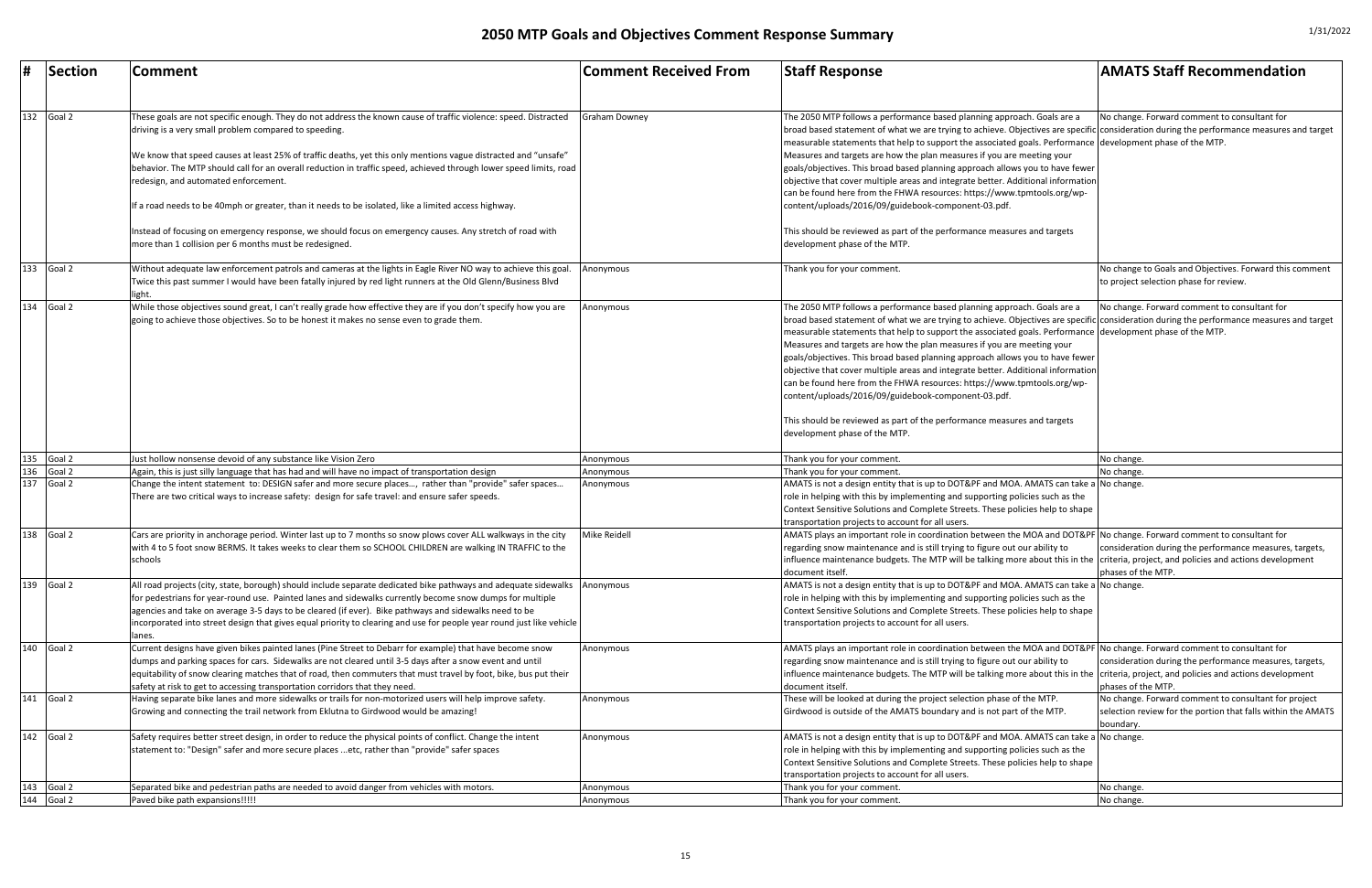| #<br>Section  | <b>Comment</b>                                                                                                                                                                                                                                                                                                                                                                                                                                                                                                                                                                                                                                                                                                                                                                                                          | <b>Comment Received From</b>                              | <b>Staff Response</b>                                                                                                                                                                                                                                                                                                                                                            | <b>AMATS Staff Recommendation</b>                                                                                                                                                                                           |
|---------------|-------------------------------------------------------------------------------------------------------------------------------------------------------------------------------------------------------------------------------------------------------------------------------------------------------------------------------------------------------------------------------------------------------------------------------------------------------------------------------------------------------------------------------------------------------------------------------------------------------------------------------------------------------------------------------------------------------------------------------------------------------------------------------------------------------------------------|-----------------------------------------------------------|----------------------------------------------------------------------------------------------------------------------------------------------------------------------------------------------------------------------------------------------------------------------------------------------------------------------------------------------------------------------------------|-----------------------------------------------------------------------------------------------------------------------------------------------------------------------------------------------------------------------------|
| $145$ Goal 2  | Provide more bike lanes and trails to encourage more non motorized transportation. Connect existing bike lines<br>that end unexpectedly                                                                                                                                                                                                                                                                                                                                                                                                                                                                                                                                                                                                                                                                                 | Anonymous                                                 | Thank you for your comment.                                                                                                                                                                                                                                                                                                                                                      | No change.                                                                                                                                                                                                                  |
| 146<br>Goal 2 | design for safe travel: and ensure safer speeds.                                                                                                                                                                                                                                                                                                                                                                                                                                                                                                                                                                                                                                                                                                                                                                        | Joan Diamond                                              | AMATS is not a design entity that is up to DOT&PF and MOA. AMATS can take a No change.<br>role in helping with this by implementing and supporting policies such as the<br>Context Sensitive Solutions and Complete Streets. These policies help to shape<br>transportation projects to account for all users.                                                                   |                                                                                                                                                                                                                             |
| 147<br>Goal 2 | Can't tell if it works until the plan is implemented                                                                                                                                                                                                                                                                                                                                                                                                                                                                                                                                                                                                                                                                                                                                                                    | Helen                                                     | Thank you for your comment. Performance Measures and Targets are intended No change.<br>to help measure if and how we are succeeding with implementing the MTP.                                                                                                                                                                                                                  |                                                                                                                                                                                                                             |
| 148<br>Goal 2 | Given the reality of the pending climate change catastrophe, and the ever-rising cost of maintaining and<br>powering large vehicles, a growing number of people are going to transitioning both by choice and by necessity<br>to walking, riding bikes, using e-bikes of one kind or another, and even skiing, as their primary transportation<br>mode inside the city. A priority AMATs must be to start building the mid-21st century transportation system that<br>will meet this new world. Public transport will be key, and should be given dedicated lanes on key corridors with<br>priority. Building or repurposing vehicle infrastructure for use by non-motorized or only partly motorized travel<br>modes is another. Imagine Benson & NLts with one lane reserved for use by buses, bikes and pedestrians. | Anonymous                                                 | Thank you for your comment.                                                                                                                                                                                                                                                                                                                                                      | No change. Forward comment to the consultant for<br>consideration during the project development phase of the<br>MTP.                                                                                                       |
| 149<br>Goal 2 | Improve mobility options, definitely. Improve access and mobility, yes. But these goal must explicitly prioritize<br>non-motorized or lightly motorized vehicles over the mass of cars and trucks on the streets. So not equitably. We<br>must structure the transportation priorities so that they make it easier to travel by nonmotoriized and lightly<br>motorized vehicles. A paradigm shift. To ignore the need to change our transportation system in the face of<br>climate change would be akin to ignoring a tsunami or earthquake hazard to infrastructure.                                                                                                                                                                                                                                                  | Anonymous                                                 | The MTP can do both. While it is helping to shift how people travel it will also<br>need to account for the vehicles that will still be present on the transportation<br>system, such as cars, buses, and freight.                                                                                                                                                               | No change.                                                                                                                                                                                                                  |
| 150<br>Goal 2 | Thank you for adding the word 'live' to: Provide safer and more secure places to live, walk, bike, ride the bus,<br>and drive.                                                                                                                                                                                                                                                                                                                                                                                                                                                                                                                                                                                                                                                                                          | Sharon Stockard                                           | Thank you for your comment.                                                                                                                                                                                                                                                                                                                                                      | No change.                                                                                                                                                                                                                  |
| 151<br>Goal 2 | Bike paths!                                                                                                                                                                                                                                                                                                                                                                                                                                                                                                                                                                                                                                                                                                                                                                                                             | Lori Houston                                              | Thank you for your comment.                                                                                                                                                                                                                                                                                                                                                      | No change.                                                                                                                                                                                                                  |
| 152<br>Goal 2 | Define "Security" - Security is: freedome from harm from INTENTIONAL incidents or find a different definition.                                                                                                                                                                                                                                                                                                                                                                                                                                                                                                                                                                                                                                                                                                          | <b>MTP Project Team</b>                                   | Security is part of the FHWA Planning Factors we are required to incorporate<br>into our planning process. Staff will do mor research and provide a definition<br>for security.                                                                                                                                                                                                  | Staff recommends adding a definition for "security".                                                                                                                                                                        |
| 153<br>Goal 3 | what does "people to succeed" mean? recommend being more specific. Should this be "increase mobility<br>options" then it would be: if I wanted to go somewhere, I would have choices of how to travel there, I could bus,<br>bike, walk or drive?                                                                                                                                                                                                                                                                                                                                                                                                                                                                                                                                                                       | <b>AMATS Bicycle and Pedestrian Advisory</b><br>Committee | "People to succeed" means that people have access to education, job, social<br>services, recreation, healthcare, and other aspect of everyday life.<br>Staff agrees that the Goal 3 language should be more clear and concise.                                                                                                                                                   | Staff recommends the following edits to Goal 3:<br>"Support an efficient, reliable and connected transportation<br>system that allows people to succeed by equitably<br>improvesing access and mobility to all activities." |
| 154<br>Goal 3 | Clarify how reliability interacts with objectives.                                                                                                                                                                                                                                                                                                                                                                                                                                                                                                                                                                                                                                                                                                                                                                      | <b>AMATS Community Advisory Committee</b>                 | Reliability is related to all the objectives. By ensuring that there is a choice and No change.<br>consistency in transportation options, the objectives are meeting the public's<br>expectations. For example for Objective 3G, an efficient transit schedule gives<br>the public confidence that they can rely on transit to get to where they need to<br>go on a daily basis. |                                                                                                                                                                                                                             |
| 155<br>Goal 3 | Draft Goal 3: Improve Mobility Options. This is an exceedingly broad goal, and would be clearer if stated as:<br>Improve travel efficiency and reliability.                                                                                                                                                                                                                                                                                                                                                                                                                                                                                                                                                                                                                                                             | <b>Rabbit Creek Community Council</b>                     | This is just the name of the Goal which is intended to be broad so it can cover<br>all objectives. The actual Goal text is more specific.                                                                                                                                                                                                                                        | No change.                                                                                                                                                                                                                  |
| 156<br>Goal 3 | Support an efficient, reliable and connected transportation system that allows people to succeed by equitably<br>improves access and mobility to all activities to neighorhood, jobs, and community destinations.<br>We have deleted 'words that are overly vague. There is no way to measure "allows people to succeed" and "all<br>activities" -delete those phrases. We have suggested more outcome-based wording for the Objectives<br>particularly regarding non-motorized uses and compact land use. We also want to protect neighborhoods from                                                                                                                                                                                                                                                                   | <b>Rabbit Creek Community Council</b>                     | "People to succeed" means that people have access to education, job, social<br>services, recreation, healthcare, and other aspect of everyday life.<br>Staff agrees that the Goal 3 language should be more clear and concise.                                                                                                                                                   | Staff recommends the following edits to Goal 3:<br>"Support an efficient, reliable and connected transportation<br>system that-allows people to succeed by equitably<br>improvesing access and mobility to all activities." |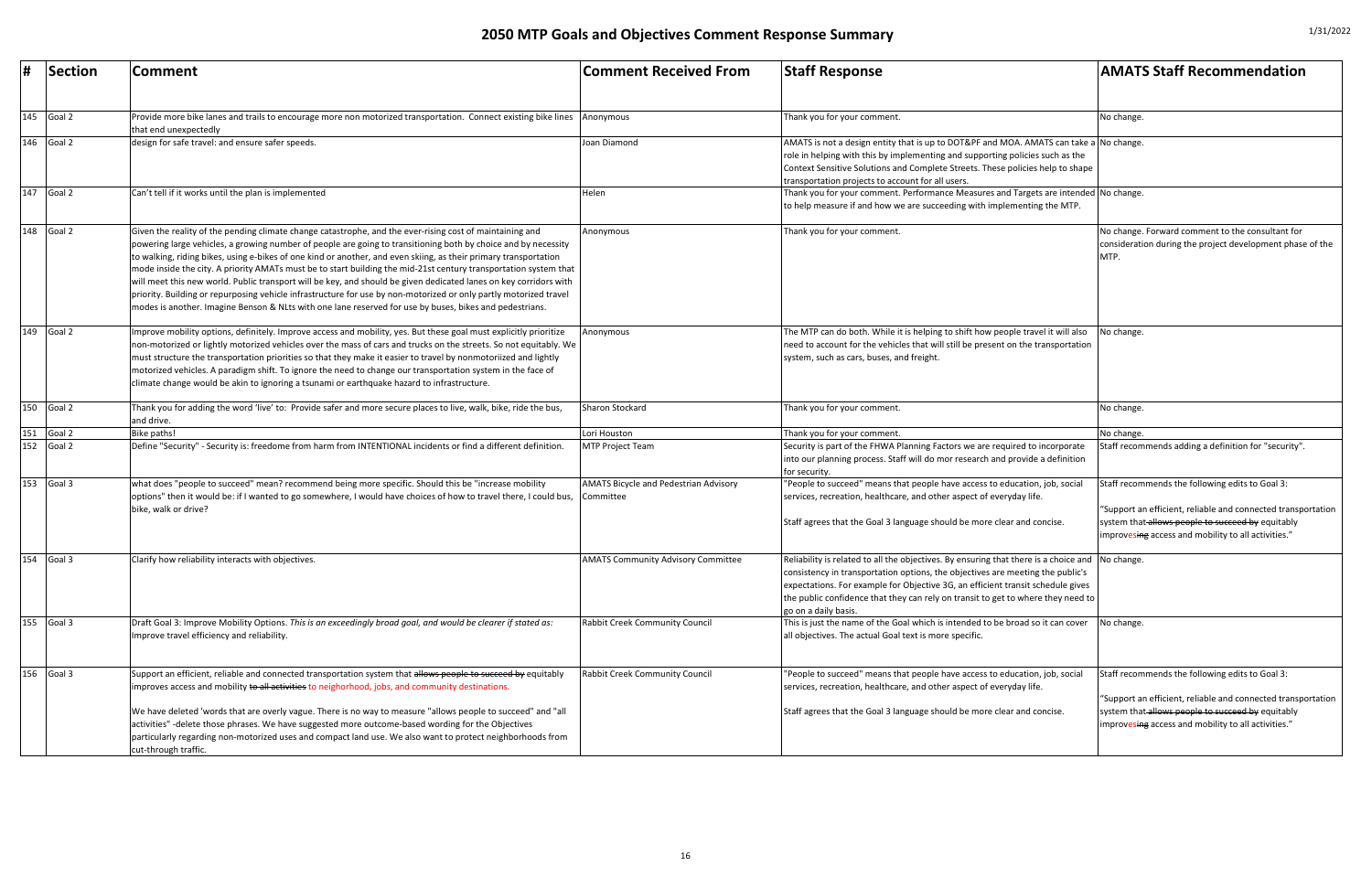| #                 | Section | <b>Comment</b>                                                                                                                                                                                                                                                                                                                                                                                                                                                                                                                                                                                                                                                                                                                                                                                                                                                                                                                                                                                       | <b>Comment Received From</b> | <b>Staff Response</b>                                                                                                                                                                                                                                                                                                                                             | <b>AMATS Staff Recommendation</b>                                                                                                 |
|-------------------|---------|------------------------------------------------------------------------------------------------------------------------------------------------------------------------------------------------------------------------------------------------------------------------------------------------------------------------------------------------------------------------------------------------------------------------------------------------------------------------------------------------------------------------------------------------------------------------------------------------------------------------------------------------------------------------------------------------------------------------------------------------------------------------------------------------------------------------------------------------------------------------------------------------------------------------------------------------------------------------------------------------------|------------------------------|-------------------------------------------------------------------------------------------------------------------------------------------------------------------------------------------------------------------------------------------------------------------------------------------------------------------------------------------------------------------|-----------------------------------------------------------------------------------------------------------------------------------|
| 157               | Goal 3  | think the goal does, but I think there is more to this question. If we were truly concerned about equity we would Anonymous<br>either 1) design a system that did not require a car for the majority of all activities or 2) provide every single<br>person a car so that they could all access our car-centered built environment equally. This goal is fine but it<br>seems kind of weak and directionless.                                                                                                                                                                                                                                                                                                                                                                                                                                                                                                                                                                                        |                              | Mobility is not just about "moving people quickly". It is about having<br>transportation options and the quality of those options. Mobility goes hand in<br>hand with Access. Both must be looked at in the context of making<br>improvements to the transportation system.                                                                                       | No change. Forward comment to the consultant for<br>consideration during the criteria development phase of the<br>MTP.            |
|                   |         | Also I would propose removing the word "mobility"--as that often gets translated into flow/LOS or all the other<br>hings that traffic engineers love at the cost of everything else. Access means getting people to destinations,<br>mobility means moving people quickly. The purpose of a transportation system is to provide access, not move<br>people around at high speed (yes, some people like to drive for fun, but for most people it's about getting<br>somewhere). We should be de-emphasizing moving fast and focusing more on connecting people to places. But<br>this would mean deprioritizing LOS, building more stuff closer, etc.                                                                                                                                                                                                                                                                                                                                                 |                              | The MTP Goals and Objectives does place a much greater emphasis on<br>integrating the transportation and land use that focuses on connecting people<br>to places.                                                                                                                                                                                                 |                                                                                                                                   |
| 158               | Goal 3  | Very unsafe conditions all areas for foot traffic, bicycle traffic, and no safe travel for individuals using handicap<br>equipment. Sidewalks are too close to road surface and force people to use road surface during winter months.                                                                                                                                                                                                                                                                                                                                                                                                                                                                                                                                                                                                                                                                                                                                                               | David Weeks                  | Thank you for your comment.                                                                                                                                                                                                                                                                                                                                       | No change. Forward comment to the consultant for<br>consideration during the criteria development phase of the<br>MTP.            |
| 159               | Goal 3  | "m not sure what this means. Is it realistic to have a goal of access/mobility to all activities?                                                                                                                                                                                                                                                                                                                                                                                                                                                                                                                                                                                                                                                                                                                                                                                                                                                                                                    | Anonymous                    | Yes. That is something the transportation plan and system should be working<br>toward. This is a goal not just for near term improvements, but for what we<br>hope to achieve by 2050. Having Goals like this helps to move us in that<br>direction.                                                                                                              | No change.                                                                                                                        |
| 160               | Goal 3  | The biggest problems that I see in improving equitable access and mobility currently are maintenance and<br>operation problems, not infrastructure problems. We will never be a functional and equitable winter city if: DOT<br>keeps piling snow onto sidewalks that the MOA just cleared off; Snow berms are not removed between bus-stops<br>and the bus; bus routes that don't go where people need to go; Where there are such long delays between buses<br>that a bus trip takes 5 to 10 times as long as a trip by car. We have a completely marginal and failing public<br>transportation system, and sidewalks and pathways that are unusable by people with mobility difficulties<br>because there is not enough money spent on maintenance and operations. It takes more buses going more<br>places more often. It takes roads, sidewalks, paths and lanes being cleared with an eye towards facilitating and<br>maintaining uses other than just cars getting from one place to another. | Anonymous                    | AMATS plays an important role in coordination between the MOA and DOT&PF No change. Forward comment to consultant for<br>regarding snow maintenance and is still trying to figure out our ability to<br>influence maintenance budgets. The MTP will be talking more about this in the criteria, project, and policies and actions development<br>document itself. | consideration during the performance measures, targets,<br>phases of the MTP.                                                     |
| 161               | Goal 3  | Again this is a biased assumption with no tangible nor historical basis.                                                                                                                                                                                                                                                                                                                                                                                                                                                                                                                                                                                                                                                                                                                                                                                                                                                                                                                             | Michael Tavoliero            | Thank you for your comment.                                                                                                                                                                                                                                                                                                                                       | No change.                                                                                                                        |
| 162               | Goal 3  | Once again. Equity is not served is newer communities lack similar infrastructure                                                                                                                                                                                                                                                                                                                                                                                                                                                                                                                                                                                                                                                                                                                                                                                                                                                                                                                    | Debbie Ossiander             | Thank you for your comment.                                                                                                                                                                                                                                                                                                                                       | No change.                                                                                                                        |
| $\frac{163}{163}$ | Goal 3  | My issue with TDM is that I think it (mostly) focuses on the wrong side of the equation--demand rather than<br>supply. People choose to drive not because of some land use, but because there are roads and parking to get<br>them there. The roads/parking we build are what encourage driving, not the land use. Put another way, the only<br>*really* important land use in travel prediction is the land use within the ROW--but this is absent from almost<br>every model. Two quotes relevant to this: "The 5Ds measure a lot of the landscape, but not the landscape that<br>holds cars" and also: "governments give drivers free land; people as a result drive more than they otherwise<br>would. That's it. The rest is commentary".<br>https://www.tandfonline.com/doi/abs/10.1080/01944363.2016.1249508?journalCode=rjpa20)                                                                                                                                                              | Anonymous                    | Thank you for your comment.                                                                                                                                                                                                                                                                                                                                       | No change.                                                                                                                        |
| 164               | Goal 3  | I get a bit lost in the verbiage, words that engineers might understand but not sure I know what they all mean.                                                                                                                                                                                                                                                                                                                                                                                                                                                                                                                                                                                                                                                                                                                                                                                                                                                                                      | John Miller                  | Staff agrees that definitions should have been included as part of the survey.<br>They were included in a separate document on the MTP project page.<br>Staff is working on trying to streamline and use plain language for the MTP.                                                                                                                              | Staff recommend any future surveys include any definitions<br>for words for phrases that can not be turned into plan<br>language. |
| 165               | Goal 3  | Add: Add more connectivity to the trail and bicycle network through bike-only lanes, while prioritizing snow<br>removal on trails and bicycle network to ensure their use year-round.                                                                                                                                                                                                                                                                                                                                                                                                                                                                                                                                                                                                                                                                                                                                                                                                                | Anonymous                    | AMATS plays an important role in coordination between the MOA and DOT&PF No change. Forward comment to consultant for<br>regarding snow maintenance and is still trying to figure out our ability to<br>influence maintenance budgets. The MTP will be talking more about this in the criteria, project, and policies and actions development<br>document itself  | consideration during the performance measures, targets,<br>phases of the MTP.                                                     |
| 166               | Goal 3  | Please keep in mind High School Students may need transportation for after-school activities, even in more<br>affluent areas.<br>Respect those currently unconnected neighborhoods that may not want increased through traffic.                                                                                                                                                                                                                                                                                                                                                                                                                                                                                                                                                                                                                                                                                                                                                                      | Patti Higgins                | Thank you for you comment. This is an issue that will be considered as the MTP No change. Forward comment to the consultant for<br>is developed.                                                                                                                                                                                                                  | consideration during the criteria and project development<br>phases of the MTP.                                                   |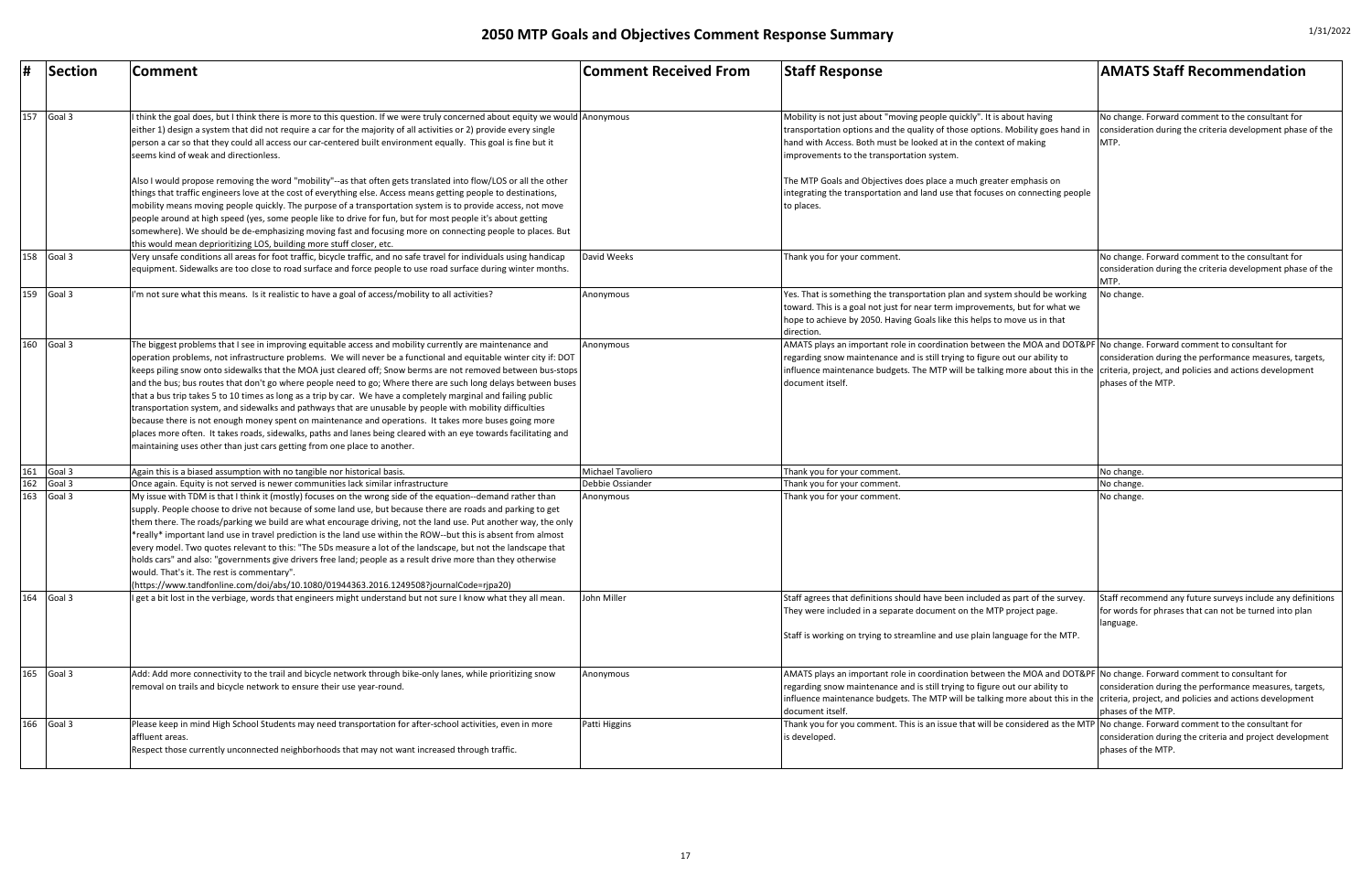| #                        | Section | Comment                                                                                                                                                                                                                                                                                                                                                                                                                                                                                                                                                                                                                                                                                                                                                                                                                                                                                                                                                                                                                                                                                                                                                                                                                                                                                                                                                                                                                                                                                                                                                                                                                                                                                                                                                                                                                                                                                           | <b>Comment Received From</b> | <b>Staff Response</b>                                                                                                                                                                                                                                                                                                                                             | <b>AMATS Staff Recommendation</b>                                                                                                                                                                                            |
|--------------------------|---------|---------------------------------------------------------------------------------------------------------------------------------------------------------------------------------------------------------------------------------------------------------------------------------------------------------------------------------------------------------------------------------------------------------------------------------------------------------------------------------------------------------------------------------------------------------------------------------------------------------------------------------------------------------------------------------------------------------------------------------------------------------------------------------------------------------------------------------------------------------------------------------------------------------------------------------------------------------------------------------------------------------------------------------------------------------------------------------------------------------------------------------------------------------------------------------------------------------------------------------------------------------------------------------------------------------------------------------------------------------------------------------------------------------------------------------------------------------------------------------------------------------------------------------------------------------------------------------------------------------------------------------------------------------------------------------------------------------------------------------------------------------------------------------------------------------------------------------------------------------------------------------------------------|------------------------------|-------------------------------------------------------------------------------------------------------------------------------------------------------------------------------------------------------------------------------------------------------------------------------------------------------------------------------------------------------------------|------------------------------------------------------------------------------------------------------------------------------------------------------------------------------------------------------------------------------|
| 167                      | Goal 3  | Anchorage is not yet ready to ramp up transit services and "multimodal facilities to accommodate winter<br>mobility." The next 20 years should be about maintaining what we have, completing the grid, and adding better<br>pedestrian and bike paths around town (this is an important part of completing the grid).<br>After all of that is done (and we have increased population density), we will be in much better position to address<br>transit and multimodal facility needs.                                                                                                                                                                                                                                                                                                                                                                                                                                                                                                                                                                                                                                                                                                                                                                                                                                                                                                                                                                                                                                                                                                                                                                                                                                                                                                                                                                                                            | Anonymous                    | The MTP can do both. The Goals and Objectives recognize the need to maintain $\vert$ No change.<br>what we currently have (Goal 1), while also providing new and improvement<br>options (Goal 2, Goal 3, Goal 4, Goal 5, and Goal 6).                                                                                                                             |                                                                                                                                                                                                                              |
| 168                      | Goal 3  | Anchorage has very slow bus service. An hour between buses is way too long. In San Francisco it's 10-15 minutes Shawn Campbell<br>between buses on routes that connect to routes with wait times of 10-15 minutes. It would be excellent to have<br>that service here.                                                                                                                                                                                                                                                                                                                                                                                                                                                                                                                                                                                                                                                                                                                                                                                                                                                                                                                                                                                                                                                                                                                                                                                                                                                                                                                                                                                                                                                                                                                                                                                                                            |                              | Thank you for your comment.                                                                                                                                                                                                                                                                                                                                       | No change. Forward comment to the consultant for<br>consideration during the project development phase of the<br>MTP.                                                                                                        |
| 169                      | Goal 3  | Anchorage is not a walkable city, and public transportation does not cover enough area (i.e. Kincaid Park,<br>Campbell Creek area, and south Anchorage, including Girdwood, and anywhere north of the VA). The expansion<br>of current services would greatly reduce the amount of vehicles on the road.                                                                                                                                                                                                                                                                                                                                                                                                                                                                                                                                                                                                                                                                                                                                                                                                                                                                                                                                                                                                                                                                                                                                                                                                                                                                                                                                                                                                                                                                                                                                                                                          | Anonymous                    | Girdwood is outside of the AMATS boundary and is not part of the MTP.<br>Thank you for your comment.                                                                                                                                                                                                                                                              | No change. Forward comment to the consultant for<br>consideration during the project development phase of the<br>MTP.                                                                                                        |
| 170                      | Goal 3  | would love to make Anchorage a more vibrant walkable city in the summer AND winter. For everyone.<br>Considerations of strollers/wheelchairs (sidewalks) and plowing and upkeep is HUGE                                                                                                                                                                                                                                                                                                                                                                                                                                                                                                                                                                                                                                                                                                                                                                                                                                                                                                                                                                                                                                                                                                                                                                                                                                                                                                                                                                                                                                                                                                                                                                                                                                                                                                           | <b>Katie Roberts</b>         | AMATS plays an important role in coordination between the MOA and DOT&PF No change. Forward comment to consultant for<br>regarding snow maintenance and is still trying to figure out our ability to<br>influence maintenance budgets. The MTP will be talking more about this in the criteria, project, and policies and actions development<br>document itself. | consideration during the performance measures, targets,<br>phases of the MTP.                                                                                                                                                |
| 171 Goal 3               |         | Reduce the size of vehicle infrastructure to create a denser city and promote infill development - reducing travel<br>distances and encouraging travel by means other than personal vehicle.                                                                                                                                                                                                                                                                                                                                                                                                                                                                                                                                                                                                                                                                                                                                                                                                                                                                                                                                                                                                                                                                                                                                                                                                                                                                                                                                                                                                                                                                                                                                                                                                                                                                                                      | Anonymous                    | The 2050 MTP incorporates the 2040 Land Use Plan and places a greater<br>emphasis integrating transportation and land use.                                                                                                                                                                                                                                        | No change.                                                                                                                                                                                                                   |
|                          |         | open downtown bus station, sidewalk and bust stop snow removal                                                                                                                                                                                                                                                                                                                                                                                                                                                                                                                                                                                                                                                                                                                                                                                                                                                                                                                                                                                                                                                                                                                                                                                                                                                                                                                                                                                                                                                                                                                                                                                                                                                                                                                                                                                                                                    | Elizabeth Stergiou           | Thank you for your comment.                                                                                                                                                                                                                                                                                                                                       | No change.                                                                                                                                                                                                                   |
| 172 Goal 3<br>173 Goal 3 |         | More connections for bicycles and pedestrians are needed especially in the winter                                                                                                                                                                                                                                                                                                                                                                                                                                                                                                                                                                                                                                                                                                                                                                                                                                                                                                                                                                                                                                                                                                                                                                                                                                                                                                                                                                                                                                                                                                                                                                                                                                                                                                                                                                                                                 | Tyler Boyes                  | Thank you for your comment.                                                                                                                                                                                                                                                                                                                                       | No change.                                                                                                                                                                                                                   |
| 174                      | Goal 3  | Just say no to the grid!                                                                                                                                                                                                                                                                                                                                                                                                                                                                                                                                                                                                                                                                                                                                                                                                                                                                                                                                                                                                                                                                                                                                                                                                                                                                                                                                                                                                                                                                                                                                                                                                                                                                                                                                                                                                                                                                          | Tim Kosednar                 | Thank you for your comment.                                                                                                                                                                                                                                                                                                                                       | No change.                                                                                                                                                                                                                   |
| 175<br>Goal 3            |         | We definitely need to see greater connectivity of non-motorized transportation options: safe and connected bike Sarah Preskitt<br>commuter routes, and sidewalks separated from large streets.                                                                                                                                                                                                                                                                                                                                                                                                                                                                                                                                                                                                                                                                                                                                                                                                                                                                                                                                                                                                                                                                                                                                                                                                                                                                                                                                                                                                                                                                                                                                                                                                                                                                                                    |                              | Thank you for you comment. This is an issue that will be considered as the MTP No change.<br>is developed.                                                                                                                                                                                                                                                        |                                                                                                                                                                                                                              |
| 176                      | Goal 3  | All you're doing is creating more government which will impact free behavior and cost tax payers more money. Is Michael Tavoliero<br>that what this is really about?                                                                                                                                                                                                                                                                                                                                                                                                                                                                                                                                                                                                                                                                                                                                                                                                                                                                                                                                                                                                                                                                                                                                                                                                                                                                                                                                                                                                                                                                                                                                                                                                                                                                                                                              |                              | Thank you for your comment                                                                                                                                                                                                                                                                                                                                        | No change.                                                                                                                                                                                                                   |
| 177                      | Goal 3  | New developments need to have access to the same transportation modalities as older long established<br>communities                                                                                                                                                                                                                                                                                                                                                                                                                                                                                                                                                                                                                                                                                                                                                                                                                                                                                                                                                                                                                                                                                                                                                                                                                                                                                                                                                                                                                                                                                                                                                                                                                                                                                                                                                                               | Debbie Ossiander             | New development is outside the scope of the MTP. The MTP responds to the<br>2040 Land Use Plan and the land use plan used in Eagle River.                                                                                                                                                                                                                         | No change.                                                                                                                                                                                                                   |
| 178 Goal 3               |         | <b>Goal 3: Improve Mobility Options</b><br>This goal is too vague.<br>A clearer goal is: Improve choices for efficient and reliable travel.<br>In the statement of intent, "all destinations" is too broad to measure. A more measurable intention is to<br>"improve efficient and reliable access to all neighborhoods, jobs and community destinations."                                                                                                                                                                                                                                                                                                                                                                                                                                                                                                                                                                                                                                                                                                                                                                                                                                                                                                                                                                                                                                                                                                                                                                                                                                                                                                                                                                                                                                                                                                                                        | Barbara Carlson              | "People to succeed" means that people have access to education, job, social<br>services, recreation, healthcare, and other aspect of everyday life.<br>Staff agrees that the Goal 3 language should be more clear and concise.                                                                                                                                    | Staff recommends the following edits to Goal 3:<br>"Support an efficient, reliable and connected transportation<br>system that allows people to succeed by equitably<br>limprovesing access and mobility to all activities." |
| 179                      | Goal 3  | Draft Goal 3, Improve Mobility Options, iis an exceedingly broad goal with a convoluted statement of intent.<br>Revise it for clarity and accountability. There is no way to measure "allows people to succeed" and "all activities";<br>therefore, delete those words.<br>Regarding Vehicle Miles Traveled: VMT is a keystone measure for an efficient and environmentally-sustainable<br>land use and transportation system. Other municipalities seek to reduce ALL vehicle miles traveled, including<br>freight miles. Vehicle freight miles can be reduced by more efficient land use patterns and delivery systems, and<br>maybe by rail or drone delivery. Aim to reduce ALL VMT, not just passenger miles. And delete the "per capita"<br>allowance for VMT. Do not accept VMT growth as an inevitable part of population growth: a growing city has<br>even more incentive to reduce their VMT overall inorder to have more compact land use and more street-level<br>human activity. The community and its residents are healthier if there is less time driving and riding in vehicles.<br>Regarding induced demand: ensure that any proposed new project must calculate induced demand.<br>Regarding robust options for travel: Options for travel are key to responding and adapting to congestion.<br>Providing more options will not reduce congestion, but it will allow people to adapt and travel in the most<br>productive ways.<br>Regarding congestion: a hierarchical road network manufactures congestion, rather than dispersing it. What is<br>the intended outcome of Objective 3D?<br>Revised Goal 3: Improve travel efficiency and reliability.<br>Support an efficient, reliable and connected transportation system that allows people to succeed by equitably<br>improves access and mobility to all activities to neighborhoods, jobs and community destinations. | Nancy Pease                  | "People to succeed" means that people have access to education, job, social<br>services, recreation, healthcare, and other aspect of everyday life.<br>Staff agrees that the Goal 3 language should be more clear and concise.                                                                                                                                    | Staff recommends the following edits to Goal 3:<br>"Support an efficient, reliable and connected transportation<br>system that allows people to succeed by equitably<br>limprovesing access and mobility to all activities." |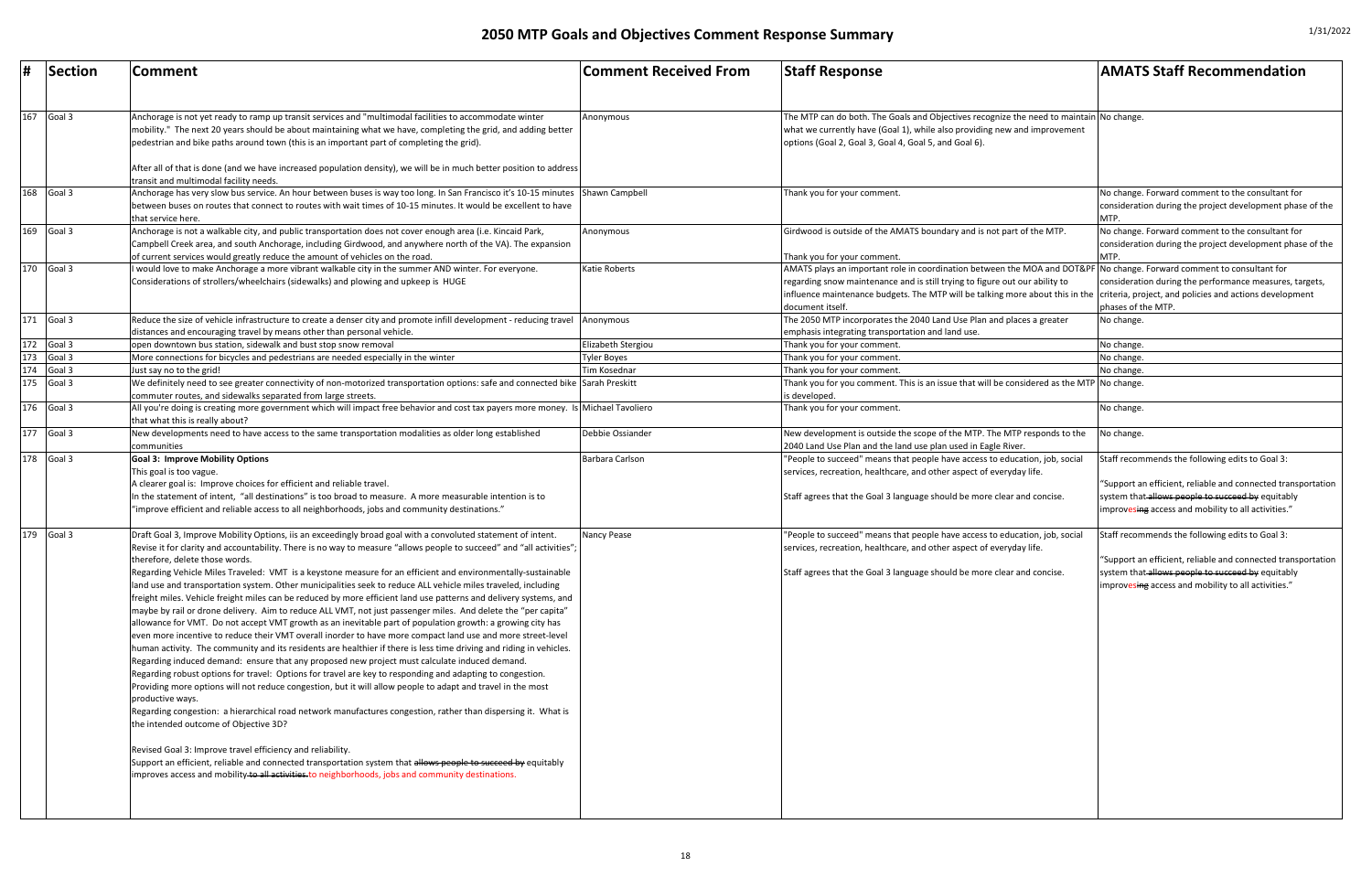|     | Section | Comment                                                                                                                                                                                                                                                                                                                                                                                                                                                                       | <b>Comment Received From</b>        | <b>Staff Response</b>                                                                                                                                                                                                                                                                                                                                                                                                                                                                                                                                                                                                                                                                                                                                                                         | <b>AMATS Staff Recommendation</b>                                                                                                                                                                                                       |
|-----|---------|-------------------------------------------------------------------------------------------------------------------------------------------------------------------------------------------------------------------------------------------------------------------------------------------------------------------------------------------------------------------------------------------------------------------------------------------------------------------------------|-------------------------------------|-----------------------------------------------------------------------------------------------------------------------------------------------------------------------------------------------------------------------------------------------------------------------------------------------------------------------------------------------------------------------------------------------------------------------------------------------------------------------------------------------------------------------------------------------------------------------------------------------------------------------------------------------------------------------------------------------------------------------------------------------------------------------------------------------|-----------------------------------------------------------------------------------------------------------------------------------------------------------------------------------------------------------------------------------------|
| 180 | Goal 3  | Goal 3: transportation is more than just roads and vehicles. It must include, in ways that can be measured and<br>clearly defined, the goal to provide for non-motorized facilities that also encourage their use.                                                                                                                                                                                                                                                            | Dianne Holmes                       | The 2050 MTP follows a performance based planning approach. Goals are a<br>broad based statement of what we are trying to achieve. Objectives are specific consideration during the performance measures and target<br>measurable statements that help to support the associated goals. Performance development phase of the MTP.<br>Measures and targets are how the plan measures if you are meeting your<br>goals/objectives. This broad based planning approach allows you to have fewer<br>objective that cover multiple areas and integrate better. Additional information<br>can be found here from the FHWA resources: https://www.tpmtools.org/wp-<br>content/uploads/2016/09/guidebook-component-03.pdf.<br>This should be reviewed as part of the performance measures and targets | No change. Forward comment to consultant for                                                                                                                                                                                            |
| 181 | Goal 3  | Goal 3: Improve Mobility Options                                                                                                                                                                                                                                                                                                                                                                                                                                              | <b>Anchorage Citizens Coalition</b> | development phase of the MTP.<br>Thank you for your comment.                                                                                                                                                                                                                                                                                                                                                                                                                                                                                                                                                                                                                                                                                                                                  | No change.                                                                                                                                                                                                                              |
|     |         | We especially appreciate the objectives that address<br>. Tompatibility with intended land uses, benefitting<br>• Dike and ped travel,<br>● Transit and<br>· Winter mobility.                                                                                                                                                                                                                                                                                                 |                                     |                                                                                                                                                                                                                                                                                                                                                                                                                                                                                                                                                                                                                                                                                                                                                                                               |                                                                                                                                                                                                                                         |
| 182 | Goal 3  | Transit<br>Staff objects to goals increasing transit frequency, saying that's not doable until Anchorage increases operational<br>spending. Alternatively, we ask, when will AMATS and/or People Mover form a task force to study ways to find<br>the money and recommend action by the administration and/or assembly? Increased operational funding is<br>needed to start filling the gaping hole left by limited transit service in Anchorage.                             | Anchorage Citizens Coalition        | Operational Funding is outside the scope of the MTP.<br>The MTP can review this comment during the policies and action chapter for<br>Iconsideration.                                                                                                                                                                                                                                                                                                                                                                                                                                                                                                                                                                                                                                         | No change. Forward comment to the consultant for<br>consideration during the policies and actions development<br>phase of the MTP.                                                                                                      |
| 183 | Goal 3  | - Suggest adding an objective under this goal to improve wayfinding systems (e.g. maps and signs) that encourage  Airport Heights Community Council<br>walking, transit use, and bicycling by providing easy-to-understand maps and directional information installed at<br>key decision-making route locations.                                                                                                                                                              |                                     | This is already in the MTP under Goal 4, objective 4B                                                                                                                                                                                                                                                                                                                                                                                                                                                                                                                                                                                                                                                                                                                                         | No change.                                                                                                                                                                                                                              |
| 184 | Goal 3  | <b>Goal 3: Improve Mobility Options</b><br>This goal is too vague.<br>A clearer goal is: Improve choices for efficient and reliable travel.<br>In the statement of intent, "all destinations" is too broad to measure. A more measurable intention is to<br>"improve efficient and reliable access to all neighborhoods, jobs and community destinations."                                                                                                                    | Sharon Stockard                     | "People to succeed" means that people have access to education, job, social<br>services, recreation, healthcare, and other aspect of everyday life.<br>Staff agrees that the Goal 3 language should be more clear and concise.                                                                                                                                                                                                                                                                                                                                                                                                                                                                                                                                                                | Staff recommends the following edits to Goal 3:<br>Support an efficient, reliable and connected transportation <sup>'</sup><br>system that allows people to succeed by equitably<br>improvesing access and mobility to all activities." |
| 185 | Goal 3  | Multimodal facilities must be maintained during all seasons to be effective. This may require additional<br>maintenance funding.                                                                                                                                                                                                                                                                                                                                              | Anonymous                           | AMATS plays an important role in coordination between the MOA and DOT&PF No change. Forward comment to consultant for<br>regarding snow maintenance and is still trying to figure out our ability to<br>influence maintenance budgets. The MTP will be talking more about this in the criteria, project, and policies and actions development<br>document itself.                                                                                                                                                                                                                                                                                                                                                                                                                             | consideration during the performance measures, targets,<br>phases of the MTP.                                                                                                                                                           |
| 186 | Goal 3  | Most of these goals focus on people who already own a vehicle, not on those who cannot afford a vehicle,<br>therefore you're not really hitting the main objective of EQUITABLE access.                                                                                                                                                                                                                                                                                       | Anonymous                           | Under Goal 3 objectives 3A, 3B, 3C, 3D, 3G and 3H are not vehicular focused<br>and do help with equity. Goal 6 focus specifically on equity.                                                                                                                                                                                                                                                                                                                                                                                                                                                                                                                                                                                                                                                  | No change.                                                                                                                                                                                                                              |
| 187 | Goal 3  | Start with the basics and then upgrade to ITS, etc. as needed. Anchorage and Alaska in general don't even have<br>sufficient pedestrian, bike, and public transportation options to start with. These need improvement before<br>anything else. Car infrastructure is in place and VHTs are already super low compared to other cities. No need to<br>focus on lower VHTs or VMTs unless the goal is to get people out of cars altogether and using other modes of<br>travel. | Anonymous                           | The MTP can do both. It can recommend making improvements on what is<br>existing while also trying to shift the transportation system away from a car<br>only infrastructure.                                                                                                                                                                                                                                                                                                                                                                                                                                                                                                                                                                                                                 | No change.                                                                                                                                                                                                                              |
| 188 | Goal 3  | I have no idea how TSM, TDM, or ITS function, so I really have no basis to say whether they would be effective to  Oleksandr Lushchyk<br>achieve whatever goals. Seems like a lot of these should have an "I don't know" option instead of 1-5 forced<br>choice answers.                                                                                                                                                                                                      |                                     | Staff agrees that definitions should have been included as part of the survey.<br>They were included in a separate document on the MTP project page.<br>Staff is working on trying to streamline and use plain language for the MTP.                                                                                                                                                                                                                                                                                                                                                                                                                                                                                                                                                          | Staff recommend any future surveys include any definitions<br>for words for phrases that can not be turned into plain<br>language.                                                                                                      |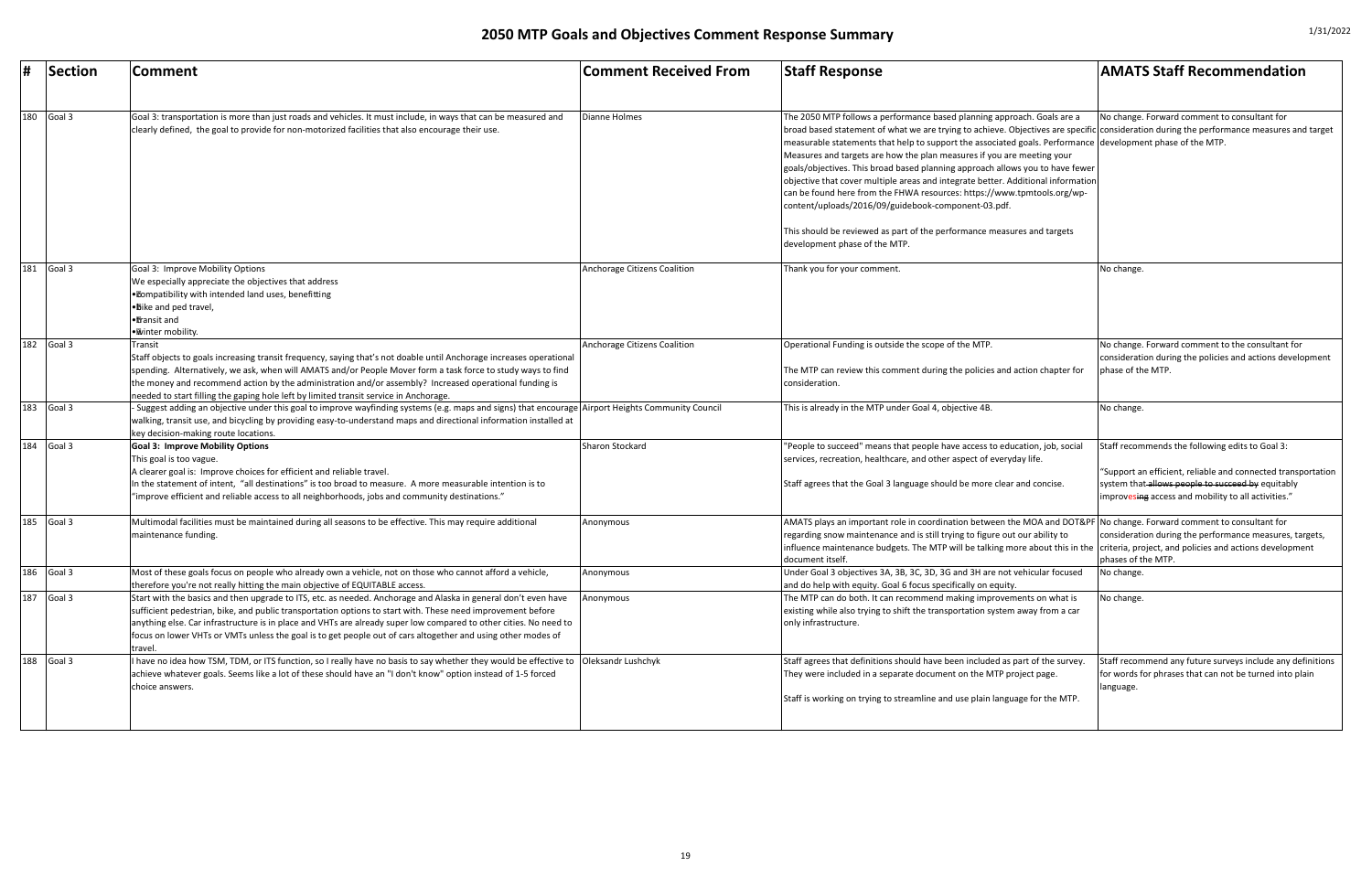| #   | Section    | <b>Comment</b>                                                                                                                                                                                                                                                                                                                                                                                                                                                                                                                                                                                                                                                                                                                                                                                                   | <b>Comment Received From</b> | <b>Staff Response</b>                                                                                                                                                                                                                                                                                                                                                                                                                                                                                                                                                                                                                                                                                        | <b>AMATS Staff Recommendation</b>                                                    |
|-----|------------|------------------------------------------------------------------------------------------------------------------------------------------------------------------------------------------------------------------------------------------------------------------------------------------------------------------------------------------------------------------------------------------------------------------------------------------------------------------------------------------------------------------------------------------------------------------------------------------------------------------------------------------------------------------------------------------------------------------------------------------------------------------------------------------------------------------|------------------------------|--------------------------------------------------------------------------------------------------------------------------------------------------------------------------------------------------------------------------------------------------------------------------------------------------------------------------------------------------------------------------------------------------------------------------------------------------------------------------------------------------------------------------------------------------------------------------------------------------------------------------------------------------------------------------------------------------------------|--------------------------------------------------------------------------------------|
| 189 | Goal 3     | Please define equitably in the context used - please use terminology referenced to traditional measures for public Anonymous<br>investment and not social engineering concepts. Does equity mean taking limited resources and using a<br>prioritization that is focused on a cost/benefit analysis that includes: 1) Safety, 2) Economic Benefit based upon<br>the total of the served population including time expended for necessary travel, 3) Viability to maintain in a<br>subarctic environment, 4) Future development patterns constrained by available land and infrastructure, and<br>what markers transportation planners/engineers/public officials have traditionally used to make investment<br>decisions? It it does not mean those time-tested practices are followed then it is not acceptable. |                              | Equity is defined as follows: "Equity in transportation seeks fairness in mobility, Staff recommend any future surveys include any definitions<br>accessibility, and distribution of impacts to meet the needs of all community<br>members. A central goal of transportation is to facilitate social and economic<br>opportunities by providing equitable levels of access to affordable and reliable<br>transportation options based on the needs of the populations being served,<br>particularly populations that are traditionally underserved."<br>Staff agrees that definitions should have been included as part of the survey.<br>They were included in a separate document on the MTP project page. | for words for phrases that can not be turned into plan<br>language.                  |
| 190 | Goal 3     | Building code changes for future buildings requiring structural inclusion of covered sidewalks to support ADA<br>type access throughout the winter. Improved surface water management and inclusion of barriers along urban<br>corridors to support pedestrian traffic and avoid the current intolerable situation where persons on the existing                                                                                                                                                                                                                                                                                                                                                                                                                                                                 | Anonymous                    | Building codes are outside the scope of the MTP. This comment can be<br>forwarded to the MOA planning staff for consideration.                                                                                                                                                                                                                                                                                                                                                                                                                                                                                                                                                                               | No change. Forward comment to the MOA current planning<br>section for consideration. |
| 191 | Goal 3     | pathways are routinely doused by improperly managed melt/stormwater<br>Ok as is                                                                                                                                                                                                                                                                                                                                                                                                                                                                                                                                                                                                                                                                                                                                  | Anonymous                    | Thank you for your comment.                                                                                                                                                                                                                                                                                                                                                                                                                                                                                                                                                                                                                                                                                  | No change.                                                                           |
| 192 | Goal 3     | It would be nice, in the long term, to consider revising the current street layouts. The amount of one way streets<br>n busy shopping centers feels very inefficient, especially in the midtown area. It takes a long time and is a hassle<br>to get from point A to point B. ESPECIALLY trying to get out of the Fred Meyers parking lot on Northern Lights, as<br>well as the Walgreens parking lot on Northern Lights. It's dangerous.                                                                                                                                                                                                                                                                                                                                                                        | Anonymous                    | AMATS is not a design entity that is up to DOT&PF and MOA. AMATS can take a No change.<br>role in helping with this by implementing and supporting policies such as the<br>Context Sensitive Solutions and Complete Streets. These policies help to shape<br>transportation projects to account for all users.                                                                                                                                                                                                                                                                                                                                                                                               |                                                                                      |
| 193 | Goal 3     | More separated bike lanes, more buses and bus routes like one to Girdwood (why there isn't is baffling: small<br>Gunnison, CO has a bus to their ski resort, Crested Butte, and there are only 5,000 people in that town), and<br>sidewalks that are actually cleared for pedestrian use will make your o achievable, more roads for more bug<br>vehicles will not. It'll increase pedestrian fatalities.                                                                                                                                                                                                                                                                                                                                                                                                        | Steven Bridwell              | These types will be looked at during the project scoring and selection phase of $\vert$ No change.<br>the MTP if they are nominated. Girdwood is outside of the AMATS boundary<br>and is not part of the MTP.                                                                                                                                                                                                                                                                                                                                                                                                                                                                                                |                                                                                      |
|     | 194 Goal 3 | These are good starts but are vaguely worded.<br>We need to stop enabling vehicular mobility by building more, wider and faster roads. This needs to be                                                                                                                                                                                                                                                                                                                                                                                                                                                                                                                                                                                                                                                          | <b>Bob Butera</b>            | The Goal does account for this, especially with Objectives 3C, 3D, and 3H.                                                                                                                                                                                                                                                                                                                                                                                                                                                                                                                                                                                                                                   | No change.                                                                           |
| 195 | Goal 3     | incorporated into these objectives.<br>Too vague, embedded values.<br>Over connected unmanaged vehicle networks in neighborhoods and streets are often a burden to the heath,<br>economic mobility, and safety of the communities residents and businesses. The sentence should specify<br>preference for modes that are know to build socioeconomic status of the community.                                                                                                                                                                                                                                                                                                                                                                                                                                    | Donovan Camp                 | Thank you for your comment.                                                                                                                                                                                                                                                                                                                                                                                                                                                                                                                                                                                                                                                                                  | No change.                                                                           |
|     | 196 Goal 3 | No city or State can afford to pave every trail or path to allow mobility limited persons to use them all.                                                                                                                                                                                                                                                                                                                                                                                                                                                                                                                                                                                                                                                                                                       | Anonymous                    | This is a 20 year plan that will be fiscally constrained. A majority of the<br>pathways within the AMATS boundary are paved.                                                                                                                                                                                                                                                                                                                                                                                                                                                                                                                                                                                 | No change.                                                                           |
| 197 | Goal 3     | I believe it is a waste of time and \$\$ to plow the bike trails along the Glenn Hwy in the winter.                                                                                                                                                                                                                                                                                                                                                                                                                                                                                                                                                                                                                                                                                                              | Anonymous                    | Thank you for your comment.                                                                                                                                                                                                                                                                                                                                                                                                                                                                                                                                                                                                                                                                                  | No change.                                                                           |
| 198 | Goal 3     | It feels offensive to read that one of the goals of such big and important document is reducing the time people<br>spend in their cars. The Anchorage Bowl Area is already car centric, and the traffic is extremely LOW. Stop<br>prioritizing and thinking of improving motorists experiences when others are literally dying just because safe<br>infrastructure is not provided.                                                                                                                                                                                                                                                                                                                                                                                                                              | Anonymous                    | The MTP can do both. Account for the time people spend in their cars and help No change.<br>reduce it while also providing safer infrastructure for all users.                                                                                                                                                                                                                                                                                                                                                                                                                                                                                                                                               |                                                                                      |
| 199 | Goal 3     | Plowing bike paths seems to be poorly implemented, add packing and grooming trails as an alternative to<br>plowing.                                                                                                                                                                                                                                                                                                                                                                                                                                                                                                                                                                                                                                                                                              | Will Taygan                  | AMATS plays an important role in coordination between the MOA and DOT&PF No change. Forward comment to consultant for<br>regarding snow maintenance and is still trying to figure out our ability to<br>influence maintenance budgets. The MTP will be talking more about this in the criteria, project, and policies and actions development<br>document itself.                                                                                                                                                                                                                                                                                                                                            | consideration during the performance measures, targets,<br>phases of the MTP.        |
| 200 | Goal 3     | Plow the sidewalks!!!! Before people go to work not during                                                                                                                                                                                                                                                                                                                                                                                                                                                                                                                                                                                                                                                                                                                                                       | Anonymous                    | AMATS plays an important role in coordination between the MOA and DOT&PF No change. Forward comment to consultant for<br>regarding snow maintenance and is still trying to figure out our ability to<br>influence maintenance budgets. The MTP will be talking more about this in the criteria, project, and policies and actions development<br>document itself.                                                                                                                                                                                                                                                                                                                                            | consideration during the performance measures, targets,<br>phases of the MTP.        |
|     | 201 Goal 3 | Passenger vehicles are currently the only reliable way to get around town. Not everyone can afford to own a car,<br>and not owning a car has become a barrier to employment because of our transportation system.                                                                                                                                                                                                                                                                                                                                                                                                                                                                                                                                                                                                | Stephanie Rice               | Thank you for you comment. This is an issue that the MTP is trying to address.                                                                                                                                                                                                                                                                                                                                                                                                                                                                                                                                                                                                                               | No change.                                                                           |
| 202 | Goal 3     | There are conditionals that make the objective arguably impossible. What a huge waste of resources AMATS is                                                                                                                                                                                                                                                                                                                                                                                                                                                                                                                                                                                                                                                                                                      | Anonymous                    | Thank you for your comment.                                                                                                                                                                                                                                                                                                                                                                                                                                                                                                                                                                                                                                                                                  | No change.                                                                           |
|     | 203 Goal 3 | Almost competent and effective language in some respects. Technology is not the answer                                                                                                                                                                                                                                                                                                                                                                                                                                                                                                                                                                                                                                                                                                                           | Anonymous                    | Thank you for your comment                                                                                                                                                                                                                                                                                                                                                                                                                                                                                                                                                                                                                                                                                   | No change.                                                                           |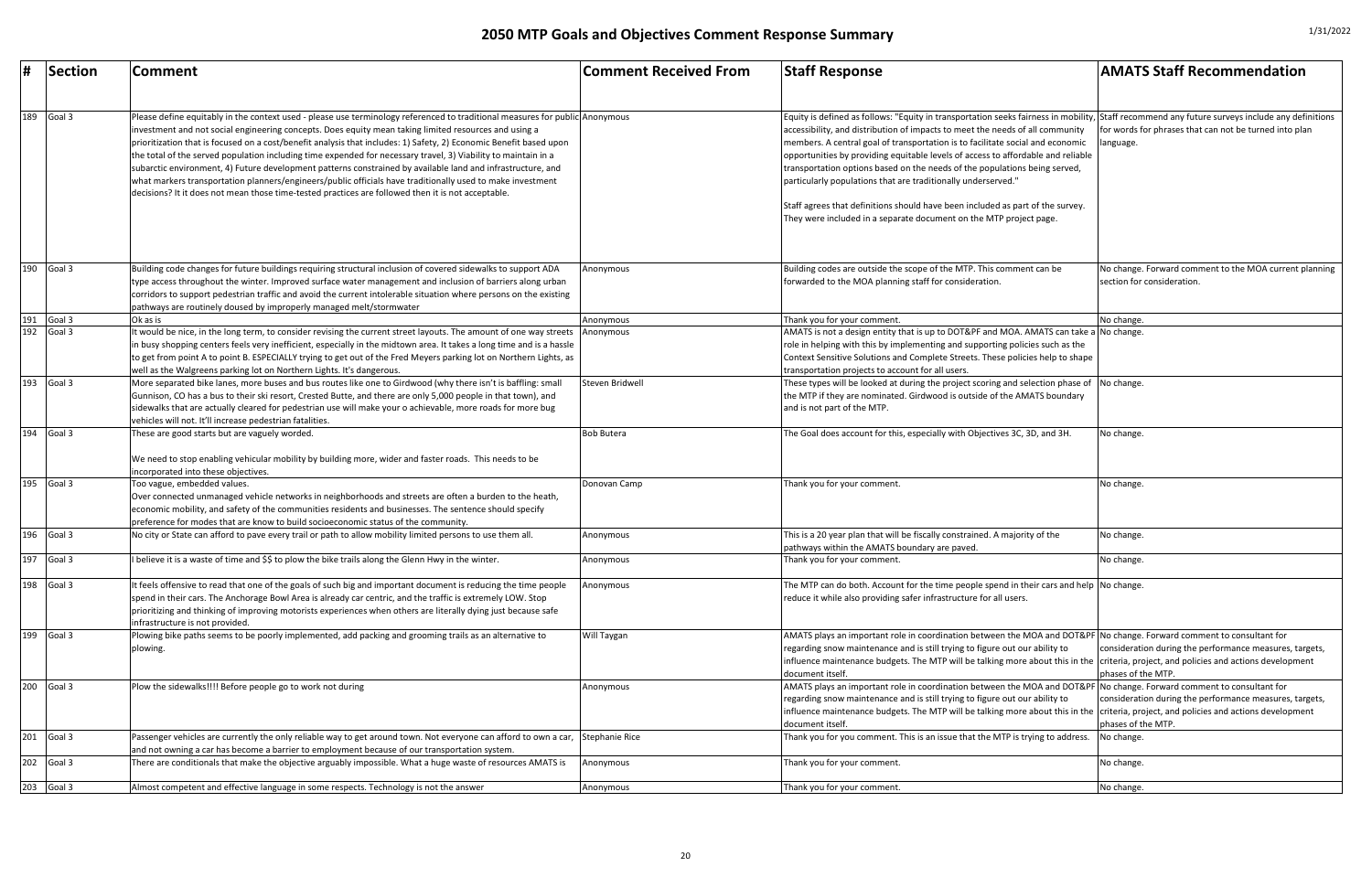|     | Section    | <b>Comment</b>                                                                                                                                                                                                                                                                                                                                                                                                                                                                                                                                                                                                                                                                                                                                                                                                                                                                                                                                                                                             | <b>Comment Received From</b> | <b>Staff Response</b>                                                                                                                                                                                                                                                                                                                                             | <b>AMATS Staff Recommendation</b>                                                                                                                                                                                           |
|-----|------------|------------------------------------------------------------------------------------------------------------------------------------------------------------------------------------------------------------------------------------------------------------------------------------------------------------------------------------------------------------------------------------------------------------------------------------------------------------------------------------------------------------------------------------------------------------------------------------------------------------------------------------------------------------------------------------------------------------------------------------------------------------------------------------------------------------------------------------------------------------------------------------------------------------------------------------------------------------------------------------------------------------|------------------------------|-------------------------------------------------------------------------------------------------------------------------------------------------------------------------------------------------------------------------------------------------------------------------------------------------------------------------------------------------------------------|-----------------------------------------------------------------------------------------------------------------------------------------------------------------------------------------------------------------------------|
| 204 | Goal 3     | Revise goal to: Improve choices for efficient and reliable travel.                                                                                                                                                                                                                                                                                                                                                                                                                                                                                                                                                                                                                                                                                                                                                                                                                                                                                                                                         | Anonymous                    | 'People to succeed" means that people have access to education, job, socia<br>services, recreation, healthcare, and other aspect of everyday life.                                                                                                                                                                                                                | Staff recommends the following edits to Goal 3:                                                                                                                                                                             |
|     |            | The statement of intent, "all destinations" is too broad to measure. Revise to "improve efficient and reliable<br>access to all neighborhoods, jobs and community destinations."                                                                                                                                                                                                                                                                                                                                                                                                                                                                                                                                                                                                                                                                                                                                                                                                                           |                              | Staff agrees that the Goal 3 language should be more clear and concise.                                                                                                                                                                                                                                                                                           | "Support an efficient, reliable and connected transportation<br>system that allows people to succeed by equitably<br>improvesing access and mobility to all activities."                                                    |
| 205 | Goal 3     | Current and past projects have focused on increasing vehicle speeds and vehicle lanes to get vehicles moving<br>faster. Road diets in other places especially ones in northern climates like Anchorage have not only reduced<br>traffic, but have increased multi-modal transportation opportunities and have increased safety for all<br>transportation users. Focusing on improving roads for vehicles only have increased the speeds and lethality of<br>vehicle and other transportation users accidents.                                                                                                                                                                                                                                                                                                                                                                                                                                                                                              | Anonymous                    | Thank you for your comment.                                                                                                                                                                                                                                                                                                                                       | No change.                                                                                                                                                                                                                  |
| 206 | Goal 3     | Too broad and vague.<br>A clearer, more accountable goal is:<br>Improve travel efficiency, reliability, and choices.<br>In the statement of intent, "all destinations" is too vague to measure.<br>A more measurable intention is:: efficient and reliable access to all neighborhoods, jobs, and community<br>destinations.                                                                                                                                                                                                                                                                                                                                                                                                                                                                                                                                                                                                                                                                               | Anonymous                    | 'People to succeed" means that people have access to education, job, socia<br>services, recreation, healthcare, and other aspect of everyday life.<br>Staff agrees that the Goal 3 language should be more clear and concise.                                                                                                                                     | Staff recommends the following edits to Goal 3:<br>"Support an efficient, reliable and connected transportation<br>system that-allows people to succeed by equitably<br>improvesing access and mobility to all activities." |
|     | 207 Goal 3 | Winter mobility is very limited for those not in cars.                                                                                                                                                                                                                                                                                                                                                                                                                                                                                                                                                                                                                                                                                                                                                                                                                                                                                                                                                     | Anonymous                    | AMATS plays an important role in coordination between the MOA and DOT&PF No change. Forward comment to consultant for<br>regarding snow maintenance and is still trying to figure out our ability to<br>influence maintenance budgets. The MTP will be talking more about this in the criteria, project, and policies and actions development<br>document itself. | consideration during the performance measures, targets,<br>phases of the MTP.                                                                                                                                               |
| 208 | Goal 3     | Increase the connectivity of our paved bike trails. Decrease the time lag between street plowing and sidewalk<br>plowing - sidewalks piled with street snow causes pedestrians in the major roadways.                                                                                                                                                                                                                                                                                                                                                                                                                                                                                                                                                                                                                                                                                                                                                                                                      | Anonymous                    | AMATS plays an important role in coordination between the MOA and DOT&PF<br>regarding snow maintenance and is still trying to figure out our ability to<br>influence maintenance budgets. The MTP will be talking more about this in the criteria, project, and policies and actions development<br>Idocument itself.                                             | No change. Forward comment to consultant for<br>consideration during the performance measures, targets,<br>phases of the MTP.                                                                                               |
|     | 209 Goal 3 | More bike lanes and trails throughout the city and to suburbs outside of Anchorage such as Girdwood.                                                                                                                                                                                                                                                                                                                                                                                                                                                                                                                                                                                                                                                                                                                                                                                                                                                                                                       | Anonymous                    | Girdwood is outside of the AMATS boundary and is not part of the MTP.<br>Thank you for your comment.                                                                                                                                                                                                                                                              | No change.                                                                                                                                                                                                                  |
| 210 | Goal 3     | better goal: improve choices for efficient and reliable travel.                                                                                                                                                                                                                                                                                                                                                                                                                                                                                                                                                                                                                                                                                                                                                                                                                                                                                                                                            | Joan Diamond                 | "People to succeed" means that people have access to education, job, social<br>services, recreation, healthcare, and other aspect of everyday life.<br>Staff agrees that the Goal 3 language should be more clear and concise.                                                                                                                                    | Staff recommends the following edits to Goal 3:<br>"Support an efficient, reliable and connected transportation<br>system that allows people to succeed by equitably<br>improvesing access and mobility to all activities." |
| 211 | Goal 3     | Many so-called "barriers and disconnections of existing roadways" around the city are actually functioning under Anonymous<br>the radar as some of the most efficient and popular transportation corridors for non-motorized commuting and<br>general cross-town travel. The "Bragaw Extension" is a particularly apt example. Installing a vehicle boulevard<br>connecting Elmore with Bragaw without at least bridges or tunnels plus ample grade separated MU pathways,<br>and the city would be crippling a key transportation hub. Yes, it's true that area is used for recreation. But a vast<br>number of the people walking, biking and/skiing across that corridor are traveling to work or to a destination, and<br>they freely chose to use non-motorized modes because in that locale they were more efficient than driving. Go<br>there in winter and look! You'll find a well-packed and largely user-maintained transportation network that's<br>thriving without a drag on muni financing. |                              | Thank you for your comment.                                                                                                                                                                                                                                                                                                                                       | No change.                                                                                                                                                                                                                  |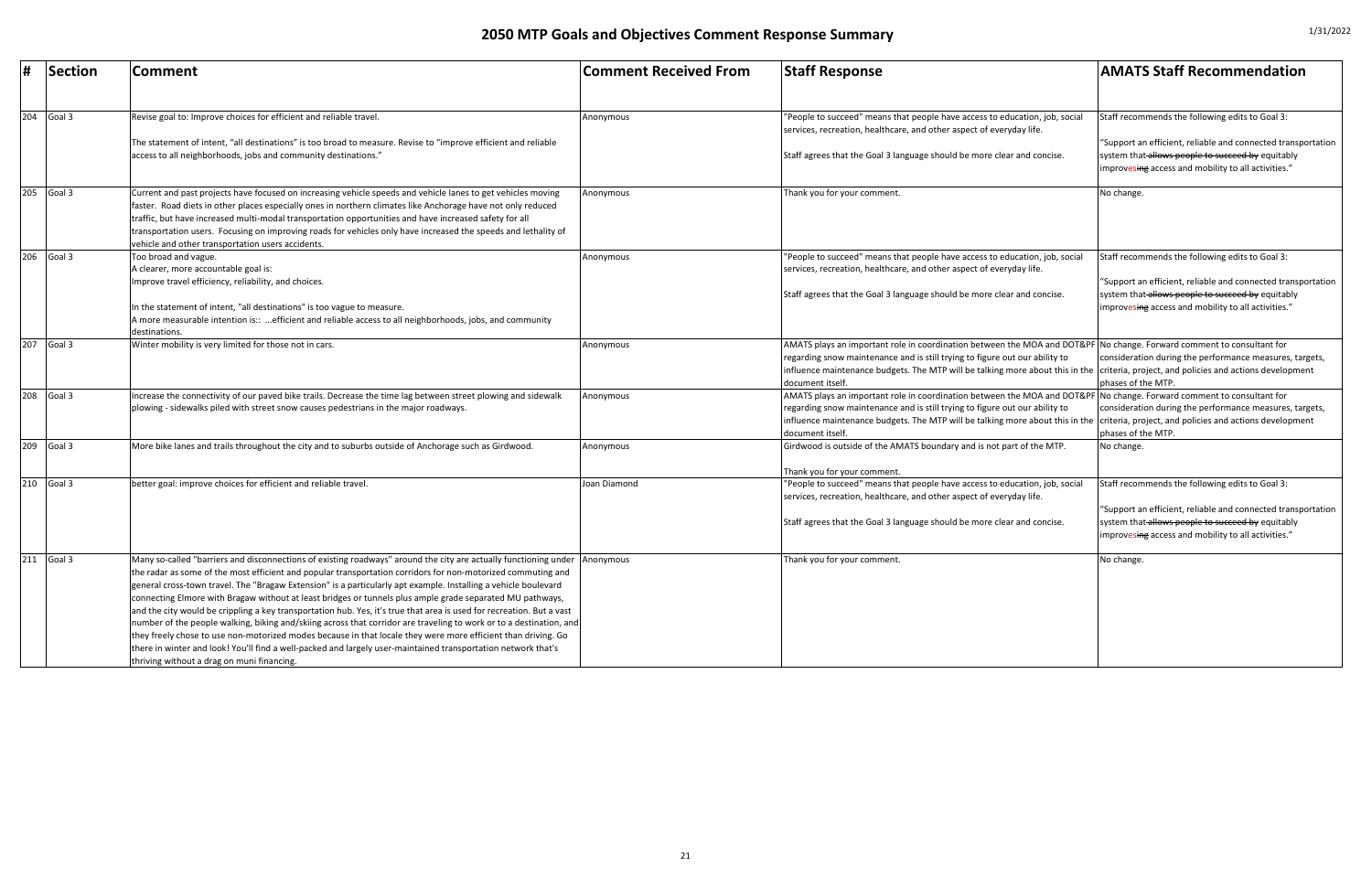| #   | Section    | Comment                                                                                                                                                                                                                                                                                                                                                                                                                                                                                                                                                                                                                                                         | <b>Comment Received From</b>              | <b>Staff Response</b>                                                                                                                                                                                                                | <b>AMATS Staff Recommendation</b>                                                                                                                                                                                   |
|-----|------------|-----------------------------------------------------------------------------------------------------------------------------------------------------------------------------------------------------------------------------------------------------------------------------------------------------------------------------------------------------------------------------------------------------------------------------------------------------------------------------------------------------------------------------------------------------------------------------------------------------------------------------------------------------------------|-------------------------------------------|--------------------------------------------------------------------------------------------------------------------------------------------------------------------------------------------------------------------------------------|---------------------------------------------------------------------------------------------------------------------------------------------------------------------------------------------------------------------|
| 212 | Goal 3     | I especially appreciate objectives that address land use:<br>'Implement transportation facilities that are appropriate for the intended adjacent land use.'<br>Manage congestion to support land use goals and facilitate efficiency while avoiding unwanted induced demand<br>impacts.<br>'Design and maintain multimodal facilities to accommodate winter mobility.'<br>High speed urban roads must be redesigned to invite bicycles, pedestrians and redevelopment. ADOT managed<br>roadways in the dense urban core are unsafe to cross and discourage new investment with excessive speeds,                                                                | Sharon Stockard                           | Thank you for your comment.                                                                                                                                                                                                          | No change.                                                                                                                                                                                                          |
|     |            | pollution and noise.<br>I strongly support: 'Reduce the vehicle miles traveled (VMT) and passenger vehicle hours traveled (VHT) per<br>capita. To meet national climate change goals, overall VMT must be reduced. Electrification, while popular, is<br>too slow to do the job by itself.                                                                                                                                                                                                                                                                                                                                                                      |                                           |                                                                                                                                                                                                                                      |                                                                                                                                                                                                                     |
| 213 | Goal 3     | Edit Goal 3 to be easier to understand: Support an efficient, reliable and connected transportation system that<br>allows people to succeed by equitably improves access and mobility to all activities.                                                                                                                                                                                                                                                                                                                                                                                                                                                        | <b>MTP Project Team</b>                   | "People to succeed" means that people have access to education, job, social<br>services, recreation, healthcare, and other aspect of everyday life.<br>Staff agrees that the Goal 3 language should be more clear and concise.       | Staff recommends the following edits to Goal 3:<br>"Support an efficient, reliable and connected transp<br>system that allows people to succeed by equitably<br>improvesing access and mobility to all activities." |
| 214 | Goal 3     | 6. The Objectives of Goal 3 could be improved. For example; 3A "Innovative" instead of "innovate", 3C "are"<br>instead of "area". Note that Objectives 3F and 3G appear to conflict. Reducing passenger vehicle hours could<br>seem to call for reduced public transit hours as every bus rider is a passenger in a vehicle.                                                                                                                                                                                                                                                                                                                                    | Allen Kemplen                             | Staff made various edits to the objectives under Gaol 3. Please see responses<br>to objectives 3A, 3C, 3D, and 3F.                                                                                                                   | No change.                                                                                                                                                                                                          |
|     | 215 Goal 4 | add text at end of sentence: ", while maintaining and enhancing the surrounding area's land use character."<br>A project that benefits the MOA economy should not overrule the desired character of a neighborhood or<br>district.                                                                                                                                                                                                                                                                                                                                                                                                                              | <b>AMATS Community Advisory Committee</b> | Staff disagrees. This is already addressed with the objective 4C.                                                                                                                                                                    | No change.                                                                                                                                                                                                          |
| 216 | Goal 4     | Support the economy is a code phrase for new and higher government fees and taxes.                                                                                                                                                                                                                                                                                                                                                                                                                                                                                                                                                                              | Michael Tavoliero                         | Thank you for your comment                                                                                                                                                                                                           | No change.                                                                                                                                                                                                          |
| 217 | Goal 4     | I am interested in the typologies project, but wary that it will get stuck in the idea that ROW has to respond to<br>context when arguably it is the ROW which *defines* the context more than anything else. That means though<br>that road builders/planners have massive power to define the built environment (even though they pretend they<br>dont). Turn Spenard/Chugach into a pedestrian street and the land use will follow. Design it according to LOS or<br>whatever and it will remain a auto-centric hell. Tudor, Lake Otis, or any of these other massive stroads don't suck<br>because of the land use, they suck because of what's in the ROW. | Anonymous                                 | Thank you for your comment                                                                                                                                                                                                           | No change.                                                                                                                                                                                                          |
| 218 | Goal 4     | Again, not sure what all the above means. Sounds cool but not sure I track all that they mean.                                                                                                                                                                                                                                                                                                                                                                                                                                                                                                                                                                  | John Miller                               | Staff agrees that definitions should have been included as part of the survey.<br>They were included in a separate document on the MTP project page.<br>Staff is working on trying to streamline and use plain language for the MTP. | Staff recommend any future surveys include any def<br>for words for phrases that can not be turned into pla<br>language.                                                                                            |
| 219 | Goal 4     | Add multi-modal routes and facilities, and transit to 4A.                                                                                                                                                                                                                                                                                                                                                                                                                                                                                                                                                                                                       | Anonymous                                 | That is not the intent of the objective as it focus on intermodal connections.<br>These are already covered in most of the other Goals and Objectives.                                                                               | No change.                                                                                                                                                                                                          |
| 220 | Goal 4     | The asterisks seem to have no explanations. I don't know what these terms mean. Do ghe asterisks indicate<br>required answers? This is a problem with many questions on this survey.                                                                                                                                                                                                                                                                                                                                                                                                                                                                            | <b>Rebecca Norsworthy</b>                 | The * mean that an answer to the question is required. The MTP will ensure to<br>include this in future surveys.                                                                                                                     | Staff recommends future surveys and documents er<br>they explain any * mark.                                                                                                                                        |
| 221 | Goal 4     | Are you hoping for general public to engage in this survey? Would be helpful if definitions/examples/hyperlinks<br>were provided for items like intermodal capabilities, Context Sensitive Solutions, Complete Streets policiesor<br>offer an option of "I don't know/no opinion" for topics that non-transportation expert laypeople might not have a<br>good sense about                                                                                                                                                                                                                                                                                      | Lauren Kelsy                              | Staff agrees that definitions should have been included as part of the survey<br>They were included in a separate document on the MTP project page.<br>Staff is working on trying to streamline and use plain language for the MTP.  | Staff recommend any future surveys include any def<br>for words for phrases that can not be turned into pla<br>language.                                                                                            |

| <b>Comment Received From</b>              | <b>Staff Response</b>                                                                                                                                                                                                                | <b>AMATS Staff Recommendation</b>                                                                                                                                                                                           |
|-------------------------------------------|--------------------------------------------------------------------------------------------------------------------------------------------------------------------------------------------------------------------------------------|-----------------------------------------------------------------------------------------------------------------------------------------------------------------------------------------------------------------------------|
| <b>Sharon Stockard</b>                    | Thank you for your comment.                                                                                                                                                                                                          | No change.                                                                                                                                                                                                                  |
| MTP Project Team                          | 'People to succeed" means that people have access to education, job, social<br>services, recreation, healthcare, and other aspect of everyday life.<br>Staff agrees that the Goal 3 language should be more clear and concise.       | Staff recommends the following edits to Goal 3:<br>"Support an efficient, reliable and connected transportation<br>system that allows people to succeed by equitably<br>improvesing access and mobility to all activities." |
| Allen Kemplen                             | Staff made various edits to the objectives under Gaol 3. Please see responses<br>to objectives 3A, 3C, 3D, and 3F.                                                                                                                   | No change.                                                                                                                                                                                                                  |
| <b>AMATS Community Advisory Committee</b> | Staff disagrees. This is already addressed with the objective 4C.                                                                                                                                                                    | No change.                                                                                                                                                                                                                  |
|                                           |                                                                                                                                                                                                                                      |                                                                                                                                                                                                                             |
| Michael Tavoliero                         | Thank you for your comment.                                                                                                                                                                                                          | No change.                                                                                                                                                                                                                  |
| Anonymous                                 | Thank you for your comment.                                                                                                                                                                                                          | No change.                                                                                                                                                                                                                  |
| John Miller                               | Staff agrees that definitions should have been included as part of the survey.<br>They were included in a separate document on the MTP project page.<br>Staff is working on trying to streamline and use plain language for the MTP. | Staff recommend any future surveys include any definitions<br>for words for phrases that can not be turned into plan<br>language.                                                                                           |
| Anonymous                                 | That is not the intent of the objective as it focus on intermodal connections.<br>These are already covered in most of the other Goals and Objectives.                                                                               | No change.                                                                                                                                                                                                                  |
| <b>Rebecca Norsworthy</b>                 | The * mean that an answer to the question is required. The MTP will ensure to<br>include this in future surveys.                                                                                                                     | Staff recommends future surveys and documents ensure<br>they explain any * mark.                                                                                                                                            |
| Lauren Kelsy                              | Staff agrees that definitions should have been included as part of the survey.<br>They were included in a separate document on the MTP project page.<br>Staff is working on trying to streamline and use plain language for the MTP. | Staff recommend any future surveys include any definitions<br>for words for phrases that can not be turned into plan<br>language.                                                                                           |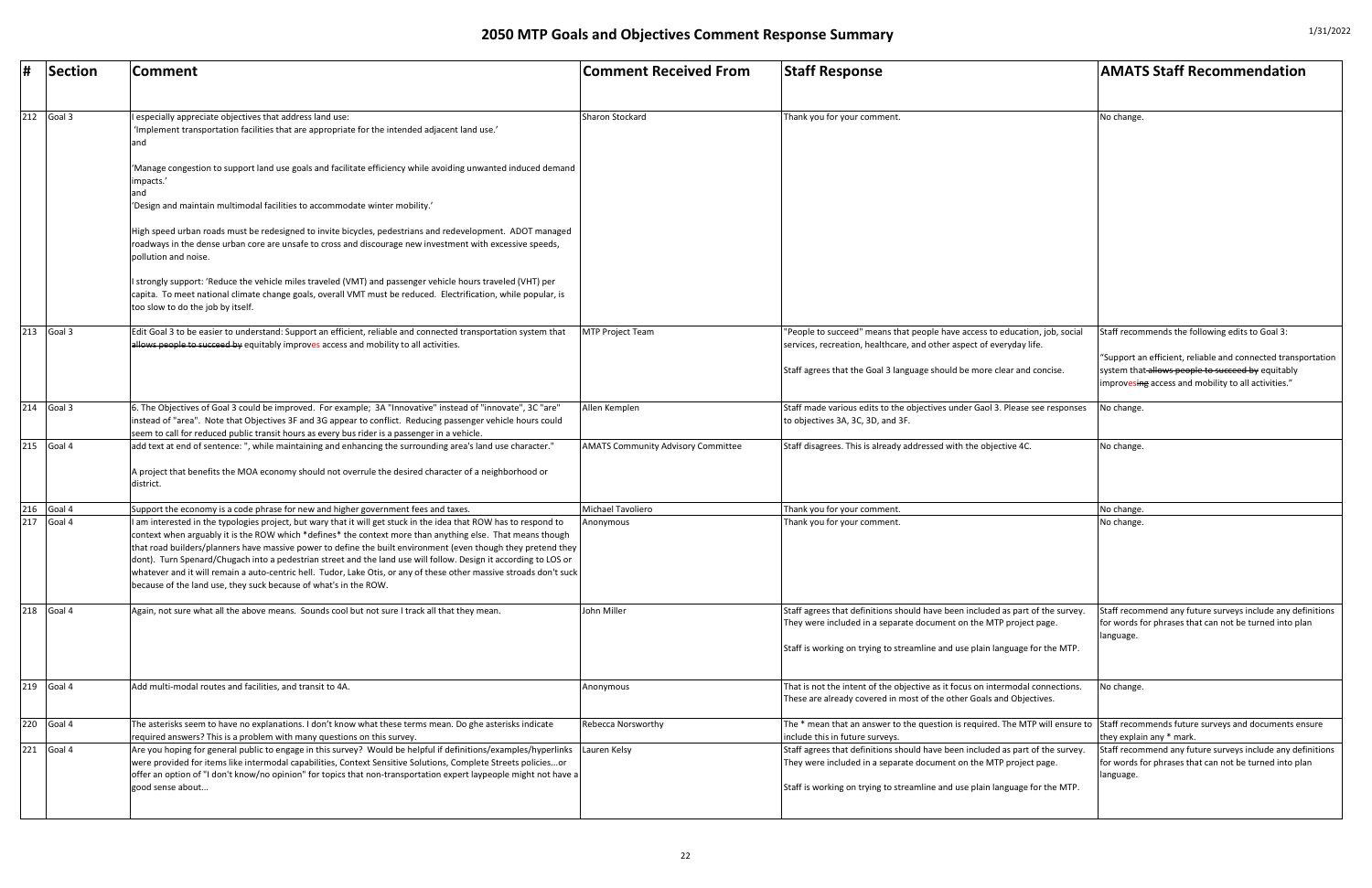| #                 | Section      | <b>Comment</b>                                                                                                                                                                                                                                                                                                                                                                                                                                                                                                                                                                         | <b>Comment Received From</b>      | <b>Staff Response</b>                                                                                                                                                                                                                                                                                                                                                                                                                                                                                                                                                                                                                                                                                                                                                                                                          | <b>AMATS Staff Recommendation</b>                                                                                                           |
|-------------------|--------------|----------------------------------------------------------------------------------------------------------------------------------------------------------------------------------------------------------------------------------------------------------------------------------------------------------------------------------------------------------------------------------------------------------------------------------------------------------------------------------------------------------------------------------------------------------------------------------------|-----------------------------------|--------------------------------------------------------------------------------------------------------------------------------------------------------------------------------------------------------------------------------------------------------------------------------------------------------------------------------------------------------------------------------------------------------------------------------------------------------------------------------------------------------------------------------------------------------------------------------------------------------------------------------------------------------------------------------------------------------------------------------------------------------------------------------------------------------------------------------|---------------------------------------------------------------------------------------------------------------------------------------------|
|                   | $222$ Goal 4 | Fairview had complete streets and that came with some huge problems and an expensive price tab to fix those<br>problems.                                                                                                                                                                                                                                                                                                                                                                                                                                                               | Patti Higgins                     | The MTP project team was not aware of this issue and will do more research<br>Thank you for your comment.                                                                                                                                                                                                                                                                                                                                                                                                                                                                                                                                                                                                                                                                                                                      | Staff recommends more research on the issue raised with<br>this comment                                                                     |
|                   | $223$ Goal 4 | EV and Autonomous vehicles are so far out, as a winter state by 2050, we're going to have per capita the least<br>amount of these vehicles                                                                                                                                                                                                                                                                                                                                                                                                                                             | Anonymous                         | The MTP should account and plan for EV and Autonomous vehicles as they will No change.<br>have an impact on the transportation system.                                                                                                                                                                                                                                                                                                                                                                                                                                                                                                                                                                                                                                                                                         |                                                                                                                                             |
| 224               | Goal 4       | Promote highway charging stations, but the city area itself won't benefit from investment in electric or<br>autonomous vehicles. Non-personal vehicle infrastructure is critical.                                                                                                                                                                                                                                                                                                                                                                                                      | Anonymous                         | The MTP can do both. Plan for EV and Autonomous vehicles while making<br>improvements/adding new non-personal vehicle infrastructure.                                                                                                                                                                                                                                                                                                                                                                                                                                                                                                                                                                                                                                                                                          | No change.                                                                                                                                  |
|                   | $225$ Goal 4 | Complete streets should be a priority as well as planning for future transportation needs including electric<br>vehicles and bicycles                                                                                                                                                                                                                                                                                                                                                                                                                                                  | <b>Tyler Boyes</b>                | The Goals and Objectives are not prioritized.                                                                                                                                                                                                                                                                                                                                                                                                                                                                                                                                                                                                                                                                                                                                                                                  | No change. Forward this comment to the consultant for<br>review during the criteria development.                                            |
| 226               | Goal 4       | People mover provides 15 minute wait time, for major routes so workers can reach employment. Equipping<br>those buses with a bike racks is essential. Please keep that up.                                                                                                                                                                                                                                                                                                                                                                                                             | Tim Kosednar                      | Thank you for your comment.                                                                                                                                                                                                                                                                                                                                                                                                                                                                                                                                                                                                                                                                                                                                                                                                    | Staff recommends forwarding this comment to the Public<br>Transportation Department.                                                        |
| 227               | Goal 4       | Improving safety and security will aid in creating an environment where the economy can thrive: tourists will feel Sarah Preskitt<br>confident exploring beyond downtown Anchorage, our city can become a destination for business travel, and<br>esidents will feel confident exploring their own neighborhoods as well as others across town if they feel safe and<br>confident traveling our sidewalks, paths, and streets as well as navigating our public transit systems.                                                                                                        |                                   | Thank you for you comment.                                                                                                                                                                                                                                                                                                                                                                                                                                                                                                                                                                                                                                                                                                                                                                                                     | No change.                                                                                                                                  |
| 228               | Goal 4       | Appropriate design trumps complete streets policies that tack on unsafe and inefficient bike and ped lanes to<br>high speed arterials and other roads.                                                                                                                                                                                                                                                                                                                                                                                                                                 | Anonymous                         | AMATS is not a design entity that is up to DOT&PF and MOA. AMATS can take a No change.<br>role in helping with this by implementing and supporting policies such as the<br>Context Sensitive Solutions and Complete Streets. These policies help to shape<br>transportation projects to account for all users.                                                                                                                                                                                                                                                                                                                                                                                                                                                                                                                 |                                                                                                                                             |
| $\frac{229}{230}$ | Goal 4       | Now you are stating more government land use control. Who is the Marxist who wrote this?                                                                                                                                                                                                                                                                                                                                                                                                                                                                                               | Michael Tavoliero                 | Thank you for your comment.                                                                                                                                                                                                                                                                                                                                                                                                                                                                                                                                                                                                                                                                                                                                                                                                    | No change.                                                                                                                                  |
|                   | Goal 4       | Goal 4: Support the Economy.<br>This goal is broad, but can be measured through clearer objectives.                                                                                                                                                                                                                                                                                                                                                                                                                                                                                    | Barbara Carlson                   | The 2050 MTP follows a performance based planning approach. Goals are a<br>broad based statement of what we are trying to achieve. Objectives are specific consideration during the performance measures and target<br>measurable statements that help to support the associated goals. Performance development phase of the MTP.<br>Measures and targets are how the plan measures if you are meeting your<br>goals/objectives. This broad based planning approach allows you to have fewer<br>objective that cover multiple areas and integrate better. Additional information<br>can be found here from the FHWA resources: https://www.tpmtools.org/wp-<br>content/uploads/2016/09/guidebook-component-03.pdf.<br>This should be reviewed as part of the performance measures and targets<br>development phase of the MTP. | No change. Forward comment to consultant for                                                                                                |
| 231               | Goal 4       | Goal 4: considering my 3C comments, include and expand Goal 4 to protect neighborhood character and<br>enhance aesthetics.                                                                                                                                                                                                                                                                                                                                                                                                                                                             | <b>Dianne Holmes</b>              | Staff agrees this Goal could included some additional language about the land<br>use.                                                                                                                                                                                                                                                                                                                                                                                                                                                                                                                                                                                                                                                                                                                                          | Staff recommends adding the following language to Goal 4:<br>"while maintaining or enhancing the surrounding area's land<br>use character." |
| 232               | Goal 4       | 4: We suggest specifically referring to known problems here. For example, the Seward Highway corridor through<br>the city is a hindrance to economic development because it is not attractive to businesses or customers. Reducing<br>speed limits to 20mph in business areas would also be a specific step that would support the economy by<br>encouraging drivers to stop and visit businesses rather than simply driving through, and also by making the<br>corridor safer and more appealing to travel by other modes, which likewise encourages spending at local<br>businesses. | <b>Bike Anchorage</b>             | Staff agrees this Goal could included some additional language about the land<br>use.                                                                                                                                                                                                                                                                                                                                                                                                                                                                                                                                                                                                                                                                                                                                          | Staff recommends adding the following language to Goal 4:<br>"while maintaining or enhancing the surrounding area's land<br>use character." |
| 233               | Goal 4       | Goal 4: Support the Economy<br>In the past, AMATS simply gave more economic points for building more lane miles. Those points devalued small<br>scale neighborhood commercial development, accessible by foot and bike that generates significant taxable<br>property value and promotes community interaction.                                                                                                                                                                                                                                                                        | Anchorage Citizens Coalition      | Thank you for your comment.                                                                                                                                                                                                                                                                                                                                                                                                                                                                                                                                                                                                                                                                                                                                                                                                    | No change.                                                                                                                                  |
| 234               | Goal 4       | add at end of the sentence: ", while respecting the surrounding area's land use character." A project that<br>benefits the economy should not degrade the character of a neighborhood or district. Adding this phrase<br>supports objective 4E.                                                                                                                                                                                                                                                                                                                                        | Airport Heights Community Council | Staff agrees this Goal could included some additional language about the land<br>use.                                                                                                                                                                                                                                                                                                                                                                                                                                                                                                                                                                                                                                                                                                                                          | Staff recommends adding the following language to Goal 4:<br>"while maintaining or enhancing the surrounding area's land<br>use character." |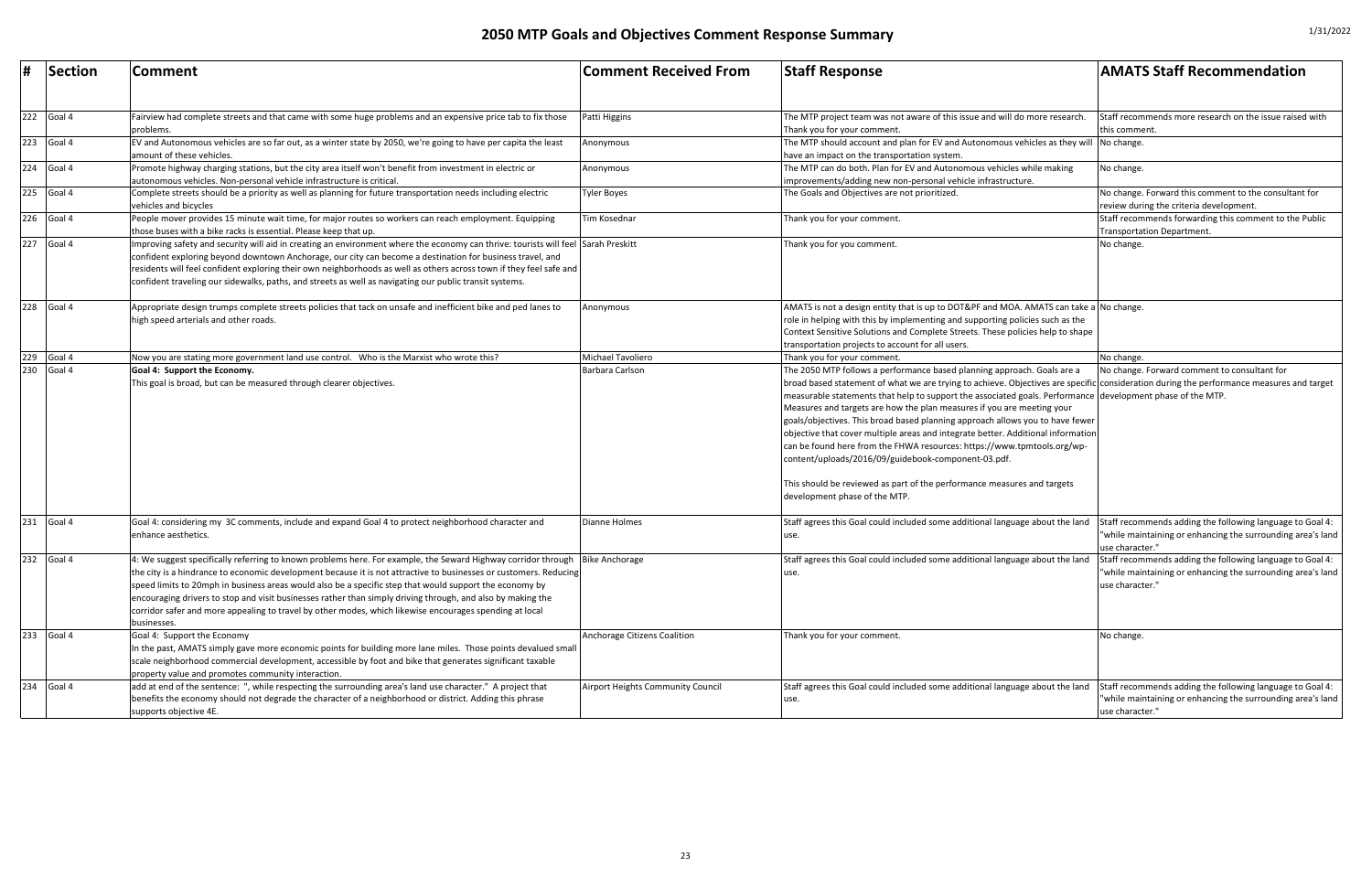|     | Section                 | <b>Comment</b>                                                                                                                   | <b>Comment Received From</b> | <b>Staff Response</b>                                                                                                                                     | <b>AMATS Staff Recommendation</b>                          |
|-----|-------------------------|----------------------------------------------------------------------------------------------------------------------------------|------------------------------|-----------------------------------------------------------------------------------------------------------------------------------------------------------|------------------------------------------------------------|
|     |                         |                                                                                                                                  |                              |                                                                                                                                                           |                                                            |
|     |                         |                                                                                                                                  |                              |                                                                                                                                                           |                                                            |
| 235 | Goal 4                  | Goal 4: Support the Economy.                                                                                                     | Sharon Stockard              | The 2050 MTP follows a performance based planning approach. Goals are a                                                                                   | No change. Forward comment to consultant for               |
|     |                         | This goal is broad, but can be measured through clearer objectives.                                                              |                              | broad based statement of what we are trying to achieve. Objectives are specific consideration during the performance measures and target                  |                                                            |
|     |                         |                                                                                                                                  |                              | measurable statements that help to support the associated goals. Performance development phase of the MTP.                                                |                                                            |
|     |                         |                                                                                                                                  |                              | Measures and targets are how the plan measures if you are meeting your                                                                                    |                                                            |
|     |                         |                                                                                                                                  |                              | goals/objectives. This broad based planning approach allows you to have fewer                                                                             |                                                            |
|     |                         |                                                                                                                                  |                              | objective that cover multiple areas and integrate better. Additional information                                                                          |                                                            |
|     |                         |                                                                                                                                  |                              | can be found here from the FHWA resources: https://www.tpmtools.org/wp-                                                                                   |                                                            |
|     |                         |                                                                                                                                  |                              | content/uploads/2016/09/guidebook-component-03.pdf.                                                                                                       |                                                            |
|     |                         |                                                                                                                                  |                              |                                                                                                                                                           |                                                            |
|     |                         |                                                                                                                                  |                              | This should be reviewed as part of the performance measures and targets                                                                                   |                                                            |
|     |                         |                                                                                                                                  |                              | development phase of the MTP.                                                                                                                             |                                                            |
| 236 | Goal 4                  | Mass transit is part of a thriving economy. More needs to be done to make mass transit safe and secure.                          | Anonymous                    | Thank you for your comment                                                                                                                                | No change.                                                 |
| 237 | Goal 4                  | We need ped/bike infrastructure more than investment in autonomous vehicle infrastructure. We should be                          | Anonymous                    | The MTP can do both. Plan for EV and Autonomous vehicles while making                                                                                     | No change.                                                 |
|     |                         | prepared for new tech, but we have to support a more equitable approach to transportation by providing basic                     |                              | improvements/adding new non-motorized infrastructure.                                                                                                     |                                                            |
|     |                         | bike/ped and public transportation options first.                                                                                |                              |                                                                                                                                                           |                                                            |
| 238 | Goal 4                  | It's really difficult to give a worthwhile answer to these questions without having additional information about                 | Oleksandr Lushchyk           | Staff agrees that definitions should have been included as part of the survey.                                                                            | Staff recommend any future surveys include any definitions |
|     |                         | policies like Context Sensitive Solutions and Complete Street Policies. They sound really nice on paper and make                 |                              | They were included in a separate document on the MTP project page.                                                                                        | for words for phrases that can not be turned into plan     |
|     |                         | me think of road diets and bike lanes, but I don't really know if I'm providing useful feedback without first vetting            |                              |                                                                                                                                                           | language.                                                  |
|     |                         | those policies. Perhaps future surveys could have little pop-up informational blurbs about policies/jargon?                      |                              | Staff is working on trying to streamline and use plain language for the MTP.                                                                              |                                                            |
|     |                         |                                                                                                                                  |                              |                                                                                                                                                           |                                                            |
|     | $\overline{239}$ Goal 4 |                                                                                                                                  |                              |                                                                                                                                                           |                                                            |
|     |                         | Anchorage needs many more electric vehicle charging stations, with universal plug adapters.                                      | <b>Brita Mjos</b>            | This can be reviewed as part of the project development section of the MTP.                                                                               | No change. Forward this comment to the consultant for      |
|     |                         |                                                                                                                                  |                              |                                                                                                                                                           | consideration during the project development.              |
| 240 | Goal 4                  | Side walks and bus stops are key transportation elements that relate to job growth and the economy. More                         | Luz Smeenk                   | AMATS plays an important role in coordination between the MOA and DOT&PF No change. Forward comment to consultant for                                     |                                                            |
|     |                         | sidewalks and bus stops are needed. The amounts budgeted for snowplowing are essential for traffic safety.                       |                              | regarding snow maintenance and is still trying to figure out our ability to                                                                               | consideration during the performance measures, targets,    |
|     |                         |                                                                                                                                  |                              | influence maintenance budgets. The MTP will be talking more about this in the criteria, project, and policies and actions development<br>document itself. | phases of the MTP.                                         |
| 241 | Goal 4                  | Context Sensitive Solutions and Complete Streets policies should be tuned to address the climatic conditions and Anonymous       |                              | Thank you for your comment.                                                                                                                               | No change.                                                 |
|     |                         | the reality of Anchorage as a poorly developed community which was badly planned throughout high-growth                          |                              |                                                                                                                                                           |                                                            |
|     |                         | periods as politicians focused upon satisfying highly engaged developers versus long-term planning. I suspect that               |                              |                                                                                                                                                           |                                                            |
|     |                         | the damage that was done throughout the 1980 to today cannot be repaired with the 2050-time horizon and                          |                              |                                                                                                                                                           |                                                            |
|     |                         | under the reality of our political system.                                                                                       |                              |                                                                                                                                                           |                                                            |
| 242 | Goal 4                  | I think EV are great, but I'd also like to see more of an emphasis on increasing non-vehicle transportation                      | Anonymous                    | The MTP can do both. Plan for EV and Autonomous vehicles while making                                                                                     | No change.                                                 |
|     |                         | methods. Finding as many opportunities to address environmental/sustainability and climate change concerns                       |                              | improvements/adding new non-motorized infrastructure.                                                                                                     |                                                            |
|     |                         | while also supporting the economy is what my priorities as a young person would be.                                              |                              |                                                                                                                                                           |                                                            |
| 243 | Goal 4                  | Fewer vehicles on the road means fewer deaths. Better public transportation such as increased bus routes or                      | Steven Bridwell              | Girdwood is outside of the AMATS boundary and is not part of the MTP.                                                                                     | No change.                                                 |
|     |                         | even a train or lightrail to and from Ted Stevens, downtown, Glenn Alps, Girdwood, JBER, and throughout the                      |                              |                                                                                                                                                           |                                                            |
|     |                         | Anchorage community will achieve your goal. Electric cars and autonomous vehicles simply replace gas vehicles,                   |                              | Thank you for your comment.                                                                                                                               |                                                            |
|     |                         | they don't relieve congestion nor do they reduce fatalities.                                                                     |                              |                                                                                                                                                           |                                                            |
| 244 | Goal 4                  | The goal should prioritize community wealth preservation over economic development, which is typically short                     | Donovan Camp                 | The MTP Goals and Objectives are not prioritized.                                                                                                         | No change.                                                 |
|     |                         | term focused or less beneficial to sustainable growth of the city.                                                               |                              |                                                                                                                                                           |                                                            |
| 245 | Goal 4                  | Be more specific. There are known problems we need to address: shrink the Seward Highway so there isn't a                        | <b>Graham Downey</b>         | The Goals and Objectives are meant to be more broad based in their approach. No change. Forward comment to the consultant to consider                     |                                                            |
|     |                         | street-level highway running through downtown. Reduce speed limits to 20mph in dense residential and business                    |                              | Specific project recommendations or policies will be considered during that                                                                               | during the project and policy development portions of the  |
|     |                         | areas.                                                                                                                           |                              | portion of the MTP development.                                                                                                                           | MTP.                                                       |
|     |                         |                                                                                                                                  |                              |                                                                                                                                                           |                                                            |
|     |                         | Instead of huge, complicated, expensive fixes, we should permit and encourage low-cost, temporary                                |                              |                                                                                                                                                           |                                                            |
|     |                         | infrastructure changes to experiment with road redesigns. Too many of our solutions are all or nothing, they take                |                              |                                                                                                                                                           |                                                            |
|     |                         | many years and many millions of dollars. It would be cheaper and more effective to use an incremental and                        |                              |                                                                                                                                                           |                                                            |
|     |                         | experimental approach. We should create a division of iterative design which will solicit citizen ideas and                      |                              |                                                                                                                                                           |                                                            |
|     |                         | experiment with new traffic solutions at a small scale.                                                                          |                              |                                                                                                                                                           |                                                            |
| 246 | Goal 4                  | See above answer [I believe it is a waste of time and \$\$ to plow the bike trails along the Glenn Hwy in the winter.] Anonymous |                              | Thank you for your comment.                                                                                                                               | No change.                                                 |
|     |                         |                                                                                                                                  |                              |                                                                                                                                                           |                                                            |
| 247 | Goal 4                  | Eagle River streets don't have amenity standards like Anchorage. We don't want them either. I don't want street                  | Anonymous                    | Thank you for your comment.                                                                                                                               | No change.                                                 |
|     |                         | lights on our subdivision.                                                                                                       |                              |                                                                                                                                                           |                                                            |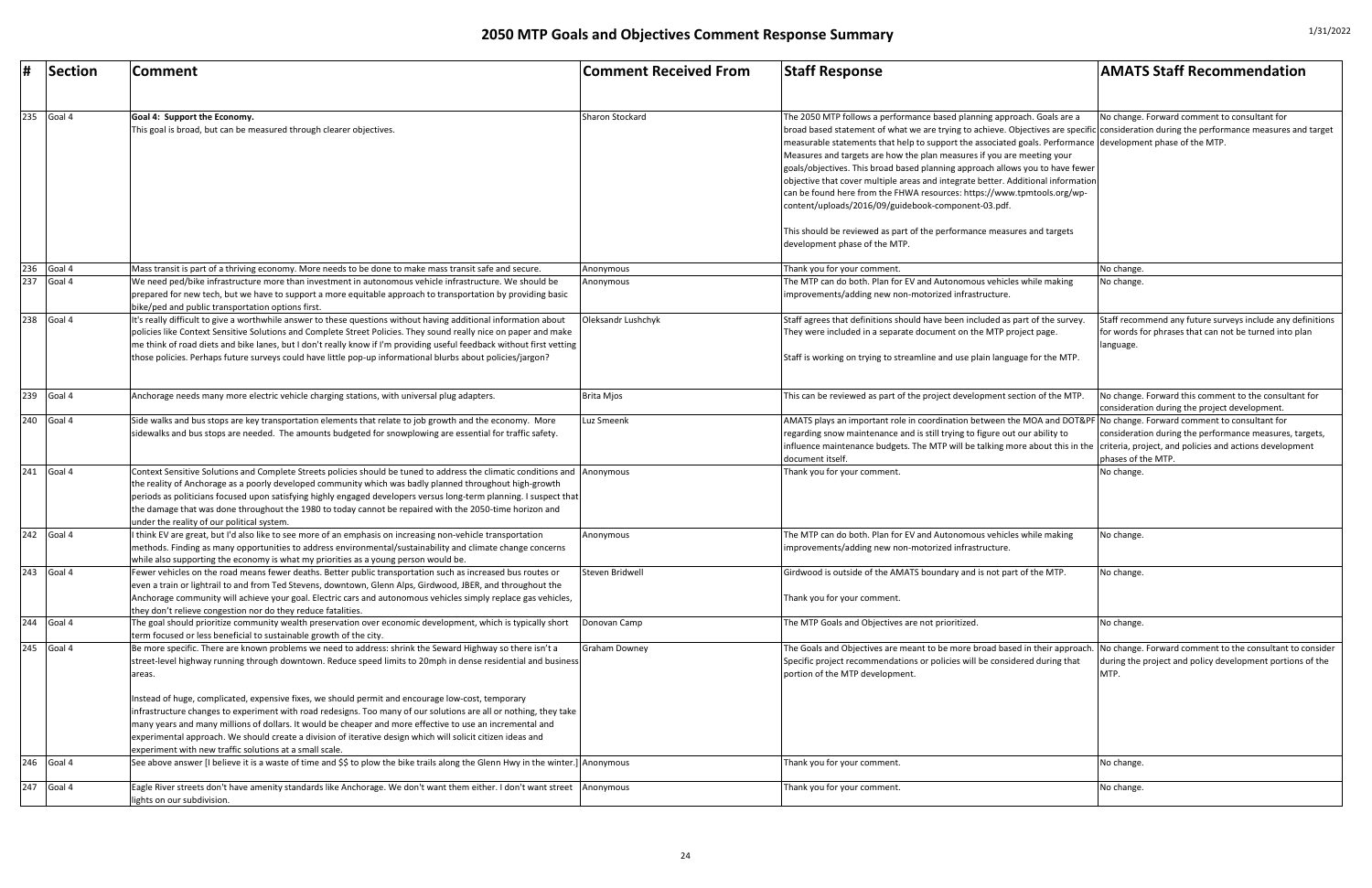| #   | Section    | <b>Comment</b>                                                                                                                                                                                                                                                                                                                                                                                                           | <b>Comment Received From</b>                              | <b>Staff Response</b>                                                                                                                                                                                                                                                                                                                                                                                                                                                                                                                                                                                                                                                                                                                                                                                                                                                                                                                                                                                                                                                                                                                                                                                 | <b>AMATS Staff Recommendation</b>                                                                                      |
|-----|------------|--------------------------------------------------------------------------------------------------------------------------------------------------------------------------------------------------------------------------------------------------------------------------------------------------------------------------------------------------------------------------------------------------------------------------|-----------------------------------------------------------|-------------------------------------------------------------------------------------------------------------------------------------------------------------------------------------------------------------------------------------------------------------------------------------------------------------------------------------------------------------------------------------------------------------------------------------------------------------------------------------------------------------------------------------------------------------------------------------------------------------------------------------------------------------------------------------------------------------------------------------------------------------------------------------------------------------------------------------------------------------------------------------------------------------------------------------------------------------------------------------------------------------------------------------------------------------------------------------------------------------------------------------------------------------------------------------------------------|------------------------------------------------------------------------------------------------------------------------|
|     |            |                                                                                                                                                                                                                                                                                                                                                                                                                          |                                                           |                                                                                                                                                                                                                                                                                                                                                                                                                                                                                                                                                                                                                                                                                                                                                                                                                                                                                                                                                                                                                                                                                                                                                                                                       |                                                                                                                        |
| 248 | Goal 4     | See above [Eagle River streets don't have amenity standards like Anchorage. We don't want them either. I don't<br>want street lights on our subdivision.]                                                                                                                                                                                                                                                                | Anonymous                                                 | Thank you for your comment.                                                                                                                                                                                                                                                                                                                                                                                                                                                                                                                                                                                                                                                                                                                                                                                                                                                                                                                                                                                                                                                                                                                                                                           | No change.                                                                                                             |
| 249 | Goal 4     | Non motorized infrastructure is proven to provide economical and financial growth in communities. There's<br>dozens of articles and data that proves that bikeable and walkable cities also thrive economically. The solution is<br>crystal clear.                                                                                                                                                                       | Anonymous                                                 | Thank you for your comment.                                                                                                                                                                                                                                                                                                                                                                                                                                                                                                                                                                                                                                                                                                                                                                                                                                                                                                                                                                                                                                                                                                                                                                           | No change.                                                                                                             |
| 250 | Goal 4     | Electric cars are still cars                                                                                                                                                                                                                                                                                                                                                                                             | Anonymous                                                 | The MTP should account and plan for EV and Autonomous vehicles as they will $ $ No change.<br>have an impact on the transportation system.                                                                                                                                                                                                                                                                                                                                                                                                                                                                                                                                                                                                                                                                                                                                                                                                                                                                                                                                                                                                                                                            |                                                                                                                        |
| 251 | Goal 4     | If we want people to use bus and bike options we need to make them more attractive than single use vehicles.                                                                                                                                                                                                                                                                                                             | Will Taygan                                               | Thank you for your comment.                                                                                                                                                                                                                                                                                                                                                                                                                                                                                                                                                                                                                                                                                                                                                                                                                                                                                                                                                                                                                                                                                                                                                                           | No change.                                                                                                             |
| 252 | Goal 4     | A walkable and bikeable community will support a thriving economy, but only if the infrastructure is there to<br>support it. Infrastructure such as safe, accessible bike parking, sidewalks, moving parking lots away from the road<br>and storefronts closer to sidewalks and road fronts for better accessibility by non-motorized users.                                                                             | Anonymous                                                 | Thank you for your comment.                                                                                                                                                                                                                                                                                                                                                                                                                                                                                                                                                                                                                                                                                                                                                                                                                                                                                                                                                                                                                                                                                                                                                                           | No change.                                                                                                             |
| 253 | Goal 4     | Promote tourism and local recreation opportunities by collaborating to expand long trail systems in the<br>munipality such as connecting the Ekluta Lake trails to other municipal and state trails.                                                                                                                                                                                                                     | Anonymous                                                 | Thank you for your comment. This can be looked at the MTP is further<br>developed                                                                                                                                                                                                                                                                                                                                                                                                                                                                                                                                                                                                                                                                                                                                                                                                                                                                                                                                                                                                                                                                                                                     | No change. Forward comment to consultant for<br>consideration during the criteria and project development<br>process.  |
| 254 | Goal 4     | Public transportation should be a public service. Sustainable where possible, sure, but not designed with boosting Sam<br>the economy as the goal.                                                                                                                                                                                                                                                                       |                                                           | Staff disagrees. It can do both                                                                                                                                                                                                                                                                                                                                                                                                                                                                                                                                                                                                                                                                                                                                                                                                                                                                                                                                                                                                                                                                                                                                                                       | No change.                                                                                                             |
| 255 | Goal 4     | Because that statement is completely equivocal nonsense                                                                                                                                                                                                                                                                                                                                                                  | Anonymous                                                 | Thank you for your comment.                                                                                                                                                                                                                                                                                                                                                                                                                                                                                                                                                                                                                                                                                                                                                                                                                                                                                                                                                                                                                                                                                                                                                                           | No change.                                                                                                             |
| 256 | Goal 4     | More jargon which can and will be used to promote more of what we have now, rofl                                                                                                                                                                                                                                                                                                                                         | Anonymous                                                 | Thank you for your comment.                                                                                                                                                                                                                                                                                                                                                                                                                                                                                                                                                                                                                                                                                                                                                                                                                                                                                                                                                                                                                                                                                                                                                                           | No change.                                                                                                             |
| 257 | Goal 4     | Not going to work driving in anchorage is DANGEROUS.                                                                                                                                                                                                                                                                                                                                                                     | <b>Mike Reidell</b>                                       | Thank you for your comment.                                                                                                                                                                                                                                                                                                                                                                                                                                                                                                                                                                                                                                                                                                                                                                                                                                                                                                                                                                                                                                                                                                                                                                           | No change.                                                                                                             |
| 258 | Goal 4     | We have NO integrated bus/rail system                                                                                                                                                                                                                                                                                                                                                                                    | Mike Reidell                                              | Thank you for your comment.                                                                                                                                                                                                                                                                                                                                                                                                                                                                                                                                                                                                                                                                                                                                                                                                                                                                                                                                                                                                                                                                                                                                                                           | No change.                                                                                                             |
|     |            | I would ride this system since IT WORKS IN EUROPE so it is not a unknown solution                                                                                                                                                                                                                                                                                                                                        |                                                           |                                                                                                                                                                                                                                                                                                                                                                                                                                                                                                                                                                                                                                                                                                                                                                                                                                                                                                                                                                                                                                                                                                                                                                                                       |                                                                                                                        |
| 259 | Goal 4     | Anchorage has such a great trail network that can continue to grow and attract more tourists.                                                                                                                                                                                                                                                                                                                            | Anonymous                                                 | Thank you for your comment. This can be considered as the MTP is further<br>developed.                                                                                                                                                                                                                                                                                                                                                                                                                                                                                                                                                                                                                                                                                                                                                                                                                                                                                                                                                                                                                                                                                                                | No change. Forward comment to consultant for<br>consideration during the criteria and project development<br>process.  |
|     | 260 Goal 4 | 4F-4H Protect neighborhood character and cohesion by minimizing cut-through traffic and designing safe local<br>connections.                                                                                                                                                                                                                                                                                             | Joan Diamond                                              | This can be considered as the MTP is further developed.                                                                                                                                                                                                                                                                                                                                                                                                                                                                                                                                                                                                                                                                                                                                                                                                                                                                                                                                                                                                                                                                                                                                               | No change. Forward comment to consultant for<br>consideration during the criteria and project development<br>process.  |
|     |            | Restore esthetics if we ever expect to attract more business and tourism                                                                                                                                                                                                                                                                                                                                                 |                                                           |                                                                                                                                                                                                                                                                                                                                                                                                                                                                                                                                                                                                                                                                                                                                                                                                                                                                                                                                                                                                                                                                                                                                                                                                       |                                                                                                                        |
| 261 | Goal 4     | Previously, AMATS simply gave more economic points for building more lane miles. Points should also go to<br>small scale neighborhood commercial development, accessible by foot and bike that increases taxable property<br>value and promotes community interaction.                                                                                                                                                   | Sharon Stockard                                           | This can be reviewed during the criteria development section of the MTP.                                                                                                                                                                                                                                                                                                                                                                                                                                                                                                                                                                                                                                                                                                                                                                                                                                                                                                                                                                                                                                                                                                                              | No change. Forward comment to the consultant for<br>consideration during the criteria development stage of the<br>MTP. |
| 262 | Goal 5     | Goals created in the Anchorage Climate Action Plan should be more fully incorporated in the MTP 2040 [2050]<br>The CAP commits Anchorage to a reduction of greenhouse emissions of 40% by 2030, of which transportation<br>currently consists of 42% of Anchorage emissions. The projects and plans identified in the MTP 2040 [2050]<br>should have measurable criteria to move Anchorage toward meeting our CAP goals. | <b>AMATS Bicycle and Pedestrian Advisory</b><br>Committee | The 2050 MTP follows a performance based planning approach. Goals are a<br>broad based statement of what we are trying to achieve. Objectives are specific of the performance measures and targets development<br>measurable statements that help to support the associated goals. Performance phase of the MTP.<br>Measures and targets are how the plan measures if you are meeting your<br>goals/objectives. This broad based planning approach allows you to have fewer<br>objective that cover multiple areas and integrate better. Additional information<br>can be found here from the FHWA resources: https://www.tpmtools.org/wp-<br>content/uploads/2016/09/guidebook-component-03.pdf.<br>This change is too specific for Goals and Objectives and should be considered<br>for the performance measures and targets section of the 2050 MTP.<br>The MOA Climate Action Plan (CAP) is not an AMATS Plan and AMATS is not<br>solely responsible for meeting the targets it set. Additional the MAO CAP is not<br>the only plan AMATS has to consider for the MTP. However, the 2050 MTP has<br>and will review the MOA CAP for incorporation of policies and action items<br>where possible. | No change. Forward to consultant for consideration as part                                                             |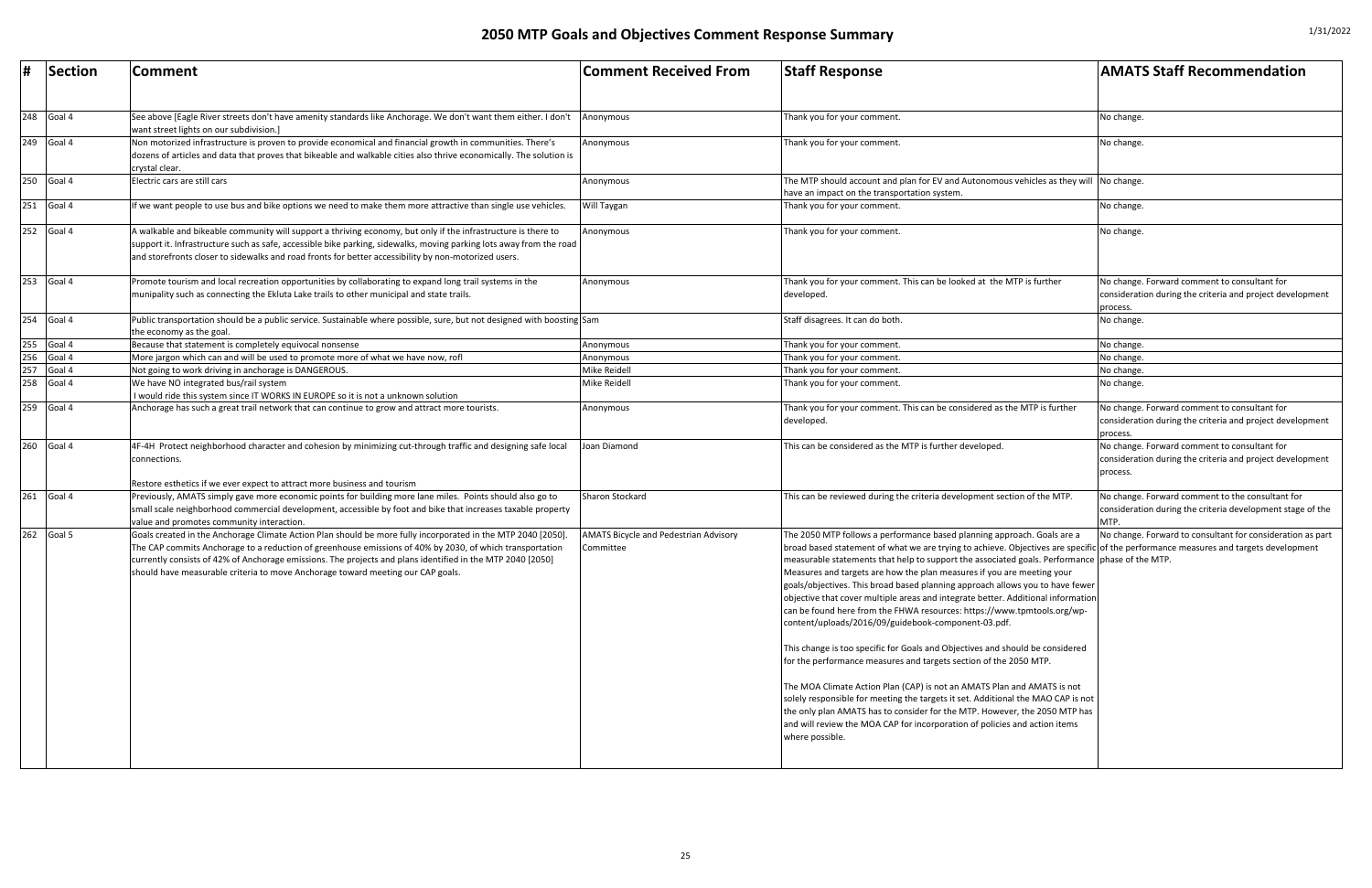| #   | Section    | <b>Comment</b>                                                                                                                                                                                                                                                                                                                                                                                                                                                  | <b>Comment Received From</b>              | <b>Staff Response</b>                                                                                                                                                                                                                                                                                                                                           | <b>AMATS Staff Recommendation</b>                                                                                        |
|-----|------------|-----------------------------------------------------------------------------------------------------------------------------------------------------------------------------------------------------------------------------------------------------------------------------------------------------------------------------------------------------------------------------------------------------------------------------------------------------------------|-------------------------------------------|-----------------------------------------------------------------------------------------------------------------------------------------------------------------------------------------------------------------------------------------------------------------------------------------------------------------------------------------------------------------|--------------------------------------------------------------------------------------------------------------------------|
| 263 | Goal 5     | Add to end of goal ", including consideration for identified EJ population areas."                                                                                                                                                                                                                                                                                                                                                                              | <b>AMATS Community Advisory Committee</b> | This goal already covers EJ populations.                                                                                                                                                                                                                                                                                                                        | No change.                                                                                                               |
|     |            | The areas with EJ populations have little access to natural areas. It seems that this goal should especially highlight<br>the need in this area. Even though the next Goal is directed toward EJ populations, it is geared toward<br>transportation, not access to natural areas                                                                                                                                                                                |                                           |                                                                                                                                                                                                                                                                                                                                                                 |                                                                                                                          |
| 264 | Goal 5     | Draft Goal 5: Promote a Healthy Environment.<br>Protect, preserve, and enhance the natural environment to promote sustainability and public<br>health.                                                                                                                                                                                                                                                                                                          | Rabbit Creek Community Council            | Thank you for your comment.                                                                                                                                                                                                                                                                                                                                     | No change.                                                                                                               |
|     |            | We concur with this goal, however the previous MTP 2040 objectives under a similar goal were more specific, and<br>outcome based. The vague language in the draft MTP 2050 is less accountable. Objective 5D is especially<br>egregious by aiming for "compatibility with the natural environment," while Goal 5 specifies "protect, preserve,<br>and enhance the natural environment."                                                                         |                                           |                                                                                                                                                                                                                                                                                                                                                                 |                                                                                                                          |
| 265 | Goal 5     | Difficult to see how the proposed objectives will promote a healthy environment for all. Improving air quality is a Anonymous<br>laudable goal. Greenhouse gas emissions is a politically charged term that doesn't mean the same thing to<br>everyone. A reasonable balance between reducing emissions that are bad for health and the environment,<br>promoting alternative transportation, and sustainable use of vehicular transport should be the goal.    |                                           | Goal 5 is only one goal of the MTP. All the goals and objectives working<br>together help lead in the direction indicated in the comment.                                                                                                                                                                                                                       | No change.                                                                                                               |
|     | 266 Goal 5 | Understandably this survey is biased as it seeks to avoid an explanation of thw condition, "If yes, why so?".                                                                                                                                                                                                                                                                                                                                                   | Michael Tavoliero                         | Thank you for your comment.                                                                                                                                                                                                                                                                                                                                     | No change.                                                                                                               |
| 267 | Goal 5     | Objectives seem to favor established development and existing commuter routes                                                                                                                                                                                                                                                                                                                                                                                   | Debbie Ossiander                          | The MTP does take into account the Land Use plans that are in place for the<br>Anchorage Bowl and Eagle River-Chugiak. This helps to include areas not<br>currently developed that will see development and future commuter routes.                                                                                                                             | No change.                                                                                                               |
| 268 | Goal 5     | I don't think anyone really cares about healthy lifestyles or climate change. Of course some do, but even the prius Anonymous<br>drivers aren't serious enough to stop driving altogether. I think the best way to improve things is simply focus on<br>cost and safety. A car centric environment is insanely expensive and hard to maintain. There are many better<br>alternatives that save everyone money (including in housing costs) and long term costs. |                                           | Staff disagrees with the notion that no one cares about healthy lifestyles or<br>climate change. The goal isn't to get everyone to stop driving altogether. The<br>goal is to help shift people away from car centric where possible while<br>providing different mobility options. The MTP Goals and Objectives help with<br>this issue.                       | No change.                                                                                                               |
| 269 | Goal 5     | Not everyone is capable of walking or bike riding around town as a mode of transportation. Requiring such will<br>impact physically impaired persons in a negative manner, potential forcing them to rely on public transportation<br>increasing their travel to work time and reducing autonomy.                                                                                                                                                               | Anonymous                                 | The MTP does not focus on only walking and biking as a mode of<br>transportation. Thank you for your comment.                                                                                                                                                                                                                                                   | No change.                                                                                                               |
|     | 270 Goal 5 | I think you need to define active transportation.                                                                                                                                                                                                                                                                                                                                                                                                               | Anonymous                                 | Active Transportation is defined as "Any mode of transportation that is fully or Staff recommend any future surveys include any def<br>partially human-powered, such as walking or bicycling."                                                                                                                                                                  | for words for phrases that can not be turned into pla<br>language.                                                       |
|     |            |                                                                                                                                                                                                                                                                                                                                                                                                                                                                 |                                           | Staff agrees that definitions should have been included as part of the survey.<br>They were included in a separate document on the MTP project page.                                                                                                                                                                                                            |                                                                                                                          |
|     |            |                                                                                                                                                                                                                                                                                                                                                                                                                                                                 |                                           | Staff is working on trying to streamline and use plain language for the MTP                                                                                                                                                                                                                                                                                     |                                                                                                                          |
| 271 | Goal 5     | What is active transportation?                                                                                                                                                                                                                                                                                                                                                                                                                                  | Anonymous                                 | Active Transportation is defined as "Any mode of transportation that is fully or<br>partially human-powered, such as walking or bicycling."                                                                                                                                                                                                                     | Staff recommend any future surveys include any def<br>for words for phrases that can not be turned into pla<br>language. |
|     |            |                                                                                                                                                                                                                                                                                                                                                                                                                                                                 |                                           | Staff agrees that definitions should have been included as part of the survey.<br>They were included in a separate document on the MTP project page.                                                                                                                                                                                                            |                                                                                                                          |
|     |            |                                                                                                                                                                                                                                                                                                                                                                                                                                                                 |                                           | Staff is working on trying to streamline and use plain language for the MTP                                                                                                                                                                                                                                                                                     |                                                                                                                          |
|     | 272 Goal 5 | Prioritize using already developed areas over destroying green space in Anchorage. The city should be prioritizing Anonymous<br>the preservation of green space.                                                                                                                                                                                                                                                                                                |                                           | Thank you for your comment.                                                                                                                                                                                                                                                                                                                                     | No change                                                                                                                |
|     | 273 Goal 5 | sidewalk snow removal                                                                                                                                                                                                                                                                                                                                                                                                                                           | Elizabeth Stergiou                        | AMATS plays an important role in coordination between the MOA and DOT&PF No change. Forward comment to consultant for<br>regarding snow maintenance and is still trying to figure out our ability to<br>influence maintenance budgets. The MTP will be talking more about this in the criteria, project, and policies and actions developme<br>document itself. | consideration during the performance measures, tar<br>phases of the MTP.                                                 |

| <b>Comment Received From</b>              | <b>Staff Response</b>                                                                                                                                                                                                                                                                                                                                                              | <b>AMATS Staff Recommendation</b>                                                                                                 |
|-------------------------------------------|------------------------------------------------------------------------------------------------------------------------------------------------------------------------------------------------------------------------------------------------------------------------------------------------------------------------------------------------------------------------------------|-----------------------------------------------------------------------------------------------------------------------------------|
| <b>AMATS Community Advisory Committee</b> | This goal already covers EJ populations.                                                                                                                                                                                                                                                                                                                                           | No change.                                                                                                                        |
| Rabbit Creek Community Council            | Thank you for your comment.                                                                                                                                                                                                                                                                                                                                                        | No change.                                                                                                                        |
| Anonymous                                 | Goal 5 is only one goal of the MTP. All the goals and objectives working<br>together help lead in the direction indicated in the comment.                                                                                                                                                                                                                                          | No change.                                                                                                                        |
| Michael Tavoliero                         | Thank you for your comment.                                                                                                                                                                                                                                                                                                                                                        | No change.                                                                                                                        |
| Debbie Ossiander                          | The MTP does take into account the Land Use plans that are in place for the<br>Anchorage Bowl and Eagle River-Chugiak. This helps to include areas not<br>currently developed that will see development and future commuter routes.                                                                                                                                                | No change.                                                                                                                        |
| Anonymous                                 | Staff disagrees with the notion that no one cares about healthy lifestyles or<br>climate change. The goal isn't to get everyone to stop driving altogether. The<br>goal is to help shift people away from car centric where possible while<br>providing different mobility options. The MTP Goals and Objectives help with<br>this issue.                                          | No change.                                                                                                                        |
| Anonymous                                 | The MTP does not focus on only walking and biking as a mode of<br>transportation. Thank you for your comment.                                                                                                                                                                                                                                                                      | No change.                                                                                                                        |
| Anonymous                                 | Active Transportation is defined as "Any mode of transportation that is fully or<br>partially human-powered, such as walking or bicycling."<br>Staff agrees that definitions should have been included as part of the survey.<br>They were included in a separate document on the MTP project page.<br>Staff is working on trying to streamline and use plain language for the MTP | Staff recommend any future surveys include any definitions<br>for words for phrases that can not be turned into plan<br>language. |
| Anonymous                                 | Active Transportation is defined as "Any mode of transportation that is fully or<br>partially human-powered, such as walking or bicycling."<br>Staff agrees that definitions should have been included as part of the survey.<br>They were included in a separate document on the MTP project page.<br>Staff is working on trying to streamline and use plain language for the MTP | Staff recommend any future surveys include any definitions<br>for words for phrases that can not be turned into plan<br>language. |
| Anonymous                                 | Thank you for your comment.                                                                                                                                                                                                                                                                                                                                                        | No change                                                                                                                         |
| Elizabeth Stergiou                        | AMATS plays an important role in coordination between the MOA and DOT&PF No change. Forward comment to consultant for<br>regarding snow maintenance and is still trying to figure out our ability to<br>influence maintenance budgets. The MTP will be talking more about this in the criteria, project, and policies and actions development<br>document itself.                  | consideration during the performance measures, targets,<br>phases of the MTP.                                                     |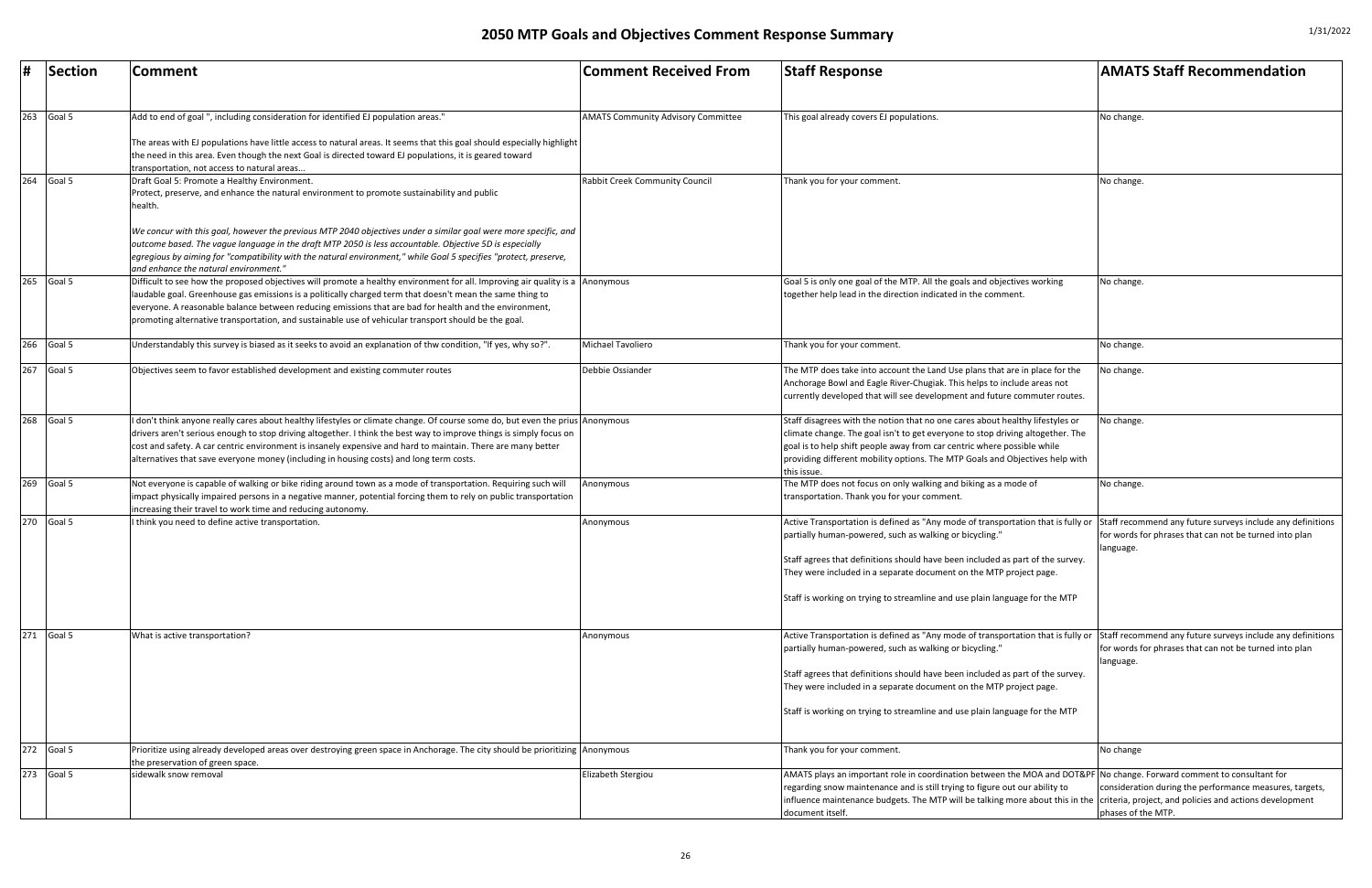| #   | Section                 | Comment                                                                                                                                                                                                                                                                                                                                                                                                                                                                                                                                                                                                                                                                                                                                                                | <b>Comment Received From</b> | <b>Staff Response</b>                                                                                                                                                                                                                                                                                                                                                                                                                                                                                                                                                                                                                                                                                                                                                                                                          | <b>AMATS Staff Recommendation</b>                                             |
|-----|-------------------------|------------------------------------------------------------------------------------------------------------------------------------------------------------------------------------------------------------------------------------------------------------------------------------------------------------------------------------------------------------------------------------------------------------------------------------------------------------------------------------------------------------------------------------------------------------------------------------------------------------------------------------------------------------------------------------------------------------------------------------------------------------------------|------------------------------|--------------------------------------------------------------------------------------------------------------------------------------------------------------------------------------------------------------------------------------------------------------------------------------------------------------------------------------------------------------------------------------------------------------------------------------------------------------------------------------------------------------------------------------------------------------------------------------------------------------------------------------------------------------------------------------------------------------------------------------------------------------------------------------------------------------------------------|-------------------------------------------------------------------------------|
|     | $\overline{274}$ Goal 5 | 5A & B - Anchorage is actually pretty well positioned to deal with climate change and its drivers (e.g., greenhouse Jena Ferrarese<br>gasses). If we were built on permafrost or had a more exposed port, it might be a different story. But in our<br>particular situation, public health would be best addressed by healthier options.                                                                                                                                                                                                                                                                                                                                                                                                                               |                              | Thank you for your comment.                                                                                                                                                                                                                                                                                                                                                                                                                                                                                                                                                                                                                                                                                                                                                                                                    | No change.                                                                    |
| 275 | Goal 5                  | All points 5 a to 5 e are good                                                                                                                                                                                                                                                                                                                                                                                                                                                                                                                                                                                                                                                                                                                                         | <b>Tyler Boyes</b>           | Thank you for your comment.                                                                                                                                                                                                                                                                                                                                                                                                                                                                                                                                                                                                                                                                                                                                                                                                    | No change.                                                                    |
|     | $276$ Goal 5            | Please ensure that any designs are able to be maintained by winter maintenance crews. Healthy and active<br>transportation cannot happen if the sidewalks aren't plowed in the wintertime.                                                                                                                                                                                                                                                                                                                                                                                                                                                                                                                                                                             | Sarah Preskitt               | AMATS plays an important role in coordination between the MOA and DOT&PF No change. Forward comment to consultant for<br>regarding snow maintenance and is still trying to figure out our ability to<br>influence maintenance budgets. The MTP will be talking more about this in the criteria, project, and policies and actions development<br>document itself.                                                                                                                                                                                                                                                                                                                                                                                                                                                              | consideration during the performance measures, targets,<br>phases of the MTP. |
|     | 277 Goal 5              | There is no scientific evidence nor conclusions that "green house house gases", notably, carbon dioxide, harms<br>our ecosystem. Again a biased claim with no scientific backing or proof.                                                                                                                                                                                                                                                                                                                                                                                                                                                                                                                                                                             | Michael Tavoliero            | Thank you for your comment.                                                                                                                                                                                                                                                                                                                                                                                                                                                                                                                                                                                                                                                                                                                                                                                                    | No change.                                                                    |
|     | 278 Goal 5              | Very difficult to commute to work in Midtown if you live in Chugiak. Private auto is the only option (and share a Debbie Ossiander<br>ide)                                                                                                                                                                                                                                                                                                                                                                                                                                                                                                                                                                                                                             |                              | Thank you for your comment.                                                                                                                                                                                                                                                                                                                                                                                                                                                                                                                                                                                                                                                                                                                                                                                                    | No change.                                                                    |
|     | $\overline{279}$ Goal 5 | Goal 5. Promote a Healthy Environment.<br>Except for a new reference to green house gas emissions, this goal is weaker than in the previous MTP. There is<br>poor accountability in using the words "promote" and "compatibility with" the natural environment, rather than<br>the prior words "protect" the environment, and "minimize and mitigate impacts". Also, the previous MTP listed<br>specific types of environmental considerations.<br>Change the Goal to: Protect a Healthy Environment.                                                                                                                                                                                                                                                                  | Barbara Carlson              | This changes the entire intent of the Goal. Staff disagrees.                                                                                                                                                                                                                                                                                                                                                                                                                                                                                                                                                                                                                                                                                                                                                                   | No change.                                                                    |
| 280 | Goal 5                  | Goal 5 and objectives should be very clear on how 2050 MTP can protect the environment (such as air quality,<br>water, wildlife/fish wetlands) and reduce greenhouse gases. Add specific goals, with percentages, on how the<br>MTP can accomplish the goals that have been referenced in Anchorage's Climate Action Plan. Public health<br>should always be a objective component of any infrastructure plan whether it is land use or transportation.                                                                                                                                                                                                                                                                                                                | <b>Dianne Holmes</b>         | The 2050 MTP follows a performance based planning approach. Goals are a<br>broad based statement of what we are trying to achieve. Objectives are specific consideration during the performance measures and target<br>measurable statements that help to support the associated goals. Performance development phase of the MTP.<br>Measures and targets are how the plan measures if you are meeting your<br>goals/objectives. This broad based planning approach allows you to have fewer<br>objective that cover multiple areas and integrate better. Additional information<br>can be found here from the FHWA resources: https://www.tpmtools.org/wp-<br>content/uploads/2016/09/guidebook-component-03.pdf.<br>This should be reviewed as part of the performance measures and targets<br>development phase of the MTP. | No change. Forward comment to consultant for                                  |
| 281 | Goal 5                  | 5: These are all too vague to be effective. The document provides no guide for weighing these goals against other Bike Anchorage<br>priorities; for example, should roads not be maintained (Goal 1) because they detract from a healthy<br>environment? What happens when "compatibility with the natural environment" conflicts with supporting the<br>economy? We suggest that this section should instead set specific targets, such as for a percent reduction in<br>greenhouse gas emissions, that would provide the context for working toward all the other Goals. A healthy<br>environment would support all other goals in this plan, so specific objectives here could provide an initial filter to<br>evaluate plans under the other Goals and Objectives. |                              | The 2050 MTP follows a performance based planning approach. Goals are a<br>broad based statement of what we are trying to achieve. Objectives are specific consideration during the performance measures and target<br>measurable statements that help to support the associated goals. Performance development phase of the MTP.<br>Measures and targets are how the plan measures if you are meeting your<br>goals/objectives. This broad based planning approach allows you to have fewer<br>objective that cover multiple areas and integrate better. Additional information<br>can be found here from the FHWA resources: https://www.tpmtools.org/wp-<br>content/uploads/2016/09/guidebook-component-03.pdf.<br>This should be reviewed as part of the performance measures and targets<br>development phase of the MTP. | No change. Forward comment to consultant for                                  |
| 282 | Goal 5                  | Goal 5: Promote a Healthy Environment<br>We appreciate that this goal was used to add public health into AMATS' objectives, even though transportation's<br>effects on both public health and environment are each important enough to warrant their own separate goals.<br>Please restore listing the environmental conditions that are affected by transportation: noise, air quality, water<br>resources, fish and wildlife habitat, watersheds and wetlands, open space and parklands. For many folks,<br>'environment' is just another word and does not call to mind the different elements we consider 'environment.'                                                                                                                                           | Anchorage Citizens Coalition | The 2050 MTP follows a performance based planning approach. Goals are a<br>broad based statement of what we are trying to achieve. Objectives are specific consideration during the performance measures and target<br>measurable statements that help to support the associated goals. Performance development phase of the MTP.<br>Measures and targets are how the plan measures if you are meeting your<br>goals/objectives. This broad based planning approach allows you to have fewer<br>objective that cover multiple areas and integrate better. Additional information<br>can be found here from the FHWA resources: https://www.tpmtools.org/wp-<br>content/uploads/2016/09/guidebook-component-03.pdf.<br>This should be reviewed as part of the performance measures and targets<br>development phase of the MTP. | No change. Forward comment to consultant for                                  |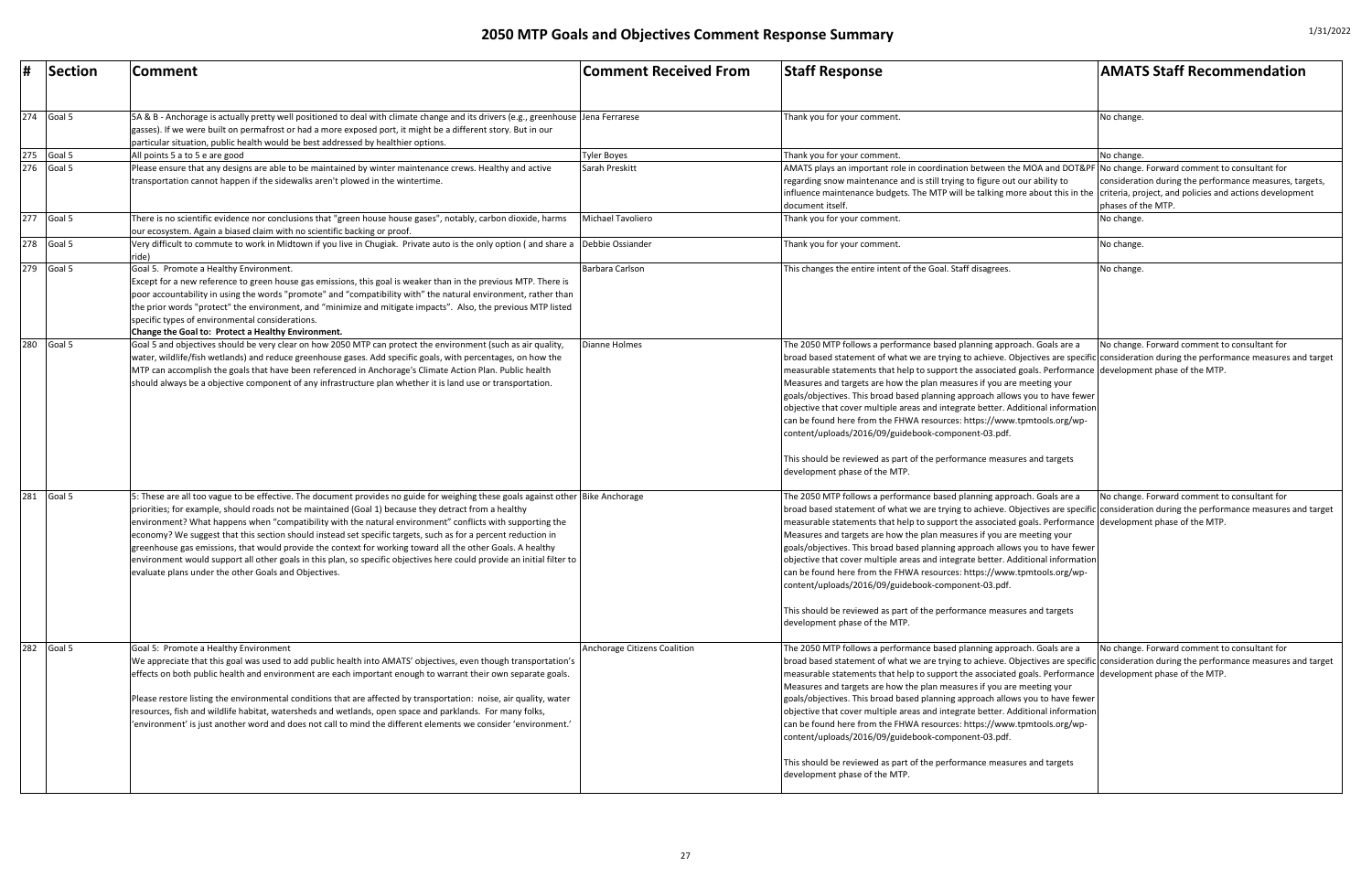| <b>Comment Received From</b> | <b>Staff Response</b>                                                                                                                                                                                                                                                                                                                                                                                                                                                                                                                                                                                                                                                                                                                                                                                                          | <b>AMATS Staff Recommendation</b>                                                                                                          |
|------------------------------|--------------------------------------------------------------------------------------------------------------------------------------------------------------------------------------------------------------------------------------------------------------------------------------------------------------------------------------------------------------------------------------------------------------------------------------------------------------------------------------------------------------------------------------------------------------------------------------------------------------------------------------------------------------------------------------------------------------------------------------------------------------------------------------------------------------------------------|--------------------------------------------------------------------------------------------------------------------------------------------|
| <b>Sharon Stockard</b>       | This changes the entire intent of the Goal. Staff disagrees.                                                                                                                                                                                                                                                                                                                                                                                                                                                                                                                                                                                                                                                                                                                                                                   | No change.                                                                                                                                 |
| Anonymous                    | The 2050 MTP follows a performance based planning approach. Goals are a                                                                                                                                                                                                                                                                                                                                                                                                                                                                                                                                                                                                                                                                                                                                                        | No change. Forward comment to consultant for                                                                                               |
|                              | broad based statement of what we are trying to achieve. Objectives are specific consideration during the performance measures and target<br>measurable statements that help to support the associated goals. Performance<br>Measures and targets are how the plan measures if you are meeting your<br>goals/objectives. This broad based planning approach allows you to have fewer<br>Objective that cover multiple areas and integrate better. Additional information<br>can be found here from the FHWA resources: https://www.tpmtools.org/wp-<br>content/uploads/2016/09/guidebook-component-03.pdf.<br>This should be reviewed as part of the performance measures and targets                                                                                                                                           | development phase of the MTP.                                                                                                              |
|                              | development phase of the MTP.                                                                                                                                                                                                                                                                                                                                                                                                                                                                                                                                                                                                                                                                                                                                                                                                  |                                                                                                                                            |
| Oleksandr Lushchyk           | Thank you for your comment.                                                                                                                                                                                                                                                                                                                                                                                                                                                                                                                                                                                                                                                                                                                                                                                                    | No change.                                                                                                                                 |
| <b>Brita Mjos</b>            | Thank you for your comment.                                                                                                                                                                                                                                                                                                                                                                                                                                                                                                                                                                                                                                                                                                                                                                                                    | No change.                                                                                                                                 |
| Luz Smeenk                   | AMATS plays an important role in coordination between the MOA and DOT&PF No change. Forward comment to consultant for<br>regarding snow maintenance and is still trying to figure out our ability to<br>influence maintenance budgets. The MTP will be talking more about this in the<br>document itself.                                                                                                                                                                                                                                                                                                                                                                                                                                                                                                                      | consideration during the performance measures, targets,<br>criteria, project, and policies and actions development<br>phases of the MTP.   |
| Anonymous                    | Thank you for your comment.                                                                                                                                                                                                                                                                                                                                                                                                                                                                                                                                                                                                                                                                                                                                                                                                    | No change.                                                                                                                                 |
| Steven Bridwell              | Thank you for your comment.                                                                                                                                                                                                                                                                                                                                                                                                                                                                                                                                                                                                                                                                                                                                                                                                    | No change.                                                                                                                                 |
| <b>Bob Butera</b>            | This is too specific for Goals and Objectives. This can be reviewed during the<br>development of the performance measures and targets, the next step in the<br>MTP development.                                                                                                                                                                                                                                                                                                                                                                                                                                                                                                                                                                                                                                                | No change. Forward this comment to the consultant for<br>consideration during the performance measures and targets<br>development process. |
| <b>Graham Downey</b>         | The 2050 MTP follows a performance based planning approach. Goals are a<br>broad based statement of what we are trying to achieve. Objectives are specific consideration during the performance measures and target<br>measurable statements that help to support the associated goals. Performance development phase of the MTP.<br>Measures and targets are how the plan measures if you are meeting your<br>goals/objectives. This broad based planning approach allows you to have fewer<br>objective that cover multiple areas and integrate better. Additional information<br>can be found here from the FHWA resources: https://www.tpmtools.org/wp-<br>content/uploads/2016/09/guidebook-component-03.pdf.<br>This should be reviewed as part of the performance measures and targets<br>development phase of the MTP. | No change. Forward comment to consultant for                                                                                               |
| Kevin Brent Cross            | Thank you for your comment.                                                                                                                                                                                                                                                                                                                                                                                                                                                                                                                                                                                                                                                                                                                                                                                                    | No change.                                                                                                                                 |
| Anonymous                    | Thank you for your comment.                                                                                                                                                                                                                                                                                                                                                                                                                                                                                                                                                                                                                                                                                                                                                                                                    | No change.                                                                                                                                 |

|     | Section                   | <b>Comment</b>                                                                                                                                                                                                                                                                                                                                                                                                                                                                                       | Comment Received From    | <b>Staff Response</b>                                                                                                                                                                                                                                                                                                                                                                                                                                                                                                                                                                                                                                                                                                                                                                                                   | <b>AMATS Staff Recommendation</b>                                                                                              |
|-----|---------------------------|------------------------------------------------------------------------------------------------------------------------------------------------------------------------------------------------------------------------------------------------------------------------------------------------------------------------------------------------------------------------------------------------------------------------------------------------------------------------------------------------------|--------------------------|-------------------------------------------------------------------------------------------------------------------------------------------------------------------------------------------------------------------------------------------------------------------------------------------------------------------------------------------------------------------------------------------------------------------------------------------------------------------------------------------------------------------------------------------------------------------------------------------------------------------------------------------------------------------------------------------------------------------------------------------------------------------------------------------------------------------------|--------------------------------------------------------------------------------------------------------------------------------|
| 283 | Goal 5                    | Goal 5. Promote a Healthy Environment.<br>Except for a new reference to greenhouse gas emissions, this goal is weaker than in the previous MTP. There is<br>poor accountability in using the words "promote" and "compatibility with" the natural environment, rather than<br>the prior words "protect" the environment, and "minimize and mitigate impacts." Also, the previous MTP listed<br>specific types of environmental considerations.<br>Change the Goal to: Protect a Healthy Environment. | Sharon Stockard          | This changes the entire intent of the Goal. Staff disagrees.                                                                                                                                                                                                                                                                                                                                                                                                                                                                                                                                                                                                                                                                                                                                                            | No change.                                                                                                                     |
| 284 | Goal 5                    | All good, though the climate change and resiliency goal needs more info. It's way too general as written.                                                                                                                                                                                                                                                                                                                                                                                            | Anonymous                | The 2050 MTP follows a performance based planning approach. Goals are a<br>broad based statement of what we are trying to achieve. Objectives are specific consideration during the performance measures and<br>measurable statements that help to support the associated goals. Performance development phase of the MTP.<br>Measures and targets are how the plan measures if you are meeting your<br>goals/objectives. This broad based planning approach allows you to have fewer<br>objective that cover multiple areas and integrate better. Additional information<br>can be found here from the FHWA resources: https://www.tpmtools.org/wp-<br>content/uploads/2016/09/guidebook-component-03.pdf.<br>This should be reviewed as part of the performance measures and targets<br>development phase of the MTP. | No change. Forward comment to consultant for                                                                                   |
|     | 285 Goal 5                | Increased bike route connectivity throughout the city would definitely get more of us riding and riding more<br>frequently.                                                                                                                                                                                                                                                                                                                                                                          | Oleksandr Lushchyk       | Thank you for your comment.                                                                                                                                                                                                                                                                                                                                                                                                                                                                                                                                                                                                                                                                                                                                                                                             | No change.                                                                                                                     |
| 286 | Goal 5                    | Quality of life in Anchorage would increase with better trail connections and better infrastructure for bikes and<br>pedestrians on busy streets. More trails and more bike lanes would significantly improve safety and quality of<br>life. The trails are why I live here.                                                                                                                                                                                                                         | <b>Brita Mjos</b>        | Thank you for your comment.                                                                                                                                                                                                                                                                                                                                                                                                                                                                                                                                                                                                                                                                                                                                                                                             | No change.                                                                                                                     |
| 287 | Goal 5                    | Many Anchorage residents walk and bike to work or school. I see more of this in Anchorage than in any city that I Luz Smeenk<br>have ever lived. So there are a lot of bike paths and sidewalks. But again, aggressive plowing is needed to make<br>the system sustainable.                                                                                                                                                                                                                          |                          | AMATS plays an important role in coordination between the MOA and DOT&PF No change. Forward comment to consultant for<br>regarding snow maintenance and is still trying to figure out our ability to<br>influence maintenance budgets. The MTP will be talking more about this in the criteria, project, and policies and actions developme<br>document itself.                                                                                                                                                                                                                                                                                                                                                                                                                                                         | consideration during the performance measures, tar<br>phases of the MTP.                                                       |
|     | 288 Goal 5                | YES! A lot of support for this section.                                                                                                                                                                                                                                                                                                                                                                                                                                                              | Anonymous                | Thank you for your comment.                                                                                                                                                                                                                                                                                                                                                                                                                                                                                                                                                                                                                                                                                                                                                                                             | No change.                                                                                                                     |
| 289 | Goal 5                    | I approve. Let's do this now, not 2050.                                                                                                                                                                                                                                                                                                                                                                                                                                                              | Steven Bridwell          | Thank you for your comment.                                                                                                                                                                                                                                                                                                                                                                                                                                                                                                                                                                                                                                                                                                                                                                                             | No change.                                                                                                                     |
|     | 290 $\sqrt{\frac{30}{5}}$ | A good goal and I would have rated the objectives higher if they had concrete objectives. How about a specific<br>target for 5A Greenhouse gas emissions. If we don't focus (and focus hard) on this, we may not be here in 2050.<br>It really takes precedence over ever other part of this plan and should be front and center.                                                                                                                                                                    | <b>Bob Butera</b>        | This is too specific for Goals and Objectives. This can be reviewed during the<br>development of the performance measures and targets, the next step in the<br>MTP development.                                                                                                                                                                                                                                                                                                                                                                                                                                                                                                                                                                                                                                         | No change. Forward this comment to the consultant<br>consideration during the performance measures and<br>development process. |
| 291 | Goal 5                    | These are all too vague to have much of effect. The document provides no guide for weighing these goals against  Graham Downey<br>other priorities. If we set clear goals, we can be accountable to them. If we miss them or need to change them,<br>we can adjust later. But fear of accountability shouldn't keep us from being ambitious.                                                                                                                                                         |                          | The 2050 MTP follows a performance based planning approach. Goals are a<br>broad based statement of what we are trying to achieve. Objectives are specific consideration during the performance measures and<br>measurable statements that help to support the associated goals. Performance development phase of the MTP.<br>Measures and targets are how the plan measures if you are meeting your<br>goals/objectives. This broad based planning approach allows you to have fewer<br>objective that cover multiple areas and integrate better. Additional information<br>can be found here from the FHWA resources: https://www.tpmtools.org/wp-<br>content/uploads/2016/09/guidebook-component-03.pdf.<br>This should be reviewed as part of the performance measures and targets<br>development phase of the MTP. | No change. Forward comment to consultant for                                                                                   |
|     | 292 Goal 5                | Build more roads in and out of Anchorage to reduce idling and accidents. Build the bridge to Pt. McKinzey. Put a<br>road from Eagle River to Girdwood.                                                                                                                                                                                                                                                                                                                                               | <b>Kevin Brent Cross</b> | Thank you for your comment.                                                                                                                                                                                                                                                                                                                                                                                                                                                                                                                                                                                                                                                                                                                                                                                             | No change.                                                                                                                     |
| 293 | Goal 5                    | I've lead a healthy lifestyle for 50+ years w personal Transportation. Not interested in being on public transit.                                                                                                                                                                                                                                                                                                                                                                                    | Anonymous                | Thank you for your comment.                                                                                                                                                                                                                                                                                                                                                                                                                                                                                                                                                                                                                                                                                                                                                                                             | No change.                                                                                                                     |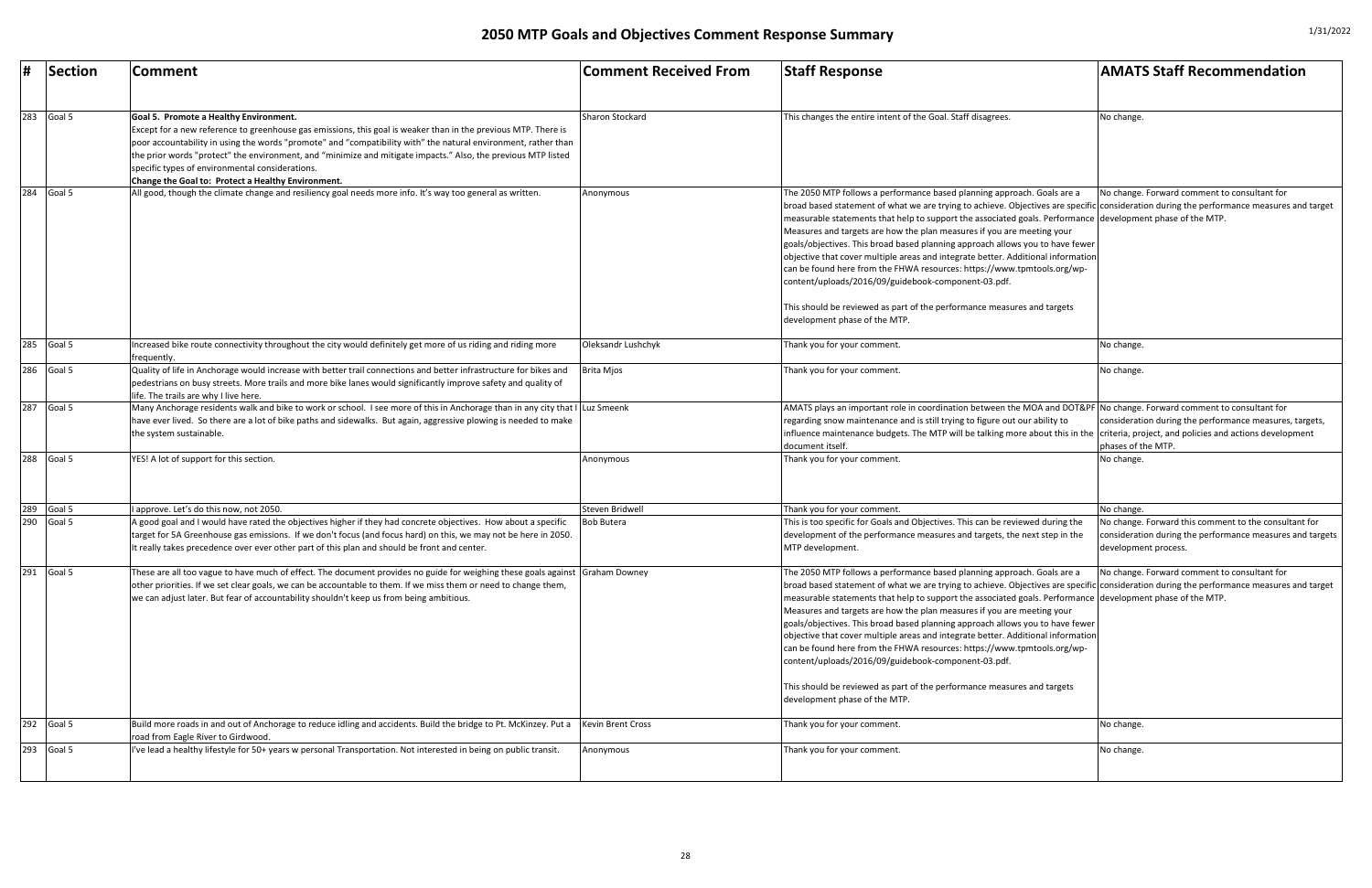|     | Section                    | <b>Comment</b>                                                                                                                                                                                                                                                                                                                                                                                   | <b>Comment Received From</b> | <b>Staff Response</b>                                                                                                                                                                                                                                                                                                                                                                                                                                                                                                                                                                                                                                                                                                                                                                                                                                                                                                                                                                                                                                                                                                                                                                                 | <b>AMATS Staff Recommendation</b>                                             |
|-----|----------------------------|--------------------------------------------------------------------------------------------------------------------------------------------------------------------------------------------------------------------------------------------------------------------------------------------------------------------------------------------------------------------------------------------------|------------------------------|-------------------------------------------------------------------------------------------------------------------------------------------------------------------------------------------------------------------------------------------------------------------------------------------------------------------------------------------------------------------------------------------------------------------------------------------------------------------------------------------------------------------------------------------------------------------------------------------------------------------------------------------------------------------------------------------------------------------------------------------------------------------------------------------------------------------------------------------------------------------------------------------------------------------------------------------------------------------------------------------------------------------------------------------------------------------------------------------------------------------------------------------------------------------------------------------------------|-------------------------------------------------------------------------------|
|     |                            |                                                                                                                                                                                                                                                                                                                                                                                                  |                              |                                                                                                                                                                                                                                                                                                                                                                                                                                                                                                                                                                                                                                                                                                                                                                                                                                                                                                                                                                                                                                                                                                                                                                                                       |                                                                               |
|     | 294 $\sqrt{\frac{30}{15}}$ | It would be insightful to know how these objectives will be achieved. Otherwise I can't know if I support them or<br>if they are efficient.                                                                                                                                                                                                                                                      | Anonymous                    | The 2050 MTP follows a performance based planning approach. Goals are a<br>broad based statement of what we are trying to achieve. Objectives are specific consideration during the performance measures and target<br>measurable statements that help to support the associated goals. Performance development phase of the MTP.<br>Measures and targets are how the plan measures if you are meeting your<br>goals/objectives. This broad based planning approach allows you to have fewer<br>objective that cover multiple areas and integrate better. Additional information<br>can be found here from the FHWA resources: https://www.tpmtools.org/wp-<br>content/uploads/2016/09/guidebook-component-03.pdf.<br>This should be reviewed as part of the performance measures and targets<br>development phase of the MTP.                                                                                                                                                                                                                                                                                                                                                                        | No change. Forward comment to consultant for                                  |
|     | 295 $\sqrt{\frac{3}{2}}$   | Strengthen Active Transportation as a goal.                                                                                                                                                                                                                                                                                                                                                      | Will Taygan                  | Thank you for your comment                                                                                                                                                                                                                                                                                                                                                                                                                                                                                                                                                                                                                                                                                                                                                                                                                                                                                                                                                                                                                                                                                                                                                                            | No change.                                                                    |
|     | 296 Goal 5                 | More bike trails more better.                                                                                                                                                                                                                                                                                                                                                                    | Stephanie Rice               | Thank you for your comment                                                                                                                                                                                                                                                                                                                                                                                                                                                                                                                                                                                                                                                                                                                                                                                                                                                                                                                                                                                                                                                                                                                                                                            | No change.                                                                    |
|     | 297 Goal 5                 | Too bad the language is so equivocal                                                                                                                                                                                                                                                                                                                                                             | Anonymous                    | Thank you for your comment.                                                                                                                                                                                                                                                                                                                                                                                                                                                                                                                                                                                                                                                                                                                                                                                                                                                                                                                                                                                                                                                                                                                                                                           | No change.                                                                    |
| 298 | Goal 5                     | Except for new reference to GHG emissions, this goal is weaker than the previous MTP. Replace words "promote" Anonymous<br>and "compatibility with" the natural environment, with prior words "protect" the environment, and "minimize"<br>and mitigate impacts". Also, the previous MTP listed specific types of environmental considerations.<br>Revise Goal to: Protect a Healthy Environment |                              | This changes the entire intent of the Goal. Staff disagrees                                                                                                                                                                                                                                                                                                                                                                                                                                                                                                                                                                                                                                                                                                                                                                                                                                                                                                                                                                                                                                                                                                                                           | No change.                                                                    |
|     | 299 Goal 5                 |                                                                                                                                                                                                                                                                                                                                                                                                  | Mike Reidell                 | Thank you for your comment.                                                                                                                                                                                                                                                                                                                                                                                                                                                                                                                                                                                                                                                                                                                                                                                                                                                                                                                                                                                                                                                                                                                                                                           |                                                                               |
|     | $300$ Goal 5               | Cars are convenient since anchorage is spread over 1500 square mile<br>Projects that only increase vehicle lanes or speeds allow more vehicles to be used which only keeps increasing                                                                                                                                                                                                            | Anonymous                    | Thank you for your comment. This can be considered as the MTP is developed.                                                                                                                                                                                                                                                                                                                                                                                                                                                                                                                                                                                                                                                                                                                                                                                                                                                                                                                                                                                                                                                                                                                           | No change.<br>No change. Forward comment to consultant for                    |
|     |                            | the number of vehicles. Road diets and incorporating separate bike lanes and pedestrian walkways will give<br>viable alternatives and if put into all projects will increase the ease and safety of non-motorized users to want to<br>use environmentally friendly transportation methods to complete their daily tasks.                                                                         |                              |                                                                                                                                                                                                                                                                                                                                                                                                                                                                                                                                                                                                                                                                                                                                                                                                                                                                                                                                                                                                                                                                                                                                                                                                       | consideration during the criteria and project development<br>process.         |
|     | 301 Goal 5                 | Active transportation is beneficial on so many levels. Increasing safety and access to trails, sidewalks, bike<br>lanes/paths, secure bike racks/storage will hopefully encourage more non-motorized transport.                                                                                                                                                                                  | Anonymous                    | Thank you for your comment.                                                                                                                                                                                                                                                                                                                                                                                                                                                                                                                                                                                                                                                                                                                                                                                                                                                                                                                                                                                                                                                                                                                                                                           | No change.                                                                    |
| 302 | Goal 5                     | Wording for the Goal: The aim should be to "protect" rather than to "promote" a healthy environment.                                                                                                                                                                                                                                                                                             | Anonymous                    | This changes the entire intent of the Goal. Staff disagrees.                                                                                                                                                                                                                                                                                                                                                                                                                                                                                                                                                                                                                                                                                                                                                                                                                                                                                                                                                                                                                                                                                                                                          | No change.                                                                    |
|     | 303 Goal 5                 | More bike paths, lanes, and better connected green belt trails.                                                                                                                                                                                                                                                                                                                                  | Anonymous                    | Thank you for your comment.                                                                                                                                                                                                                                                                                                                                                                                                                                                                                                                                                                                                                                                                                                                                                                                                                                                                                                                                                                                                                                                                                                                                                                           | No change.                                                                    |
|     | 304 Goal 5                 | Change the Goal to: Protect a Healthy Environment.                                                                                                                                                                                                                                                                                                                                               | Joan Diamond                 | This changes the entire intent of the Goal. Staff disagrees.                                                                                                                                                                                                                                                                                                                                                                                                                                                                                                                                                                                                                                                                                                                                                                                                                                                                                                                                                                                                                                                                                                                                          | No change.                                                                    |
|     | 305 Goal 5                 | adding a reference to targets set by the Anchorage Climate Action Plan of 80 percent reductions by 2050                                                                                                                                                                                                                                                                                          | Joan Diamond                 | The 2050 MTP follows a performance based planning approach. Goals are a<br>broad based statement of what we are trying to achieve. Objectives are specific of the performance measures and targets development<br>measurable statements that help to support the associated goals. Performance phase of the MTP.<br>Measures and targets are how the plan measures if you are meeting your<br>goals/objectives. This broad based planning approach allows you to have fewer<br>objective that cover multiple areas and integrate better. Additional information<br>can be found here from the FHWA resources: https://www.tpmtools.org/wp-<br>content/uploads/2016/09/guidebook-component-03.pdf.<br>This change is too specific for Goals and Objectives and should be considered<br>for the performance measures and targets section of the 2050 MTP.<br>The MOA Climate Action Plan (CAP) is not an AMATS Plan and AMATS is not<br>solely responsible for meeting the targets it set. Additional the MAO CAP is not<br>the only plan AMATS has to consider for the MTP. However, the 2050 MTP has<br>and will review the MOA CAP for incorporation of policies and action items<br>where possible. | No change. Forward to consultant for consideration as part                    |
|     | 306 Goal 5                 | Bike paths, pedestrian walkways, lightly motorized vehicle routes, ski tracks all should be given a priority in the<br>budget over traditional vehicle transportation. Existing traffic lanes should, where possible, be closed off the<br>private vehicles and reserved for these 21st century modes of travel. Let's get on the right side of history and<br>transform Anchorage.              | Anonymous                    | AMATS plays an important role in coordination between the MOA and DOT&PF No change. Forward comment to consultant for<br>regarding snow maintenance and is still trying to figure out our ability to<br>influence maintenance budgets. The MTP will be talking more about this in the criteria, project, and policies and actions development<br>document itself.                                                                                                                                                                                                                                                                                                                                                                                                                                                                                                                                                                                                                                                                                                                                                                                                                                     | consideration during the performance measures, targets,<br>phases of the MTP. |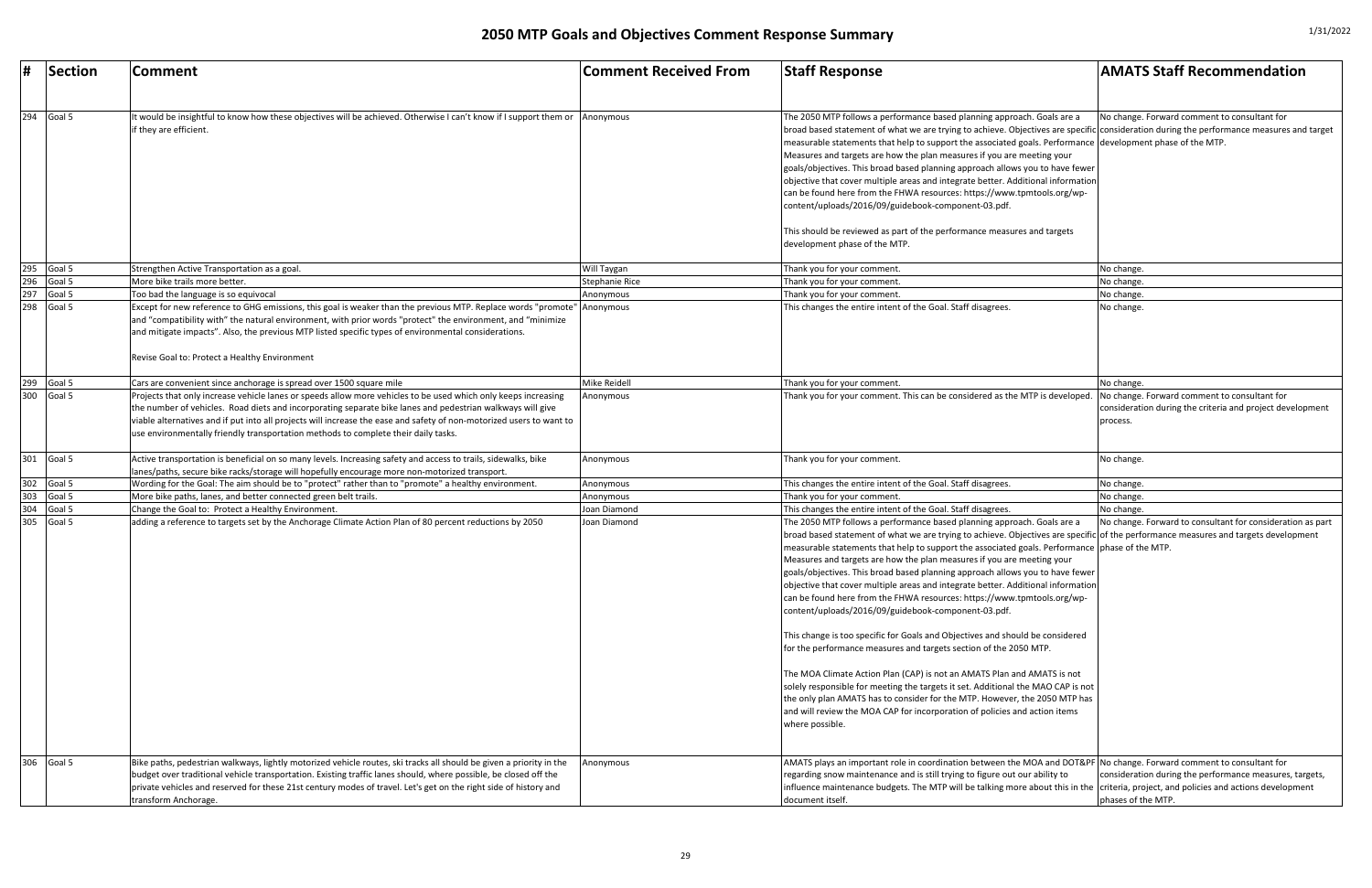| #   | Section    | Comment                                                                                                                                                                                                                                                                                                                                                                                                                                                                                                                                                                                                                                                                                                                                                                                                                                                                                                                                                                                                                                                     | <b>Comment Received From</b>                              | <b>Staff Response</b>                                                                                                                                                                                                                                                                                                                                                                                                                                                                                                                                                                               | <b>AMATS Staff Recommendation</b>                                                                                                                                                                   |
|-----|------------|-------------------------------------------------------------------------------------------------------------------------------------------------------------------------------------------------------------------------------------------------------------------------------------------------------------------------------------------------------------------------------------------------------------------------------------------------------------------------------------------------------------------------------------------------------------------------------------------------------------------------------------------------------------------------------------------------------------------------------------------------------------------------------------------------------------------------------------------------------------------------------------------------------------------------------------------------------------------------------------------------------------------------------------------------------------|-----------------------------------------------------------|-----------------------------------------------------------------------------------------------------------------------------------------------------------------------------------------------------------------------------------------------------------------------------------------------------------------------------------------------------------------------------------------------------------------------------------------------------------------------------------------------------------------------------------------------------------------------------------------------------|-----------------------------------------------------------------------------------------------------------------------------------------------------------------------------------------------------|
| 307 | Goal 5     | appreciate that public health was added here, even though transportation's effects on both public health and                                                                                                                                                                                                                                                                                                                                                                                                                                                                                                                                                                                                                                                                                                                                                                                                                                                                                                                                                | Sharon Stockard                                           | Thank you for your comment.                                                                                                                                                                                                                                                                                                                                                                                                                                                                                                                                                                         | No change.                                                                                                                                                                                          |
| 308 | Goal 5     | environment are each important enough to warrant their own separate goals.<br>Design and build walkable neighborhood centers, accessible by foot and bike to increase property values and<br>promote community interaction.                                                                                                                                                                                                                                                                                                                                                                                                                                                                                                                                                                                                                                                                                                                                                                                                                                 | Anonymous                                                 | Thank you for your comment.                                                                                                                                                                                                                                                                                                                                                                                                                                                                                                                                                                         | No change. Forward comment to the consultant for<br>consideration during the criteria and project selection<br>phases of the MTP.                                                                   |
| 309 | Goal 6     | Please review the resources at the Centers for Disease Control and Prevention, Resources & Style Guides for<br>Framing Health Equity & Avoiding Stigmatizing Language<br>https://www.cdc.gov/healthcommunication/Resources.html                                                                                                                                                                                                                                                                                                                                                                                                                                                                                                                                                                                                                                                                                                                                                                                                                             | <b>AMATS Bicycle and Pedestrian Advisory</b><br>Committee | Staff disagrees. Vulnerable populations is a nationally recognized term that is<br>more encompassing then underserved populations. Definitions of the different<br>terms have been provided as part of the Goals and Objectives.                                                                                                                                                                                                                                                                                                                                                                    | No change.                                                                                                                                                                                          |
|     |            | Suggested revision:<br>Promote equitable transportation options, improvements and maintenance activities for populations and<br>communities that have been historically underserved and will benefit the most.                                                                                                                                                                                                                                                                                                                                                                                                                                                                                                                                                                                                                                                                                                                                                                                                                                              |                                                           | Staff will review the information provide from the CDC website.                                                                                                                                                                                                                                                                                                                                                                                                                                                                                                                                     |                                                                                                                                                                                                     |
| 310 | Goal 6     | Draft Goal 6: Prioritize equity.<br>Promote equitable transportation options, improvements and maintenance activities Prioritize projects that<br>improve the ease of travel for vulnerable populations.                                                                                                                                                                                                                                                                                                                                                                                                                                                                                                                                                                                                                                                                                                                                                                                                                                                    | <b>Rabbit Creek Community Council</b>                     | The MTP Goals and Objectives are not prioritized. This comment can be<br>considered when developing the MTP criteria.                                                                                                                                                                                                                                                                                                                                                                                                                                                                               | Staff recommends changing the name of Goal 6 to the<br>following: "Prioritize-Advance Equity"<br>Forward comment to the consultant for consideration during<br>the development of the MTP criteria. |
| 311 | Goal 6     | Again I want to answer yes here but I think "prioritize equity" often gets translated into "we need better busses!" Anonymous<br>or something similar that sort of helps but doesn't really make that much of a difference in the face of 50x as<br>much transportation spending on SOVs. Let's either be serious about a built environment which does not make<br>the costs of single occupancy vehicle ownership a requirement for life, or simply just give cars to every low<br>income person so that they can enjoy the network like the rest of us. For every 10 people who say they support<br>equity in transportation, how many of them actually ride the bus? The bus system here is much better than it<br>once was but no one with a better option will ride it--and that's because the option of driving is too attractive.<br>Sort of related: "Excess driving is not a result of people failing to take transit; it is a result of people driving.<br>Therefore, the problems of the car will not be solved by transit." (Manville & Taylor) |                                                           | The Goal 6 equity is not just focusing on buses. Thank you for your comment                                                                                                                                                                                                                                                                                                                                                                                                                                                                                                                         | No change.                                                                                                                                                                                          |
| 312 | Goal 6     | I am in favor of equality, not equity. I am against any system that inherently assumes certain races, genders, or<br>other personal qualities are more important than others. We should all be treated equally rather than based on<br>check-box stereotypes for how we were born.                                                                                                                                                                                                                                                                                                                                                                                                                                                                                                                                                                                                                                                                                                                                                                          | Anonymous                                                 | The point of equity is recognizing that in order to reach equality some<br>populations need additional support or help. It also doesn't assume one<br>population is more important then others.                                                                                                                                                                                                                                                                                                                                                                                                     | No change.                                                                                                                                                                                          |
| 313 | Goal 6     | See above comments. Lack of infrastructure is not the problem. Lack of funding for maintenance and increased<br>operations is the problem                                                                                                                                                                                                                                                                                                                                                                                                                                                                                                                                                                                                                                                                                                                                                                                                                                                                                                                   | Anonymous                                                 | AMATS plays an important role in coordination between the MOA and DOT&PF No change. Forward comment to consultant for<br>regarding snow maintenance and is still trying to figure out our ability to<br>influence maintenance budgets. The MTP will be talking more about this in the criteria, project, and policies and actions development<br>document itself.                                                                                                                                                                                                                                   | consideration during the performance measures, targets,<br>phases of the MTP.                                                                                                                       |
| 314 | Goal 6     | Define "vulnerable populations". Then quantify this definition proportionlly to the existing population. After tjis  Michael Tavoliero<br>is complet3d define, categorize and establish the money necessary to accompish relative to the cost benefits<br>achieved.                                                                                                                                                                                                                                                                                                                                                                                                                                                                                                                                                                                                                                                                                                                                                                                         |                                                           | Vulnerable populations "include low-income, minorities and people of color<br>limited English proficiency and linguistically isolated, adults over age 64,<br>children, and people with disabilities. Other demographic categories that face<br>challenges engaging with the transportation process and reaping equitable<br>benefits may also be included."<br>Staff agrees that definitions should have been included as part of the survey.<br>They were included in a separate document on the MTP project page.<br>Staff is working on trying to streamline and use plain language for the MTP | Staff recommend any future surveys include any definitions<br>for words for phrases that can not be turned into plan<br>language.                                                                   |
|     | 315 Goal 6 | So equity means only serving "vulnerable " populations.? It appears to ignore new and developing populations                                                                                                                                                                                                                                                                                                                                                                                                                                                                                                                                                                                                                                                                                                                                                                                                                                                                                                                                                | Debbie Ossiander                                          | If the new or developing populations fall under the vulnerable populations<br>definition then they will be captured as part of this goal. If not, then the other 5<br>goals of the MTP will capture them where appropriate.                                                                                                                                                                                                                                                                                                                                                                         | No change.                                                                                                                                                                                          |
| 316 | Goal 6     | Transportation barriers to public places is my main concern.                                                                                                                                                                                                                                                                                                                                                                                                                                                                                                                                                                                                                                                                                                                                                                                                                                                                                                                                                                                                | Anonymous                                                 | Thank you for your comment. This can be considered as the MTP is developed.                                                                                                                                                                                                                                                                                                                                                                                                                                                                                                                         | No change. Forward comment to consultant for<br>consideration during the criteria and project development<br>process.                                                                               |
| 317 | Goal 6     | This is probably the single biggest improvement Anchorage can make. We're not doing too horribly in the other<br>categories, but we've got a ways to go with this one. I'm glad to see it on the list.                                                                                                                                                                                                                                                                                                                                                                                                                                                                                                                                                                                                                                                                                                                                                                                                                                                      | Jena Ferrarese                                            | Thank you for your comment.                                                                                                                                                                                                                                                                                                                                                                                                                                                                                                                                                                         | No change.                                                                                                                                                                                          |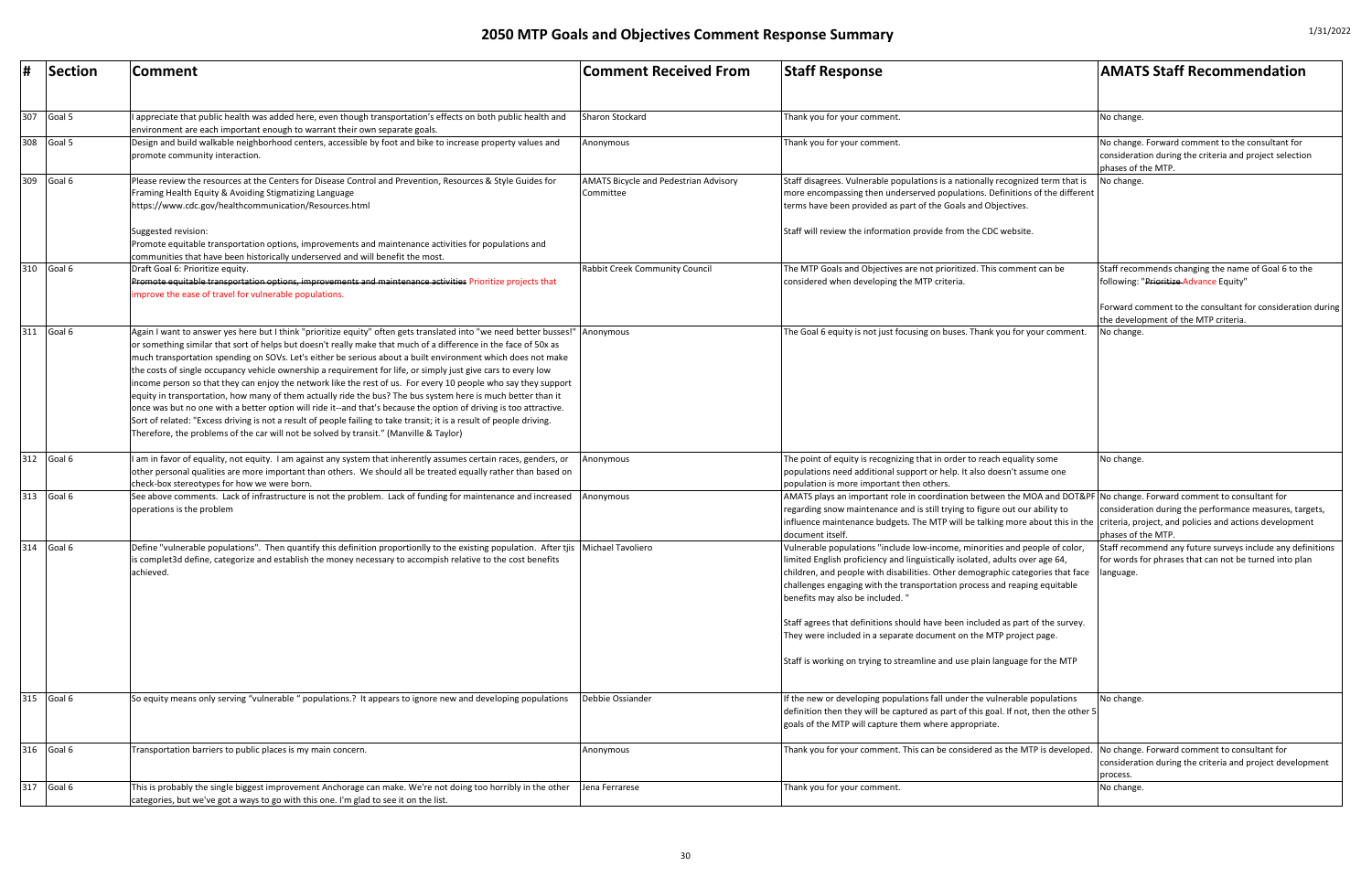|     | Section    | Comment                                                                                                                                                                                                                                                                                                                                                                                                                                                                                             | <b>Comment Received From</b>      | <b>Staff Response</b>                                                                                                                                                                                                                                                                                                                                                                                                                                                                                                                                                                                                                                                                                                                                                                                                          | <b>AMATS Staff Recommendation</b>                                                                                                                                                                                                           |
|-----|------------|-----------------------------------------------------------------------------------------------------------------------------------------------------------------------------------------------------------------------------------------------------------------------------------------------------------------------------------------------------------------------------------------------------------------------------------------------------------------------------------------------------|-----------------------------------|--------------------------------------------------------------------------------------------------------------------------------------------------------------------------------------------------------------------------------------------------------------------------------------------------------------------------------------------------------------------------------------------------------------------------------------------------------------------------------------------------------------------------------------------------------------------------------------------------------------------------------------------------------------------------------------------------------------------------------------------------------------------------------------------------------------------------------|---------------------------------------------------------------------------------------------------------------------------------------------------------------------------------------------------------------------------------------------|
| 318 | Goal 6     | Define "underserved neighborhoods" and "underrepresented groups". Then quantify this definition<br>proportionlly to the existing population. After tjis is complet3d define, categorize and establish the money<br>necessary to accompish relative to the cost benefits achieved.". Then quantify this definition proportionlly to the<br>existing population. After tjis is complet3d define, categorize and establish the money necessary to accompish<br>relative to the cost benefits achieved. | Michael Tavoliero                 | Staff agrees that definitions should have been included as part of the survey<br>They were included in a separate document on the MTP project page.<br>Staff is working on trying to streamline and use plain language for the MTP.                                                                                                                                                                                                                                                                                                                                                                                                                                                                                                                                                                                            | Staff recommend any future surveys include any definitions<br>for words for phrases that can not be turned into plan<br>language.                                                                                                           |
| 319 | Goal 6     | Again "traditionally underrepresented ". ? Nothing for low population or new development                                                                                                                                                                                                                                                                                                                                                                                                            | Debbie Ossiander                  | If the new or developing populations fall under the vulnerable populations<br>definition then they will be captured as part of this goal. If not, then the other 5<br>goals of the MTP will capture them where appropriate.                                                                                                                                                                                                                                                                                                                                                                                                                                                                                                                                                                                                    | No change.                                                                                                                                                                                                                                  |
| 320 | Goal 6     | Goal 6: Prioritize Equity.<br>The equity goal is worthy but the statement of intent is vague.<br>It would be clearer to say:<br>Prioritize projects that improve the ease and affordability of travel for vulnerable populations.                                                                                                                                                                                                                                                                   | Barbara Carlson                   | The MTP Goals and Objectives are not prioritized. This comment can be<br>considered when developing the MTP criteria.                                                                                                                                                                                                                                                                                                                                                                                                                                                                                                                                                                                                                                                                                                          | Staff recommends changing the name of Goal 6 to the<br>following: "Prioritize-Advance Equity"<br>Forward comment to the consultant for consideration during                                                                                 |
| 321 | Goal 6     | GOAL 6<br>The current wording of the Objectives is not grammatical and speaks more to mobility than to equity. Identify<br>measurable outcomes. Commit to equity for the vulnerable whether or not they are considered underprivileged<br>(e.g. persons with mobility impairments of any social-economic background).<br>New Objective 6A: Prioritize projects that Improve the safety, affordability, and total travel time to jobs and                                                            | Nancy Pease                       | The MTP Goals and Objectives are not prioritized. This comment can be<br>considered when developing the MTP criteria.                                                                                                                                                                                                                                                                                                                                                                                                                                                                                                                                                                                                                                                                                                          | the development of the MTP criteria.<br>Staff recommends changing the name of Goal 6 to the<br>following: "Prioritize-Advance Equity"<br>Forward comment to the consultant for consideration during<br>the development of the MTP criteria. |
|     | 322 Goal 6 | essential services for vulnerable populations.<br>Goal 6: equity can be emphasized with clearer language that addresses under-served areas of town and                                                                                                                                                                                                                                                                                                                                              | Dianne Holmes                     | This is exactly what Goal 6 does.                                                                                                                                                                                                                                                                                                                                                                                                                                                                                                                                                                                                                                                                                                                                                                                              | No change.                                                                                                                                                                                                                                  |
| 323 | Goal 6     | populations.<br>6: This goal also lacks metrics or measurable outcomes. We suggest adding an objective to conduct a study of<br>Anchorage's Transportation Insecurity (perhaps following https://www.surveypractice.org/article/3706) to make<br>evidence-based investments in equity.                                                                                                                                                                                                              | <b>Bike Anchorage</b>             | The 2050 MTP follows a performance based planning approach. Goals are a<br>broad based statement of what we are trying to achieve. Objectives are specific consideration during the performance measures and target<br>measurable statements that help to support the associated goals. Performance development phase of the MTP.<br>Measures and targets are how the plan measures if you are meeting your<br>goals/objectives. This broad based planning approach allows you to have fewer<br>objective that cover multiple areas and integrate better. Additional information<br>can be found here from the FHWA resources: https://www.tpmtools.org/wp-<br>content/uploads/2016/09/guidebook-component-03.pdf.<br>This should be reviewed as part of the performance measures and targets<br>development phase of the MTP. | No change. Forward comment to consultant for                                                                                                                                                                                                |
| 324 | Goal 6     | Goal 6: Prioritize Equity.<br>This new goal is welcomed.<br>It should include consideration of how much of a family's household budget is devoted to owning and<br>maintaining cars and paying for affordable housing which is often farther from employment and shopping. For<br>'instance: 'Reduce share of lower-income households' budgets that are spent on transportation and housing.'                                                                                                       | Anchorage Citizens Coalition      | The MTP Goals and Objectives are not prioritized. This comment can be<br>considered when developing the MTP criteria.                                                                                                                                                                                                                                                                                                                                                                                                                                                                                                                                                                                                                                                                                                          | Staff recommends changing the name of Goal 6 to the<br>following: "Prioritize-Advance Equity"<br>Forward comment to the consultant for consideration during<br>the development of the MTP criteria.                                         |
| 325 | Goal 6     | AHCC strongly supports the addition of this goal and related objectives. - Suggest improving language based on<br>Centers for Disease Control and Prevention Resources & Style Guides for Framing Health Equity & Avoiding<br>Stigmatizing Language available at https//www.cdc.gov/healthcommunication/Resources.html.                                                                                                                                                                             | Airport Heights Community Council | Vulnerable populations is a nationally recognized term that is more<br>encompassing then underserved populations. Definitions of the different terms<br>have been provided as part of the Goals and Objectives.                                                                                                                                                                                                                                                                                                                                                                                                                                                                                                                                                                                                                | No change.                                                                                                                                                                                                                                  |
| 326 | Goal 6     | Goal 6: Prioritize Equity.<br>The equity goal is worthy but the statement of intent is vague.<br>It would be clearer to say:<br>Prioritize projects that improve the ease and affordability of travel for vulnerable populations.                                                                                                                                                                                                                                                                   | Sharon Stockard                   | Staff will review the information provide from the CDC website.<br>The MTP Goals and Objectives are not prioritized. This comment can be<br>considered when developing the MTP criteria.                                                                                                                                                                                                                                                                                                                                                                                                                                                                                                                                                                                                                                       | Staff recommends changing the name of Goal 6 to the<br>following: "Prioritize-Advance Equity"<br>Forward comment to the consultant for consideration during<br>the development of the MTP criteria.                                         |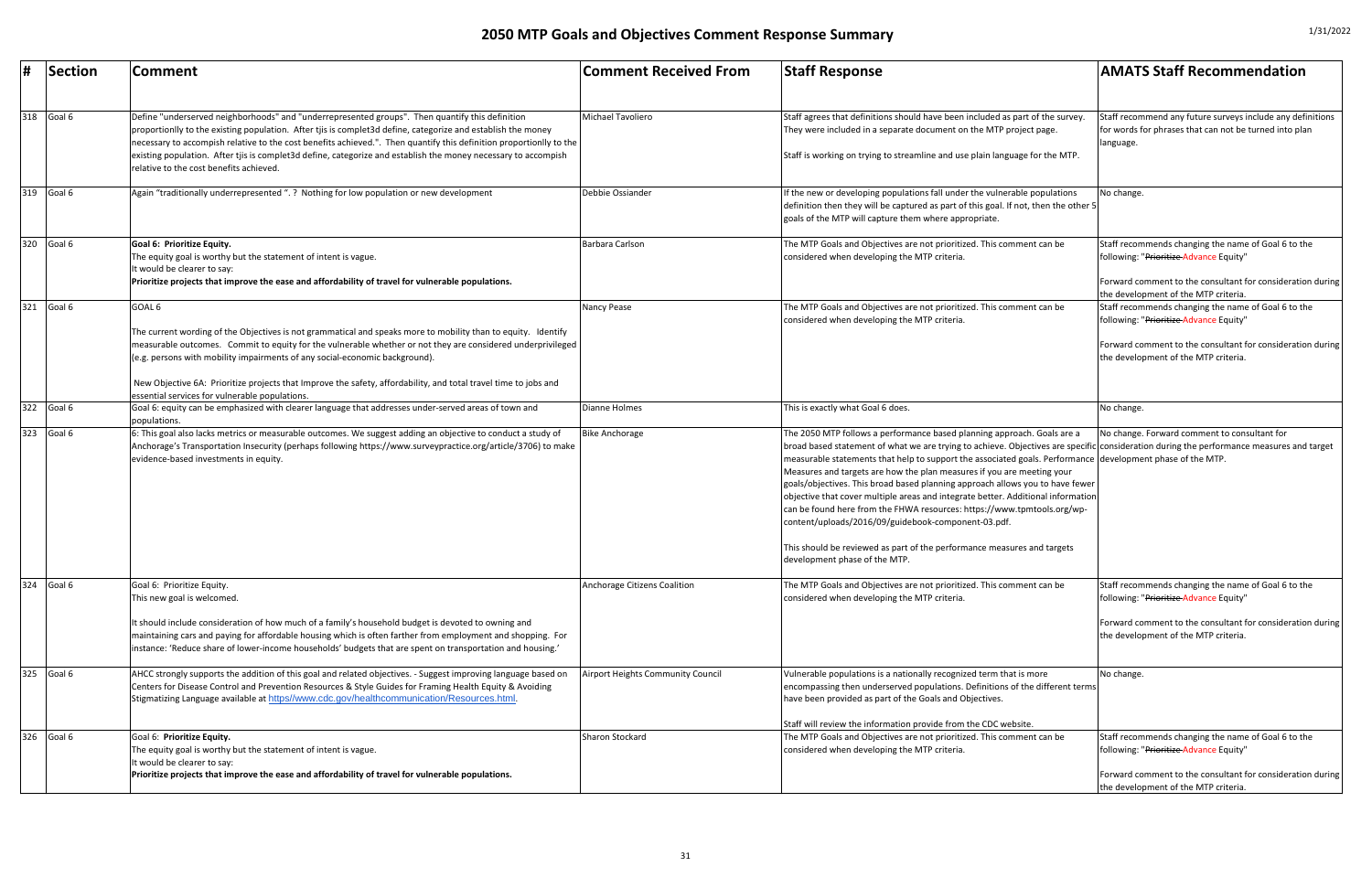|     | Section    | Comment                                                                                                                                                                                                                                                                                                                                                                                                                                                                                                                                                                                                                                                                                                                                                                                                      | <b>Comment Received From</b> | <b>Staff Response</b>                                                                                                                                                                                                                                                                                                                                                                                                                                                                                                                                                                                                                                                                                                                                                                                                          | <b>AMATS Staff Recommendation</b>                                                                                                 |
|-----|------------|--------------------------------------------------------------------------------------------------------------------------------------------------------------------------------------------------------------------------------------------------------------------------------------------------------------------------------------------------------------------------------------------------------------------------------------------------------------------------------------------------------------------------------------------------------------------------------------------------------------------------------------------------------------------------------------------------------------------------------------------------------------------------------------------------------------|------------------------------|--------------------------------------------------------------------------------------------------------------------------------------------------------------------------------------------------------------------------------------------------------------------------------------------------------------------------------------------------------------------------------------------------------------------------------------------------------------------------------------------------------------------------------------------------------------------------------------------------------------------------------------------------------------------------------------------------------------------------------------------------------------------------------------------------------------------------------|-----------------------------------------------------------------------------------------------------------------------------------|
|     |            |                                                                                                                                                                                                                                                                                                                                                                                                                                                                                                                                                                                                                                                                                                                                                                                                              |                              |                                                                                                                                                                                                                                                                                                                                                                                                                                                                                                                                                                                                                                                                                                                                                                                                                                |                                                                                                                                   |
|     | 327 Goal 6 | How will those barriers be reduced? All good goals, but not enough detail.                                                                                                                                                                                                                                                                                                                                                                                                                                                                                                                                                                                                                                                                                                                                   | Anonymous                    | The 2050 MTP follows a performance based planning approach. Goals are a<br>broad based statement of what we are trying to achieve. Objectives are specific consideration during the performance measures and target<br>measurable statements that help to support the associated goals. Performance development phase of the MTP.<br>Measures and targets are how the plan measures if you are meeting your<br>goals/objectives. This broad based planning approach allows you to have fewer<br>objective that cover multiple areas and integrate better. Additional information<br>can be found here from the FHWA resources: https://www.tpmtools.org/wp-<br>content/uploads/2016/09/guidebook-component-03.pdf.<br>This should be reviewed as part of the performance measures and targets<br>development phase of the MTP. | No change. Forward comment to consultant for                                                                                      |
| 328 | Goal 6     | Bringing back a bus route that runs by Loussac Library was a big step in the right direction here. Now, if only one<br>could travel from east side to west side without going through downtown                                                                                                                                                                                                                                                                                                                                                                                                                                                                                                                                                                                                               | Oleksandr Lushchyk           | Thank you for your comment                                                                                                                                                                                                                                                                                                                                                                                                                                                                                                                                                                                                                                                                                                                                                                                                     | No change.                                                                                                                        |
| 329 | Goal 6     | Support higher housing density and mixed-use development to house people close to schools, shops, and<br>businesses.                                                                                                                                                                                                                                                                                                                                                                                                                                                                                                                                                                                                                                                                                         | <b>Brita Mjos</b>            | The MTP does not decide on density as that is part of the land use plans.                                                                                                                                                                                                                                                                                                                                                                                                                                                                                                                                                                                                                                                                                                                                                      | No change. Forward this comment to the Long Range<br>planning section at the MOA for their consideration.                         |
| 330 | Goal 6     | live in Palmer. My roads and sidewalks are well plowed. My daughters lived in an off campus apartment in<br>Anchorage while attending UAA (2018). They used the roads, sidewalks, bike paths and trails to get to UAA. The<br>main roads closer to UAA were well plowed. The neighborhoods that they passed through were a nightmare.<br>Inadequate snow removal for weeks at a time, making it difficult to pass through any low income neighborhoods<br>in the winter time.<br>My apologies for being so critical. I commuted to Anchorage every day by ride share for 8 years, until reassigned<br>to work from home during the pandemic in 2020. The Glenn Hwy improvements provided safe travel to my<br>employment. I only wish for others needs to get to work and school be as adequately addressed. | Luz Smeenk                   | AMATS plays an important role in coordination between the MOA and DOT&PF No change. Forward comment to consultant for<br>regarding snow maintenance and is still trying to figure out our ability to<br>influence maintenance budgets. The MTP will be talking more about this in the criteria, project, and policies and actions development<br>document itself.                                                                                                                                                                                                                                                                                                                                                                                                                                                              | consideration during the performance measures, targets,<br>phases of the MTP.                                                     |
|     | 331 Goal 6 | Please define equitably in the context used - please use terminology referenced to traditional measures for public Anonymous<br>investment and not social engineering concepts.                                                                                                                                                                                                                                                                                                                                                                                                                                                                                                                                                                                                                              |                              | Staff agrees that definitions should have been included as part of the survey.<br>They were included in a separate document on the MTP project page.<br>Staff is working on trying to streamline and use plain language for the MTP.                                                                                                                                                                                                                                                                                                                                                                                                                                                                                                                                                                                           | Staff recommend any future surveys include any definitions<br>for words for phrases that can not be turned into plan<br>language. |
|     | 332 Goal 6 | By the way, much transportation investment has already been made in "underserved communities" without any Anonymous<br>apparent benefit to the communities. We see street corridor enhancements as monuments to a society that<br>appears to focus on putting lipstick on a problem versus working at a deeper, more meaningful approach that is<br>intensely focused on education, mental health, and the eradication of alcohol/drug dependency.                                                                                                                                                                                                                                                                                                                                                           |                              | Thank you for your comment.                                                                                                                                                                                                                                                                                                                                                                                                                                                                                                                                                                                                                                                                                                                                                                                                    | No change.                                                                                                                        |
|     | 333 Goal 6 | Ok as is                                                                                                                                                                                                                                                                                                                                                                                                                                                                                                                                                                                                                                                                                                                                                                                                     | Anonymous                    | Thank you for your comment                                                                                                                                                                                                                                                                                                                                                                                                                                                                                                                                                                                                                                                                                                                                                                                                     | No change.                                                                                                                        |
| 334 | Goal 6     | YES, love this section a lot. Our current transportation system disproportionately impacts vulnerable populations Anonymous<br>big time. A trip that takes 15 minutes by car ends up taking 1.5 hours by bus, as well as long, freezing waiting<br>times. We should prioritize our public transportation system for those who need it and depend on it for basic<br>needs (work, groceries, education, etc.)                                                                                                                                                                                                                                                                                                                                                                                                 |                              | Thank you for your comment.                                                                                                                                                                                                                                                                                                                                                                                                                                                                                                                                                                                                                                                                                                                                                                                                    | No change.                                                                                                                        |
|     | 335 Goal 6 | A highway through downtown is not equitable. 4+ lane speedways through neighborhoods aren't either. Thy are Steven Bridwell<br>only there for the vehicle driver, not the local neighborhood.                                                                                                                                                                                                                                                                                                                                                                                                                                                                                                                                                                                                                |                              | Thank you for your comment.                                                                                                                                                                                                                                                                                                                                                                                                                                                                                                                                                                                                                                                                                                                                                                                                    | No change.                                                                                                                        |
| 336 | Goal 6     | Define "Vulnerable Populations" and use verbiage that focuses on who or what they're vulnerable to.                                                                                                                                                                                                                                                                                                                                                                                                                                                                                                                                                                                                                                                                                                          | Donovan Camp                 | Staff agrees that definitions should have been included as part of the survey.<br>They were included in a separate document on the MTP project page.<br>Staff is working on trying to streamline and use plain language for the MTP.                                                                                                                                                                                                                                                                                                                                                                                                                                                                                                                                                                                           | Staff recommend any future surveys include any definitions<br>for words for phrases that can not be turned into plan<br>language. |
|     | 337 Goal 6 | Still, all too vague. We should conduct an actual study of transportation insecurity to tailor our strategy and make Graham Downey<br>evidence-based investments in equity: https://www.surveypractice.org/article/3706.                                                                                                                                                                                                                                                                                                                                                                                                                                                                                                                                                                                     |                              | Staff agrees that definitions should have been included as part of the survey.<br>They were included in a separate document on the MTP project page.<br>Staff is working on trying to streamline and use plain language for the MTP.                                                                                                                                                                                                                                                                                                                                                                                                                                                                                                                                                                                           | Staff recommend any future surveys include any definitions<br>for words for phrases that can not be turned into plan<br>language. |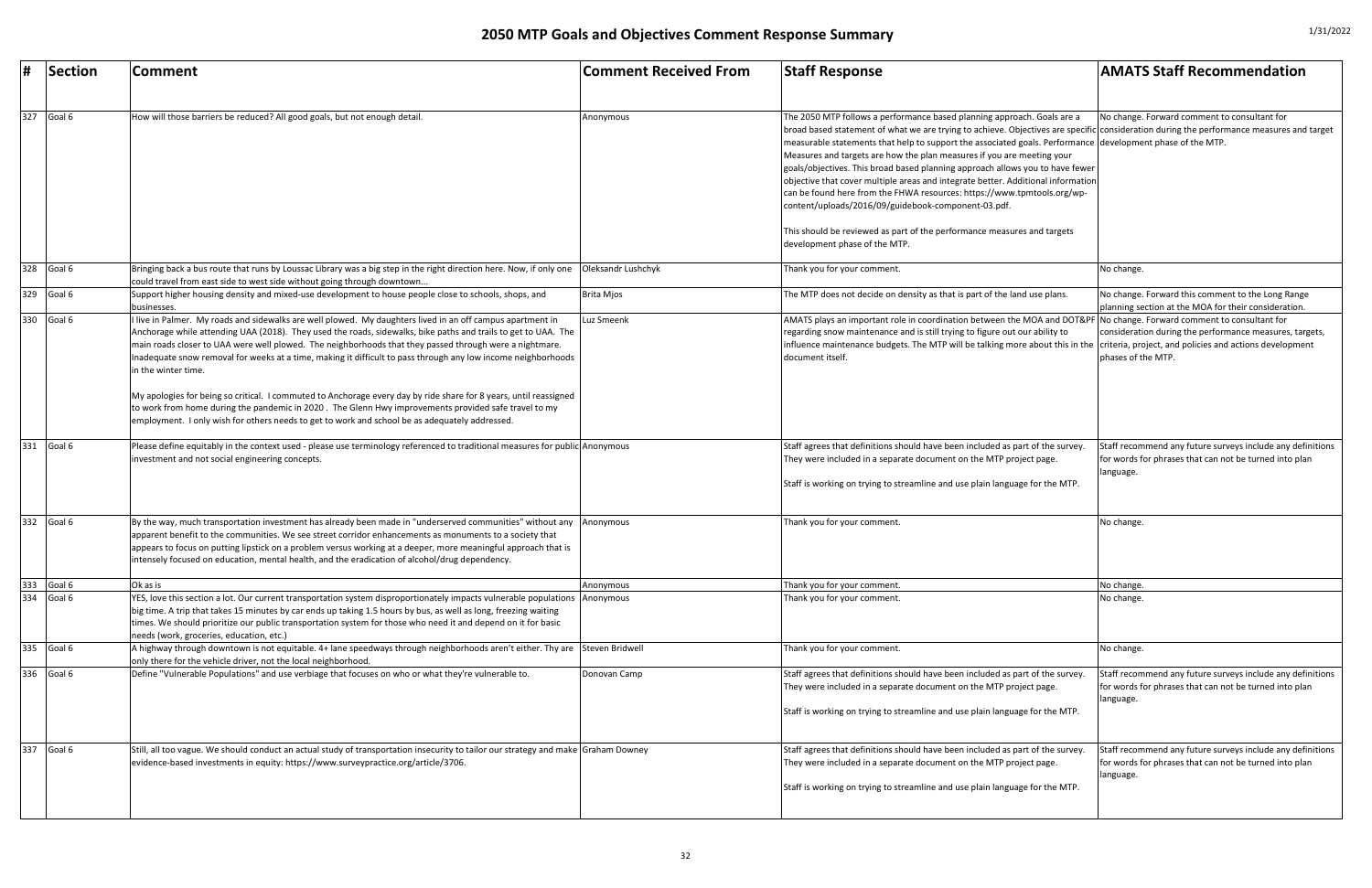| 1/31/2022 |  |
|-----------|--|
|-----------|--|

| #                 | Section                 | Comment                                                                                                                                                                                                                                                                                                                                                                                                                                                                                                                                                                                                                | <b>Comment Received From</b>                              | <b>Staff Response</b>                                                                                                                                                                                                                                                                                                                                             | <b>AMATS Staff Recommendation</b>                                                                                                                                                                   |
|-------------------|-------------------------|------------------------------------------------------------------------------------------------------------------------------------------------------------------------------------------------------------------------------------------------------------------------------------------------------------------------------------------------------------------------------------------------------------------------------------------------------------------------------------------------------------------------------------------------------------------------------------------------------------------------|-----------------------------------------------------------|-------------------------------------------------------------------------------------------------------------------------------------------------------------------------------------------------------------------------------------------------------------------------------------------------------------------------------------------------------------------|-----------------------------------------------------------------------------------------------------------------------------------------------------------------------------------------------------|
| 338               | Goal 6                  | Use AnchorRides as they are without spending hundreds of millions for active transport that most of the<br>population Won't use.                                                                                                                                                                                                                                                                                                                                                                                                                                                                                       | Anonymous                                                 | Thank you for your comment.                                                                                                                                                                                                                                                                                                                                       | No change                                                                                                                                                                                           |
|                   | Goal 6                  | Eh, this one is pretty weak.                                                                                                                                                                                                                                                                                                                                                                                                                                                                                                                                                                                           | Will Taygan                                               | Thank you for your comment.                                                                                                                                                                                                                                                                                                                                       | No change.                                                                                                                                                                                          |
| $\frac{339}{340}$ | Goal 6                  | Again, great rhetoric with no real substance Objectives should be - wait for it - objective: quantifiable and<br>measurable. Goals should be reached on the basis of meeting objectives. This whole survey is simply laughable<br>and the best thing that could happen to Anchorage would be elimination of AMATS staff                                                                                                                                                                                                                                                                                                | Anonymous                                                 | Thank you for your comment.                                                                                                                                                                                                                                                                                                                                       | No change.                                                                                                                                                                                          |
| 341               | Goal 6                  | The equity goal is worthy but the statement of intent is vague.<br>It would be clearer to say:<br>Prioritize projects that improve the ease and affordability of travel for vulnerable populations.                                                                                                                                                                                                                                                                                                                                                                                                                    | Anonymous                                                 | The MTP Goals and Objectives are not prioritized. This comment can be<br>considered when developing the MTP criteria.                                                                                                                                                                                                                                             | Staff recommends changing the name of Goal 6 to the<br>following: "Prioritize-Advance Equity"<br>Forward comment to the consultant for consideration during<br>the development of the MTP criteria. |
| 342               | Goal 6                  | No buses no riders along with the homeless sleeping on the existing bus system.<br>Oh and using them as bathrooms                                                                                                                                                                                                                                                                                                                                                                                                                                                                                                      | Mike Reidell                                              | Thank you for your comment.                                                                                                                                                                                                                                                                                                                                       | No change.                                                                                                                                                                                          |
| 343               | Goal 6                  | Painted lines on some projects while increasing lanes or vehicle speeds is not equitable. Painted lines become<br>invisible during winter and the bike lanes/sidewalks become snow dumps that take too long to clear (if ever).<br>Disabled, pedestrians, cyclists, and those that depend on bus transportation have no safe access to<br>transportation needs at the same priority as road users.                                                                                                                                                                                                                     | Anonymous                                                 | Thank you for your comment.                                                                                                                                                                                                                                                                                                                                       | No change.                                                                                                                                                                                          |
| 344               | Goal 6                  | The statement of intent defies measurability, and thus accountability. It would be a clearer commitment to<br>Equity to say:<br>Prioritize projects that improve the ease and affordability of travel for vulnerable populations.                                                                                                                                                                                                                                                                                                                                                                                      | Anonymous                                                 | The MTP Goals and Objectives are not prioritized. This comment can be<br>considered when developing the MTP criteria.                                                                                                                                                                                                                                             | Staff recommends changing the name of Goal 6 to the<br>following: "Prioritize-Advance Equity"<br>Forward comment to the consultant for consideration during<br>the development of the MTP criteria. |
| 345               | Goal 6                  | Prioritize projects that improve the ease and affordability of travel for vulnerable populations.                                                                                                                                                                                                                                                                                                                                                                                                                                                                                                                      | Joan Diamond                                              | The MTP Goals and Objectives are not prioritized. This comment can be<br>considered when developing the MTP criteria.                                                                                                                                                                                                                                             | Staff recommends changing the name of Goal 6 to the<br>following: "Prioritize-Advance Equity"<br>Forward comment to the consultant for consideration during<br>the development of the MTP criteria. |
| 346               | Goal 6                  | Transforming the existing road system so that it's easy to walk, bike and ski in and out of neighborhoods will<br>dramatically boost equity. Prioritizing vehicle transportation—as has been the case for decades—will increase<br>inequality. Our most underserved citizens often don't own a reliable car or can't afford to drive the one they do<br>own. Let's make a transportation network that not only responds to the climate crisis that will overwhelm our<br>country only a few decades in the future, but also caters to human-powered and sensible mass transit at the<br>expense of high-cost vehicles. | Anonymous                                                 | Thank you for your comment.                                                                                                                                                                                                                                                                                                                                       | No change.                                                                                                                                                                                          |
| 347               | New Objective<br>Goal 3 | Suggested addition: Can we add something about improving wayfinding?<br>Suggest:<br>Improve wayfinding systems (e.g. maps and signs) that encourages walking, transit use, and bicycling by<br>providing easy-to-understand maps and directional information installed at key decision-making route locations.                                                                                                                                                                                                                                                                                                         | <b>AMATS Bicycle and Pedestrian Advisory</b><br>Committee | This is already covered under objective 4B.                                                                                                                                                                                                                                                                                                                       | No change                                                                                                                                                                                           |
| 348               |                         | New Objective - 1B Add Objective 1B: Provide timely seasonal maintenance, especially winter ice removal and springtime sand<br>cleanup.                                                                                                                                                                                                                                                                                                                                                                                                                                                                                | <b>Anchorage Citizens Coalition</b>                       | AMATS plays an important role in coordination between the MOA and DOT&PF No change. Forward comment to consultant for<br>regarding snow maintenance and is still trying to figure out our ability to<br>influence maintenance budgets. The MTP will be talking more about this in the criteria, project, and policies and actions development<br>document itself. | consideration during the performance measures, targets,<br>phases of the MTP.                                                                                                                       |
| 349               |                         | New Objective - 1B 1B. fund maintenance and rehabilitation before funding new construction                                                                                                                                                                                                                                                                                                                                                                                                                                                                                                                             | Anonymous                                                 | Scoring criteria is the place where projects are compared to see if it should be a No change<br>new project or a rehabilitation of an existing facility.                                                                                                                                                                                                          |                                                                                                                                                                                                     |
| 350               |                         | New Objective - 1B   Objective 1 B: Prioritize maintenance for existing facilities before adding more facilities.                                                                                                                                                                                                                                                                                                                                                                                                                                                                                                      | <b>Rabbit Creek Community Council</b>                     | Scoring criteria is the place where projects are compared to see if it should be a No change.<br>new project or a rehabilitation of an existing facility.                                                                                                                                                                                                         |                                                                                                                                                                                                     |
| 351               |                         | New Objective - 1B   Objective 1B: Prioritize maintenance for existing facilities before constructing more facilities.                                                                                                                                                                                                                                                                                                                                                                                                                                                                                                 | Nancy Pease                                               | Scoring criteria is the place where projects are compared to see if it should be a No change.<br>new project or a rehabilitation of an existing facility.                                                                                                                                                                                                         |                                                                                                                                                                                                     |
| 352               |                         | New Objective - 1C Add Objective 1C: Reduce the road, bridge and transit maintenance backlog by half by 2035.                                                                                                                                                                                                                                                                                                                                                                                                                                                                                                          | Anchorage Citizens Coalition                              | This comment is not clear on what it means.                                                                                                                                                                                                                                                                                                                       | No change                                                                                                                                                                                           |
| 353               | New Objective - 1C      | 1C. Maintain a fiscally-constrained maintenance budget, and determine the cost burden of the life-time<br>maintenance costs of any proposed construction                                                                                                                                                                                                                                                                                                                                                                                                                                                               | Anonymous                                                 | The MTP is fiscally constrained and maintenance of the projects listed in the<br>plan are reviewed                                                                                                                                                                                                                                                                | No change.                                                                                                                                                                                          |
| 354               |                         | New Objective - 1C   Objective 1C: Plan a fiscally; constrained budget for maintaining both new roads and the entire<br>system.                                                                                                                                                                                                                                                                                                                                                                                                                                                                                        | <b>Rabbit Creek Community Council</b>                     | The MTP is fiscally constrained and maintenance of the projects listed in the<br>plan are reviewed                                                                                                                                                                                                                                                                | No change.                                                                                                                                                                                          |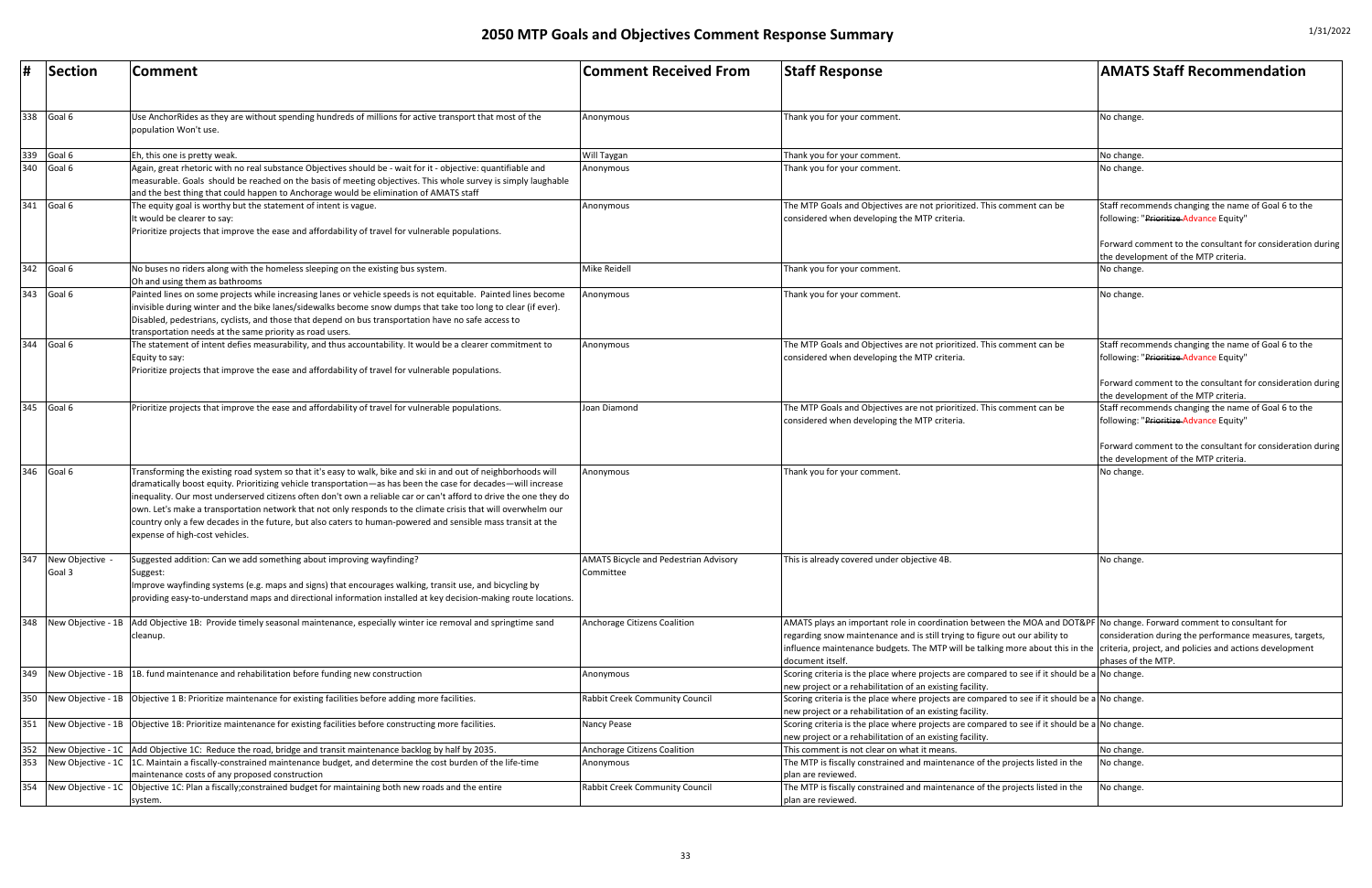| #   | Section            | <b>Comment</b>                                                                                                                                                   | <b>Comment Received From</b>          | <b>Staff Response</b>                                                                                                                     | <b>AMATS Staff Recommendation</b>                       |
|-----|--------------------|------------------------------------------------------------------------------------------------------------------------------------------------------------------|---------------------------------------|-------------------------------------------------------------------------------------------------------------------------------------------|---------------------------------------------------------|
|     |                    |                                                                                                                                                                  |                                       |                                                                                                                                           |                                                         |
| 355 |                    | New Objective - 1C   Objective 1C: Create a fiscally-constrained maintenance budget for maintaining both new roads and the entire                                | <b>Nancy Pease</b>                    | The MTP is fiscally constrained and maintenance of the projects listed in the                                                             | No change.                                              |
|     |                    | svstem                                                                                                                                                           |                                       | plan are reviewed.                                                                                                                        |                                                         |
| 356 |                    | New Objective - 1C   Objective 1D: Cut the road, bridge, and transit maintenance backlog in half by 2035.                                                        | <b>Nancy Pease</b>                    | This comment is not clear on what it means.                                                                                               | No change.                                              |
| 357 |                    | New Objective - 2D   Add a new Objective 2D: Design for safety over speed on local and arterial roads to reduce crashes and severity                             | Anonymous                             | AMATS is not a design entity that is up to DOT&PF and MOA. AMATS can take a No change.                                                    |                                                         |
|     |                    | of injuries.                                                                                                                                                     |                                       | role in helping with this by implementing and supporting policies such as the                                                             |                                                         |
|     |                    |                                                                                                                                                                  |                                       | Context Sensitive Solutions and Complete Streets. These policies help to shape                                                            |                                                         |
|     |                    |                                                                                                                                                                  |                                       | transportation projects to account for all users.                                                                                         |                                                         |
| 358 |                    | New Objective - 2D   Objective 2D: Design for safety over speed on local and arterial roads, with a maximum 35 mph speed (per                                    | <b>Rabbit Creek Community Council</b> | AMATS is not a design entity that is up to DOT&PF and MOA. AMATS can take a No change.                                                    |                                                         |
|     |                    | studies and recommendations by T 4America)                                                                                                                       |                                       | role in helping with this by implementing and supporting policies such as the                                                             |                                                         |
|     |                    |                                                                                                                                                                  |                                       | Context Sensitive Solutions and Complete Streets. These policies help to shape                                                            |                                                         |
|     |                    |                                                                                                                                                                  |                                       | transportation projects to account for all users.                                                                                         |                                                         |
| 359 |                    | New Objective - 2D New objective 2D: Design for safety over speed on local and arterial roads surrounded by development, with a                                  | Nancy Pease                           | AMATS is not a design entity that is up to DOT&PF and MOA. AMATS can take a No change.                                                    |                                                         |
|     |                    | maximum 35 mph speed (Per studies and recommendations by T4America)                                                                                              |                                       | role in helping with this by implementing and supporting policies such as the                                                             |                                                         |
|     |                    |                                                                                                                                                                  |                                       | Context Sensitive Solutions and Complete Streets. These policies help to shape                                                            |                                                         |
|     |                    |                                                                                                                                                                  |                                       | transportation projects to account for all users.                                                                                         |                                                         |
| 360 |                    | New Objective - 2D Speed is linked exponentially to fatalities, especially for crashes between motorized and non-motorized users.                                | Anonymous                             | AMATS is not a design entity that is up to DOT&PF and MOA. AMATS can take a No change.                                                    |                                                         |
|     |                    | Add a new objective2D:                                                                                                                                           |                                       | role in helping with this by implementing and supporting policies such as the                                                             |                                                         |
|     |                    | Design to emphasize safety over speed on local and collector roads in order to reduce crashes and severity of                                                    |                                       | Context Sensitive Solutions and Complete Streets. These policies help to shape                                                            |                                                         |
|     |                    | iniuries                                                                                                                                                         |                                       | transportation projects to account for all users.                                                                                         |                                                         |
| 361 |                    | New Objective - 2E Objective 2E: Limit points of conflict on highways, freeways and arterials                                                                    | <b>Rabbit Creek Community Council</b> | This objective is not clearly explained and is better suited for possibly being a                                                         | No change. Forward comment to consultant for            |
|     |                    |                                                                                                                                                                  |                                       | performance measures, targets, and/or criteria of the MTP.                                                                                | consideration during the performance measures, targets, |
|     |                    |                                                                                                                                                                  |                                       |                                                                                                                                           | and criteria development phase of the MTP.              |
| 362 |                    | New Objective - 2E New Objective 2E: Limit points of conflict by providing bike and pedestrian facilities offset from, or separated                              | Nancy Pease                           | This new objective is already covered under objectives within Goals 2, 3, 4, 5                                                            | No change.                                              |
|     |                    | from, highways, freeways and arterials, and high-volume streets.                                                                                                 |                                       | and $6.$                                                                                                                                  |                                                         |
| 363 |                    | New Objective - 3F New Objective 3F. Avoid induced vehicle travel demand that will create negative impacts, such as increased VMT Rabbit Creek Community Council |                                       | The 2050 MTP follows a performance based planning approach. Goals are a                                                                   | No change. Forward comment to consultant for            |
|     |                    | and GHG or reduced safety. Calculate induced demand and resulting impacts for all proposed new facilities.                                                       |                                       | broad based statement of what we are trying to achieve. Objectives are specific consideration during the performance measures and targets |                                                         |
|     |                    |                                                                                                                                                                  |                                       | measurable statements that help to support the associated goals. Performance development phase of the MTP.                                |                                                         |
|     |                    |                                                                                                                                                                  |                                       | Measures and targets are how the plan measures if you are meeting your                                                                    |                                                         |
|     |                    |                                                                                                                                                                  |                                       | goals/objectives. This broad based planning approach allows you to have fewer                                                             |                                                         |
| 364 |                    | New Objective - 3G New 3G. Avoid induced vehicle travel demand that will create negative impacts, such as increased VMT and GHG Nancy Pease                      |                                       | The 2050 MTP follows a performance based planning approach. Goals are a                                                                   | No change. Forward comment to consultant for            |
|     |                    | or reduced safety. Calculate induced demand and resulting impacts for all proposed new facilities.                                                               |                                       | broad based statement of what we are trying to achieve. Objectives are specific consideration during the performance measures and targets |                                                         |
|     |                    |                                                                                                                                                                  |                                       | measurable statements that help to support the associated goals. Performance development phase of the MTP.                                |                                                         |
|     |                    |                                                                                                                                                                  |                                       | Measures and targets are how the plan measures if you are meeting your                                                                    |                                                         |
|     |                    |                                                                                                                                                                  |                                       | goals/objectives. This broad based planning approach allows you to have fewer                                                             |                                                         |
|     |                    |                                                                                                                                                                  |                                       | objective that cover multiple areas and integrate better. Additional information                                                          |                                                         |
|     |                    |                                                                                                                                                                  |                                       | can be found here from the FHWA resources: https://www.tpmtools.org/wp-                                                                   |                                                         |
|     |                    |                                                                                                                                                                  |                                       | content/uploads/2016/09/guidebook-component-03.pdf.                                                                                       |                                                         |
|     |                    |                                                                                                                                                                  |                                       |                                                                                                                                           |                                                         |
|     |                    |                                                                                                                                                                  |                                       | This should be reviewed as part of the performance measures and targets                                                                   |                                                         |
|     |                    |                                                                                                                                                                  |                                       | development phase of the MTP.                                                                                                             |                                                         |
|     |                    |                                                                                                                                                                  |                                       |                                                                                                                                           |                                                         |
| 365 | New Objective - 4F | A thriving city is built from great neighborhoods. Add:                                                                                                          | Barbara Carlson                       | This proposed objective is highly subjective and immeasurable. The concept is No change.                                                  |                                                         |
|     |                    | Objective 4F: Protect neighborhood character and cohesion by minimizing cut-through traffic and designing                                                        |                                       | addressed in Objectives 4e, 5c and 5d which connect transportation, land use                                                              |                                                         |
|     |                    | safe local connections.                                                                                                                                          |                                       | and neighborhood context without specific design requirements which are                                                                   |                                                         |
|     |                    |                                                                                                                                                                  |                                       | determined at the project level                                                                                                           |                                                         |
| 366 | New Objective - 4F | The heart of any great city is great neighborhoods. Add an objective:                                                                                            | Rabbit Creek Community Council        | This proposed objective is highly subjective and immeasurable. The concept is $\vert$ No change.                                          |                                                         |
|     |                    | Objective 4F: Protect neighborhood character and cohesion by minimizing cut-through traffic and designing safe                                                   |                                       | addressed in Objectives 4e, 5c and 5d which connect transportation, land use                                                              |                                                         |
|     |                    | local cross-travel along high-traffic routes.                                                                                                                    |                                       | and neighborhood context without specific design requirements which are<br>determined at the project level                                |                                                         |
| 367 | New Objective - 4F | The success of any great city includes great neighborhoods and distinct aesthetics.                                                                              | Nancy Pease                           | This proposed objective is highly subjective and immeasurable. The concept is $\vert$ No change.                                          |                                                         |
|     |                    | Add a new objective:                                                                                                                                             |                                       | addressed in Objectives 4e, 5c and 5d which connect transportation, land use                                                              |                                                         |
|     |                    | New objective 4F: Protect neighborhood character and cohesion by minimizing cut-through traffic and designing                                                    |                                       | and neighborhood context without specific design requirements which are                                                                   |                                                         |
|     |                    | safe local cross-travel along high-traffic routes.                                                                                                               |                                       | determined at the project level                                                                                                           |                                                         |
|     |                    |                                                                                                                                                                  |                                       |                                                                                                                                           |                                                         |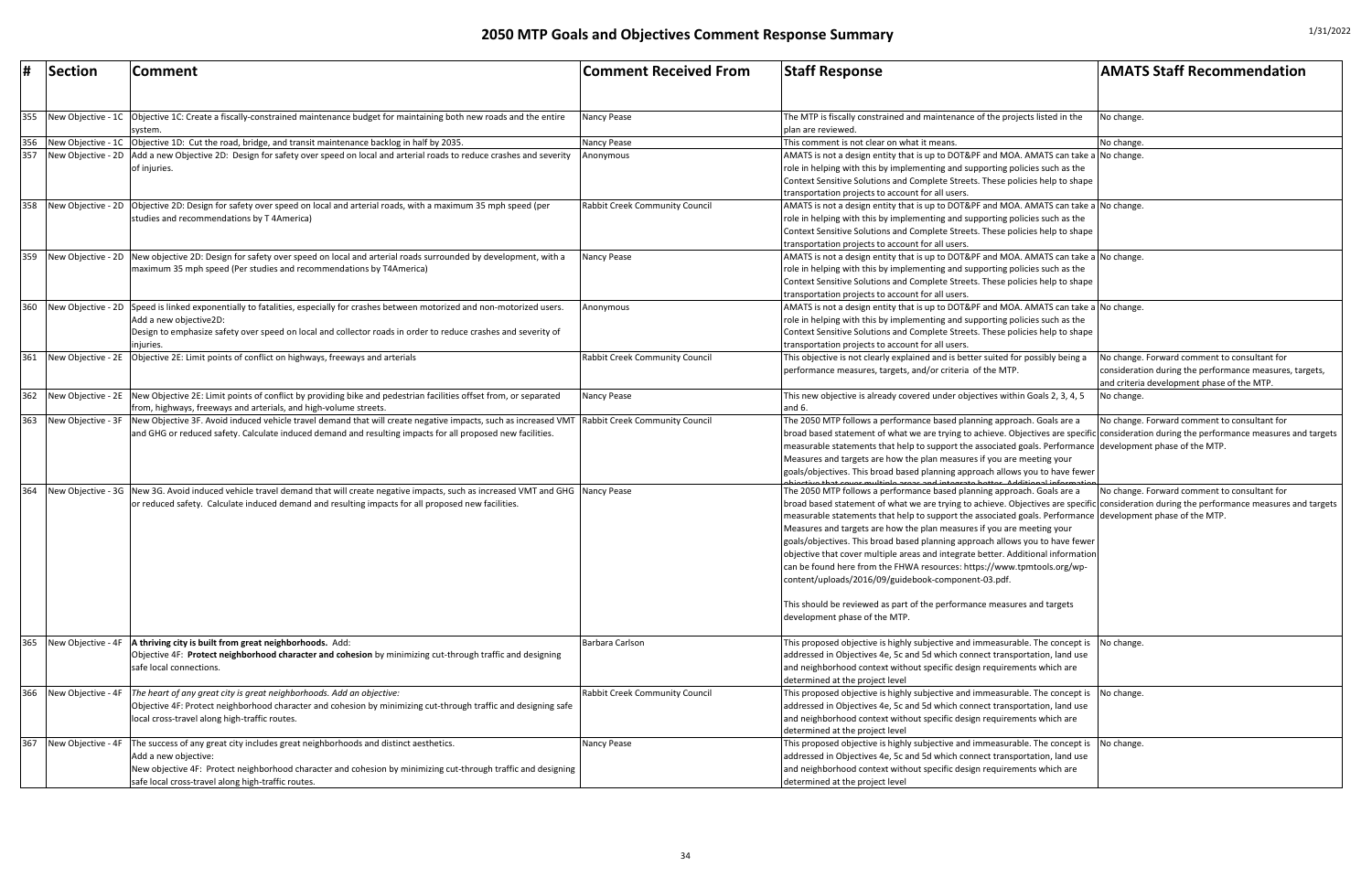| #   | Section            | <b>Comment</b>                                                                                                                                                                                                                                                                                              | <b>Comment Received From</b>   | <b>Staff Response</b>                                                                                                                                                                                                                                                                          | <b>AMATS Staff Recommendation</b> |
|-----|--------------------|-------------------------------------------------------------------------------------------------------------------------------------------------------------------------------------------------------------------------------------------------------------------------------------------------------------|--------------------------------|------------------------------------------------------------------------------------------------------------------------------------------------------------------------------------------------------------------------------------------------------------------------------------------------|-----------------------------------|
|     |                    |                                                                                                                                                                                                                                                                                                             |                                |                                                                                                                                                                                                                                                                                                |                                   |
| 368 | New Objective - 4F | This goal is broad, but can be measured through clearer objectives.                                                                                                                                                                                                                                         | Anonymous                      | This proposed objective is highly subjective and immeasurable. The concept is $\Box$ No change.                                                                                                                                                                                                |                                   |
|     |                    | A thriving city is built from great neighborhoods. Add:                                                                                                                                                                                                                                                     |                                | addressed in Objectives 4e, 5c and 5d which connect transportation, land use<br>and neighborhood context without specific design requirements which are<br>determined at the project level                                                                                                     |                                   |
|     |                    | Objective 4F: Protect neighborhood character and cohesion by minimizing cut-through traffic and designing safe<br>local connections.                                                                                                                                                                        |                                |                                                                                                                                                                                                                                                                                                |                                   |
| 369 | New Objective - 4F | The transportation system should protect neighborhoods so they are not overwhelmed or bisected by traffic and Anonymous<br>parking. Add an objective:<br>4F: Protect neighborhood character and cohesion by minimizing cut-through traffic and designing safe local<br>connections.                         |                                | This proposed objective is highly subjective and immeasurable. The concept is No change.<br>addressed in Objectives 4e, 5c and 5d which connect transportation, land use<br>and neighborhood context without specific design requirements which are<br>determined at the project level         |                                   |
| 370 | New Objective - 4F | A thriving city is built from great neighborhoods. Add:<br>Objective 4F: Protect neighborhood character and cohesion by minimizing cut-through traffic and designing<br>safe local connections.                                                                                                             | Sharon Stockard                | This proposed objective is highly subjective and immeasurable. The concept is $\vert$ No change.<br>addressed in Objectives 4e, 5c and 5d which connect transportation, land use<br>and neighborhood context without specific design requirements which are<br>determined at the project level |                                   |
| 371 |                    | New Objective - 4G The previous MTP had goals for aesthetics, so restore those. Restore similar intent:<br>Objective 4G: Enhance aesthetics and a sense of place by designing transportation improvements to reflect<br>community character.                                                                | Barbara Carlson                | This objectives is too vague and subjective. It was cut and combined into<br>Objective 4B as something that the MTP could actually measures. Objective 3C<br>also helps to achieve what is asked for in this comment.                                                                          | No change.                        |
| 372 |                    | New Objective - 4G The MTP 2040 had objectives (5H and 51) to promote aesthetics. These should be restored as a new 4G:<br>Objective 4G: Enhance aesthetics and a sense of place by designing transportation<br>improvements to reflect community character.                                                | Rabbit Creek Community Council | This objectives is too vague and subjective. It was cut and combined into<br>Objective 4B as something that the MTP could actually measures. Objective 3C<br>also helps to achieve what is asked for in this comment.                                                                          | No change.                        |
| 373 |                    | New Objective - 4G The MTP 2040 had objectives to promote aesthetics. This should be restored:<br>New Objective 4G: Enhance aesthetics and a sense of place by designing transportation improvements to reflect<br>community character.                                                                     | Nancy Pease                    | This objectives is too vague and subjective. It was cut and combined into<br>Objective 4B as something that the MTP could actually measures. Objective 3C<br>also helps to achieve what is asked for in this comment.                                                                          | No change.                        |
| 374 |                    | New Objective - 4G The previous MTP had goals for aesthetics, so restore those. Restore similar intent:<br>Objective 4G: Enhance aesthetics and a sense of place by designing transportation improvements to reflect<br>community character.                                                                | Anonymous                      | This objectives is too vague and subjective. It was cut and combined into<br>Objective 4B as something that the MTP could actually measures. Objective 3C<br>also helps to achieve what is asked for in this comment.                                                                          | No change.                        |
| 375 |                    | New Objective - 4G   The MTP2040 had goals for aesthetics, so restore those:<br>Add an objective:<br>4G: Enhance aesthetics and a sense of place by designing transportation improvements to reflect community<br>character.                                                                                | Anonymous                      | This objectives is too vague and subjective. It was cut and combined into<br>Objective 4B as something that the MTP could actually measures. Objective 3C<br>also helps to achieve what is asked for in this comment.                                                                          | No change.                        |
| 376 |                    | New Objective - 4G   Objective 4G: Enhance aesthetics and a sense of place by designing transportation improvements to reflect<br>community character.                                                                                                                                                      | Joan Diamond                   | This objectives is too vague and subjective. It was cut and combined into<br>Objective 4B as something that the MTP could actually measures. Objective 3C<br>also helps to achieve what is asked for in this comment.                                                                          | No change.                        |
| 377 |                    | New Objective - 4G The previous MTP had goals for aesthetics, so restore those. Restore similar intent:<br>Objective 4G: Enhance aesthetics and a sense of place by designing transportation improvements to reflect<br>community character.                                                                | Sharon Stockard                | This objectives is too vague and subjective. It was cut and combined into<br>Objective 4B as something that the MTP could actually measures. Objective 3C<br>also helps to achieve what is asked for in this comment.                                                                          | No change.                        |
| 378 | New Objective - 4H | Walkable neighborhoods are highly valued. Add:<br>Objective 4H. Design and build walkable neighborhood centers, accessible by foot and bike to increase property<br>values and promote community interaction.                                                                                               | Barbara Carlson                | The concept is included in Objectives 4E, 5C and 5D which connect<br>transportation, land use and neighborhood context without specifying design<br>requirements, which are determined at the project level and outside the scope<br>of the MTP.                                               | No change.                        |
| 379 |                    | New Objective - 4H Walkable neighborhoods are highly valued. Add:<br>Objective 4H. Design and build walkable neighborhood centers, accessible by foot and bike to increase property<br>values and promote community interaction.                                                                            | Sharon Stockard                | The concept is included in Objectives 4E, 5C and 5D which connect<br>transportation, land use and neighborhood context without specifying design<br>requirements, which are determined at the project level and outside the scope<br>of the MTP.                                               | No change.                        |
| 380 |                    | New Objective - 4H   Walkable neighborhoods are highly valued. Add:<br>Objective 4H. Design and build walkable neighborhood centers, accessible by foot and bike to increase property<br>values and promote community interaction.                                                                          | Anonymous                      | The concept is included in Objectives 4E, 5C and 5D which connect<br>transportation, land use and neighborhood context without specifying design<br>requirements, which are determined at the project level and outside the scope<br>of the MTP.                                               | No change.                        |
| 381 |                    | New Objective - 4H   Walkable neighborhoods are vibrant, safer, healthier, and have enhanced property values. Add an objective:<br>4H. Create walkable neighborhoods, where commercial centers are accessible by foot and bike within 15<br>minutes, to increase property values and community interaction. | Anonymous                      | The concept is included in Objectives 4E, 5C and 5D which connect<br>transportation, land use and neighborhood context without specifying design<br>requirements, which are determined at the project level and outside the scope<br>of the MTP.                                               | No change.                        |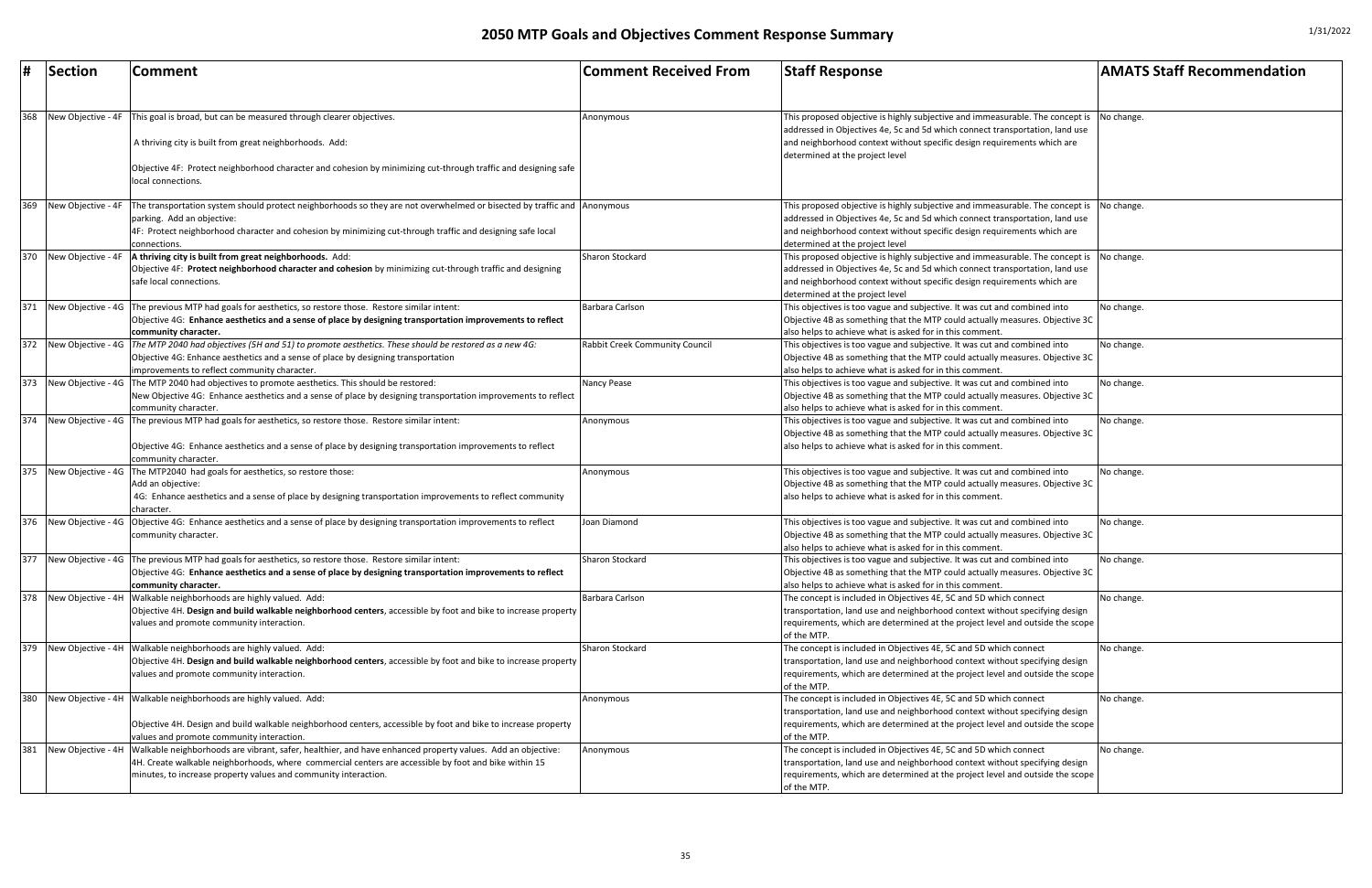|     | Section                 | Comment                                                                                                                                                                                                                                                                                                                                                                                                                                                                 | <b>Comment Received From</b>                              | <b>Staff Response</b>                                                                                                                                                                                                                                                                                                                                                           | <b>AMATS Staff Recommendation</b>                                                                                                                                                                                                                                                                                                                                                                                                                                                            |
|-----|-------------------------|-------------------------------------------------------------------------------------------------------------------------------------------------------------------------------------------------------------------------------------------------------------------------------------------------------------------------------------------------------------------------------------------------------------------------------------------------------------------------|-----------------------------------------------------------|---------------------------------------------------------------------------------------------------------------------------------------------------------------------------------------------------------------------------------------------------------------------------------------------------------------------------------------------------------------------------------|----------------------------------------------------------------------------------------------------------------------------------------------------------------------------------------------------------------------------------------------------------------------------------------------------------------------------------------------------------------------------------------------------------------------------------------------------------------------------------------------|
| 382 |                         | New Objective - 4H Objective 4H. Design and build walkable neighborhood centers, accessible by foot and bike to increase property<br>values and promote community interaction.                                                                                                                                                                                                                                                                                          | Joan Diamond                                              | The concept is included in Objectives 4E, 5C and 5D which connect<br>transportation, land use and neighborhood context without specifying design<br>requirements, which are determined at the project level and outside the scope<br>of the MTP.                                                                                                                                | No change.                                                                                                                                                                                                                                                                                                                                                                                                                                                                                   |
| 383 |                         | New Objective - 5F   Add new Objective 5F: Identify and prioritize compact zones where active transportation systems can be enhance   Nancy Pease<br>to create 15-minute-walkable neighborhoods." This geographic approach can be measured better than "healthy<br>lifestyles".                                                                                                                                                                                         |                                                           | The concept is included in Objectives 4E, 5C and 5D which connect<br>transportation, land use and neighborhood context without specifying design<br>requirements, which are determined at the project level and outside the scope<br>of the MTP.                                                                                                                                | No change.                                                                                                                                                                                                                                                                                                                                                                                                                                                                                   |
| 384 |                         | New Objective - 5G There should be a new Objective 5G: Research and adopt design standards to mitigate and withstand new<br>climatic conditions, such as the urban heat island effect, and larger precipitation events.                                                                                                                                                                                                                                                 | Nancy Pease                                               | AMATS is not a design entity that is up to DOT&PF and MOA. AMATS can take a No change. Forward comment to consultant for<br>role in helping with this by implementing and supporting policies such as the<br>Context Sensitive Solutions and Complete Streets. These policies help to shape MTP.<br>transportation projects to account for all users.                           | consideration during the policies development phase of the                                                                                                                                                                                                                                                                                                                                                                                                                                   |
| 385 |                         | New Objective - 5G Suggest keeping 2040 objectives because they use everyday words.<br>5G. Minimize and mitigate impacts on the natural environment, such as water resources, fish and wildlife habitat, Committee<br>watersheds and wetlands, and parklands.                                                                                                                                                                                                           | <b>AMATS Bicycle and Pedestrian Advisory</b>              | This is covered under objective 5D.                                                                                                                                                                                                                                                                                                                                             | Staff recommends the following edits to objective 5D:<br>"Minimize and mitigate impacts on the natural environment<br>by implementing the Support-Context-Sensitive Solutions<br>process during transportation project development. design-<br>standards in order to ensure transportation system-<br>compatibility with the natural environment.<br>Forward the comment to the consultant for consideration<br>during the performance measures and targets development<br>phase of the MTP. |
| 386 |                         | New Objective - 5H 5H. Enhance aesthetics through transportation improvements consistent with community character.                                                                                                                                                                                                                                                                                                                                                      | <b>AMATS Bicycle and Pedestrian Advisory</b><br>Committee | This objectives is too vague and subjective. Objective 3C & 4B helps to achieve No change.<br>what is asked for in this comment                                                                                                                                                                                                                                                 |                                                                                                                                                                                                                                                                                                                                                                                                                                                                                              |
| 387 | New Objective - 51      | 5I. Match street design to the use and character of the community/neighborhood through Complete Streets,<br>recognizing that characters may vary from primarily commercial to primarily residential and from primarily urban<br>to primarily rural.                                                                                                                                                                                                                     | <b>AMATS Bicycle and Pedestrian Advisory</b><br>Committee | This is covered under objectives 4E and 5D.                                                                                                                                                                                                                                                                                                                                     | No change.                                                                                                                                                                                                                                                                                                                                                                                                                                                                                   |
| 388 | New Objective - 6D      | Add: 6D. Create more opportunities for multi-modal transportation from underserved neighborhoods including<br>trail connections, bicycle-only lanes, and wide usable sidewalks that aren't littered with utility poles and other<br>infrastructure.                                                                                                                                                                                                                     | Anonymous                                                 | This is already covered under objective 6A.                                                                                                                                                                                                                                                                                                                                     | No change.                                                                                                                                                                                                                                                                                                                                                                                                                                                                                   |
| 389 | New Objective<br>Goal 3 | 3: Add: Permit and encourage low-cost, temporary infrastructure changes to experiment with road redesigns. Too Bike Anchorage<br>many of our solutions are all or nothing, and take many years and millions of dollars. It would be cheaper and<br>more effective to use an incremental and experimental approach. We suggest calling for the creation of a division<br>of iterative design which will solicit citizen ideas and experiment with new traffic solutions. |                                                           | AMATS is not a design entity that is up to DOT&PF and MOA. AMATS can take a No change. Forward comment to consultant for<br>role in helping with this by implementing and supporting policies such as the<br>Context Sensitive Solutions and Complete Streets. These policies help to shape development phases of the MTP.<br>transportation projects to account for all users. | consideration during the policies, actions, and projects                                                                                                                                                                                                                                                                                                                                                                                                                                     |
| 390 | New Objective<br>Goal 5 | The objectives here are meaningful and appropriate. Please consider adding: 'Prioritize active transportation'<br>systems to create '15 minute walkable neighborhoods.'                                                                                                                                                                                                                                                                                                 | Anchorage Citizens Coalition                              | The concept is included in Objectives 4E, 5C and 5D which connect<br>transportation, land use and neighborhood context without specifying design<br>requirements, which are determined at the project level and outside the scope<br>of the MTP.                                                                                                                                | No change.                                                                                                                                                                                                                                                                                                                                                                                                                                                                                   |
| 391 | New Objective<br>Goal 5 | Consider a new objective 'Give priority to projects that reduce acreage of pavement.'                                                                                                                                                                                                                                                                                                                                                                                   | Anchorage Citizens Coalition                              | This is more suited to the criteria of the MTP and can be considered then.                                                                                                                                                                                                                                                                                                      | No change. Forward comment to the consultant for<br>consideration during the development of the MTP criteria.                                                                                                                                                                                                                                                                                                                                                                                |
| 392 | New Objective<br>Goal 6 | Suggest adding an objective under this goal such as (c/o Karol Fink, DHSS): "Document and i ncrease mobility and<br>access for the elderly and persons with disabilities.'                                                                                                                                                                                                                                                                                              |                                                           | This is more suited to the criteria of the MTP and can be considered then.                                                                                                                                                                                                                                                                                                      | No change. Forward comment to the consultant for<br>consideration during the development of the MTP criteria.                                                                                                                                                                                                                                                                                                                                                                                |
| 393 | New Objective<br>Goal 6 | This new goal is welcomed.<br>Families are well aware how much it costs to own and maintain cars and pay rent or mortgages. Recommend<br>new objective: 'Reduce share of lower-income households' budgets that are spent on transportation and<br>housing.                                                                                                                                                                                                              | Sharon Stockard                                           | This is more suited to the criteria of the MTP and can be considered then.                                                                                                                                                                                                                                                                                                      | No change. Forward comment to the consultant for<br>consideration during the development of the MTP criteria.                                                                                                                                                                                                                                                                                                                                                                                |
| 394 | New Objective<br>Goal 6 | Document and increase mobility and access for the elderly and persons with disabilities.                                                                                                                                                                                                                                                                                                                                                                                | <b>AMATS Bicycle and Pedestrian Advisory</b><br>Committee | This is already covered under the vulnerable populations language in the<br>Objectives for Goal 6.                                                                                                                                                                                                                                                                              | No change.                                                                                                                                                                                                                                                                                                                                                                                                                                                                                   |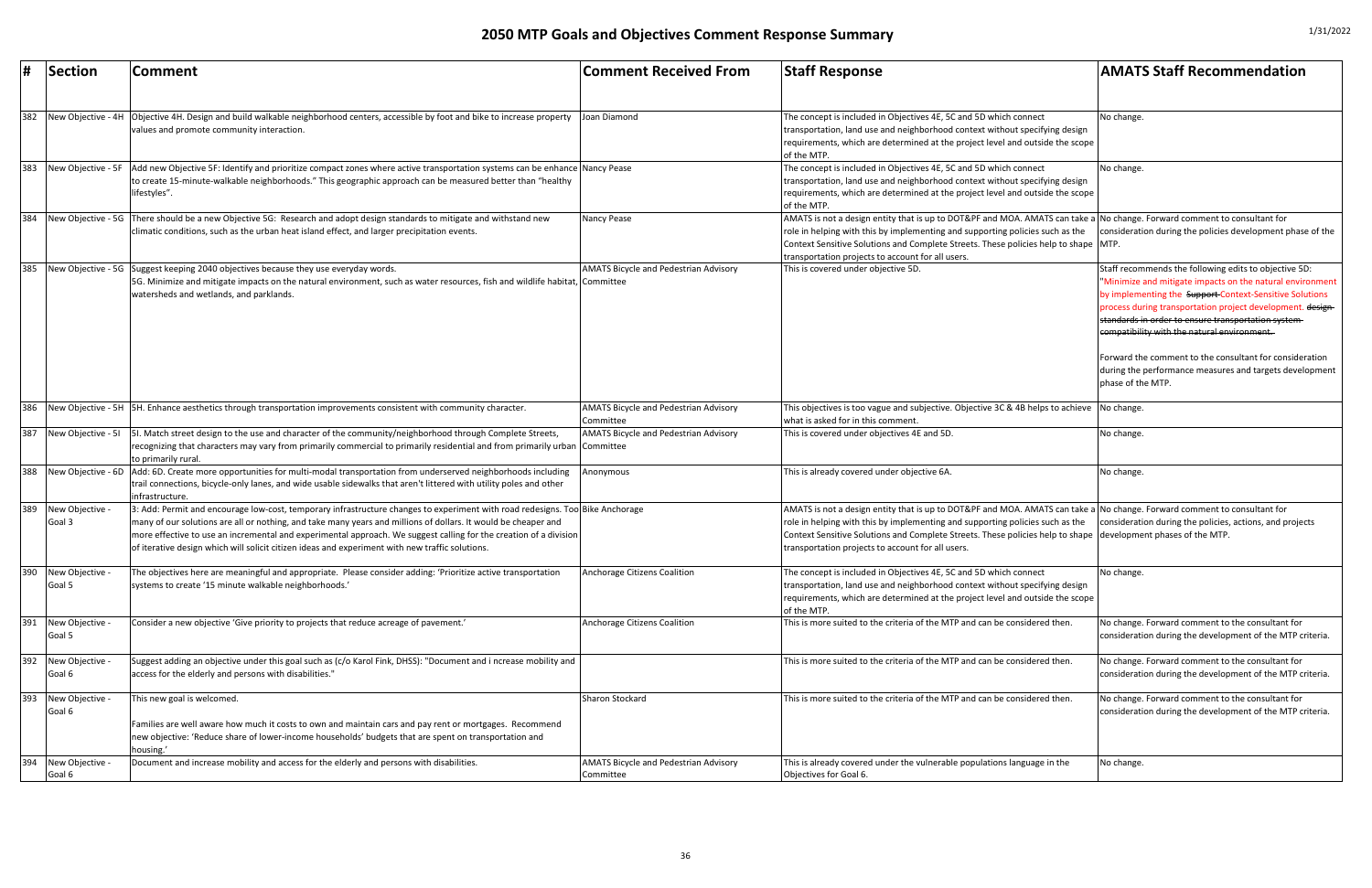| 1/31/2022 |
|-----------|
|-----------|

| $\sharp$ | Section                             | <b>Comment</b>                                                                                                                                                                                                                                                                                                                                                                                                                                                                                                                                                                                                                                                                              | <b>Comment Received From</b>              | <b>Staff Response</b>                                                                                                                                                                                                                                                                                                                   | <b>AMATS Staff Recommendation</b>                                                                                                                                                                                                                                                                                |
|----------|-------------------------------------|---------------------------------------------------------------------------------------------------------------------------------------------------------------------------------------------------------------------------------------------------------------------------------------------------------------------------------------------------------------------------------------------------------------------------------------------------------------------------------------------------------------------------------------------------------------------------------------------------------------------------------------------------------------------------------------------|-------------------------------------------|-----------------------------------------------------------------------------------------------------------------------------------------------------------------------------------------------------------------------------------------------------------------------------------------------------------------------------------------|------------------------------------------------------------------------------------------------------------------------------------------------------------------------------------------------------------------------------------------------------------------------------------------------------------------|
| 395      | New Objective -<br>MTP Objective 3C | Don't cut [2040 MTP Objective 3C], but add non-motorized to the 2040 objective for 2050 MTP.<br>This objective could and should be met through NM projects which use ROW or easements to provide such<br>access into and out of subdivisions. Especially important in EJ areas where many daily activities are accomplished<br>without cars.                                                                                                                                                                                                                                                                                                                                                | <b>AMATS Community Advisory Committee</b> | 2040 MTP Objective 3C: Establish an adequate number of access points from<br>subdivisions to adjacent higher-order streets.<br>This objective is covered under the new objective 3D.<br>Staff will review objective 3D to amend the "street network" language to<br>encompass non-motorized facilities that are not part of the street. | Edit Objective 3D to clarify the objective is not just focusing<br>on vehicular improvements. "Enhance the connectivity of<br>the existing street network transportation system,<br>minimizing barriers and disconnections of the existing-<br>Foadways, and improve multi-modal access to activity<br>centers." |
| 396      | New Project                         | 1 Extend the Bike trail on N side of ER Road past its current terminus to Eagle River Lane.<br>This will allow children from Subdivisions there can ride to the Park and ball fields staying OFF of Eagle River<br>Road<br>Replace the ENTIRE section of multiuse trail along Eagle River Road from Genora Street to the old Fire Station.<br>Multiple breaks in current trail from roots, uneven breaks at top of the trail where traffic post located as the trail<br>dips into the wooded section. Also at the bottom of the small dips the asphalt is uneven and broken.                                                                                                                | Anonymous                                 | This is a new project and can be carried forward to the project nomination<br>phase of the MTP development.                                                                                                                                                                                                                             | No change. Forward this comment to the consultant for<br>consideration during the project development phase of the<br>MTP.                                                                                                                                                                                       |
| 397      | New Project                         | Eagle Rive Road, from Eagle River Loop Rd to the nature center desperately needs a bike trail. There is a very<br>popular nature center at the end of the 12 mile road that is popular for bikers and runners and most of the road<br>does not have a bike trail. It would be great to have a trail system close to the river, away from traffic that is<br>traveling 55 mph plus.                                                                                                                                                                                                                                                                                                          | Kevin Brent Cross                         | This is adding in a new project and can be looked at during the project selection No change. Forward comment to the consultant for<br>phase of the MTP development.                                                                                                                                                                     | consideration during the project development phase of the<br><b>MTP</b>                                                                                                                                                                                                                                          |
| 398      | New Project                         | Eagle River Road, from Eagle River Loop Rd to the nature center desperately needs a bike trail. There is a very<br>popular nature center at the end of the 12-mile road that is popular for bikers and runners and most of the road<br>does not have a bike trail. It would be great to have a trail system close to the river, away from traffic that is<br>traveling 55 mph plus.<br>There should be a highway from Eagle River to Girdwood. This would allow a ton of traffic to bypass Anchorage,<br>and create a bypass route for times when there is a major incident on the Seward Highway Between Anchorage<br>and Girdwood which happens regularly.                                | <b>Kevin Brent Cross</b>                  | This is adding in a new project and can be looked at during the project selection No change. Forward comment to the consultant for<br>phase of the MTP development.                                                                                                                                                                     | consideration during the project development phase of the<br><b>MTP</b>                                                                                                                                                                                                                                          |
| 399      | New Project                         | Provide calm active transportation routes by developing Greenbelt corridors in Chugiak-Eagle River.                                                                                                                                                                                                                                                                                                                                                                                                                                                                                                                                                                                         | Will Taygan                               | This is adding in a new project and can be looked at during the project selection No change. Forward comment to the consultant for<br>phase of the MTP development.                                                                                                                                                                     | consideration during the project development phase of the<br>MTP.                                                                                                                                                                                                                                                |
| 400      | New Project                         | Building out a bike path system connecting Eklutna with the Coastal Trail, extending up Turnagain Arm to<br>Portage, would leverage a surge in tourism centered around biking and hiking this "long trail" along one of the<br>world's most stunning settings. This would ccreate a destination that would boost tourism as dramatically as a<br>having a new national park. Re-locating overhead powerlines from view sheds is another way to produce tourist<br>buzz. Goose Lake Park beach is an example. What might be one of the most stunning views in the city has high-<br>voltage wires strung across it. What's become invisible to locals is repulsive to high-rolling visitors. | Anonymous                                 | This is a new project and can be carried forward to the project nomination<br>phase of the MTP development.                                                                                                                                                                                                                             | No change. Forward comment to the consultant to consider<br>during the project development portion of the MTP.                                                                                                                                                                                                   |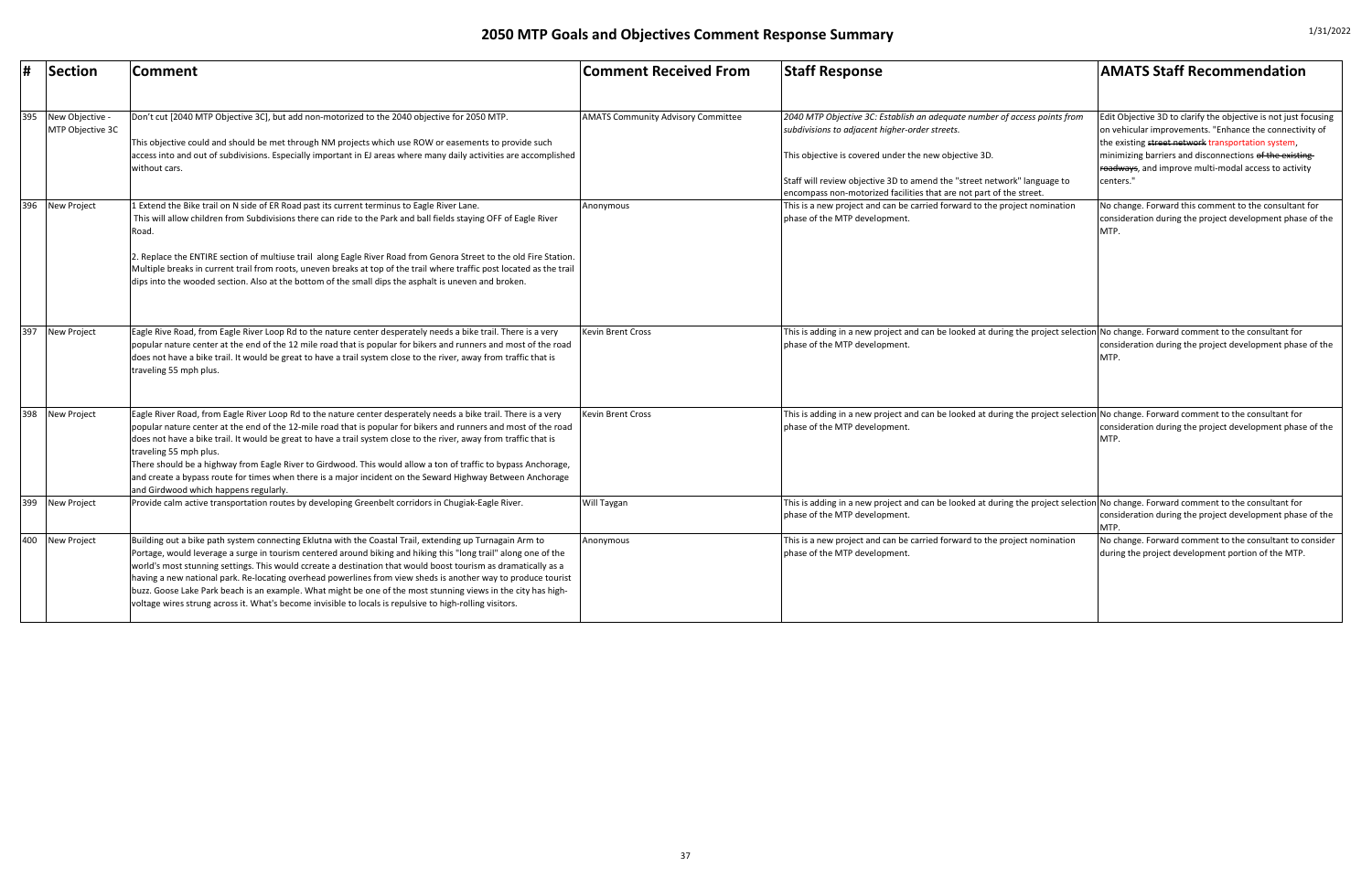| #   | Section      | <b>Comment</b>                                                                                                                                                                                                                                                                                                                                                                                                                                                                                                                                          | <b>Comment Received From</b>                              | <b>Staff Response</b>                                                                                                                                                                                                                                                                                                                                           | <b>AMATS Staff Recommendation</b>                                                                                                                                                                      |
|-----|--------------|---------------------------------------------------------------------------------------------------------------------------------------------------------------------------------------------------------------------------------------------------------------------------------------------------------------------------------------------------------------------------------------------------------------------------------------------------------------------------------------------------------------------------------------------------------|-----------------------------------------------------------|-----------------------------------------------------------------------------------------------------------------------------------------------------------------------------------------------------------------------------------------------------------------------------------------------------------------------------------------------------------------|--------------------------------------------------------------------------------------------------------------------------------------------------------------------------------------------------------|
|     |              |                                                                                                                                                                                                                                                                                                                                                                                                                                                                                                                                                         |                                                           |                                                                                                                                                                                                                                                                                                                                                                 |                                                                                                                                                                                                        |
| 401 | New Project  | GOAL: complete calm and inviting greenbelt and roadway active transportation corridors to outlying<br>communities (e.g. Eklutna and Girdwood.)                                                                                                                                                                                                                                                                                                                                                                                                          | <b>Will Taygan</b>                                        | This can be reviewed during the project selection phase of the MTP for<br>consideration.                                                                                                                                                                                                                                                                        | No change. Forward comment to consultant for<br>consideration during the project selection and devel<br>phase of the MTP                                                                               |
|     |              | Adopted muni, state and federal plans call for a bike path from the Mat-Su to Turnagain Pass, including a<br>northern extension of the Coastal Trail connecting Eklutna to Eagle River. Chugiak-Eagle River still has significant<br>undeveloped land to build out the greenbelt system laid out in Muni 1997 Areawide Trails Plan.                                                                                                                                                                                                                     |                                                           |                                                                                                                                                                                                                                                                                                                                                                 |                                                                                                                                                                                                        |
|     |              | Providing attractive, calm and speedy nonmotorized corridors will remove bicycles and pedestrian from<br>motorized corridors (cars turning across sidewalks through downtown Eagle River is extremely dangerous for<br>cyclists, but the Glenn Hwy path provides as safe and fast alternate route, making it safer and faster for drivers<br>and cyclists.)                                                                                                                                                                                             |                                                           |                                                                                                                                                                                                                                                                                                                                                                 |                                                                                                                                                                                                        |
|     |              | Extending the Glenn Hwy bike path north to Eklutna will provide safe routes to schools and parks, and connecting<br>trails along major roads (eg Oberg, Birchwood) and stream setbacks (Fire Creek, Mirror Creek, Edmonds Creek)<br>will link to the proposed northern extension of the coastal trail.                                                                                                                                                                                                                                                  |                                                           |                                                                                                                                                                                                                                                                                                                                                                 |                                                                                                                                                                                                        |
|     |              | Please include these goals in the 2050 MTP.                                                                                                                                                                                                                                                                                                                                                                                                                                                                                                             |                                                           |                                                                                                                                                                                                                                                                                                                                                                 |                                                                                                                                                                                                        |
| 402 | Objective 1A | "Effective usability" and "all modes" need to be defined in order to increase the statement effectiveness.<br>Without those definitions, I can't accurately evaluate it.                                                                                                                                                                                                                                                                                                                                                                                | Jena Ferrarese                                            | Staff agrees a definition for effective use can be added and to make the<br>objective more clear it is talking about all modes of travel.                                                                                                                                                                                                                       | Staff recommends the following edits for Objective :<br>Maintain and rehabilitate existing infrastructure to a<br>and preserve a state of good repair with effective us<br>modes of travel year-round. |
| 403 | Objective 1A | I think this objective could be more simply stated, such as "maintain infrastructure to support its effective use<br>year-round." The rest of the objective statement is largely implicit. Fundamentally, if you're maintaining<br>infrastructure it will be preserved and in good repair allowing use by the modes it is intended to support.                                                                                                                                                                                                          | Anonymous                                                 | The objective is meant to be this explicit so it can be measured as part of the<br>performance measures and targets phase of the MTP.                                                                                                                                                                                                                           | No change.                                                                                                                                                                                             |
| 404 | Objective 1A | "all modes" - is really jargony. Please consider everyday words.<br>Suggested revision:<br>Maintain and repair existing infrastructure (such as roads, sidewalks, biking/walking trails, etc.) to ensure they                                                                                                                                                                                                                                                                                                                                           | <b>AMATS Bicycle and Pedestrian Advisory</b><br>Committee | Staff agrees the objective could be made clearer.                                                                                                                                                                                                                                                                                                               | Staff recommends the following edits for Objective :<br>Maintain and rehabilitate existing infrastructure to a<br>and preserve a state of good repair with effective us<br>modes of travel year-round. |
|     |              | are safe and accessible for driving, walking, biking and, other modes of transportation, year-round.                                                                                                                                                                                                                                                                                                                                                                                                                                                    |                                                           |                                                                                                                                                                                                                                                                                                                                                                 |                                                                                                                                                                                                        |
| 405 | Objective 1A | Objective 1A<br>Delete the words effective usability, which are not defined.<br>Instead, add language to:<br>1. fund maintenance and rehabilitation before funding new construction                                                                                                                                                                                                                                                                                                                                                                     | Barbara Carlson                                           | The MTP Goals and Objectives are not prioritized. Scoring criteria is the place<br>where projects are compared to see if it should be a new project or a<br>rehabilitation of an existing facility.                                                                                                                                                             | No change.                                                                                                                                                                                             |
|     |              | 2. calculate the life-time maintenance costs of any proposed construction, and ensure that future costs are part<br>of the future budget                                                                                                                                                                                                                                                                                                                                                                                                                |                                                           | Maintenance cost of a project is reviewed as part of the fiscal constraint.                                                                                                                                                                                                                                                                                     |                                                                                                                                                                                                        |
| 406 | Objective 1A | Objective 1A: maintenance is rarely considered adequately for new projects nor is it part of future budgets.<br>Ensure with more precision and clarity that maintenance is addressed in budgets and all proposed projects.                                                                                                                                                                                                                                                                                                                              | <b>Dianne Holmes</b>                                      | Thank you for your comment. The MTP is working on way to improve the<br>maintenance considerations for future projects.                                                                                                                                                                                                                                         | No change. Ensure comment is reviewed during the<br>analysis for the 2050 MTP.                                                                                                                         |
| 407 | Objective 1A | 1A: Without overt maintenance priorities, car-centric infrastructure is prioritized in Anchorage. When there isn't  Bike Anchorage<br>a plan and priority for maintaining sidewalks and bike lanes, those facilities become unusable (through<br>deterioration or inadequate winter maintenance), which forces people into the road, and some of those people<br>will die. To help meet the other Goals of the plan (especially Goals 2, 3, 5, and 6), we suggest explicitly calling for<br>prioritization of non-motorized facilities for maintenance. |                                                           | AMATS plays an important role in coordination between the MOA and DOT&PF No change. Forward comment to consultant for<br>regarding snow maintenance and is still trying to figure out our ability to<br>influence maintenance budgets. The MTP will be talking more about this in the criteria, project, and policies and actions developme<br>document itself. | consideration during the performance measures, tar<br>phases of the MTP.                                                                                                                               |
| 408 | Objective 1A | - Prioritize maintaining walk, bus, and bike facitilities (i.e. bus stops, sidewalks, paths, trails) over motorized<br>Infrastructure. The funding percentage for these facilities should be increased to align with this priority. - It's<br>important to have quality, year round maintenance and update our existing infrastructure before building new<br>infrastructure.                                                                                                                                                                           | Airport Heights Community Council                         | AMATS plays an important role in coordination between the MOA and DOT&PF No change. Forward comment to consultant for<br>regarding snow maintenance and is still trying to figure out our ability to<br>influence maintenance budgets. The MTP will be talking more about this in the criteria, project, and policies and actions developme<br>document itself. | consideration during the performance measures, tar<br>phases of the MTP.                                                                                                                               |
| 409 | Objective 1A | Objective 1A<br>Delete the words effective usability, which are not defined.<br>Instead, add language to:<br>1. fund maintenance and rehabilitation before funding new construction                                                                                                                                                                                                                                                                                                                                                                     | Sharon Stockard                                           | The MTP Goals and Objectives are not prioritized. Scoring criteria is the place<br>where projects are compared to see if it should be a new project or a<br>rehabilitation of an existing facility.                                                                                                                                                             | No change.                                                                                                                                                                                             |
|     |              | 2. calculate the life-time maintenance costs of any proposed construction, and ensure that future costs are part<br>of the future budget                                                                                                                                                                                                                                                                                                                                                                                                                |                                                           | Maintenance cost of a project is reviewed as part of the fiscal constraint.                                                                                                                                                                                                                                                                                     |                                                                                                                                                                                                        |

| <b>Comment Received From</b>                              | <b>Staff Response</b>                                                                                                                                                                                                                                                              | <b>AMATS Staff Recommendation</b>                                                                                                                                                                                       |
|-----------------------------------------------------------|------------------------------------------------------------------------------------------------------------------------------------------------------------------------------------------------------------------------------------------------------------------------------------|-------------------------------------------------------------------------------------------------------------------------------------------------------------------------------------------------------------------------|
| Will Taygan                                               | This can be reviewed during the project selection phase of the MTP for<br>consideration.                                                                                                                                                                                           | No change. Forward comment to consultant for<br>consideration during the project selection and development<br>phase of the MTP                                                                                          |
| Jena Ferrarese                                            | Staff agrees a definition for effective use can be added and to make the<br>objective more clear it is talking about all modes of travel.                                                                                                                                          | Staff recommends the following edits for Objective 1A:<br>Maintain and rehabilitate existing infrastructure to achieve<br>and preserve a state of good repair with effective use for all<br>modes of travel year-round. |
| Anonymous                                                 | The objective is meant to be this explicit so it can be measured as part of the<br>performance measures and targets phase of the MTP.                                                                                                                                              | No change.                                                                                                                                                                                                              |
| <b>AMATS Bicycle and Pedestrian Advisory</b><br>Committee | Staff agrees the objective could be made clearer.                                                                                                                                                                                                                                  | Staff recommends the following edits for Objective 1A:<br>Maintain and rehabilitate existing infrastructure to achieve<br>and preserve a state of good repair with effective use for all<br>modes of travel year-round. |
| Barbara Carlson                                           | The MTP Goals and Objectives are not prioritized. Scoring criteria is the place<br>where projects are compared to see if it should be a new project or a<br>rehabilitation of an existing facility.<br>Maintenance cost of a project is reviewed as part of the fiscal constraint. | No change.                                                                                                                                                                                                              |
| Dianne Holmes                                             | Thank you for your comment. The MTP is working on way to improve the<br>maintenance considerations for future projects.                                                                                                                                                            | No change. Ensure comment is reviewed during the fiscal<br>analysis for the 2050 MTP.                                                                                                                                   |
| <b>Bike Anchorage</b>                                     | AMATS plays an important role in coordination between the MOA and DOT&PF<br>regarding snow maintenance and is still trying to figure out our ability to<br>influence maintenance budgets. The MTP will be talking more about this in the<br>document itself.                       | No change. Forward comment to consultant for<br>consideration during the performance measures, targets,<br>criteria, project, and policies and actions development<br>phases of the MTP.                                |
| Airport Heights Community Council                         | AMATS plays an important role in coordination between the MOA and DOT&PF<br>regarding snow maintenance and is still trying to figure out our ability to<br>influence maintenance budgets. The MTP will be talking more about this in the<br>document itself.                       | No change. Forward comment to consultant for<br>consideration during the performance measures, targets,<br>criteria, project, and policies and actions development<br>phases of the MTP.                                |
| Sharon Stockard                                           | The MTP Goals and Objectives are not prioritized. Scoring criteria is the place<br>where projects are compared to see if it should be a new project or a<br>rehabilitation of an existing facility.                                                                                | No change.                                                                                                                                                                                                              |
|                                                           | Maintenance cost of a project is reviewed as part of the fiscal constraint.                                                                                                                                                                                                        |                                                                                                                                                                                                                         |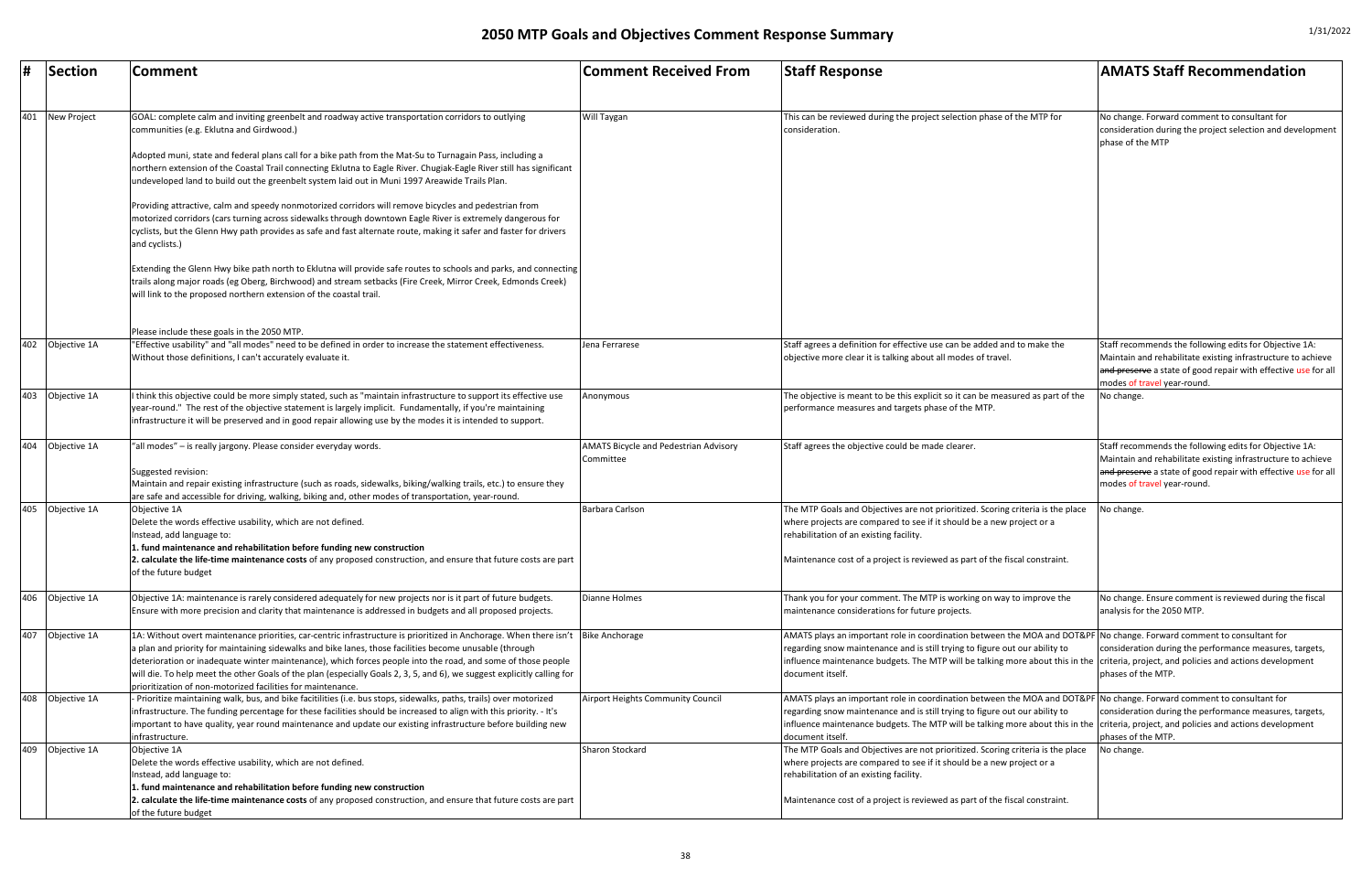|     | <b>Section</b>   | <b>Comment</b>                                                                                                                                                                                                                                                                                                                                                                                                                                                                                                                                                                                                                                                                                                                                                                                                                                                                                                                                                                                                                          | <b>Comment Received From</b>              | <b>Staff Response</b>                                                                                                                                                                                                                                                                                                                                                                                                                                                                                                                                                                                                                                                                                                                                                                                                                                                                                                                       | <b>AMATS Staff Recommendation</b>                                                                                                                                                                                                                                                                                                                                                                        |
|-----|------------------|-----------------------------------------------------------------------------------------------------------------------------------------------------------------------------------------------------------------------------------------------------------------------------------------------------------------------------------------------------------------------------------------------------------------------------------------------------------------------------------------------------------------------------------------------------------------------------------------------------------------------------------------------------------------------------------------------------------------------------------------------------------------------------------------------------------------------------------------------------------------------------------------------------------------------------------------------------------------------------------------------------------------------------------------|-------------------------------------------|---------------------------------------------------------------------------------------------------------------------------------------------------------------------------------------------------------------------------------------------------------------------------------------------------------------------------------------------------------------------------------------------------------------------------------------------------------------------------------------------------------------------------------------------------------------------------------------------------------------------------------------------------------------------------------------------------------------------------------------------------------------------------------------------------------------------------------------------------------------------------------------------------------------------------------------------|----------------------------------------------------------------------------------------------------------------------------------------------------------------------------------------------------------------------------------------------------------------------------------------------------------------------------------------------------------------------------------------------------------|
| 410 | Objective 1A     | Objective 1A<br>Delete the words effective usability, which are not defined.<br>Instead, add language to:<br>fund maintenance and rehabilitation before funding new construction<br>calculate the life-time maintenance costs of any proposed construction, and ensure that future costs are part                                                                                                                                                                                                                                                                                                                                                                                                                                                                                                                                                                                                                                                                                                                                       | Anonymous                                 | The MTP Goals and Objectives are not prioritized. Scoring criteria is the place<br>where projects are compared to see if it should be a new project or a<br>rehabilitation of an existing facility.<br>Maintenance cost of a project is reviewed as part of the fiscal constraint.                                                                                                                                                                                                                                                                                                                                                                                                                                                                                                                                                                                                                                                          | No change.                                                                                                                                                                                                                                                                                                                                                                                               |
| 411 | Objective 1A     | of the future budget<br>In proposed Objective 1A, delete the words "effective usability", which are obscure jargon.                                                                                                                                                                                                                                                                                                                                                                                                                                                                                                                                                                                                                                                                                                                                                                                                                                                                                                                     | Anonymous                                 | Staff agrees the objective could be made clearer and a definition for effective<br>use added.                                                                                                                                                                                                                                                                                                                                                                                                                                                                                                                                                                                                                                                                                                                                                                                                                                               | Staff recommends the following edits for Objective 1A:<br>Maintain and rehabilitate existing infrastructure to achieve<br>and preserve a state of good repair with effective use for all<br>modes of travel year-round.<br>Staff recommends the following definition for Effective Use:<br>The degree to which the transportation system can be<br>successful in producing desired or intended results." |
| 412 | Objective 1B     | More specific comments: 1 Add a new Objective 1.B Promote TSM solutions adapted for a Sub-Arctic<br>metropolitan area with an emphasis on winter usability of existing transportation infrastructure.                                                                                                                                                                                                                                                                                                                                                                                                                                                                                                                                                                                                                                                                                                                                                                                                                                   | Allen Kemplen                             | TSM strategies are coverd under objective 3A. Objective 3E addresses winter<br>mobility. The project and policy recommendations portion of this plan will be<br>the best place to come up with specific ways to concurrently address both<br>objectives                                                                                                                                                                                                                                                                                                                                                                                                                                                                                                                                                                                                                                                                                     | No change.                                                                                                                                                                                                                                                                                                                                                                                               |
| 413 | Objective 2A     | Break into separate motoried and non-motorized goals.<br>The means of achieving reductions are different, which willrequire different performance measures to track<br>andactions to improve. Also, this will encourage continued andperhaps more granular look at the separate<br>statistics of these two goals.                                                                                                                                                                                                                                                                                                                                                                                                                                                                                                                                                                                                                                                                                                                       | <b>AMATS Community Advisory Committee</b> | Staff disagrees. Goals and Objectives should be more broad based statements. No change.<br>This is better covered under the performance measures, targets, and criteria<br>stage of development.                                                                                                                                                                                                                                                                                                                                                                                                                                                                                                                                                                                                                                                                                                                                            |                                                                                                                                                                                                                                                                                                                                                                                                          |
| 414 | Objective 2A     | The Objectives are too vague. We have suggested defined outcomes, not just the vague assurance of "reduced"<br>harm. We want to emphasize physical designing for safety, because speed and inattention will always pose<br>danger to travelers.<br>'What pedestrians and cyclists really need: infrastructure that consistently makes room for them, prioritizes their<br>safety and comfort above vehicle speed, and that provides greater visibility for all road users when they do mix<br>with traffic, so that when drivers need to share the rof]d, it doesn't come as a surprise"<br>(https://t4america.org/2021/11/30/behind-ped-cyclist-fatalities/)2. Unfortunately, pedestrian and cyclist<br>fatalities and injuries have been on the rise in Anchorage.<br>Revise Objective 2A. Reduce the number and severity of vehicle, pedestrian, bicycle and motorcycle and<br>commercial vehicle crashes with a target of zero pedestrian and bicyclist fatalities in keeping with Vision Zero<br>(https:llvisionzeronetwork.orgl). | Rabbit Creek Community Council            | The 2050 MTP follows a performance based planning approach. Goals are a<br>broad based statement of what we are trying to achieve. Objectives are specific consideration during the performance measures, targets, ad<br>measurable statements that help to support the associated goals. Performance criteria development phases of the MTP.<br>Measures and targets are how the plan measures if you are meeting your<br>goals/objectives. This broad based planning approach allows you to have fewer<br>objective that cover multiple areas and integrate better. Additional information<br>can be found here from the FHWA resources: https://www.tpmtools.org/wp-<br>content/uploads/2016/09/guidebook-component-03.pdf.<br>This comment is better covered under the performance measures, targets, and<br>criteria section of the MTP.<br>The MOA Vision Zero plan is not the only plan that AMATS has to<br>accommodate in the MTP. | No change. Forward this comment to the consultant for                                                                                                                                                                                                                                                                                                                                                    |
|     | 415 Objective 2A | re: 2A - while crashes are tragic, they also seem to be a fairly low percentage of deaths in Anchorage. I don't have Jena Ferrarese<br>the stats in front of me, so that may be incorrect.                                                                                                                                                                                                                                                                                                                                                                                                                                                                                                                                                                                                                                                                                                                                                                                                                                              |                                           | Thank you for your comment.                                                                                                                                                                                                                                                                                                                                                                                                                                                                                                                                                                                                                                                                                                                                                                                                                                                                                                                 | No change.                                                                                                                                                                                                                                                                                                                                                                                               |
|     | 416 Objective 2A | In Objective 2A: Reduce the number of non-motorized fatalities to near zero in keeping with the Vision Zero<br>plan already adopted by the Municipality<br>Add a new Objective 2D: Design for safety over speed on local and arterial roads to reduce crashes and severity<br>of injuries.                                                                                                                                                                                                                                                                                                                                                                                                                                                                                                                                                                                                                                                                                                                                              | Barbara Carlson                           | The 2050 MTP follows a performance based planning approach. Goals are a<br>broad based statement of what we are trying to achieve. Objectives are specific consideration during the performance measures, targets, ad<br>measurable statements that help to support the associated goals. Performance criteria development phases of the MTP.<br>Measures and targets are how the plan measures if you are meeting your<br>goals/objectives. This broad based planning approach allows you to have fewer<br>objective that cover multiple areas and integrate better. Additional information<br>can be found here from the FHWA resources: https://www.tpmtools.org/wp-<br>content/uploads/2016/09/guidebook-component-03.pdf.<br>This comment is better covered under the performance measures, targets, and<br>criteria section of the MTP.<br>The MOA Vision Zero plan is not the only plan that AMATS has to<br>accommodate in the MTP. | No change. Forward this comment to the consultant for                                                                                                                                                                                                                                                                                                                                                    |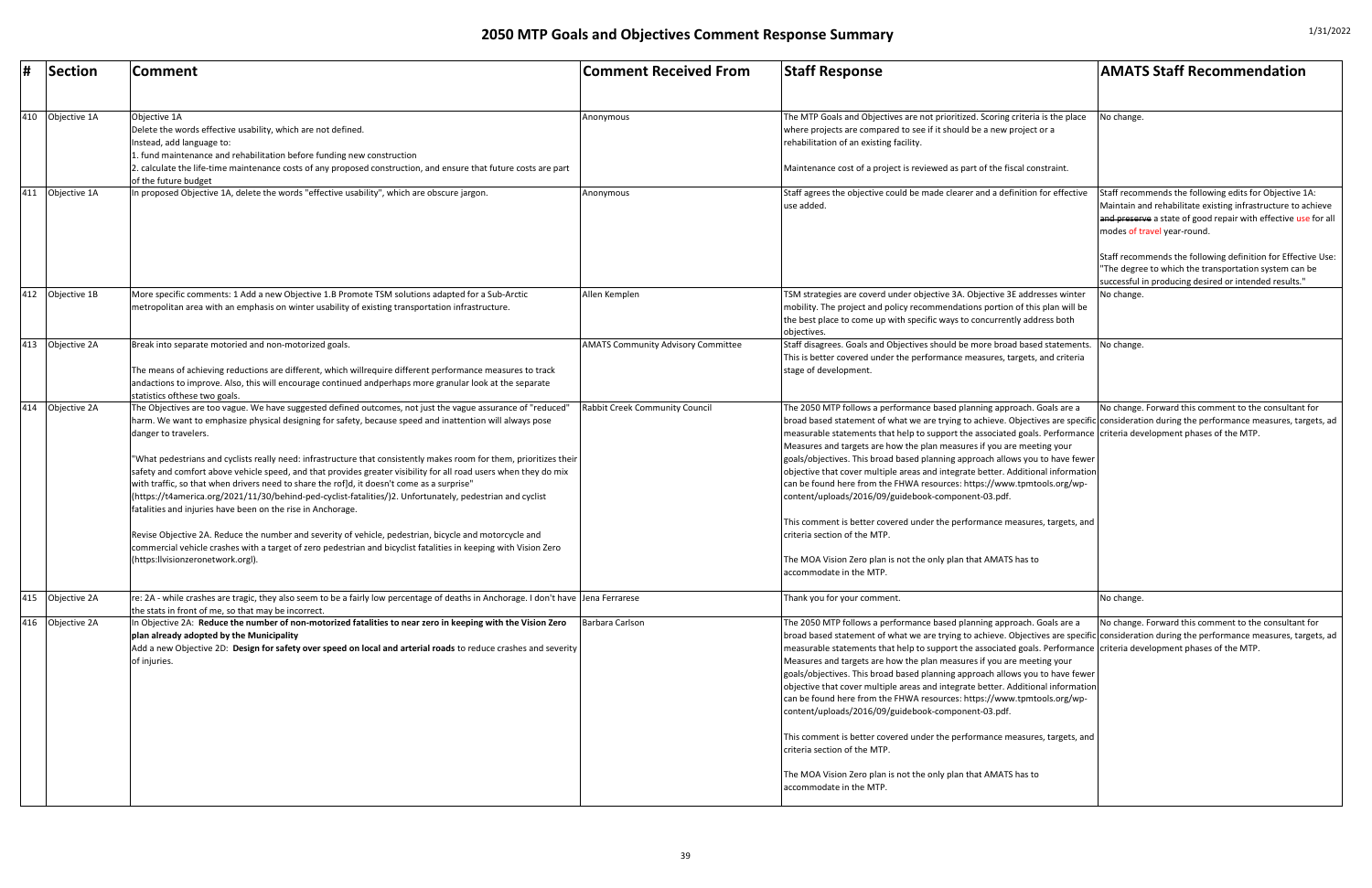| #   | Section      | Comment                                                                                                                                                                                                                                                           | <b>Comment Received From</b> | <b>Staff Response</b>                                                                                                                                                                                                                                                                                                                                                                                                                                                                                                                                                                                                                                                                                                                                                                                                                         | <b>AMATS Staff Recommendation</b>                     |
|-----|--------------|-------------------------------------------------------------------------------------------------------------------------------------------------------------------------------------------------------------------------------------------------------------------|------------------------------|-----------------------------------------------------------------------------------------------------------------------------------------------------------------------------------------------------------------------------------------------------------------------------------------------------------------------------------------------------------------------------------------------------------------------------------------------------------------------------------------------------------------------------------------------------------------------------------------------------------------------------------------------------------------------------------------------------------------------------------------------------------------------------------------------------------------------------------------------|-------------------------------------------------------|
| 417 | Objective 2A | Draft Objective 2A. Revise it as follows:<br>Reduce the number and severity of vehicle, pedestrian, bicycle and motorcycle and commercial vehicle crashes in<br>conformance with Vision Zero.                                                                     | Nancy Pease                  | The 2050 MTP follows a performance based planning approach. Goals are a<br>broad based statement of what we are trying to achieve. Objectives are specific consideration during the performance measures, targets, ad<br>measurable statements that help to support the associated goals. Performance criteria development phases of the MTP.<br>Measures and targets are how the plan measures if you are meeting your<br>goals/objectives. This broad based planning approach allows you to have fewer<br>objective that cover multiple areas and integrate better. Additional information<br>can be found here from the FHWA resources: https://www.tpmtools.org/wp-<br>content/uploads/2016/09/guidebook-component-03.pdf.<br>This comment is better covered under the performance measures, targets, and<br>criteria section of the MTP. | No change. Forward this comment to the consultant for |
|     |              |                                                                                                                                                                                                                                                                   |                              | The MOA Vision Zero plan is not the only plan that AMATS has to<br>accommodate in the MTP.                                                                                                                                                                                                                                                                                                                                                                                                                                                                                                                                                                                                                                                                                                                                                    |                                                       |
| 418 | Objective 2A | Objective 2A: Reduce the number and severity of vehicle, pedestrian, bicycle, motorcycle and commercial<br>vehicle crashes and fatalities. Can you add numbers or percentages to this objective?                                                                  | Anchorage Citizens Coalition | The 2050 MTP follows a performance based planning approach. Goals are a<br>broad based statement of what we are trying to achieve. Objectives are specific consideration during the performance measures, targets, ad<br>measurable statements that help to support the associated goals. Performance criteria development phases of the MTP.<br>Measures and targets are how the plan measures if you are meeting your<br>goals/objectives. This broad based planning approach allows you to have fewer<br>objective that cover multiple areas and integrate better. Additional information<br>can be found here from the FHWA resources: https://www.tpmtools.org/wp-<br>content/uploads/2016/09/guidebook-component-03.pdf.                                                                                                                | No change. Forward this comment to the consultant for |
|     |              |                                                                                                                                                                                                                                                                   |                              | This comment is better covered under the performance measures, targets, and<br>criteria section of the MTP.<br>The MOA Vision Zero plan is not the only plan that AMATS has to<br>accommodate in the MTP.                                                                                                                                                                                                                                                                                                                                                                                                                                                                                                                                                                                                                                     |                                                       |
| 419 | Objective 2A | In Objective 2A: Reduce the number of non-motorized fatalities to near zero in keeping with the Vision Zero<br>plan already adopted by the Municipality                                                                                                           | Sharon Stockard              | The 2050 MTP follows a performance based planning approach. Goals are a<br>broad based statement of what we are trying to achieve. Objectives are specific consideration during the performance measures, targets, ad<br>measurable statements that help to support the associated goals. Performance criteria development phases of the MTP.<br>Measures and targets are how the plan measures if you are meeting your<br>goals/objectives. This broad based planning approach allows you to have fewer<br>objective that cover multiple areas and integrate better. Additional information<br>can be found here from the FHWA resources: https://www.tpmtools.org/wp-<br>content/uploads/2016/09/guidebook-component-03.pdf.                                                                                                                | No change. Forward this comment to the consultant for |
|     |              |                                                                                                                                                                                                                                                                   |                              | This comment is better covered under the performance measures, targets, and<br>criteria section of the MTP.                                                                                                                                                                                                                                                                                                                                                                                                                                                                                                                                                                                                                                                                                                                                   |                                                       |
|     |              |                                                                                                                                                                                                                                                                   |                              | The MOA Vision Zero plan is not the only plan that AMATS has to<br>accommodate in the MTP.                                                                                                                                                                                                                                                                                                                                                                                                                                                                                                                                                                                                                                                                                                                                                    |                                                       |
| 420 | Objective 2A | 2A should distinguish what roadway users are causing crashes and fatalities and work to minimize their mode<br>share and behavior accordingly. The current sentence contributes a false narrative that each mode shares<br>contributes equally to unsafe streets. | Donovan Camp                 | Staff disagrees. This objective is not saying that. It is saying all modes need to $\blacksquare$ No change.<br>be looked and have their numbers of crashes and fatalities reduced regardless<br>lif one mode has a higher number of them or not.                                                                                                                                                                                                                                                                                                                                                                                                                                                                                                                                                                                             |                                                       |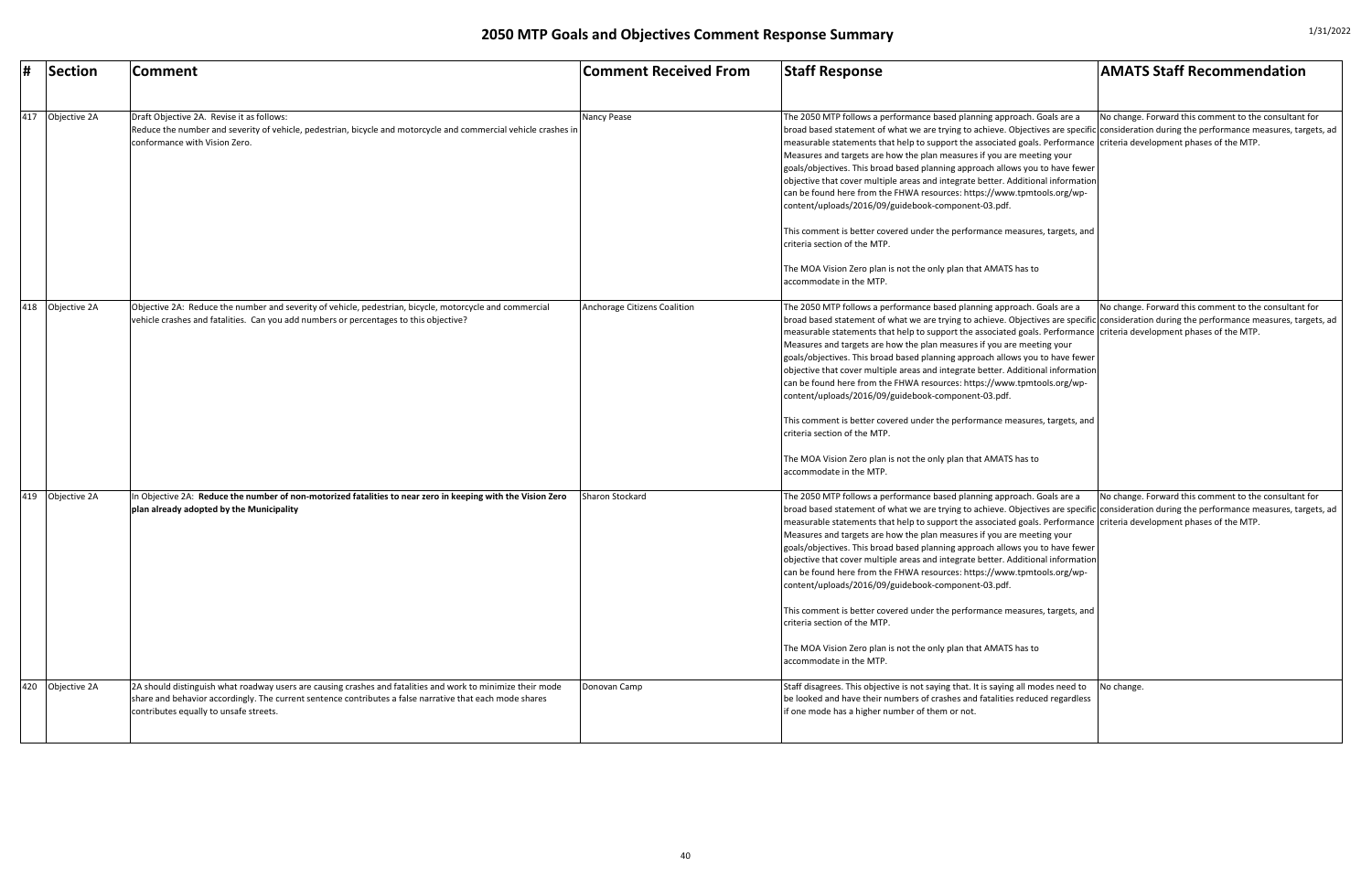|     | Section          | <b>Comment</b>                                                                                                                                                                                                                                                                                                                                                                                                                                            | <b>Comment Received From</b> | <b>Staff Response</b>                                                                                                                                                                                                                                                                                                                                                                                                                                                                                                                                                                                                                                                                                                                                                                                                                                                                                            | <b>AMATS Staff Recommendation</b>                     |
|-----|------------------|-----------------------------------------------------------------------------------------------------------------------------------------------------------------------------------------------------------------------------------------------------------------------------------------------------------------------------------------------------------------------------------------------------------------------------------------------------------|------------------------------|------------------------------------------------------------------------------------------------------------------------------------------------------------------------------------------------------------------------------------------------------------------------------------------------------------------------------------------------------------------------------------------------------------------------------------------------------------------------------------------------------------------------------------------------------------------------------------------------------------------------------------------------------------------------------------------------------------------------------------------------------------------------------------------------------------------------------------------------------------------------------------------------------------------|-------------------------------------------------------|
|     |                  |                                                                                                                                                                                                                                                                                                                                                                                                                                                           |                              |                                                                                                                                                                                                                                                                                                                                                                                                                                                                                                                                                                                                                                                                                                                                                                                                                                                                                                                  |                                                       |
| 421 | Objective 2A     | In Objective 2A: Reduce the number of non-motorized fatalities to near zero in keeping with the Vision Zero plan Anonymous<br>already adopted by the Municipality                                                                                                                                                                                                                                                                                         |                              | The 2050 MTP follows a performance based planning approach. Goals are a<br>broad based statement of what we are trying to achieve. Objectives are specific consideration during the performance measures, targets, ad<br>measurable statements that help to support the associated goals. Performance criteria development phases of the MTP.<br>Measures and targets are how the plan measures if you are meeting your<br>goals/objectives. This broad based planning approach allows you to have fewer<br>objective that cover multiple areas and integrate better. Additional information<br>can be found here from the FHWA resources: https://www.tpmtools.org/wp-<br>content/uploads/2016/09/guidebook-component-03.pdf.<br>This comment is better covered under the performance measures, targets, and<br>criteria section of the MTP.<br>The MOA Vision Zero plan is not the only plan that AMATS has to | No change. Forward this comment to the consultant for |
| 422 | Objective 2A     | In objective 2A: Reduce the number of non-motorized fatalities to near zero in keeping with the Vision Zero plan Anonymous<br>already adopted by the Municipality                                                                                                                                                                                                                                                                                         |                              | accommodate in the MTP.<br>The 2050 MTP follows a performance based planning approach. Goals are a<br>broad based statement of what we are trying to achieve. Objectives are specific consideration during the performance measures, targets, ad<br>measurable statements that help to support the associated goals. Performance criteria development phases of the MTP.                                                                                                                                                                                                                                                                                                                                                                                                                                                                                                                                         | No change. Forward this comment to the consultant for |
|     |                  |                                                                                                                                                                                                                                                                                                                                                                                                                                                           |                              | Measures and targets are how the plan measures if you are meeting your<br>goals/objectives. This broad based planning approach allows you to have fewer<br>objective that cover multiple areas and integrate better. Additional information<br>can be found here from the FHWA resources: https://www.tpmtools.org/wp-<br>content/uploads/2016/09/guidebook-component-03.pdf.                                                                                                                                                                                                                                                                                                                                                                                                                                                                                                                                    |                                                       |
|     |                  |                                                                                                                                                                                                                                                                                                                                                                                                                                                           |                              | This comment is better covered under the performance measures, targets, and<br>criteria section of the MTP.<br>The MOA Vision Zero plan is not the only plan that AMATS has to<br>accommodate in the MTP.                                                                                                                                                                                                                                                                                                                                                                                                                                                                                                                                                                                                                                                                                                        |                                                       |
|     | 423 Objective 2A | DESIGN safer and more secure places<br>In Objective 2A: Reduce the number of non-motorized fatalities to near zero in keeping with the Vision Zero plan<br>already adopted by the Municipality                                                                                                                                                                                                                                                            | Anonymous                    | The 2050 MTP follows a performance based planning approach. Goals are a<br>broad based statement of what we are trying to achieve. Objectives are specific consideration during the performance measures, targets, ad<br>measurable statements that help to support the associated goals. Performance criteria development phases of the MTP.<br>Measures and targets are how the plan measures if you are meeting your<br>goals/objectives. This broad based planning approach allows you to have fewer<br>objective that cover multiple areas and integrate better. Additional information<br>can be found here from the FHWA resources: https://www.tpmtools.org/wp-<br>content/uploads/2016/09/guidebook-component-03.pdf.<br>This comment is better covered under the performance measures, targets, and<br>criteria section of the MTP.<br>The MOA Vision Zero plan is not the only plan that AMATS has to | No change. Forward this comment to the consultant for |
|     | 424 Objective 2B | Re: 2B - This is often used as an excuse to widen roads and design for higher speeds. Emergency response can still Anonymous                                                                                                                                                                                                                                                                                                                              |                              | accommodate in the MTP.<br>Objective 2B is just one of many objectives in the MTP. Each project will be                                                                                                                                                                                                                                                                                                                                                                                                                                                                                                                                                                                                                                                                                                                                                                                                          | No change.                                            |
|     |                  | be effective and quick if the response system is altered to adapt to new/changed or multi-modal transportation<br>systems instead of the other way around.                                                                                                                                                                                                                                                                                                |                              | scored to see how it helps to address all Goals and Objectives.                                                                                                                                                                                                                                                                                                                                                                                                                                                                                                                                                                                                                                                                                                                                                                                                                                                  |                                                       |
|     | 425 Objective 2B | I proving emergency response times does not address the core issue of vehicle/pedestrian/cyclist collisions. The Stephanie Rice<br>best way to reduce traffic accidents and fatalities of walkers and bikers is to provide an off road path or to have<br>barriers between the roadway and bike lanes.                                                                                                                                                    |                              | Objective 2B is just one objective of the MTP. The other objectives and goals<br>are intended to help improve the transportation system for all users as well.                                                                                                                                                                                                                                                                                                                                                                                                                                                                                                                                                                                                                                                                                                                                                   | No change.                                            |
|     | 426 Objective 2B | re: 2B - I've never heard of an instance where emergency response time was the critical factor in injury severity or Jena Ferrarese<br>death related to transportation. It's entirely possible it's actually a significant factor, but if that's the case it hasn't<br>been well publicized or communicated. While I don't think this should be ignored, I also don't see a need to focus<br>on reducing what seem to be already adequately low barriers. |                              | Emergency Response times are a critical factor in helping to save lives. Thank<br>you for your comment.                                                                                                                                                                                                                                                                                                                                                                                                                                                                                                                                                                                                                                                                                                                                                                                                          | No change.                                            |
| 427 | Objective 2B     | Not sure what question 2be was all about.                                                                                                                                                                                                                                                                                                                                                                                                                 | Tim Kosednar                 | Thank you for your comment.                                                                                                                                                                                                                                                                                                                                                                                                                                                                                                                                                                                                                                                                                                                                                                                                                                                                                      | No change.                                            |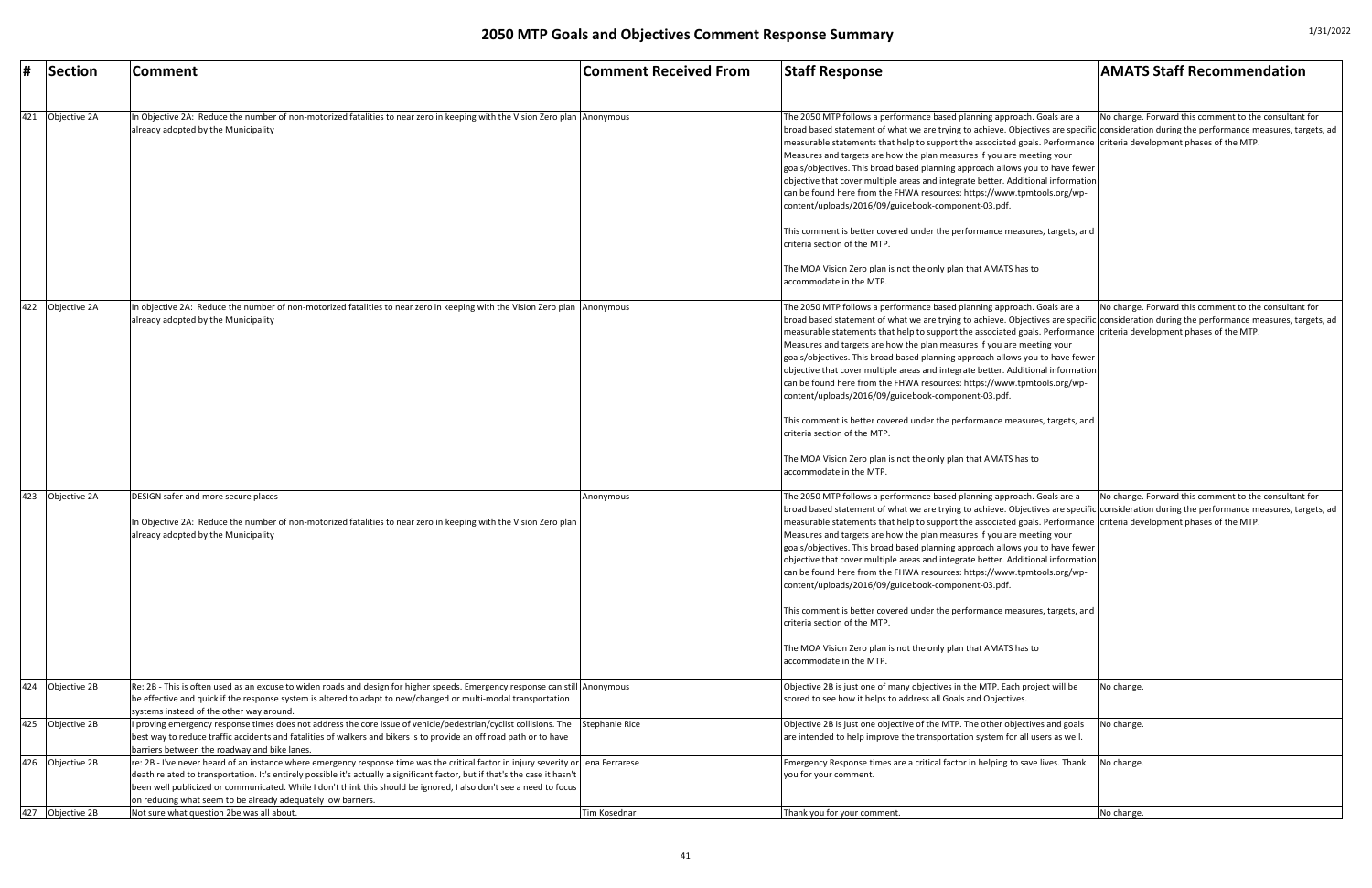| #                 | Section                      | <b>Comment</b>                                                                                                                                                                                                                                                                                                                                                                                                                                                                                                                                                                                                                                                                                                                                                                                                                                                                                                          | <b>Comment Received From</b>            | <b>Staff Response</b>                                                                                                                                                                                                                                                                                                                                    | <b>AMATS Staff Recommendation</b>                                                                                                     |
|-------------------|------------------------------|-------------------------------------------------------------------------------------------------------------------------------------------------------------------------------------------------------------------------------------------------------------------------------------------------------------------------------------------------------------------------------------------------------------------------------------------------------------------------------------------------------------------------------------------------------------------------------------------------------------------------------------------------------------------------------------------------------------------------------------------------------------------------------------------------------------------------------------------------------------------------------------------------------------------------|-----------------------------------------|----------------------------------------------------------------------------------------------------------------------------------------------------------------------------------------------------------------------------------------------------------------------------------------------------------------------------------------------------------|---------------------------------------------------------------------------------------------------------------------------------------|
| 428               | Objective 2B                 | 2b is in contrast to 2a and 2c given current fire department/emergency response preferences that typically<br>require increased turn radii, more and wider lanes, etc.<br>Number of crashes is unrelated to severity, e.g. there are often more, less severe crashes in roundabouts, on<br>narrower streets, and I'm traffic calmed streets that should not impact the goal of decreased severity                                                                                                                                                                                                                                                                                                                                                                                                                                                                                                                       | Anonymous                               | The MTP can do both. Reduce the number of crashes and the severity of<br>crashes.                                                                                                                                                                                                                                                                        | No change.                                                                                                                            |
| 429               | Objective 2B                 | 2B: Instead of focusing on emergency response, we should focus on emergency causes. We suggest calling for<br>any stretch of road with more than 1 collision per 6 months to be redesigned, and the contributing factors to the<br>collisions should be avoided in designing future facilities                                                                                                                                                                                                                                                                                                                                                                                                                                                                                                                                                                                                                          | <b>Bike Anchorage</b>                   | This is more suited to the criteria of the MTP and can be considered then.                                                                                                                                                                                                                                                                               | No change. Forward comment to the consultant for<br>consideration during the development of the MTP criteria.                         |
| 430               | Objective 2B                 | Objective 2B: Reduce barriers to timely emergency response. This wording is improved from previous that<br>implied additional lanes to improve response time.                                                                                                                                                                                                                                                                                                                                                                                                                                                                                                                                                                                                                                                                                                                                                           | Anchorage Citizens Coalition            | Thank you for your comment.                                                                                                                                                                                                                                                                                                                              | No change.                                                                                                                            |
| 431               | Objective 2B                 | Item 2B should be removed or rewritten. As written it only provides an excuse to build faster roads.                                                                                                                                                                                                                                                                                                                                                                                                                                                                                                                                                                                                                                                                                                                                                                                                                    | <b>Bob Butera</b>                       | You can help with emergency response in other ways besides building faster<br>roads. This is only one objective and all projects will have to be weighed against<br>all other objectives during the project scoring phase of the MTP.                                                                                                                    | No change.                                                                                                                            |
| 432               | Objective 2B                 | 2B, Barriers can and often include roadway design and infrastructure that makes roadways safer for people<br>outside of cars. This sentence should include confining verbiage that necessitates a greater increase to public<br>safety when barriers are reduced                                                                                                                                                                                                                                                                                                                                                                                                                                                                                                                                                                                                                                                        | Donovan Camp                            | This is only one objective and all projects will have to be weighed against all<br>other objectives during the project scoring phase of the MTP.                                                                                                                                                                                                         | No change. Forward comment to consultant for<br>consideration during the project criteria development phase<br>of the MTP.            |
| 433               | Objective 2B                 | Change "Reduce barriers" to "Improve ability to achieve"                                                                                                                                                                                                                                                                                                                                                                                                                                                                                                                                                                                                                                                                                                                                                                                                                                                                | <b>MTP Project Team</b>                 |                                                                                                                                                                                                                                                                                                                                                          | Staff recommends the following changes to objective 2B:<br>"Reduce barriers-Improve ability to achieve timely<br>emergency response". |
| 434               | Objective 2C                 | Especially 2C seems like a hodge-podge of different issues combined to one measure. Break into 3 items when<br>monitoring for success<br>Perhaps include a measure of health equityinstitute policies to limit over-policing of BIPOC community<br>members and/or ensure that resources for safe bike/ped/bus modes are equitably available to community                                                                                                                                                                                                                                                                                                                                                                                                                                                                                                                                                                | Lauren Kelsy                            | Thank you for your comment. These ideas can be considered when developing  No change. Forward comment to consultant for<br>the performance measures and targets (how the goals and objectives will be<br>measured) in the next step of the MTP.                                                                                                          | consideration during the development of the MTP<br>performance measures and targets.                                                  |
|                   |                              | members regardless of race/ethnicity/economic status                                                                                                                                                                                                                                                                                                                                                                                                                                                                                                                                                                                                                                                                                                                                                                                                                                                                    |                                         |                                                                                                                                                                                                                                                                                                                                                          |                                                                                                                                       |
| $\frac{435}{436}$ | Objective 2C<br>Objective 2C | re: 2C - this seems like it would address the most frequent issues<br>2C: It sounds like 2C aims to change individual behavior through educational campaigns (although that is not<br>completely clear from the wording). If so, that is unlikely to be a successful way of achieving the objective of<br>Improving Safety & Security. It would be more effective to specify that the objectives in 2C will be achieved<br>through changing infrastructure. For example, a more effective option would be to call for converting roads with<br>a 40mph or greater posted speed limit to limited-access roads, including physical barriers and few or no<br>intersections. Roads not suited to being limited-access should be redesigned for a lower speed limit appropriate<br>to local use. Vehicles traveling over 40mph are inherently dangerous and must be separated from each other and<br>other modes of travel. | Jena Ferrarese<br><b>Bike Anchorage</b> | Thank you for your comment.<br>The MTP can do both. Call for ways to help with individual behaviors and help<br>with changing infrastructure. A number of the Goals and Objectives do just<br>A number of these items are design specifics and outside the scope of the MTP.                                                                             | No change.<br>No change.                                                                                                              |
| 437               | Objective 2C                 | It sounds like 2C aims to change individual behavior through educational campaigns (although that is not<br>completely clear from the wording). If so, that is unlikely to be a successful way of achieving the objective of<br>Improving Safety & Security. It would be more effective to specify that the objectives in 2C will be achieved<br>through changing infrastructure.                                                                                                                                                                                                                                                                                                                                                                                                                                                                                                                                       | Anonymous                               | The MTP can do both. Call for ways to help with individual behaviors and help<br>with changing infrastructure. A number of the Goals and Objectives do just<br>that.<br>A number of these items are design specifics and outside the scope of the MTP.                                                                                                   | No change.                                                                                                                            |
| 438               | Objective 2C                 | 2C Add - separate mode prioritized networks to minimize conflict points and level of stress between different<br>Specify what "attentiveness and awareness" is referring to. Add verbiage that specifies equitable levels of<br>responsibility for the different modes.                                                                                                                                                                                                                                                                                                                                                                                                                                                                                                                                                                                                                                                 | Donovan Camp                            | This is more suited to the criteria of the MTP and can be considered then.                                                                                                                                                                                                                                                                               | No change. Forward comment to the consultant for<br>consideration during the development of the MTP criteria.                         |
| 439               | Objective 2C                 | For 2C, I would add "and increase user attentiveness and awareness."                                                                                                                                                                                                                                                                                                                                                                                                                                                                                                                                                                                                                                                                                                                                                                                                                                                    | Anonymous                               | Thank you for your comment.                                                                                                                                                                                                                                                                                                                              | No change.                                                                                                                            |
| 440               | Objective 2D                 | Add a new Objective 2D: Design for safety over speed on local and arterial roads to reduce crashes and severity Sharon Stockard<br>of injuries.                                                                                                                                                                                                                                                                                                                                                                                                                                                                                                                                                                                                                                                                                                                                                                         |                                         | AMATS is not a design entity that is up to DOT&PF and MOA. AMATS can take a No change.<br>role in helping with this by implementing and supporting policies such as the<br>Context Sensitive Solutions and Complete Streets. These policies help to shape<br>transportation projects to account for all users.                                           |                                                                                                                                       |
| 441               | Objective 2D                 | 2. Add a new Objective 2D Support development of a Housing Plan that promotes multi-modal transportation<br>options.                                                                                                                                                                                                                                                                                                                                                                                                                                                                                                                                                                                                                                                                                                                                                                                                    | Allen Kemplen                           | A housing plan is outside the scope of the MTP. This is better addressed by the $\,$ No change. Staff recommends forwarding this comment to<br>local planning group. Some aspects of a housing plan can be considered for<br>incorporated into the MTP. Staff will forward this comment to the MOA long<br>range planning group for their consideration. | the MOA long range planning staff for consideration.                                                                                  |
| 442               | Objective 2E                 | 3. Add.a new Objective 2E Explore innovative system approaches to reducing conflicts between motorized and<br>non-motorized travel.                                                                                                                                                                                                                                                                                                                                                                                                                                                                                                                                                                                                                                                                                                                                                                                     | Allen Kemplen                           | Minizing conflicts is already covered under objective 2C.                                                                                                                                                                                                                                                                                                | No change.                                                                                                                            |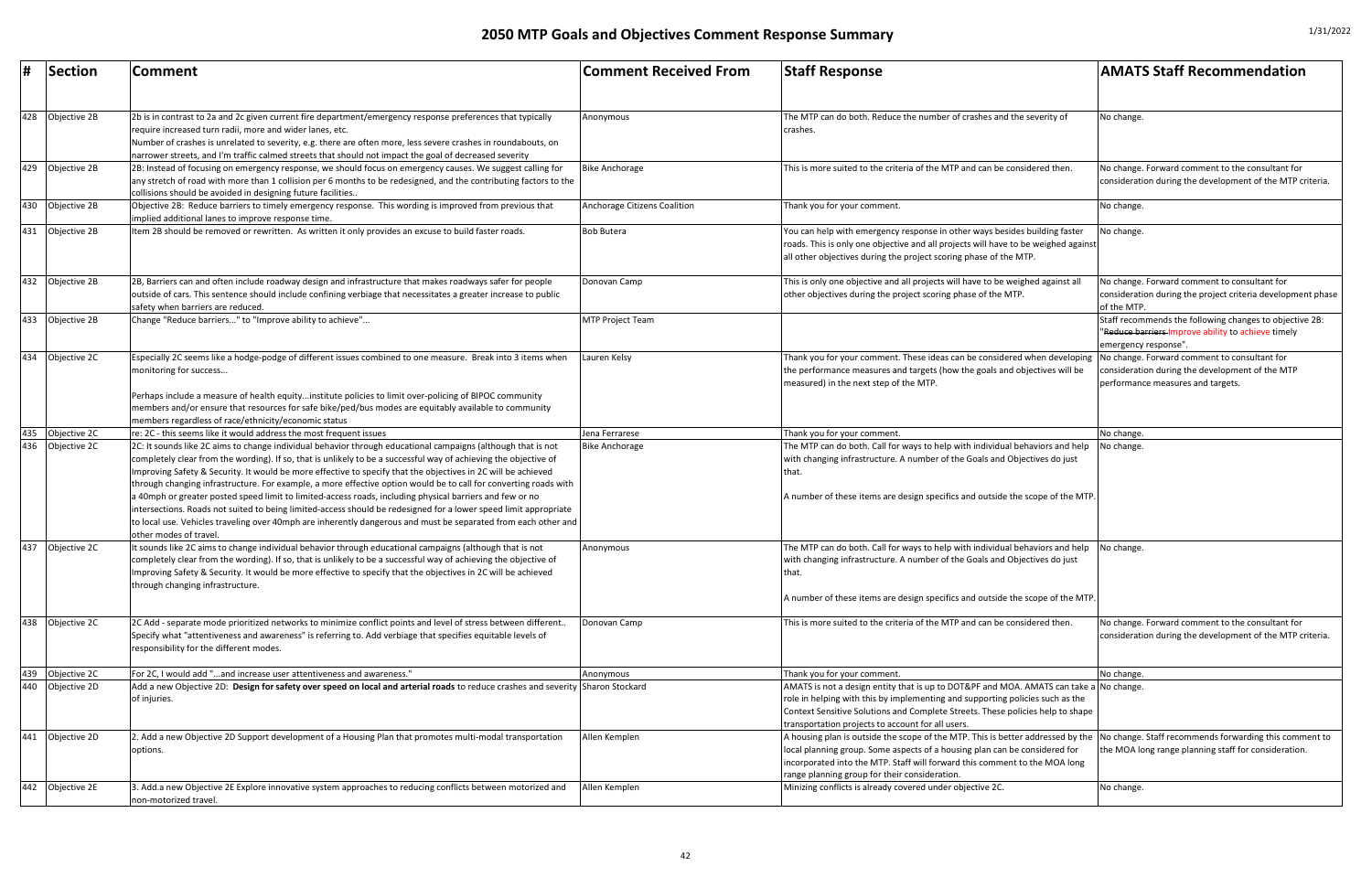| #   | Section      | <b>Comment</b>                                                                                                                                                                                                                                                                                                                                                                                             | <b>Comment Received From</b>                              | <b>Staff Response</b>                                                                                                                                                                                                                                                                                                                                                                                                   | <b>AMATS Staff Recommendation</b>                                                                                                                                                                                                                                                                                                                                                 |
|-----|--------------|------------------------------------------------------------------------------------------------------------------------------------------------------------------------------------------------------------------------------------------------------------------------------------------------------------------------------------------------------------------------------------------------------------|-----------------------------------------------------------|-------------------------------------------------------------------------------------------------------------------------------------------------------------------------------------------------------------------------------------------------------------------------------------------------------------------------------------------------------------------------------------------------------------------------|-----------------------------------------------------------------------------------------------------------------------------------------------------------------------------------------------------------------------------------------------------------------------------------------------------------------------------------------------------------------------------------|
| 443 | Objective 3A | nnovative technologies (I'm assuming you are referring to electric cars) are not conducive to affordable<br>transportation. Elec vehicles are not a benefit to low-income households since they are expensive and low-<br>income people rent. Landlords are not going to pay to charge their cars, and elec vehicles do not break down<br>cheap.                                                           | <b>Kevin Brent Cross</b>                                  | Objective 3A is just one objective of the MTP. Other objectives throughout<br>Goal 3 and Goal 6 help with equity. The MTP can do both, account for the<br>emergence of electric vehicles and their impact on the transportation system<br>while also incorporating equity.                                                                                                                                              | No change.                                                                                                                                                                                                                                                                                                                                                                        |
| 444 | Objective 3A | Not sure what 3A terms meanprovide definitions/examples in further surveys?                                                                                                                                                                                                                                                                                                                                | Lauren Kelsy                                              | Staff agrees that definitions should have been included as part of the survey<br>They were included in a separate document on the MTP project page.<br>Staff is working on trying to streamline and use plain language for the MTP.                                                                                                                                                                                     | Staff recommend any future surveys include any definitions<br>for words for phrases that can not be turned into plan<br>language.                                                                                                                                                                                                                                                 |
| 445 | Objective 3A | Too much jargon in 3A. What do these things do?                                                                                                                                                                                                                                                                                                                                                            | Anonymous                                                 | Staff agrees that definitions should have been included as part of the survey.<br>They were included in a separate document on the MTP project page.<br>Staff is working on trying to streamline and use plain language for the MTP.                                                                                                                                                                                    | Staff recommend any future surveys include any definitions<br>for words for phrases that can not be turned into plan<br>language.                                                                                                                                                                                                                                                 |
| 446 | Objective 3A | 3A, 3C might be OK, but lack enough information to explain what these programs and jargon mean in real life.                                                                                                                                                                                                                                                                                               | Anonymous                                                 | Staff agrees that definitions should have been included as part of the survey.<br>They were included in a separate document on the MTP project page.<br>Staff is working on trying to streamline and use plain language for the MTP.                                                                                                                                                                                    | Staff recommend any future surveys include any definitions<br>for words for phrases that can not be turned into plan<br>language.                                                                                                                                                                                                                                                 |
| 447 | Objective 3A | 3A: Instead of using buzzwords, say what you mean.                                                                                                                                                                                                                                                                                                                                                         | <b>Graham Downey</b>                                      | Staff agrees that definitions should have been included as part of the survey.<br>They were included in a separate document on the MTP project page.<br>Staff is working on trying to streamline and use plain language for the MTP.                                                                                                                                                                                    | Staff recommend any future surveys include any definitions<br>for words for phrases that can not be turned into plan<br>language.                                                                                                                                                                                                                                                 |
| 448 | Objective 3A | Edit Objective 3A to be easier to understand: Improve the existing transportation system efficiency through the<br>implementation of effective and innovative strategies and technologies, such as Transportation System<br>Management and Operations (TSMO), Transportation Demand Management (TDM), and Intelligent<br>Transportation System (ITS)-strategies.                                           | MTP Project Team                                          | Staff agrees the objective could be made clearer.                                                                                                                                                                                                                                                                                                                                                                       | Staff recommends the following edits to objective 3A:<br>Improve the existing transportation system efficiency<br>through the implementation of effective and innovative<br>strategies and technologies, such as Transportation System<br>Management and Operations (TSMO), Transportation<br>Demand Management (TDM), and Intelligent Transportation<br>System (ITS)-strategies. |
| 449 | Objective 3B | We like these however please give examples of transportation facilities. Thank you.<br>Suggested revision:<br>Provide infrastructure (such as roads, sidewalks, biking/walking trails, etc.) to encourage and accommodate<br>pedestrian and bicycle travel                                                                                                                                                 | <b>AMATS Bicycle and Pedestrian Advisory</b><br>Committee | Staff agrees the objective could be made clearer.                                                                                                                                                                                                                                                                                                                                                                       | Staff recommends the following edits to objective 3B:<br>"Provide transportation facilities to encourage transit use<br>and improve accommodate pedestrian and bicycle travel."                                                                                                                                                                                                   |
| 450 | Objective 3B | suggested revision: MTP 2040's 3E goal included "transit use." We suggest adding this back into this objective for  AMATS Bicycle and Pedestrian Advisory<br>facilities since 3G focuses on services.                                                                                                                                                                                                      | Committee                                                 | Staff agrees that transit is an important part of the transportation system and it Staff recommends the following edits to objective 3B:<br>should be part of this objective.                                                                                                                                                                                                                                           | "Provide transportation facilities to encourage transit use<br>and improve accommodate pedestrian and bicycle travel."                                                                                                                                                                                                                                                            |
| 451 | Objective 3B | Replace draft Objective 3B: Provide transportation facilities to encourage and accommodate pedestrian and-<br>bicycle travel. Design low-stress bicycle and pedestrian facilities to community destinations and schools to<br>encourage these travel modes.<br>"Low stress" is an emerging term in transportation planning for minimizing points of conflict between motorized<br>and non-motorized users. | Rabbit Creek Community Council                            | AMATS is not a design entity that is up to DOT&PF and MOA. AMATS can take a No change. Forward this comment about "stress level of non-<br>role in helping with this by implementing and supporting policies such as the<br>Context Sensitive Solutions and Complete Streets. These policies help to shape during the performance measures, targets, criteria, and<br>transportation projects to account for all users. | motorized facilities" to the consultant for consideration<br>policies and actions development phases of the MTP.                                                                                                                                                                                                                                                                  |
| 452 | Objective 3B | Objective 3B: Use more direct language. Revision should say:<br>Design low-stress pedestrian and bike facilities to encourage and accommodate these travel modes.                                                                                                                                                                                                                                          | <b>Barbara Carlson</b>                                    | AMATS is not a design entity that is up to DOT&PF and MOA. AMATS can take a No change. Forward this comment about "stress level of non-<br>role in helping with this by implementing and supporting policies such as the<br>Context Sensitive Solutions and Complete Streets. These policies help to shape during the performance measures, targets, criteria, and<br>transportation projects to account for all users. | motorized facilities" to the consultant for consideration<br>policies and actions development phases of the MTP.                                                                                                                                                                                                                                                                  |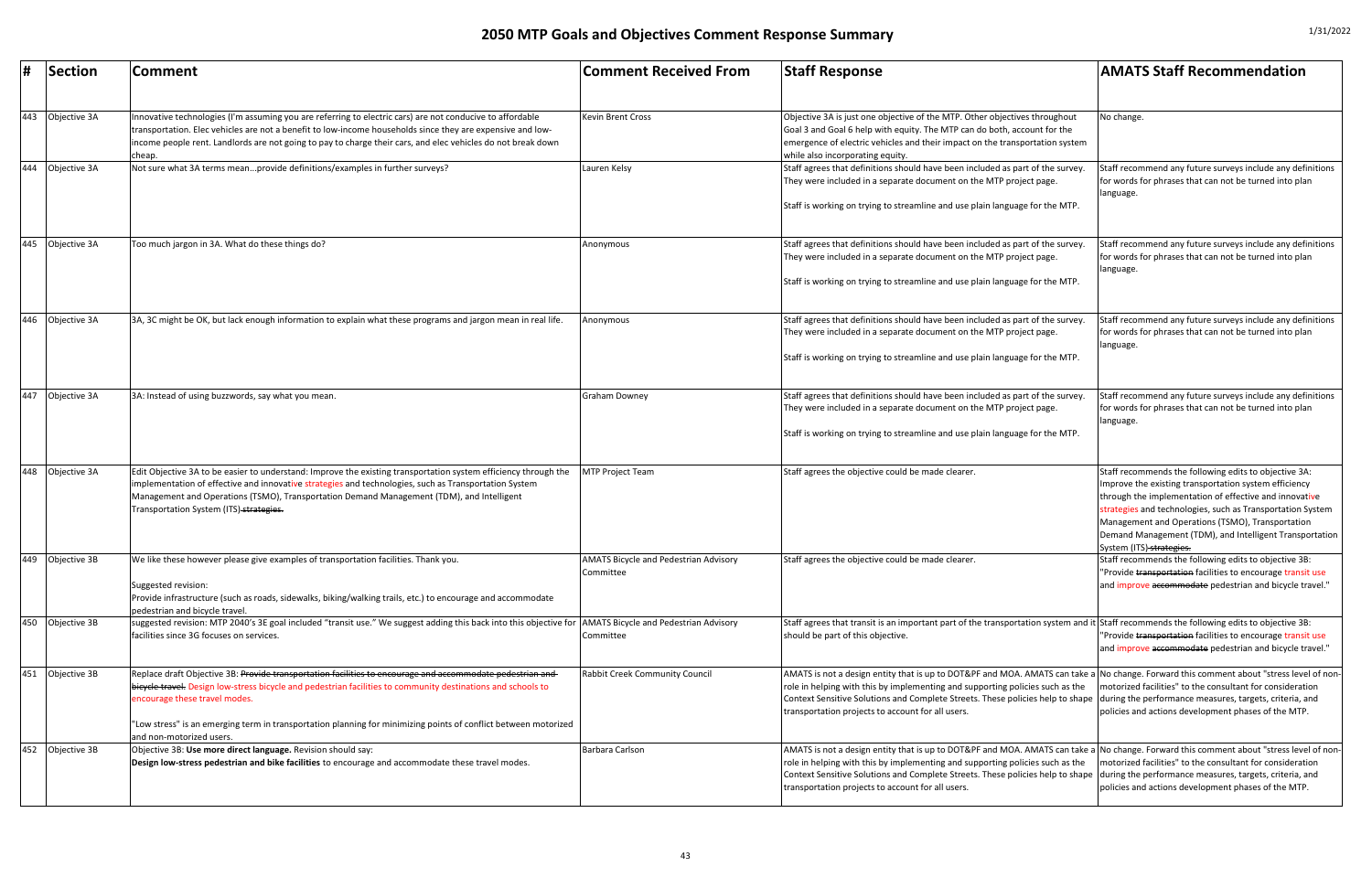|     | Section         | <b>Comment</b>                                                                                                                                                                                                                                                                                                                                                                                                                                                                                                                                                                              | <b>Comment Received From</b>                              | <b>Staff Response</b>                                                                                                                                                                                                                                                                                                                                                                                                   | <b>AMATS Staff Recommendation</b>                                                                                                                                               |
|-----|-----------------|---------------------------------------------------------------------------------------------------------------------------------------------------------------------------------------------------------------------------------------------------------------------------------------------------------------------------------------------------------------------------------------------------------------------------------------------------------------------------------------------------------------------------------------------------------------------------------------------|-----------------------------------------------------------|-------------------------------------------------------------------------------------------------------------------------------------------------------------------------------------------------------------------------------------------------------------------------------------------------------------------------------------------------------------------------------------------------------------------------|---------------------------------------------------------------------------------------------------------------------------------------------------------------------------------|
| 453 | Objective 3B    | Replace draft Objective 3B: Design low-stress bicycle and pedestrian facilities to increase mode share by these<br>travel modes. Identify zones where bicycle and pedestrian travel are the pre-eminent travel mode, such as some<br>commercial 'main streets', and school and community park environs.                                                                                                                                                                                                                                                                                     | Nancy Pease                                               | AMATS is not a design entity that is up to DOT&PF and MOA. AMATS can take a No change. Forward this comment about "stress level of non-<br>role in helping with this by implementing and supporting policies such as the<br>Context Sensitive Solutions and Complete Streets. These policies help to shape during the performance measures, targets, criteria, and<br>transportation projects to account for all users. | motorized facilities" to the consultant for consideration<br>policies and actions development phases of the MTP.                                                                |
| 454 | Objective 3B    | 3B: We suggest being more specific here to ensure this document guides appropriate implementation of<br>infrastructure to achieve Goal 3. For example, metrics such as "Dedicate at least 25% of all street miles to<br>prioritize non-motorized vehicles and/or transit by 2050, meaning 1% per year" or "Build 3 miles of protected<br>bicycle lanes per year" would be more effective because they are specific and quantifiable.                                                                                                                                                        | <b>Bike Anchorage</b>                                     | This is more suited to be part of the performance measures and targets<br>development phase of the MTP.                                                                                                                                                                                                                                                                                                                 | No change. Forward comment to the consultant for<br>consideration during the performance measures and targets<br>development phase of the MTP.                                  |
| 455 | Objective 3B    | - Add "transit" to this objective                                                                                                                                                                                                                                                                                                                                                                                                                                                                                                                                                           | Airport Heights Community Council                         | Staff agrees that transit is an important part of the transportation system and it Staff recommends the following edits to objective 3B:<br>should be part of this objective.                                                                                                                                                                                                                                           | "Provide transportation facilities to encourage transit use<br>and improve accommodate pedestrian and bicycle travel."                                                          |
| 456 | Objective 3B    | Objective 3B: Use more direct language. Revision should say:<br>Design low-stress pedestrian and bike facilities to encourage and accommodate these travel modes.                                                                                                                                                                                                                                                                                                                                                                                                                           | Sharon Stockard                                           | AMATS is not a design entity that is up to DOT&PF and MOA. AMATS can take a No change. Forward this comment about "stress level of non-<br>role in helping with this by implementing and supporting policies such as the<br>Context Sensitive Solutions and Complete Streets. These policies help to shape during the performance measures, targets, criteria, and<br>transportation projects to account for all users. | motorized facilities" to the consultant for consideration<br>policies and actions development phases of the MTP.                                                                |
| 457 | Objective 3B    | 3B: Add more specificity: "Dedicated at least 25% of all street miles to prioritize non-motorized vehicles and/or<br>transit by 2050, meaning 1% per year." "Build 3 miles of protected bicycle lanes per year."                                                                                                                                                                                                                                                                                                                                                                            | <b>Graham Downey</b>                                      | This is more suited to be part of the performance measures and targets<br>development phase of the MTP.                                                                                                                                                                                                                                                                                                                 | No change. Forward comment to the consultant for<br>consideration during the performance measures and targets<br>development phase of the MTP.                                  |
| 458 | Objective 3B    | Objective 3B revise to: Design low-stress pedestrian and bike facilities to encourage and accommodate these<br>travel modes.                                                                                                                                                                                                                                                                                                                                                                                                                                                                | Anonymous                                                 | AMATS is not a design entity that is up to DOT&PF and MOA. AMATS can take a No change. Forward this comment about "stress level of non-<br>role in helping with this by implementing and supporting policies such as the<br>Context Sensitive Solutions and Complete Streets. These policies help to shape<br>transportation projects to account for all users.                                                         | motorized facilities" to the consultant for consideration<br>during the performance measures, targets, criteria, and<br>policies and actions development phases of the MTP.     |
| 459 | Objective 3B    | Objective 3B: Careful design and alignment is essential to make active transportation an inviting choice. Add the Anonymous<br>words:<br>Design low-stress pedestrian and bike facilities to encourage and accommodate these travel modes.                                                                                                                                                                                                                                                                                                                                                  |                                                           | AMATS is not a design entity that is up to DOT&PF and MOA. AMATS can take a No change. Forward this comment about "stress level of non-<br>role in helping with this by implementing and supporting policies such as the<br>Context Sensitive Solutions and Complete Streets. These policies help to shape during the performance measures, targets, criteria, and<br>transportation projects to account for all users. | motorized facilities" to the consultant for consideration<br>policies and actions development phases of the MTP.                                                                |
| 460 | Objective 3B    | Edit Objective 3B to call out transit use and to be more clear. "Provide transportation facilities to encourage<br>transit use and improve accommodate pedestrian and bicycle travel."                                                                                                                                                                                                                                                                                                                                                                                                      | MTP Project Team                                          |                                                                                                                                                                                                                                                                                                                                                                                                                         | Staff recommends the following edits to objective 3B:<br>"Provide transportation facilities to encourage transit use<br>and improve accommodate pedestrian and bicycle travel." |
| 461 | Objective 3B-3F | $3b-3F$<br>"improve efficient and reliable access to all neighborhoods, jobs and community destinations.<br>Design low-stress pedestrian and bike facilities to encourage and accommodate these travel modes.<br>Design infrastructure that supports intended land use patterns and avoids negative impacts to surrounding<br>neighborhoods and land uses.<br>Manage congestion by optimizing overall travel times for all travelers, not just vehicular travel speeds.<br>reduce miles driven by better land use patterns, better road connections, and alternative delivery modes such as | Joan Diamond                                              | AMATS is not a design entity that is up to DOT&PF and MOA. AMATS can take a No change. Forward this comment about "stress level of non-<br>role in helping with this by implementing and supporting policies such as the<br>Context Sensitive Solutions and Complete Streets. These policies help to shape<br>transportation projects to account for all users.                                                         | motorized facilities" to the consultant for consideration<br>during the performance measures, targets, criteria, and<br>policies and actions development phases of the MTP.     |
| 462 | Objective 3C    | We like these however please give examples of transportation facilities. Thank you.<br>Implement infrastructure (such as roads, sidewalks, biking/walking trails, etc.) that are appropriate for the<br>intended adjacent land use.                                                                                                                                                                                                                                                                                                                                                         | <b>AMATS Bicycle and Pedestrian Advisory</b><br>Committee | The objective should be broad enough to allow for all options. Staff would have No change.<br>to list every since transportation option/facilities possible to ensure nothing is<br>missed.                                                                                                                                                                                                                             |                                                                                                                                                                                 |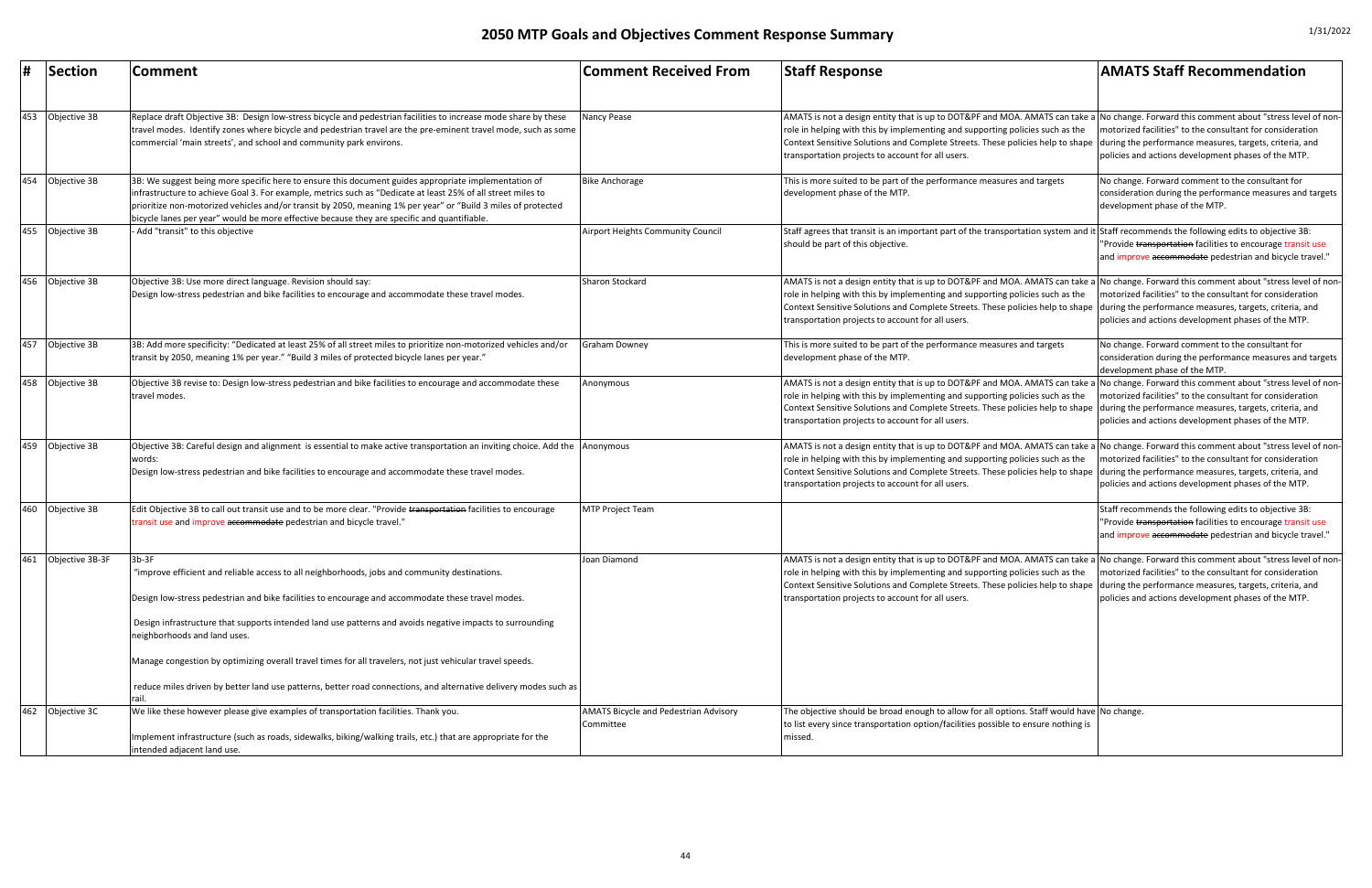|     | <b>Section</b>                   | <b>Comment</b>                                                                                                                                                                                                                                                                                                                                                                                                                                                                                                                                                                                                                                                                                                                                          | <b>Comment Received From</b>   | <b>Staff Response</b>                                                                                                                                                                                                                                                                                                                         | <b>AMATS Staff Recommendation</b>                                                                                                                          |
|-----|----------------------------------|---------------------------------------------------------------------------------------------------------------------------------------------------------------------------------------------------------------------------------------------------------------------------------------------------------------------------------------------------------------------------------------------------------------------------------------------------------------------------------------------------------------------------------------------------------------------------------------------------------------------------------------------------------------------------------------------------------------------------------------------------------|--------------------------------|-----------------------------------------------------------------------------------------------------------------------------------------------------------------------------------------------------------------------------------------------------------------------------------------------------------------------------------------------|------------------------------------------------------------------------------------------------------------------------------------------------------------|
|     | 463 Objective 3C                 | Reword draft Objectives 3C and 3E, both of which address land use, insert a new 3F, revise old 3F and renumber<br>lit as 3G, then renumber the following objectives as 3H and 31:<br>Objective 3C. <del>Implement transportation facilities that area(sicJ appropriate for the intended adjacent land use</del> .<br>Design infrastructure that supports intended land use patterns and avoids negative impacts to surrounding<br>neighborhoods and land uses.                                                                                                                                                                                                                                                                                          | Rabbit Creek Community Council | AMATS is not a design entity that is up to DOT&PF and MOA. AMATS can take a No change.<br>role in helping with this by implementing and supporting policies such as the<br>Context Sensitive Solutions and Complete Streets. These policies help to shape<br>transportation projects to account for all users.                                |                                                                                                                                                            |
| 464 | Objective 3C                     | 3C - I'm not sure what this is supposed to mean/I'm having trouble visualizing examples of<br>appropriate/inappropriate                                                                                                                                                                                                                                                                                                                                                                                                                                                                                                                                                                                                                                 | Jena Ferrarese                 | This objective is meant to ensure transportation project looks at the adjacent<br>land use and ensure that the project fits within that land use. For example, if<br>the land use is mixed residential you would go to the 2040 Land Use plan and<br>see what it calls for regarding transportation that fits the land use.                   | No change.                                                                                                                                                 |
| 465 | Objective 3C                     | 3A, 3C might be OK, but lack enough information to explain what these programs and jargon mean in real life.                                                                                                                                                                                                                                                                                                                                                                                                                                                                                                                                                                                                                                            | Anonymous                      | Staff agrees that definitions should have been included as part of the survey<br>They were included in a separate document on the MTP project page.<br>Staff is working on trying to streamline and use plain language for the MTP.                                                                                                           | Staff recommend any future surveys include any definitions<br>for words for phrases that can not be turned into plan<br>language.                          |
| 466 | Objective 3C                     | Reword draft Objective 3C and 3E, both of which address land use:<br>Revised objective 3C: Design infrastructure that supports intended land use patterns and avoids negative<br>impacts to surrounding neighborhoods and land uses.                                                                                                                                                                                                                                                                                                                                                                                                                                                                                                                    | Nancy Pease                    | AMATS is not a design entity that is up to DOT&PF and MOA. AMATS can take a No change.<br>role in helping with this by implementing and supporting policies such as the<br>Context Sensitive Solutions and Complete Streets. These policies help to shape<br>transportation projects to account for all users.                                |                                                                                                                                                            |
| 467 | Objective 3C                     | Objective 3C: the MOA has many land use plans that support neighborhoods and 2050 MTP should coordinate<br>designs that do not end up impacting the city in negative ways.                                                                                                                                                                                                                                                                                                                                                                                                                                                                                                                                                                              | Dianne Holmes                  | AMATS is not a design entity that is up to DOT&PF and MOA. AMATS can take a No change.<br>role in helping with this by implementing and supporting policies such as the<br>Context Sensitive Solutions and Complete Streets. These policies help to shape<br>transportation projects to account for all users.                                |                                                                                                                                                            |
| 468 | Objective 3C                     | 3C: Implementing transportation facilities for adjacent land use does not take through-traffic into consideration<br>through-traffic, even though the MTP is meant to facilitate transportation (not local land use). We suggest that<br>transportation facilities should also take connectivity into account, especially for underserved modes of<br>transportation, for which connectivity is currently insufficient for access to many parts of the city. We also<br>suggest referring specifically to the desired adjacent land use, in recognition of the fact that the community's<br>vision for a corridor may not match the current condition and updating the transportation facilities will be an<br>important step in activating the vision. | <b>Bike Anchorage</b>          | The MTP is referring the 2040 Land Use plan and the Eagle River-Chugiak Land No change.<br>Use plan when talking about the desired adjacent land use. Those documents<br>are where a project will have to look to see the land use.<br>Connectivity is part of objective 3D.                                                                  |                                                                                                                                                            |
| 469 | Objective 3C                     | Objective 3C: Support our adopted land use and neighborhood plans. Revision should say: Design<br>infrastructure that supports intended land use patterns and avoids negative impacts to surrounding<br>neighborhoods and land uses.                                                                                                                                                                                                                                                                                                                                                                                                                                                                                                                    | <b>Sharon Stockard</b>         | AMATS is not a design entity that is up to DOT&PF and MOA. AMATS can take a No change.<br>role in helping with this by implementing and supporting policies such as the<br>Context Sensitive Solutions and Complete Streets. These policies help to shape<br>transportation projects to account for all users.                                |                                                                                                                                                            |
| 470 | Objective 3C                     | 3C: Implementing transportation facilities for adjacent land use does not take into consideration through-traffic,<br>where someone using a given mode of transportation may not be using the adjacent land, but still needs a<br>connected network to reach their ultimate destination.                                                                                                                                                                                                                                                                                                                                                                                                                                                                | Anonymous                      | Connectivity is part of objective 3D.                                                                                                                                                                                                                                                                                                         | No change.                                                                                                                                                 |
| 472 | 471 Objective 3C<br>Objective 3C | 3C: Change to "Implement transportation facilities for the desired adjacent land use."<br>Objective 3C: Support our adopted land use and neighborhood plans. Revise to: Design infrastructure that<br>supports intended land use patterns and avoids negative impacts to surrounding neighborhoods and land uses.                                                                                                                                                                                                                                                                                                                                                                                                                                       | Graham Downey<br>Anonymous     | Thank you for your comment.<br>AMATS is not a design entity that is up to DOT&PF and MOA. AMATS can take a No change.<br>role in helping with this by implementing and supporting policies such as the<br>Context Sensitive Solutions and Complete Streets. These policies help to shape<br>transportation projects to account for all users. | No change.                                                                                                                                                 |
| 473 | Objective 3C                     | Objective 3C: Avoid negative impacts to land uses envisioned in our adopted plans. Revise the objective to say:<br>Design infrastructure that supports intended land use patterns and avoids negative impacts to surrounding<br>neighborhoods and land uses.                                                                                                                                                                                                                                                                                                                                                                                                                                                                                            | Anonymous                      | AMATS is not a design entity that is up to DOT&PF and MOA. AMATS can take a No change.<br>role in helping with this by implementing and supporting policies such as the<br>Context Sensitive Solutions and Complete Streets. These policies help to shape<br>transportation projects to account for all users.                                |                                                                                                                                                            |
|     | 474 Objective 3C                 | Edit Ojective 3C to correct a spelling error. "Implement transportation facilities that area appropriate for the<br>intended adjacent land use."                                                                                                                                                                                                                                                                                                                                                                                                                                                                                                                                                                                                        | <b>MTP Project Team</b>        |                                                                                                                                                                                                                                                                                                                                               | Staff recommends the following edit to objective 3C:<br>"Implement transportation facilities that area appropriate<br>for the intended adjacent land use." |
| 475 | Objective 3D                     | If 3D includes constructing new roads through forests, parks, wetlands, and trail systems, the community does<br>not want this.                                                                                                                                                                                                                                                                                                                                                                                                                                                                                                                                                                                                                         | Brita Mjos                     | Objective 3D is just one objective. All projects will have to be weighed against<br>the other objectives as part of the project scoring. Other objectives take into<br>account impacts to the environment.                                                                                                                                    | No change.                                                                                                                                                 |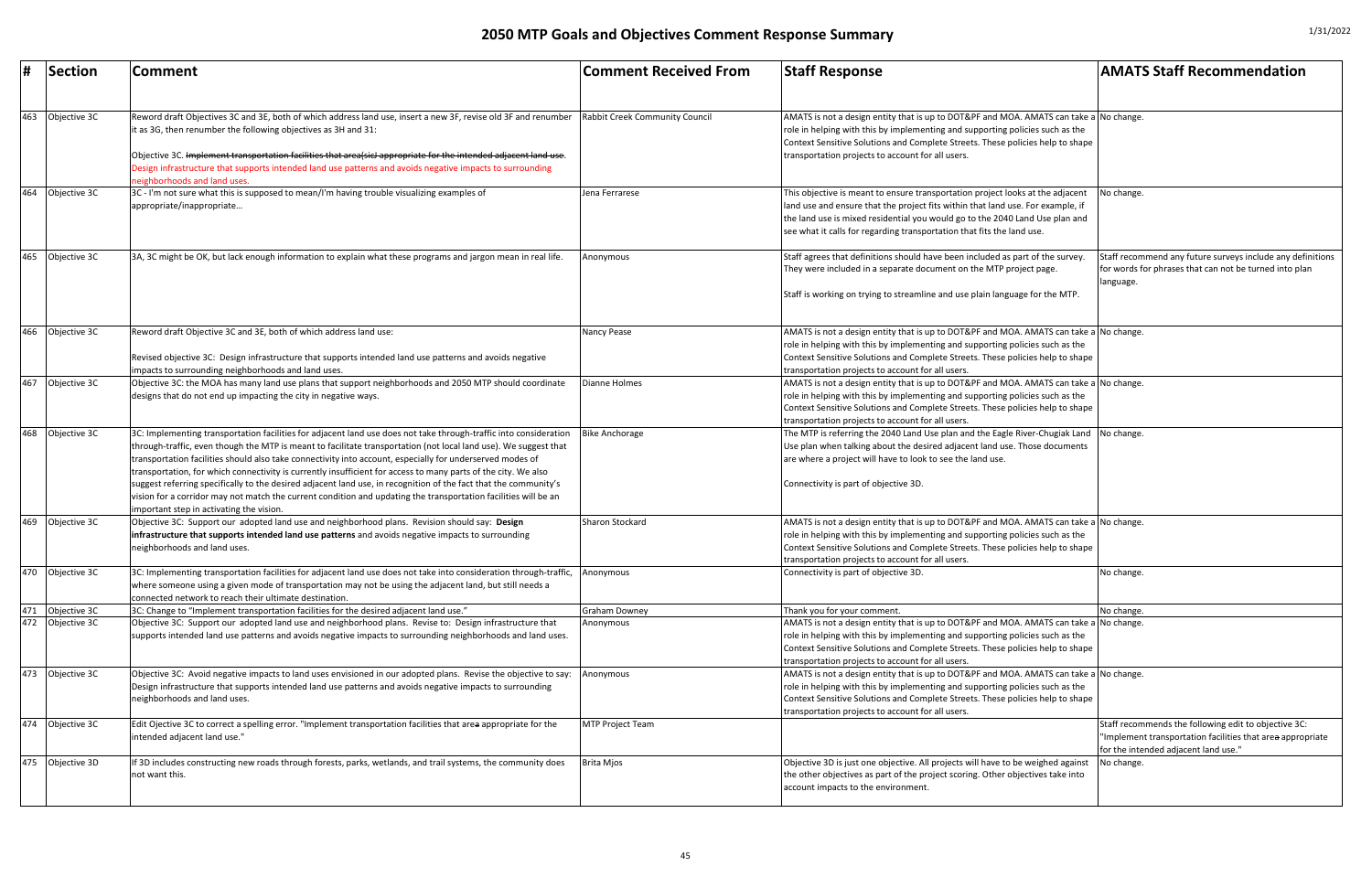| #   | Section           | <b>Comment</b>                                                                                                                                                                                                                                                                                                                                                                                                                                                           | <b>Comment Received From</b>          | <b>Staff Response</b>                                                                                                                                                                                            | <b>AMATS Staff Recommendation</b>                                                                                                                                                                                                                                          |
|-----|-------------------|--------------------------------------------------------------------------------------------------------------------------------------------------------------------------------------------------------------------------------------------------------------------------------------------------------------------------------------------------------------------------------------------------------------------------------------------------------------------------|---------------------------------------|------------------------------------------------------------------------------------------------------------------------------------------------------------------------------------------------------------------|----------------------------------------------------------------------------------------------------------------------------------------------------------------------------------------------------------------------------------------------------------------------------|
| 476 | Objective 3D      | As worded, it focuses too much on "street" which implies to will help cars get from point A to B. Also, using some AMATS Bicycle and Pedestrian Advisory<br>everyday words would help this.<br>suggested revision: "enhance the connectively of the pedestrian and bicycle network, minimize barriers.                                                                                                                                                                   | Committee                             | Staff will review objective 3D to amend the "street network" language to<br>encompass non-motorized facilities that are not part of the street.                                                                  | Staff recommends the following edits to objective 3D:<br>"Enhance the connectivity of the existing street network-<br>transportation system, minimizeing barriers and<br>disconnections of the existing roadways, and improve multi-<br>modal access to activity centers." |
| 477 | Objective 3D      | 3D - I don't want any more reasons for people to race down large, well-connected streets than they already have. Jena Ferrarese<br>Anchorage is small enough that we do NOT need more connections, we just need to leave 5 min earlier and<br>follow the traffic rules. Neighborhoods should never be interrupted to accommodate heavier traffic passing<br>though them.                                                                                                 |                                       | Thank you for your comment.                                                                                                                                                                                      | No change.                                                                                                                                                                                                                                                                 |
| 478 | Objective 3D      | Objective 3D: The current objective about congestion is too vague. Write this objective for travel efficiency, not<br>"facility efficiency". Revise it to say:<br>"Manage congestion by optimizing overall travel times for all travelers, not just vehicular travel speeds."                                                                                                                                                                                            | Barbara Carlson                       | Objective 3E deals with congestion. This comment is better considered as part<br>of the scoring criteria and performance measures and targets phase of the<br>MTP.                                               | No change. Forward comment to consultant for<br>consideration during the development of the MTP<br>performance measures, targets, and scoring criteria                                                                                                                     |
| 479 | Objective 3D      | Draft objective 3D: define what outcome is intended from connecting the road network. If the intent is just to<br>infuse traffic into all neighborhoods, with the inevitable negative impacts, then delete this Objective.<br>A replacement Objective 3D: Connect discontiguous roadways where these connections will shorten local trips<br>and encourage non-motorized travel, and not where they will create cut-through traffic that impacts local<br>neighborhoods. | Nancy Pease                           | Staff will review objective 3D to amend the "street network" language to<br>encompass non-motorized facilities that are not part of the street.                                                                  | Staff recommends the following edits to objective 3D:<br>"Enhance the connectivity of the existing street network-<br>transportation system, minimizeing barriers and<br>disconnections of the existing roadways, and improve multi-<br>modal access to activity centers." |
| 480 | Objective 3D      | 3D: Enhancing connectivity of the existing street network will have limited success in meeting this goal because<br>the existing street network does not always provide options for all modes. We suggest explicitly calling for<br>improving mobility options in the existing network, not just connecting what currently exists.                                                                                                                                       | <b>Bike Anchorage</b>                 | The MTP can do both. Connectivity is an important factor to work along.<br>Objective 3H deal with mobility.                                                                                                      | No change.                                                                                                                                                                                                                                                                 |
| 481 | Objective 3D      | Objective 3D: The current objective about congestion is too vague. Write this objective for travel efficiency, not<br>"facility efficiency". Revise it to say:<br>"Manage congestion by optimizing overall travel times for all travelers, not just vehicular travel speeds."                                                                                                                                                                                            | Sharon Stockard                       | Objective 3E deals with congestion. This comment is better considered as part  No change. Forward comment to consultant for<br>of the scoring criteria and performance measures and targets phase of the<br>MTP. | consideration during the development of the MTP<br>performance measures, targets, and scoring criteria                                                                                                                                                                     |
| 482 | Objective 3D      | 3D: Enhancing connectivity of the existing street network will have limited success in improving mobility options<br>because the existing street network does not always provide options for all modes.                                                                                                                                                                                                                                                                  | Anonymous                             | Thank you for your comment.                                                                                                                                                                                      | No change.                                                                                                                                                                                                                                                                 |
| 483 | Objective 3D      | 3D is self-contradictory. Making a vague gesture towards "not inducing demand" is inadequate.                                                                                                                                                                                                                                                                                                                                                                            | <b>Graham Downey</b>                  | Thank you for your comment.                                                                                                                                                                                      | No change.                                                                                                                                                                                                                                                                 |
| 484 | Objective 3D      | 3D - this objective should be split in two. Improving multi-modal access to activity centers (while incredibly<br>important and sorely lacking in Anchorage) is separate from enhancing the street connectivity and removing<br>barriers to traffic.                                                                                                                                                                                                                     | Anonymous                             | They are actually very related in both their approach and overall Goal                                                                                                                                           | No change.                                                                                                                                                                                                                                                                 |
| 485 | Objective 3D      | Objective 3D: Revise for travel efficiency, not "facility efficiency". "Manage congestion by optimizing overall<br>travel times for all travelers, not just vehicular travel speeds."                                                                                                                                                                                                                                                                                    | Anonymous                             | Objective 3E deals with congestion. This comment is better considered as part No change. Forward comment to consultant for<br>of the scoring criteria and performance measures and targets phase of the<br>MTP.  | consideration during the development of the MTP<br>performance measures, targets, and scoring criteria.                                                                                                                                                                    |
| 486 | Objective 3D      | Objective 3D: The term "facility efficiency" could rationalize keeping traffic speeds high despite negative<br>impacts. Change this objective to "travel efficiency". Add:<br>"Manage congestion by optimizing overall travel times for all travelers, not just vehicular travel speeds."                                                                                                                                                                                | Anonymous                             | Objective 3E deals with congestion. This comment is better considered as part<br>of the scoring criteria and performance measures and targets phase of the<br>MTP.                                               | No change. Forward comment to consultant for<br>consideration during the development of the MTP<br>performance measures, targets, and scoring criteria                                                                                                                     |
| 487 | Objective 3D      | Edit Objective 3D to clarify the objective is not just focusing on vehicular improvements. "Enhance the<br>connectivity of the existing street network transportation system, minimizing barriers and disconnections of the-<br>existing roadways, and improve multi-modal access to activity centers."                                                                                                                                                                  | <b>MTP Project Team</b>               |                                                                                                                                                                                                                  | Staff recommends the following edits to objective 3D:<br>"Enhance the connectivity of the existing street network-<br>transportation system, minimizeing barriers and<br>disconnections of the existing roadways, and improve multi-<br>modal access to activity centers." |
| 488 | Objective 3D & 3H | 3D and 3H are the most important to me. As a bike/pedestrian commuter route connections and winter mobility<br>are very important.<br>My son uses People Mover to commute to/from middle school. It is a great resource and I'd like to see it better<br>utilized                                                                                                                                                                                                        | Anonymous                             | Thank you for your comment.                                                                                                                                                                                      | No change.                                                                                                                                                                                                                                                                 |
| 489 | Objective 3E      | Objective 3E. <del>Manage congestion to support land use goals and facility(sic) efficiency while-</del>                                                                                                                                                                                                                                                                                                                                                                 | <b>Rabbit Creek Community Council</b> | This comment is better considered as part of the scoring criteria and                                                                                                                                            | No change. Forward comment to consultant for                                                                                                                                                                                                                               |
|     |                   | avoiding unwanted induced demand impacts. Manage congestion by optimizing overall travel times for all<br>travelers, not just vehicular travel speeds                                                                                                                                                                                                                                                                                                                    |                                       | performance measures and targets phase of the MTP.                                                                                                                                                               | consideration during the development of the MTP<br>performance measures, targets, and scoring criteria                                                                                                                                                                     |
| 490 | Objective 3E      | 3E is similarly just a bunch of meaningless jargon.                                                                                                                                                                                                                                                                                                                                                                                                                      | Anonymous                             | Thank you for your comment.                                                                                                                                                                                      | No change.                                                                                                                                                                                                                                                                 |
| 491 | Objective 3E      | Re: 3e: managing (reducing) congestion is in direct conflict with land use goals that encourage economic activity(<br>e.g. commercial development, especially smaller scale). Congestion in these places is a sign of success and should<br>be viewed as such.                                                                                                                                                                                                           | Anonymous                             | Thank you for your comment.                                                                                                                                                                                      | No change.                                                                                                                                                                                                                                                                 |
| 492 | Objective 3E      | Delete draft Objective 3E. New objectives to replace 3E:<br>New 3E: Manage congestion by optimizing overall travel times for all travelers, not just vehicular travel speeds.                                                                                                                                                                                                                                                                                            | Nancy Pease                           | This comment is better considered as part of the scoring criteria and<br>performance measures and targets phase of the MTP.                                                                                      | No change. Forward comment to consultant for<br>consideration during the development of the MTP<br>performance measures, targets, and scoring criteria.                                                                                                                    |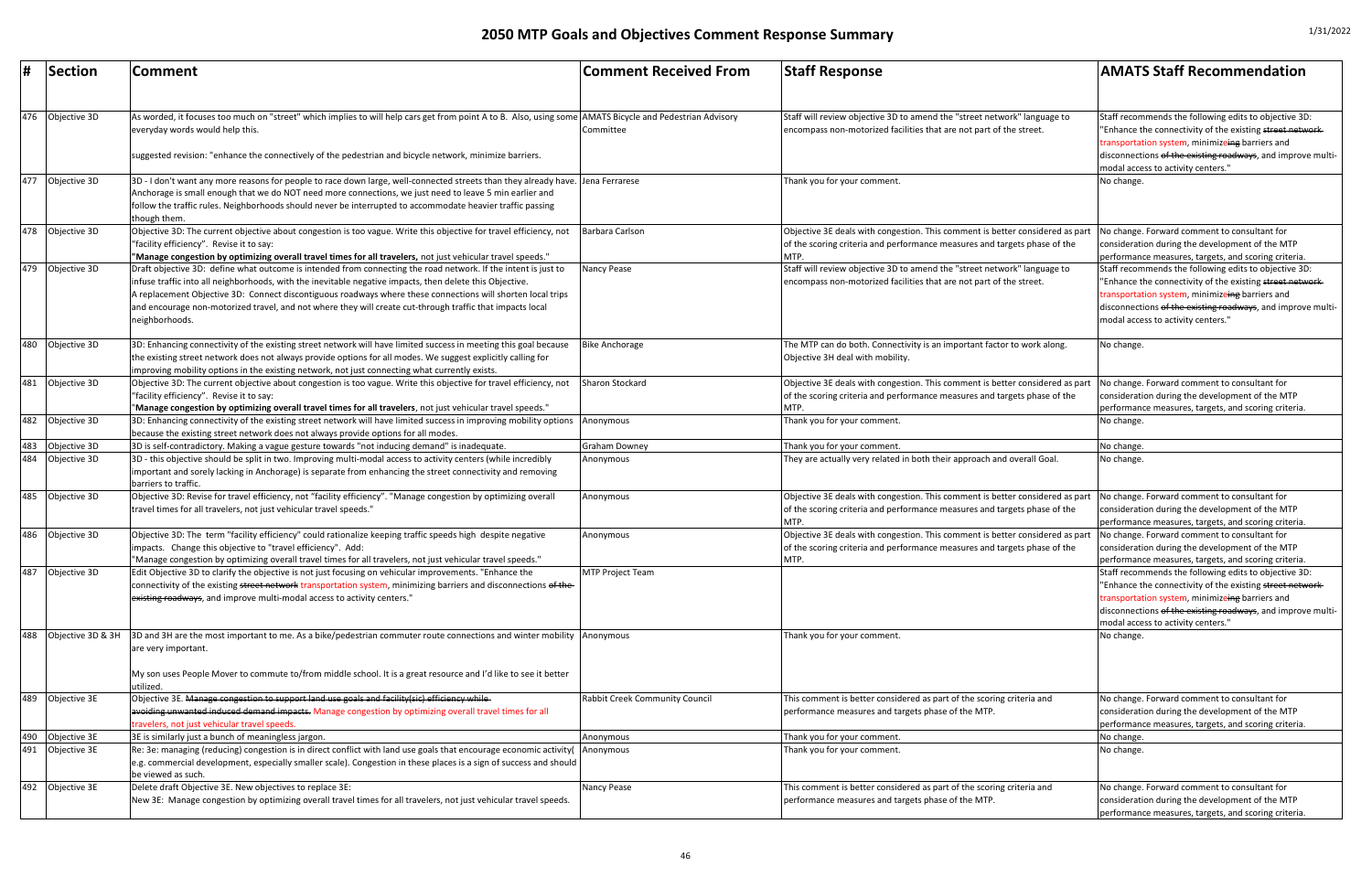| #   | <b>Section</b> | <b>Comment</b>                                                                                                                                                                                                                                                                                                                                                                                                                                                                                                                                                                                                                                                                                                                                                                                                                                                                                                                                                                                                                         | <b>Comment Received From</b>                              | <b>Staff Response</b>                                                                                                                                                                                                                                                                                                                                                                                                                                                                                                            | <b>AMATS Staff Recommendation</b>                                                                                    |
|-----|----------------|----------------------------------------------------------------------------------------------------------------------------------------------------------------------------------------------------------------------------------------------------------------------------------------------------------------------------------------------------------------------------------------------------------------------------------------------------------------------------------------------------------------------------------------------------------------------------------------------------------------------------------------------------------------------------------------------------------------------------------------------------------------------------------------------------------------------------------------------------------------------------------------------------------------------------------------------------------------------------------------------------------------------------------------|-----------------------------------------------------------|----------------------------------------------------------------------------------------------------------------------------------------------------------------------------------------------------------------------------------------------------------------------------------------------------------------------------------------------------------------------------------------------------------------------------------------------------------------------------------------------------------------------------------|----------------------------------------------------------------------------------------------------------------------|
| 493 | Objective 3E   | 3E: Managing congestion doesn't seem relevant to this goal because it won't improve mobility options; it only<br>improves conditions for one mode (motorized traffic, which is the only mode with congestion issues currently).<br>We suggest removing this objective.                                                                                                                                                                                                                                                                                                                                                                                                                                                                                                                                                                                                                                                                                                                                                                 | <b>Bike Anchorage</b>                                     | Motorized traffic is a mode of transportation that the MTP must consider. This No change.<br>objective also covers Public Transportation, a mode that is affected by<br>congestion, and links up directly to other modes of travel such as<br>biking/walking.                                                                                                                                                                                                                                                                    |                                                                                                                      |
| 494 | Objective 3E   | Recommend adding an MTP project selection criteria to penalize projects that induce unwanted demand.                                                                                                                                                                                                                                                                                                                                                                                                                                                                                                                                                                                                                                                                                                                                                                                                                                                                                                                                   | Airport Heights Community Council                         | This comment is better considered as part of the scoring criteria.                                                                                                                                                                                                                                                                                                                                                                                                                                                               | No change. Forward comment to consultant for<br>consideration during the development of the MTP scoring<br>criteria. |
| 495 | Objective 3E   | 3E was less than clear                                                                                                                                                                                                                                                                                                                                                                                                                                                                                                                                                                                                                                                                                                                                                                                                                                                                                                                                                                                                                 | Anonymous                                                 | Fhank you for your comment.                                                                                                                                                                                                                                                                                                                                                                                                                                                                                                      | No change.                                                                                                           |
| 496 | Objective 3E   | 3E: Managing congestion doesn't seem relevant to this goal because it won't improve mobility options; it only<br>improves conditions for one mode (motorized traffic, which is the only mode with congestion issues currently).                                                                                                                                                                                                                                                                                                                                                                                                                                                                                                                                                                                                                                                                                                                                                                                                        | Anonymous                                                 | Motorized traffic is a mode of transportation that the MTP must consider. This No change.<br>objective also covers Public Transportation, a mode that is affected by<br>congestion, and links up directly to other modes of travel such as<br>biking/walking.                                                                                                                                                                                                                                                                    |                                                                                                                      |
| 497 | Objective 3E   | don't understand 3E - specifically the linkage between congestion and the support of land use goals.                                                                                                                                                                                                                                                                                                                                                                                                                                                                                                                                                                                                                                                                                                                                                                                                                                                                                                                                   | Anonymous                                                 | This objective is about the relationship between land use and transportation.<br>The MOA's Land Use Plan has goals and specifies areas for achieving the goals.<br>The MTP helps plan for future transportation projects and those projects<br>should be compatible with the Land Use goals and Land Use Map. Congestion<br>can be managed by ensuring the land use (housing, schools, employment<br>centers) and the transportation facility type (local roads, sidewalks, collector,<br>higher-level roadways) are compatible. | No change.                                                                                                           |
| 498 | Objective 3F   | Regarding 3F, I have benefitted from the share ride system for years. I know more people from the valley would<br>take the bus if there were more connections and buses to get them to their Anchorage employment in a timely<br>fashion                                                                                                                                                                                                                                                                                                                                                                                                                                                                                                                                                                                                                                                                                                                                                                                               |                                                           | Thank you for your comment.                                                                                                                                                                                                                                                                                                                                                                                                                                                                                                      | No change. Forward this comment to consultant for<br>consideration during the MTP project development phase.         |
| 499 | Objective 3F   | s this the reverse of "more people walk, bike and bus"? This could backfire b/c this encourages faster speed<br>limits, designing roads that take the most direct route even if it cuts through a neighborhood. Can we reword to<br>get what we really want? How about say "more people walk, bike and bus"?                                                                                                                                                                                                                                                                                                                                                                                                                                                                                                                                                                                                                                                                                                                           | <b>AMATS Bicycle and Pedestrian Advisory</b><br>Committee | This objective is more suited to be part of the performance measures and<br>targets portion of the MTP.                                                                                                                                                                                                                                                                                                                                                                                                                          | Staff recommends removing objective 3F and consider it as<br>part of the performance measures and targets.           |
| 500 | Objective 3F   | Revise Objective 3FG. Reduce the passenger vehicle miles traveled (VMT) and passenger vehicle hours traveled<br>(VHT) <del>per capita</del> .<br>Vehicle Miles Traveled is a keystone measure for an efficient and environmentally-sustainable land use and<br>transportation system. Other municipalities seek to reduce ALL vehicle miles traveled, including freight miles.<br>Vehicle freight miles can be reduced by more efficient land use patterns and delivery systems, and maybe by rail<br>or drone delivery. Thus this objective should not be limited to reduction of passenger miles. The "per capita"<br>allowance should be deleted so as not to accept VMT growth as an inevitable part of population growth: a<br>growing city has even more incentive to reduce their VMT overall in order to have more compact land use, more<br>street-level human activity, and lower GHG emissions. It is good for the health of the communiyt and for<br>individuals if people spend less time driving and riding in vehicles. | <b>Rabbit Creek Community Council</b>                     | This objective is more suited to be part of the performance measures and<br>targets portion of the MTP.                                                                                                                                                                                                                                                                                                                                                                                                                          | Staff recommends removing objective 3F and consider it as<br>part of the performance measures and targets.           |
| 501 | Objective 3F   | Objective 3F: Aim to reduce all vehicle miles traveled, not just passenger miles traveled. Vehicle freight miles Barbara Carlson<br>can be reduced by better land use patterns, better road connections, and alternative delivery modes such as rail.                                                                                                                                                                                                                                                                                                                                                                                                                                                                                                                                                                                                                                                                                                                                                                                  |                                                           | This objective is more suited to be part of the performance measures and<br>targets portion of the MTP.                                                                                                                                                                                                                                                                                                                                                                                                                          | Staff recommends removing objective 3F and consider it as<br>part of the performance measures and targets.           |
| 502 | Objective 3F   | Revise Draft Objective 3F. Reduce the passenger vehicle miles traveled (VMT) and passenger vehicle hours<br>traveled (VHT) per capita.                                                                                                                                                                                                                                                                                                                                                                                                                                                                                                                                                                                                                                                                                                                                                                                                                                                                                                 | Nancy Pease                                               | This objective is more suited to be part of the performance measures and<br>targets portion of the MTP.                                                                                                                                                                                                                                                                                                                                                                                                                          | Staff recommends removing objective 3F and consider it as<br>part of the performance measures and targets.           |
| 503 | Objective 3F   | 3F: Reducing VHT could be accomplished (or attempted) through raising speed limits. It would help to explicitly<br>state that VMT and VHT need to shift from cars to other modes to achieve this objective                                                                                                                                                                                                                                                                                                                                                                                                                                                                                                                                                                                                                                                                                                                                                                                                                             | <b>Bike Anchorage</b>                                     | This objective is more suited to be part of the performance measures and<br>targets portion of the MTP.                                                                                                                                                                                                                                                                                                                                                                                                                          | Staff recommends removing objective 3F and consider it as<br>part of the performance measures and targets.           |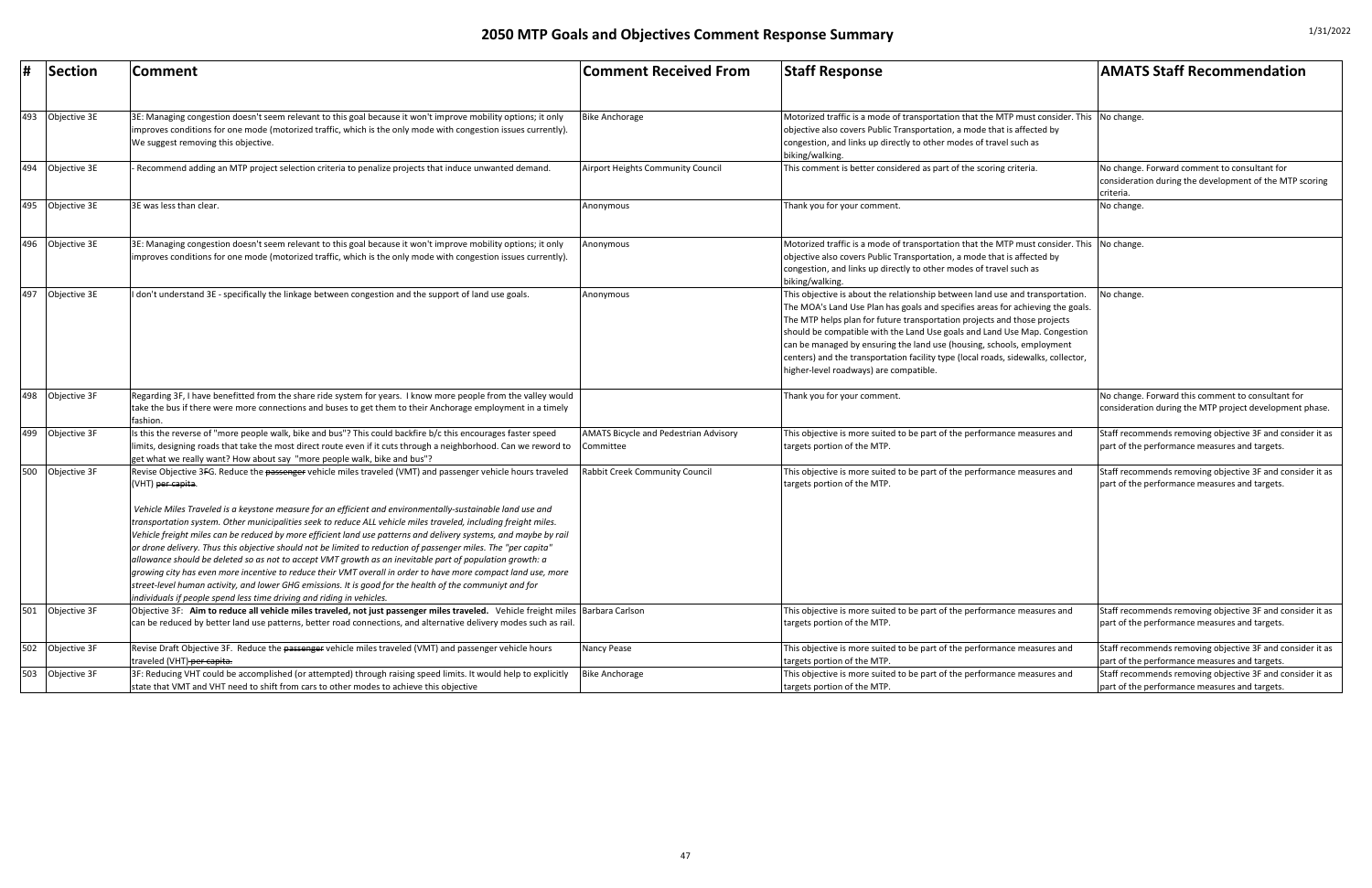| #   | Section          | Comment                                                                                                                                                                                                                                                                                                                                                                                                                                                                                                                                                                                                                                                                                                                             | <b>Comment Received From</b>                              | <b>Staff Response</b>                                                                                                                                                                                                                                                                                                                                                                                                                                                                                                                                                                                                                                                                                                                   | <b>AMATS Staff Recommendation</b>                                                                                                                                                                                                                                                                                                                                                                                                    |
|-----|------------------|-------------------------------------------------------------------------------------------------------------------------------------------------------------------------------------------------------------------------------------------------------------------------------------------------------------------------------------------------------------------------------------------------------------------------------------------------------------------------------------------------------------------------------------------------------------------------------------------------------------------------------------------------------------------------------------------------------------------------------------|-----------------------------------------------------------|-----------------------------------------------------------------------------------------------------------------------------------------------------------------------------------------------------------------------------------------------------------------------------------------------------------------------------------------------------------------------------------------------------------------------------------------------------------------------------------------------------------------------------------------------------------------------------------------------------------------------------------------------------------------------------------------------------------------------------------------|--------------------------------------------------------------------------------------------------------------------------------------------------------------------------------------------------------------------------------------------------------------------------------------------------------------------------------------------------------------------------------------------------------------------------------------|
|     |                  |                                                                                                                                                                                                                                                                                                                                                                                                                                                                                                                                                                                                                                                                                                                                     |                                                           |                                                                                                                                                                                                                                                                                                                                                                                                                                                                                                                                                                                                                                                                                                                                         |                                                                                                                                                                                                                                                                                                                                                                                                                                      |
| 504 | Objective 3F     | Climate Change<br>Objective 3F: Reduce the passenger vehicle miles travelled (VMT) and passenger vehicle hours traveled (VHT)<br>per capita. This objective is woefully inadequate, especially by including 'per capita.'                                                                                                                                                                                                                                                                                                                                                                                                                                                                                                           | Anchorage Citizens Coalition                              | This objective is more suited to be part of the performance measures and<br>targets portion of the MTP.                                                                                                                                                                                                                                                                                                                                                                                                                                                                                                                                                                                                                                 | Staff recommends removing objective 3F and consider it as<br>part of the performance measures and targets.                                                                                                                                                                                                                                                                                                                           |
|     |                  | n fact, to meet national climate change goals, overall VMT must be reduced. Electrification, while popular and<br>capturing new funding, is too slow to do the job by itself. Remove 'passenger' and 'per capita' from the<br>objective. Then develop concrete strategies to reduce VMT in the near term and the longer term, while<br>maintaining mobility. New federal infrastructure money is coming, and it is critically important that Anchorage<br>not use it to add vehicle capacity, induce demand and backslide from climate change objectives.                                                                                                                                                                           |                                                           |                                                                                                                                                                                                                                                                                                                                                                                                                                                                                                                                                                                                                                                                                                                                         |                                                                                                                                                                                                                                                                                                                                                                                                                                      |
|     |                  | Meeting climate change goals will require additional transit service in the short term. Is Anchorage even 'on<br>record' with USDOT seeking correction for lopsided federal spending and equity in federal funding between<br>adding lane miles and transit operations?                                                                                                                                                                                                                                                                                                                                                                                                                                                             |                                                           |                                                                                                                                                                                                                                                                                                                                                                                                                                                                                                                                                                                                                                                                                                                                         |                                                                                                                                                                                                                                                                                                                                                                                                                                      |
| 505 | Objective 3F     | The way this objective is currently worded seems to encourage faster speed limits and designing roads that take Airport Heights Community Council<br>the most direct route even if it cuts through a neighborhood, which does not align with the other goals and<br>objectives in this plan nor with our community council values.                                                                                                                                                                                                                                                                                                                                                                                                  |                                                           | This objective is more suited to be part of the performance measures and<br>targets portion of the MTP.                                                                                                                                                                                                                                                                                                                                                                                                                                                                                                                                                                                                                                 | Staff recommends removing objective 3F and consider it as<br>part of the performance measures and targets.                                                                                                                                                                                                                                                                                                                           |
| 506 | Objective 3F     | Objective 3F: Aim to reduce all vehicle miles traveled, not just passenger miles traveled. Vehicle freight miles Sharon Stockard<br>can be reduced by better land use patterns, better road connections, and alternative delivery modes such as rail.                                                                                                                                                                                                                                                                                                                                                                                                                                                                               |                                                           | This objective is more suited to be part of the performance measures and<br>targets portion of the MTP.                                                                                                                                                                                                                                                                                                                                                                                                                                                                                                                                                                                                                                 | Staff recommends removing objective 3F and consider it as<br>part of the performance measures and targets.                                                                                                                                                                                                                                                                                                                           |
| 507 | Objective 3F     | 3F: Reducing VHT could be accomplished (or attempted) through raising speed limits. It would help to explicitly<br>state that VMT and VHT need to shift from cars to other modes to achieve this objective.                                                                                                                                                                                                                                                                                                                                                                                                                                                                                                                         | Anonymous                                                 | This objective is more suited to be part of the performance measures and<br>targets portion of the MTP.                                                                                                                                                                                                                                                                                                                                                                                                                                                                                                                                                                                                                                 | Staff recommends removing objective 3F and consider it as<br>part of the performance measures and targets.                                                                                                                                                                                                                                                                                                                           |
| 508 | Objective 3F     | 3F the reduction of travel is essential but need a goal.                                                                                                                                                                                                                                                                                                                                                                                                                                                                                                                                                                                                                                                                            | <b>Bob Butera</b>                                         | This objective is more suited to be part of the performance measures and<br>targets portion of the MTP.                                                                                                                                                                                                                                                                                                                                                                                                                                                                                                                                                                                                                                 | Staff recommends removing objective 3F and consider it as<br>part of the performance measures and targets.                                                                                                                                                                                                                                                                                                                           |
| 509 | Objective 3F     | Objective 3F: Aim to reduce all vehicle miles traveled, not just passenger miles traveled. Vehicle freight miles<br>can be reduced by better land use patterns, better road connections, and alternative delivery modes such as rail.                                                                                                                                                                                                                                                                                                                                                                                                                                                                                               | Anonymous                                                 | This objective is more suited to be part of the performance measures and<br>targets portion of the MTP.                                                                                                                                                                                                                                                                                                                                                                                                                                                                                                                                                                                                                                 | Staff recommends removing objective 3F and consider it as<br>part of the performance measures and targets.                                                                                                                                                                                                                                                                                                                           |
|     | 510 Objective 3F | Objective 3F: This is a vital objective, but poorly worded. The objective should be to reduce ALL vehicle miles<br>traveled, not just passenger miles traveled. Freight miles can be reduced through more compact land use and<br>through rail.                                                                                                                                                                                                                                                                                                                                                                                                                                                                                     | Anonymous                                                 | This objective is more suited to be part of the performance measures and<br>targets portion of the MTP.                                                                                                                                                                                                                                                                                                                                                                                                                                                                                                                                                                                                                                 | Staff recommends removing objective 3F and consider it as<br>part of the performance measures and targets.                                                                                                                                                                                                                                                                                                                           |
| 511 | Objective 3F     | Remove this as an objective and incorpotate it as a Performance Measure, Target, or Criteria.                                                                                                                                                                                                                                                                                                                                                                                                                                                                                                                                                                                                                                       | <b>MTP Project Team</b>                                   | This objective is more suited to be part of the performance measures and<br>targets portion of the MTP.                                                                                                                                                                                                                                                                                                                                                                                                                                                                                                                                                                                                                                 | Staff recommends removing objective 3F and consider it as<br>part of the performance measures and targets.                                                                                                                                                                                                                                                                                                                           |
| 512 | Objective 3G     | 3G include higher route frequency                                                                                                                                                                                                                                                                                                                                                                                                                                                                                                                                                                                                                                                                                                   | Donovan Camp                                              | Thank you for your comment.                                                                                                                                                                                                                                                                                                                                                                                                                                                                                                                                                                                                                                                                                                             | No change.                                                                                                                                                                                                                                                                                                                                                                                                                           |
| 513 | Objective 3H     | 3H should include keeping bike lanes and sidewalks plowed through the winter and moving utility poles out of<br>crosswalk ramps and sidewalks.                                                                                                                                                                                                                                                                                                                                                                                                                                                                                                                                                                                      |                                                           | This is included in the objective. Thank you for your comment.                                                                                                                                                                                                                                                                                                                                                                                                                                                                                                                                                                                                                                                                          | No change.                                                                                                                                                                                                                                                                                                                                                                                                                           |
| 514 | Objective 3H     | multimodal" can we use a different term, an everyday word? Can we just say pedestrian and bicycle?                                                                                                                                                                                                                                                                                                                                                                                                                                                                                                                                                                                                                                  | <b>AMATS Bicycle and Pedestrian Advisory</b><br>Committee | This objective applies to more then just pedestrian and biking. In addition to<br>pedestrians and bicycling, it covers driving, transit, para-mobility, and all other<br>modes. These are all important for the MTP to consider.                                                                                                                                                                                                                                                                                                                                                                                                                                                                                                        | No change.                                                                                                                                                                                                                                                                                                                                                                                                                           |
| 515 | Objective 3H     | . Objective 3H warrants attention. "Design and maintain multi-modal facilities to accommodate winter<br>mobility". At the very least, the word "accommodate" should be changed to "improve". Accommodation of<br>winter mobility implies an acceptance of current practices. A strong case can be made that existing winter<br>maintenance practices on much of the pedestrian infrastructure are woefully inadequate to creating a vital, more<br>livable winter city. This is particularly important to the issue of environmental justice. AMATS should not accept<br>the subtle discriminations implicit in the current design and maintenance of pedestrian infrastructure used most<br>heavily by residents with low-incomes. | Allen Kemplen                                             | Staff understands this differently--"accommodating" winter mobility focuses<br>on the end state, where facility design and/or maintenance results in effective,<br>multi-modal, winter travel-- not a last resort for people lacking alternatives.<br>"Improve" works, but "accommodate" better captures both (1) the implied<br>improvements needed as well as (2) the end state for effective, multi-modal<br>winter travel. In our opinion, simply having a sidewalk or pathway on a corridor<br>does not equate to fully accommodating active transportation needs. We also<br>recognize that there are many areas where facility design and/or maintenance<br>does not adequately accommodate walking, biking, etc. in the winter. | No change.                                                                                                                                                                                                                                                                                                                                                                                                                           |
| 516 | Objective 4A     | can this be translated to everyday words? "intermodal capabilities and optimize the transportation system"                                                                                                                                                                                                                                                                                                                                                                                                                                                                                                                                                                                                                          | <b>AMATS Bicycle and Pedestrian Advisory</b><br>Committee | Staff agrees that this objective can be modified to more easily understandable<br>language.                                                                                                                                                                                                                                                                                                                                                                                                                                                                                                                                                                                                                                             | Staff recommends the following changes to Objective<br>4A:"Enhance intermodal capabilities and optimize of the<br>transportation system to meet the needs of freight<br>generators the Port of Alaska, Ted Stevens Anchorage-<br>International Airport, the Alaska Railroad, the military bases,<br>and other employment centers and industrial and<br>commercial areas, while maintaining compatibility with the<br>Land Use Plan." |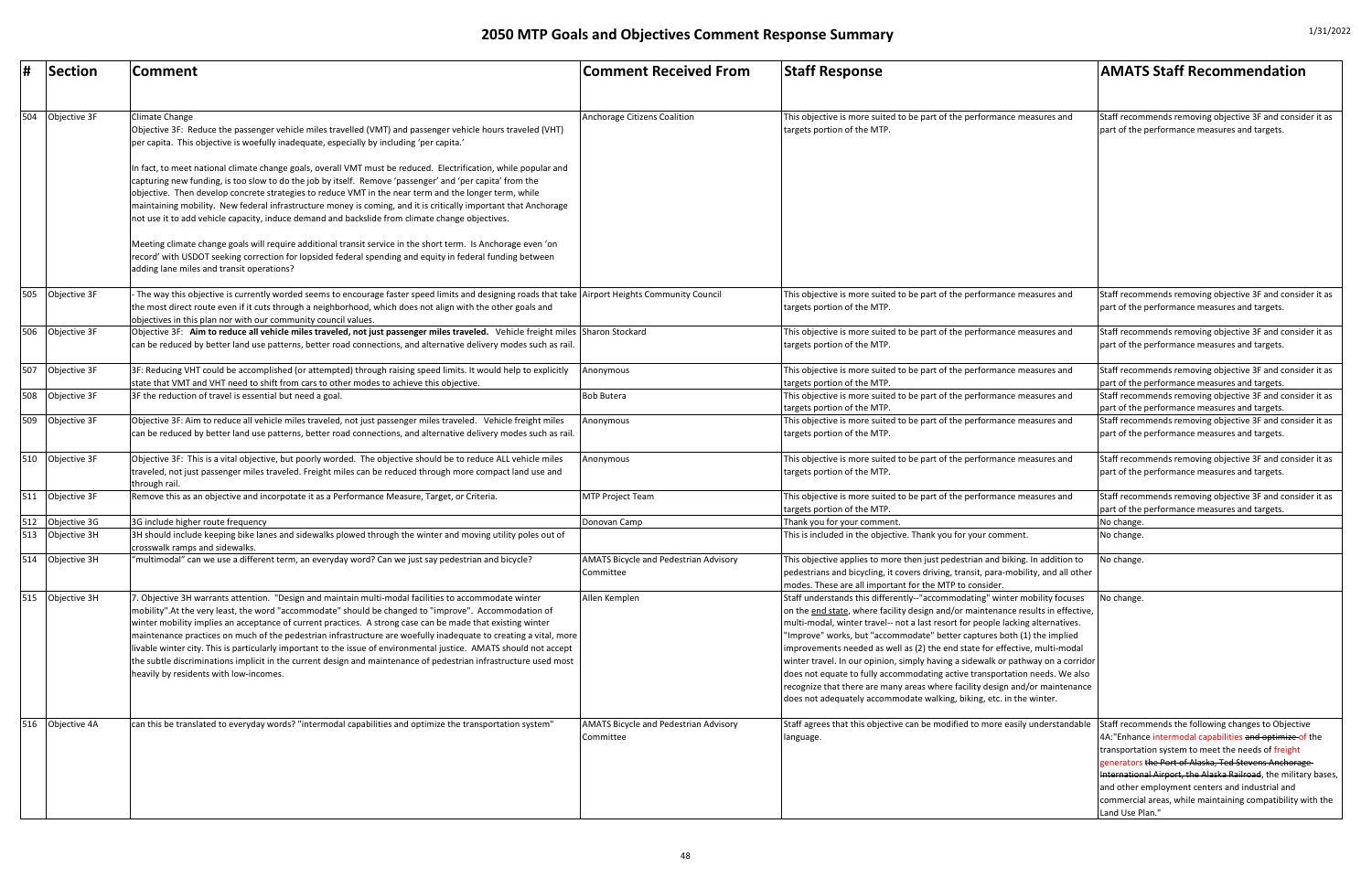| #   | Section          | <b>Comment</b>                                                                                                                                                                                                                                                                                                                                                                                                                                                                                                                                                                                                                                                                                                                                                                                                                                                                                                                                                                                                                                                                                                                                                                      | <b>Comment Received From</b>             | <b>Staff Response</b>                                                                                                                                                          | <b>AMATS Staff Recommendation</b>                                                                                                                                                                                                                                                                                                                                                                                              |
|-----|------------------|-------------------------------------------------------------------------------------------------------------------------------------------------------------------------------------------------------------------------------------------------------------------------------------------------------------------------------------------------------------------------------------------------------------------------------------------------------------------------------------------------------------------------------------------------------------------------------------------------------------------------------------------------------------------------------------------------------------------------------------------------------------------------------------------------------------------------------------------------------------------------------------------------------------------------------------------------------------------------------------------------------------------------------------------------------------------------------------------------------------------------------------------------------------------------------------|------------------------------------------|--------------------------------------------------------------------------------------------------------------------------------------------------------------------------------|--------------------------------------------------------------------------------------------------------------------------------------------------------------------------------------------------------------------------------------------------------------------------------------------------------------------------------------------------------------------------------------------------------------------------------|
| 517 | Objective 4A     | 4A - MEETING the needs of the Port of Alaska, Ted Stevens Anchorage International Airport, the Alaska Railroad,<br>the military bases, and other employment centers and industrial and commercial areas should occur in order to<br>OPTMIZE the needs of residents. Those two things are certainly compatible, but the emphasis on which gets<br>priority (businesses vs individuals) is very important. We don't want to live in a company town.                                                                                                                                                                                                                                                                                                                                                                                                                                                                                                                                                                                                                                                                                                                                   | Jena Ferrarese                           | Thank you for your comment                                                                                                                                                     | No change                                                                                                                                                                                                                                                                                                                                                                                                                      |
| 518 | Objective 4A     | 4A speaks only to getting trucks from one place to another. It ignores the fact that workers need to be able to get Anonymous<br>irom their homes to those business centers, and still just promotes a car/truck centric view of the MOA's<br>transportation system.                                                                                                                                                                                                                                                                                                                                                                                                                                                                                                                                                                                                                                                                                                                                                                                                                                                                                                                |                                          | This is just one objective of the MTP. There are other objectives that cover this No change.<br>lissue.                                                                        |                                                                                                                                                                                                                                                                                                                                                                                                                                |
|     | 519 Objective 4A | Please expand Objective 4A to plan and facilitate regional system efficiency as called for in Objective 3A,<br>especially expanding regional transit and rail freight.                                                                                                                                                                                                                                                                                                                                                                                                                                                                                                                                                                                                                                                                                                                                                                                                                                                                                                                                                                                                              | <b>Anchorage Citizens Coalition</b>      | Objective 3A already covers this issue.                                                                                                                                        | No change                                                                                                                                                                                                                                                                                                                                                                                                                      |
| 520 | Objective 4A     | The transportation system should be optimized for individuals before it is optimized for the port, airport,<br>railroad, military base, other employment centers, etc. A healthy economy supports that goal, but PEOPLE are the<br>ultimate bottom line and their quality of life within their community should be more greatly emphasized.                                                                                                                                                                                                                                                                                                                                                                                                                                                                                                                                                                                                                                                                                                                                                                                                                                         | <b>Airport Heights Community Council</b> | The MTP has to both. This is only one objective and there are numerous other<br>objectives that account for the people side of transportation.                                 | No change.                                                                                                                                                                                                                                                                                                                                                                                                                     |
| 521 | Objective 4A     | For 4A I would specifically mention the U-Med District as an important employment center.                                                                                                                                                                                                                                                                                                                                                                                                                                                                                                                                                                                                                                                                                                                                                                                                                                                                                                                                                                                                                                                                                           | Anonymous                                | Employment centers are not listed so it can cover all. If we have to list one, we<br>have to list them all                                                                     | Staff recommends the following changes to Objective<br>4A:"Enhance intermodal capabilities and optimize of the<br>transportation system to meet the needs of freight<br>generators the Port of Alaska, Ted Stevens Anchorage-<br>International Airport, the Alaska Railroad, the military ba<br>and other employment centers and industrial and<br>commercial areas, while maintaining compatibility with t<br>Land Use Plan." |
| 522 | Objective 4A     | Edit Objective 4A to be more clear. "Enhance intermodal capabilities and optimize the transportation system to<br>meet the needs of freight generators <del>the Port of Alaska, Ted Stevens Anchorage International Airport, the Alaska</del><br>Railroad, the military bases, and other employment centers and industrial and commercial areas, while<br>maintaining compatibility with the Land Use Plan."                                                                                                                                                                                                                                                                                                                                                                                                                                                                                                                                                                                                                                                                                                                                                                        | <b>MTP Project Team</b>                  |                                                                                                                                                                                | Staff recommends the following changes to Objective<br>4A:"Enhance intermodal capabilities and optimize of the<br>transportation system to meet the needs of freight<br>generators the Port of Alaska, Ted Stevens Anchorage-<br>International Airport, the Alaska Railroad, the military ba<br>and other employment centers and industrial and<br>commercial areas, while maintaining compatibility with t<br>Land Use Plan." |
| 523 | Objective 4A     | Define "freight generators".                                                                                                                                                                                                                                                                                                                                                                                                                                                                                                                                                                                                                                                                                                                                                                                                                                                                                                                                                                                                                                                                                                                                                        | <b>MTP Project Team</b>                  |                                                                                                                                                                                | Staff recommends adding a definition for the new words<br>"freight generators".                                                                                                                                                                                                                                                                                                                                                |
| 524 | Objective 4C     | 4C What does "adaptable transportation system mean?                                                                                                                                                                                                                                                                                                                                                                                                                                                                                                                                                                                                                                                                                                                                                                                                                                                                                                                                                                                                                                                                                                                                 | Anonymous                                | A transportation system that can adapt to change. This can include things like<br>climate change or changes to how transportation system are studied or<br>modeled.            | No change.                                                                                                                                                                                                                                                                                                                                                                                                                     |
| 525 | Objective 4C     | For 4C what is an adaptable trans system?                                                                                                                                                                                                                                                                                                                                                                                                                                                                                                                                                                                                                                                                                                                                                                                                                                                                                                                                                                                                                                                                                                                                           | Anonymous                                | A transportation system that can adapt to change. This can include things like<br>climate change or changes to how transportation system are studied or<br>modeled.            | No change.                                                                                                                                                                                                                                                                                                                                                                                                                     |
| 526 | Objective 4D     | GOAL <sub>4</sub><br>Objective 4D is too limited. We need regional policy for travel in general, not just technology. Revise 4D: Plan<br>and facilitate regional policy development for travel demand management and for new technology, such as<br>connected, autonomous and electric vehicles, and passenger rail travel.                                                                                                                                                                                                                                                                                                                                                                                                                                                                                                                                                                                                                                                                                                                                                                                                                                                         | Nancy Pease                              | Passenger rail will be considered as part of the MTP.<br>Regional policies are better covered under the policies and action items of the development phase of the MTP.<br>MTP. | No change. Forward comment to consultant for<br>consideration during the policies and action items                                                                                                                                                                                                                                                                                                                             |
| 527 | Objective 4D     | 4D: If "facilitating" the use of autonomous vehicles (AVs) or electric vehicles (EVs) is an objective of the plan, that Bike Anchorage<br>makes it sound like the 2050 MTP is endorsing or encouraging the use of autonomous or electrical vehicles.<br>-lowever, AVs and EVs undermine several other proposed Goals: they contribute to the already unbalanced (car-<br>prioritized) transportation network, do not improve safety (AVs are more dangerous, and EVs do not reduce the<br>risk posed by gas-powered vehicles), do not promote a healthy environment (EVs are only a little better than gas-<br>powered, especially in comparison to a true mode shift like to walking, biking, or transit), and undermine efforts<br>to improve equity (AVs and EVs are even more expensive than traditional cars, and are far more expensive than<br>walking, biking, or taking the bus). Instead of implying that AVs and EVs are a solution endorsed by the 2050<br>MTP, please instead specify that policy is needed to guide the safest possible integration of these vehicles into<br>the transportation network. It is also unclear how this objective would support Goal 4. |                                          | The MTP should account and plan for EV and Autonomous vehicles as they will $\vert$ No change.<br>have an impact on the transportation system.                                 |                                                                                                                                                                                                                                                                                                                                                                                                                                |

| <b>Comment Received From</b>        | <b>Staff Response</b>                                                                                                                                               | <b>AMATS Staff Recommendation</b>                                                                                                                                                                                                                                                                                                                                                                                                    |
|-------------------------------------|---------------------------------------------------------------------------------------------------------------------------------------------------------------------|--------------------------------------------------------------------------------------------------------------------------------------------------------------------------------------------------------------------------------------------------------------------------------------------------------------------------------------------------------------------------------------------------------------------------------------|
| Jena Ferrarese                      | Thank you for your comment.                                                                                                                                         | No change.                                                                                                                                                                                                                                                                                                                                                                                                                           |
|                                     |                                                                                                                                                                     |                                                                                                                                                                                                                                                                                                                                                                                                                                      |
| Anonymous                           | This is just one objective of the MTP. There are other objectives that cover this No change.<br>issue.                                                              |                                                                                                                                                                                                                                                                                                                                                                                                                                      |
| <b>Anchorage Citizens Coalition</b> | Objective 3A already covers this issue.                                                                                                                             | No change.                                                                                                                                                                                                                                                                                                                                                                                                                           |
| Airport Heights Community Council   | The MTP has to both. This is only one objective and there are numerous other<br>objectives that account for the people side of transportation.                      | No change.                                                                                                                                                                                                                                                                                                                                                                                                                           |
| Anonymous                           | Employment centers are not listed so it can cover all. If we have to list one, we<br>have to list them all.                                                         | Staff recommends the following changes to Objective<br>4A:"Enhance intermodal capabilities and optimize of the<br>transportation system to meet the needs of freight<br>generators the Port of Alaska, Ted Stevens Anchorage-<br>International Airport, the Alaska Railroad, the military bases,<br>and other employment centers and industrial and<br>commercial areas, while maintaining compatibility with the<br>Land Use Plan." |
| <b>MTP Project Team</b>             |                                                                                                                                                                     | Staff recommends the following changes to Objective<br>4A:"Enhance intermodal capabilities and optimize of the<br>transportation system to meet the needs of freight<br>generators the Port of Alaska, Ted Stevens Anchorage-<br>International Airport, the Alaska Railroad, the military bases,<br>and other employment centers and industrial and<br>commercial areas, while maintaining compatibility with the<br>Land Use Plan." |
| <b>MTP Project Team</b>             |                                                                                                                                                                     | Staff recommends adding a definition for the new words<br>"freight generators".                                                                                                                                                                                                                                                                                                                                                      |
| Anonymous                           | A transportation system that can adapt to change. This can include things like<br>climate change or changes to how transportation system are studied or<br>modeled. | No change.                                                                                                                                                                                                                                                                                                                                                                                                                           |
| Anonymous                           | A transportation system that can adapt to change. This can include things like<br>climate change or changes to how transportation system are studied or<br>modeled. | No change.                                                                                                                                                                                                                                                                                                                                                                                                                           |
| Nancy Pease                         | Passenger rail will be considered as part of the MTP.<br>Regional policies are better covered under the policies and action items of the<br>MTP.                    | No change. Forward comment to consultant for<br>consideration during the policies and action items<br>development phase of the MTP.                                                                                                                                                                                                                                                                                                  |
| <b>Bike Anchorage</b>               | The MTP should account and plan for EV and Autonomous vehicles as they will<br>have an impact on the transportation system.                                         | No change.                                                                                                                                                                                                                                                                                                                                                                                                                           |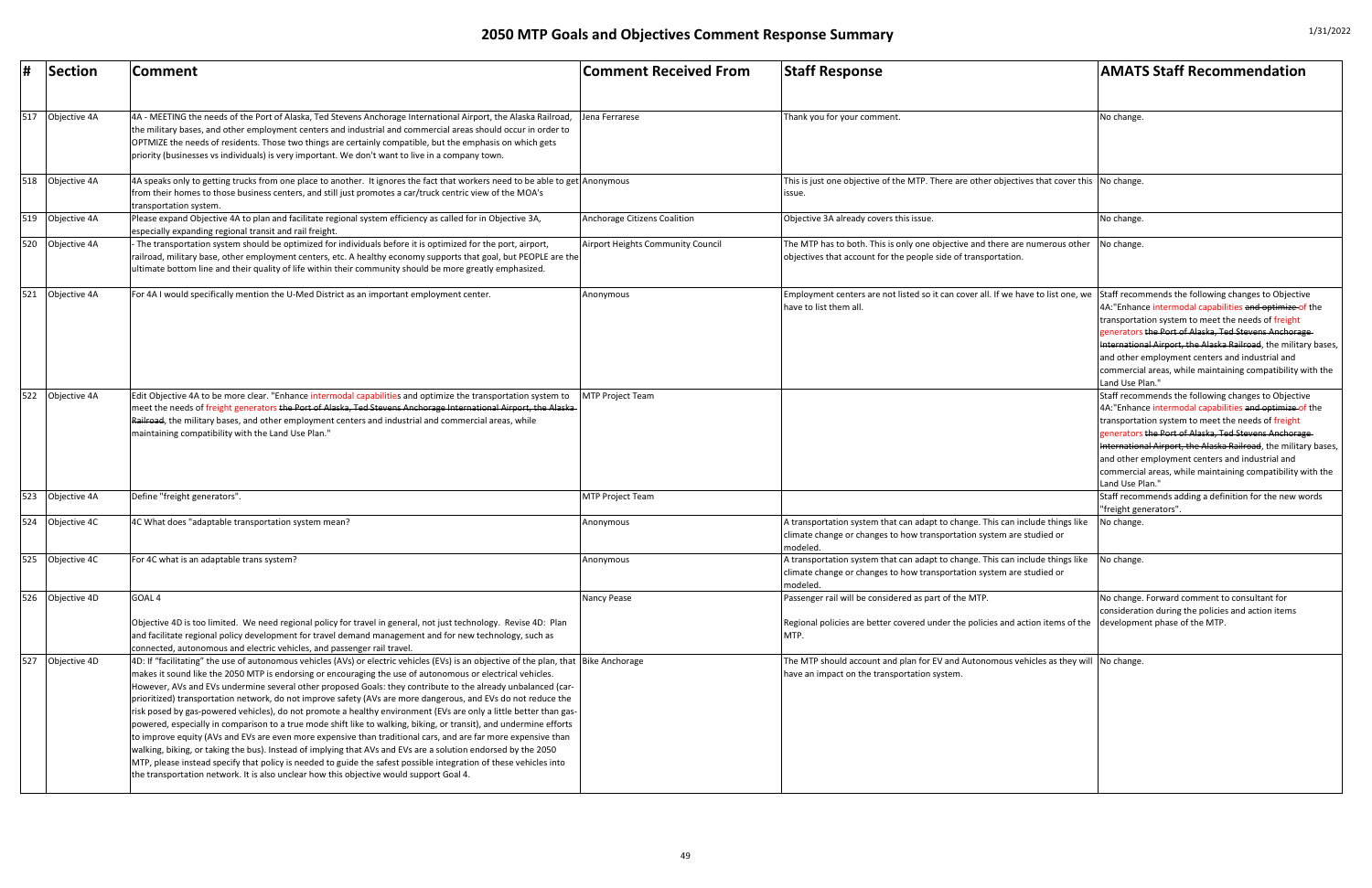| <b>Comment Received From</b>                              | <b>Staff Response</b>                                                                                                                                                                                                                                                                                                                                                                                                                                                                                                                                                                                                                                                                                                                                                                                                                                                                                                                                                                                                                                                                                                                                                                                 | <b>AMATS Staff Recommendation</b>                                                                                                                                                                                                                         |
|-----------------------------------------------------------|-------------------------------------------------------------------------------------------------------------------------------------------------------------------------------------------------------------------------------------------------------------------------------------------------------------------------------------------------------------------------------------------------------------------------------------------------------------------------------------------------------------------------------------------------------------------------------------------------------------------------------------------------------------------------------------------------------------------------------------------------------------------------------------------------------------------------------------------------------------------------------------------------------------------------------------------------------------------------------------------------------------------------------------------------------------------------------------------------------------------------------------------------------------------------------------------------------|-----------------------------------------------------------------------------------------------------------------------------------------------------------------------------------------------------------------------------------------------------------|
| <b>Airport Heights Community Council</b>                  | That is included in the new technologies portion. These can be considered<br>during the project, policies, and actions development phases of the MTP. Staff<br>recommends editing objective 4D to remove the specific new technology called technology., such as connected, autonomous and electric-<br>lout.                                                                                                                                                                                                                                                                                                                                                                                                                                                                                                                                                                                                                                                                                                                                                                                                                                                                                         | Staff recommends the following edit to objective 4D: "Plan<br>and facilitate regional policy development for new<br>vehicles."<br>Forward this comment to the consultant for consideration<br>during the project, polices, and actions development phases |
| Anonymous                                                 | The MTP should account and plan for EV and Autonomous vehicles as they will<br>have an impact on the transportation system.                                                                                                                                                                                                                                                                                                                                                                                                                                                                                                                                                                                                                                                                                                                                                                                                                                                                                                                                                                                                                                                                           | of the MTP.<br>No change.                                                                                                                                                                                                                                 |
| Anonymous                                                 | This comment makes no sense. Demand management is already covered under No change.<br>objective 3A.                                                                                                                                                                                                                                                                                                                                                                                                                                                                                                                                                                                                                                                                                                                                                                                                                                                                                                                                                                                                                                                                                                   |                                                                                                                                                                                                                                                           |
| <b>AMATS Bicycle and Pedestrian Advisory</b><br>Committee | Stakeholders input is already included in the Context Sensitive Solutions<br>process.                                                                                                                                                                                                                                                                                                                                                                                                                                                                                                                                                                                                                                                                                                                                                                                                                                                                                                                                                                                                                                                                                                                 | No change.                                                                                                                                                                                                                                                |
| Anonymous                                                 | Thank you for your comment.                                                                                                                                                                                                                                                                                                                                                                                                                                                                                                                                                                                                                                                                                                                                                                                                                                                                                                                                                                                                                                                                                                                                                                           | No change.                                                                                                                                                                                                                                                |
| Nancy Pease                                               | Thank you for your comment.                                                                                                                                                                                                                                                                                                                                                                                                                                                                                                                                                                                                                                                                                                                                                                                                                                                                                                                                                                                                                                                                                                                                                                           | No change.                                                                                                                                                                                                                                                |
| <b>Anchorage Citizens Coalition</b>                       | Thank you for your comment.                                                                                                                                                                                                                                                                                                                                                                                                                                                                                                                                                                                                                                                                                                                                                                                                                                                                                                                                                                                                                                                                                                                                                                           | No change.                                                                                                                                                                                                                                                |
| Anonymous                                                 | Connectivity is addressed as part of 3D. 4E and 3C do different things. Both<br>work together and support each other.                                                                                                                                                                                                                                                                                                                                                                                                                                                                                                                                                                                                                                                                                                                                                                                                                                                                                                                                                                                                                                                                                 | No change.                                                                                                                                                                                                                                                |
| Rabbit Creek Community Council                            | The 2050 MTP follows a performance based planning approach. Goals are a<br>broad based statement of what we are trying to achieve. Objectives are specific of the performance measures and targets development<br>measurable statements that help to support the associated goals. Performance phase of the MTP.<br>Measures and targets are how the plan measures if you are meeting your<br>goals/objectives. This broad based planning approach allows you to have fewer<br>objective that cover multiple areas and integrate better. Additional information<br>can be found here from the FHWA resources: https://www.tpmtools.org/wp-<br>content/uploads/2016/09/guidebook-component-03.pdf.<br>This change is too specific for Goals and Objectives and should be considered<br>for the performance measures and targets section of the 2050 MTP.<br>The MOA Climate Action Plan (CAP) is not an AMATS Plan and AMATS is not<br>solely responsible for meeting the targets it set. Additional the MAO CAP is not<br>the only plan AMATS has to consider for the MTP. However, the 2050 MTP has<br>and will review the MOA CAP for incorporation of policies and action items<br>where possible. | No change. Forward to consultant for consideration as part                                                                                                                                                                                                |
| Anonymous                                                 | Thank you for comment.                                                                                                                                                                                                                                                                                                                                                                                                                                                                                                                                                                                                                                                                                                                                                                                                                                                                                                                                                                                                                                                                                                                                                                                | No change.                                                                                                                                                                                                                                                |

|     | Section      | Comment                                                                                                                                                                                                                                                                                                                                                                                                                                                                                                                                                                                            | <b>Comment Received From</b>                              | <b>Staff Response</b>                                                                                                                                                                                                                                                                                                                                                                                                                                                                                                                                                                                                                                                                                                                                                                                                                                                                                                                                                                                                                                                                                                                                                                              | <b>AMATS Staff Recommendation</b>                                                                                        |
|-----|--------------|----------------------------------------------------------------------------------------------------------------------------------------------------------------------------------------------------------------------------------------------------------------------------------------------------------------------------------------------------------------------------------------------------------------------------------------------------------------------------------------------------------------------------------------------------------------------------------------------------|-----------------------------------------------------------|----------------------------------------------------------------------------------------------------------------------------------------------------------------------------------------------------------------------------------------------------------------------------------------------------------------------------------------------------------------------------------------------------------------------------------------------------------------------------------------------------------------------------------------------------------------------------------------------------------------------------------------------------------------------------------------------------------------------------------------------------------------------------------------------------------------------------------------------------------------------------------------------------------------------------------------------------------------------------------------------------------------------------------------------------------------------------------------------------------------------------------------------------------------------------------------------------|--------------------------------------------------------------------------------------------------------------------------|
| 528 | Objective 4D | Suggest including other electric transportation modes to this objective, i.e. ebikes, segways, and other personal  Airport Heights Community Council<br>electric conveyances. Other future possibilities are inevitable and technology evolution is rapid.                                                                                                                                                                                                                                                                                                                                         |                                                           | That is included in the new technologies portion. These can be considered<br>during the project, policies, and actions development phases of the MTP. Staff and facilitate regional policy development for new<br>recommends editing objective 4D to remove the specific new technology called technology., such as connected, autonomous and el-<br>Iout.                                                                                                                                                                                                                                                                                                                                                                                                                                                                                                                                                                                                                                                                                                                                                                                                                                         | Staff recommends the following edit to objective 4D<br>vehicles."                                                        |
|     |              |                                                                                                                                                                                                                                                                                                                                                                                                                                                                                                                                                                                                    |                                                           |                                                                                                                                                                                                                                                                                                                                                                                                                                                                                                                                                                                                                                                                                                                                                                                                                                                                                                                                                                                                                                                                                                                                                                                                    | Forward this comment to the consultant for conside<br>during the project, polices, and actions developmen<br>of the MTP. |
| 529 | Objective 4D | 4D: Autonomous or electrical vehicles do not address any other proposed goals. In contrast, they contribute to<br>the already unbalanced (car-prioritized) transportation network, do not improve safety, do not promote a<br>healthy environment (electric vehicles are only a little better than gas-powered, especially relative to a true<br>mode shift like to walking, biking, or transit), and undermine efforts to improve equity (autonomous and electric<br>vehicles are even more expensive than traditional cars, and far more expensive than walking, biking, or taking the<br>[bus). | Anonymous                                                 | The MTP should account and plan for EV and Autonomous vehicles as they will No change.<br>have an impact on the transportation system.                                                                                                                                                                                                                                                                                                                                                                                                                                                                                                                                                                                                                                                                                                                                                                                                                                                                                                                                                                                                                                                             |                                                                                                                          |
| 530 | Objective 4D | Objective 4D is too narrow, and the outcome is not clear. Regional coordination is good, but for more than just<br>technology. Add:<br>facilitate regional policy development for demand management                                                                                                                                                                                                                                                                                                                                                                                                | Anonymous                                                 | This comment makes no sense. Demand management is already covered under No change.<br>objective 3A.                                                                                                                                                                                                                                                                                                                                                                                                                                                                                                                                                                                                                                                                                                                                                                                                                                                                                                                                                                                                                                                                                                |                                                                                                                          |
| 531 | Objective 4E | Context Sensitive Solutions - can we change this to "use a Context Sensitive Solutions approach that includes<br>stakeholders input"                                                                                                                                                                                                                                                                                                                                                                                                                                                               | <b>AMATS Bicycle and Pedestrian Advisory</b><br>Committee | Stakeholders input is already included in the Context Sensitive Solutions<br>process.                                                                                                                                                                                                                                                                                                                                                                                                                                                                                                                                                                                                                                                                                                                                                                                                                                                                                                                                                                                                                                                                                                              | No change.                                                                                                               |
| 532 | Objective 4E | 4E More meaningless jargon                                                                                                                                                                                                                                                                                                                                                                                                                                                                                                                                                                         | Anonymous                                                 | Thank you for your comment.                                                                                                                                                                                                                                                                                                                                                                                                                                                                                                                                                                                                                                                                                                                                                                                                                                                                                                                                                                                                                                                                                                                                                                        | No change.                                                                                                               |
| 533 | Objective 4E | Objective 4E is too constrained. Complete Streets policies accommodate pedestrians in an auto-dominated<br>corridor. There is a more transformational type of street, common in European cities: one that accommodates<br>automobiles in a people-dominated corridor. This concept is presented in the Strong Towns approach. See<br>strongtowns.org.                                                                                                                                                                                                                                              | Nancy Pease                                               | Thank you for your comment.                                                                                                                                                                                                                                                                                                                                                                                                                                                                                                                                                                                                                                                                                                                                                                                                                                                                                                                                                                                                                                                                                                                                                                        | No change.                                                                                                               |
| 534 | Objective 4E | We appreciate:<br>Objective 4E: Match street design to local land use goals by applying the Context Sensitive Solutions and<br>Complete Streets policies.                                                                                                                                                                                                                                                                                                                                                                                                                                          | Anchorage Citizens Coalition                              | Thank you for your comment.                                                                                                                                                                                                                                                                                                                                                                                                                                                                                                                                                                                                                                                                                                                                                                                                                                                                                                                                                                                                                                                                                                                                                                        | No change.                                                                                                               |
| 535 | Objective 4E | 4E seems redundant to 3C and has the same problem I commented on there (does not consider connectivity).                                                                                                                                                                                                                                                                                                                                                                                                                                                                                           | Anonymous                                                 | Connectivity is addressed as part of 3D. 4E and 3C do different things. Both<br>work together and support each other.                                                                                                                                                                                                                                                                                                                                                                                                                                                                                                                                                                                                                                                                                                                                                                                                                                                                                                                                                                                                                                                                              | No change.                                                                                                               |
| 536 | Objective 5A | The MTP should commit to a specific target for Greenhouse Gas Emissions in order to meet the Anchorage<br>Climate Action Plan's target of 80 percent greenhouse gas reduction by 2050.<br>Revise Objective 5A: Improve air quality and reduce greenhouse gas emissions commensurate with the<br>Anchorage Climate Action Plan target of 80% reduction by 2050.                                                                                                                                                                                                                                     | Rabbit Creek Community Council                            | The 2050 MTP follows a performance based planning approach. Goals are a<br>broad based statement of what we are trying to achieve. Objectives are specific of the performance measures and targets developm<br>measurable statements that help to support the associated goals. Performance phase of the MTP.<br>Measures and targets are how the plan measures if you are meeting your<br>goals/objectives. This broad based planning approach allows you to have fewer<br>objective that cover multiple areas and integrate better. Additional information<br>can be found here from the FHWA resources: https://www.tpmtools.org/wp-<br>content/uploads/2016/09/guidebook-component-03.pdf.<br>This change is too specific for Goals and Objectives and should be considered<br>for the performance measures and targets section of the 2050 MTP.<br>The MOA Climate Action Plan (CAP) is not an AMATS Plan and AMATS is not<br>solely responsible for meeting the targets it set. Additional the MAO CAP is not<br>the only plan AMATS has to consider for the MTP. However, the 2050 MTP has<br>and will review the MOA CAP for incorporation of policies and action items<br>where possible. | No change. Forward to consultant for consideration                                                                       |
| 537 | Objective 5A | 5A cannot only be used to prioritize expanding car/truck related travel. Cars getting from one place faster, with<br>less delays does reduce greenhouse gasses, but not as much as facilitating more non-car/truck travel.                                                                                                                                                                                                                                                                                                                                                                         | Anonymous                                                 | Thank you for comment.                                                                                                                                                                                                                                                                                                                                                                                                                                                                                                                                                                                                                                                                                                                                                                                                                                                                                                                                                                                                                                                                                                                                                                             | No change.                                                                                                               |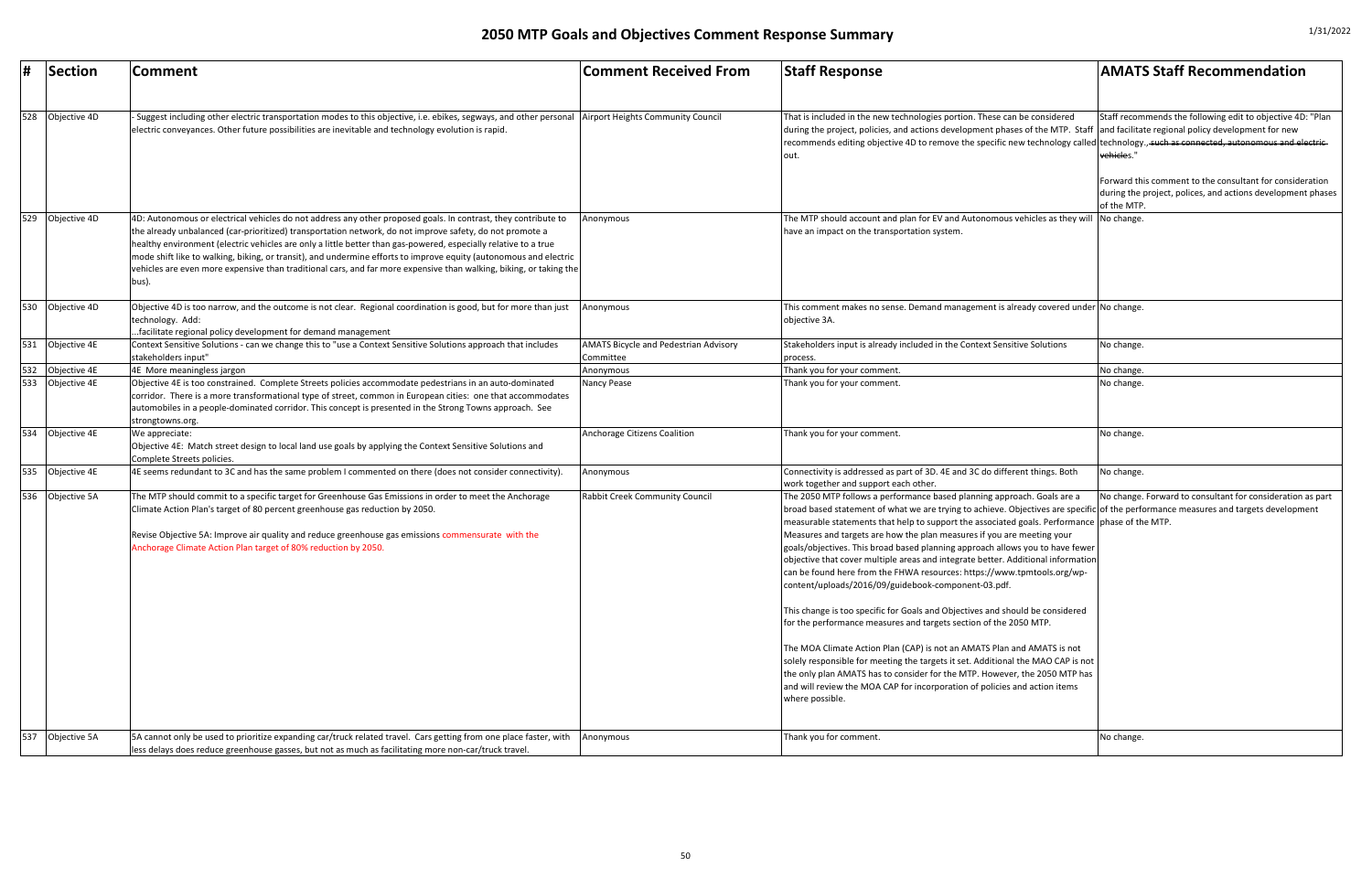| #   | Section      | Comment                                                                                                                                                                                                                                                                                                                                                                                                                                                                                                                                                                                                                                                                                                                                                                                                                                                                                                                                                                                                                                                                                    | Comment Received From | <b>Staff Response</b>                                                                                                                                                                                                                                                                                                                                                                                                                                                                                                                                                                                                                                                                                                                                                                                                                                                                                                                                                                                                                                                                                                                                                                                 | <b>AMATS Staff Recommendation</b>                          |
|-----|--------------|--------------------------------------------------------------------------------------------------------------------------------------------------------------------------------------------------------------------------------------------------------------------------------------------------------------------------------------------------------------------------------------------------------------------------------------------------------------------------------------------------------------------------------------------------------------------------------------------------------------------------------------------------------------------------------------------------------------------------------------------------------------------------------------------------------------------------------------------------------------------------------------------------------------------------------------------------------------------------------------------------------------------------------------------------------------------------------------------|-----------------------|-------------------------------------------------------------------------------------------------------------------------------------------------------------------------------------------------------------------------------------------------------------------------------------------------------------------------------------------------------------------------------------------------------------------------------------------------------------------------------------------------------------------------------------------------------------------------------------------------------------------------------------------------------------------------------------------------------------------------------------------------------------------------------------------------------------------------------------------------------------------------------------------------------------------------------------------------------------------------------------------------------------------------------------------------------------------------------------------------------------------------------------------------------------------------------------------------------|------------------------------------------------------------|
|     |              |                                                                                                                                                                                                                                                                                                                                                                                                                                                                                                                                                                                                                                                                                                                                                                                                                                                                                                                                                                                                                                                                                            |                       |                                                                                                                                                                                                                                                                                                                                                                                                                                                                                                                                                                                                                                                                                                                                                                                                                                                                                                                                                                                                                                                                                                                                                                                                       |                                                            |
| 538 | Objective 5A | Objective 5A: Strengthen the commitment to "reduce greenhouse gas emissions" by adding a reference to<br>targets set by the Anchorage Climate Action Plan of 80 percent reductions by 2050. This is an adopted goal<br>already: so be clear about it.                                                                                                                                                                                                                                                                                                                                                                                                                                                                                                                                                                                                                                                                                                                                                                                                                                      | Barbara Carlson       | The 2050 MTP follows a performance based planning approach. Goals are a<br>broad based statement of what we are trying to achieve. Objectives are specific of the performance measures and targets development<br>measurable statements that help to support the associated goals. Performance phase of the MTP.<br>Measures and targets are how the plan measures if you are meeting your<br>goals/objectives. This broad based planning approach allows you to have fewer<br>objective that cover multiple areas and integrate better. Additional information<br>can be found here from the FHWA resources: https://www.tpmtools.org/wp-<br>content/uploads/2016/09/guidebook-component-03.pdf.<br>This change is too specific for Goals and Objectives and should be considered<br>for the performance measures and targets section of the 2050 MTP.<br>The MOA Climate Action Plan (CAP) is not an AMATS Plan and AMATS is not<br>solely responsible for meeting the targets it set. Additional the MAO CAP is not<br>the only plan AMATS has to consider for the MTP. However, the 2050 MTP has<br>and will review the MOA CAP for incorporation of policies and action items<br>where possible. | No change. Forward to consultant for consideration as part |
| 539 | Objective 5A | GOAL <sub>5</sub><br>The previous MTP 2040 objectives were more specific, and outcome based. This draft MTP 2050 is potentially<br>less accountable. Objective 5D. is especially egregious by aiming for "compatibility with the natural<br>environment", when Goal 5 calls for "protect, preserve, and enhance the natural environment.".<br>Revise the MTP Goal 5 Objectives to restore specific types of environmental outcomes from our future<br>transportation sending. Also, aim for better public health indicators, not "healthy lifestyles, which can't be easily<br>measured. Public health indicators include rates of obesity, asthma, and mental illness as noted in the Anchorage<br>Non-Motorized Plan.<br>The MTP should commit to a specific target for Greenhouse Gas Emissions in order to meet the Anchorage<br>Climate Action Plan's target of 80 percent greenhouse gas reduction by 2050.<br>Revised Objective 5A: Improve air quality and reduce greenhouse gas emissions commensurate with the<br>Anchorage Climate Action Plan target of 80% reduction by 2050. | <b>Nancy Pease</b>    | The 2050 MTP follows a performance based planning approach. Goals are a<br>broad based statement of what we are trying to achieve. Objectives are specific of the performance measures and targets development<br>measurable statements that help to support the associated goals. Performance phase of the MTP.<br>Measures and targets are how the plan measures if you are meeting your<br>goals/objectives. This broad based planning approach allows you to have fewer<br>objective that cover multiple areas and integrate better. Additional information<br>can be found here from the FHWA resources: https://www.tpmtools.org/wp-<br>content/uploads/2016/09/guidebook-component-03.pdf.<br>This change is too specific for Goals and Objectives and should be considered<br>for the performance measures and targets section of the 2050 MTP.<br>The MOA Climate Action Plan (CAP) is not an AMATS Plan and AMATS is not<br>solely responsible for meeting the targets it set. Additional the MAO CAP is not<br>the only plan AMATS has to consider for the MTP. However, the 2050 MTP has<br>and will review the MOA CAP for incorporation of policies and action items<br>where possible. | No change. Forward to consultant for consideration as part |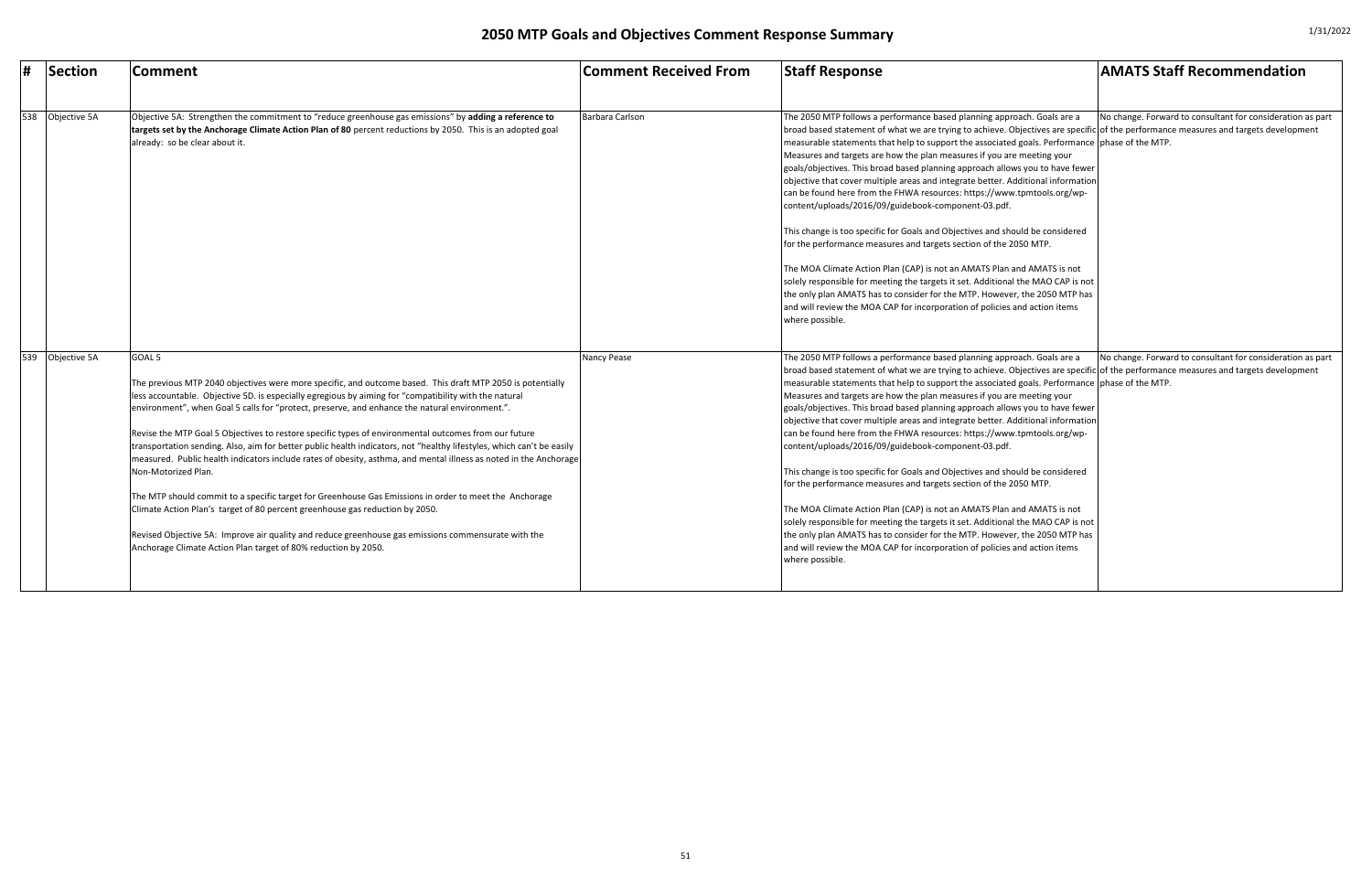| #   | Section      | <b>Comment</b>                                                                                                                                                                                                                                        | Comment Received From | <b>Staff Response</b>                                                                                                                                                                                                                                                                                                                                                                                                                                                                                                                                                                                                                                                                                                                                                                                                                                                                                                                                                                                                                                                                                                                                                                                 | <b>AMATS Staff Recommendation</b>                          |
|-----|--------------|-------------------------------------------------------------------------------------------------------------------------------------------------------------------------------------------------------------------------------------------------------|-----------------------|-------------------------------------------------------------------------------------------------------------------------------------------------------------------------------------------------------------------------------------------------------------------------------------------------------------------------------------------------------------------------------------------------------------------------------------------------------------------------------------------------------------------------------------------------------------------------------------------------------------------------------------------------------------------------------------------------------------------------------------------------------------------------------------------------------------------------------------------------------------------------------------------------------------------------------------------------------------------------------------------------------------------------------------------------------------------------------------------------------------------------------------------------------------------------------------------------------|------------------------------------------------------------|
|     |              |                                                                                                                                                                                                                                                       |                       |                                                                                                                                                                                                                                                                                                                                                                                                                                                                                                                                                                                                                                                                                                                                                                                                                                                                                                                                                                                                                                                                                                                                                                                                       |                                                            |
| 540 | Objective 5A | Objective 5A: Strengthen the commitment to "reduce greenhouse gas emissions" by adding a reference to<br>targets set by the Anchorage Climate Action Plan of 80 percent reductions by 2050. This is an adopted goal<br>already: so be clear about it  | Sharon Stockard       | The 2050 MTP follows a performance based planning approach. Goals are a<br>broad based statement of what we are trying to achieve. Objectives are specific of the performance measures and targets development<br>measurable statements that help to support the associated goals. Performance phase of the MTP.<br>Measures and targets are how the plan measures if you are meeting your<br>goals/objectives. This broad based planning approach allows you to have fewer<br>objective that cover multiple areas and integrate better. Additional information<br>can be found here from the FHWA resources: https://www.tpmtools.org/wp-<br>content/uploads/2016/09/guidebook-component-03.pdf.<br>This change is too specific for Goals and Objectives and should be considered<br>for the performance measures and targets section of the 2050 MTP.<br>The MOA Climate Action Plan (CAP) is not an AMATS Plan and AMATS is not<br>solely responsible for meeting the targets it set. Additional the MAO CAP is not<br>the only plan AMATS has to consider for the MTP. However, the 2050 MTP has<br>and will review the MOA CAP for incorporation of policies and action items<br>where possible. | No change. Forward to consultant for consideration as part |
| 541 | Objective 5A | Objective 5A: Strengthen the commitment to "reduce greenhouse gas emissions" by adding a reference to<br>targets set by the Anchorage Climate Action Plan of 80 percent reductions by 2050. This is an adopted goal<br>already: so be clear about it. | Anonymous             | The 2050 MTP follows a performance based planning approach. Goals are a<br>broad based statement of what we are trying to achieve. Objectives are specific of the performance measures and targets development<br>measurable statements that help to support the associated goals. Performance phase of the MTP.<br>Measures and targets are how the plan measures if you are meeting your<br>goals/objectives. This broad based planning approach allows you to have fewer<br>objective that cover multiple areas and integrate better. Additional information<br>can be found here from the FHWA resources: https://www.tpmtools.org/wp-<br>content/uploads/2016/09/guidebook-component-03.pdf.<br>This change is too specific for Goals and Objectives and should be considered<br>for the performance measures and targets section of the 2050 MTP.<br>The MOA Climate Action Plan (CAP) is not an AMATS Plan and AMATS is not<br>solely responsible for meeting the targets it set. Additional the MAO CAP is not<br>the only plan AMATS has to consider for the MTP. However, the 2050 MTP has<br>and will review the MOA CAP for incorporation of policies and action items<br>where possible. | No change. Forward to consultant for consideration as part |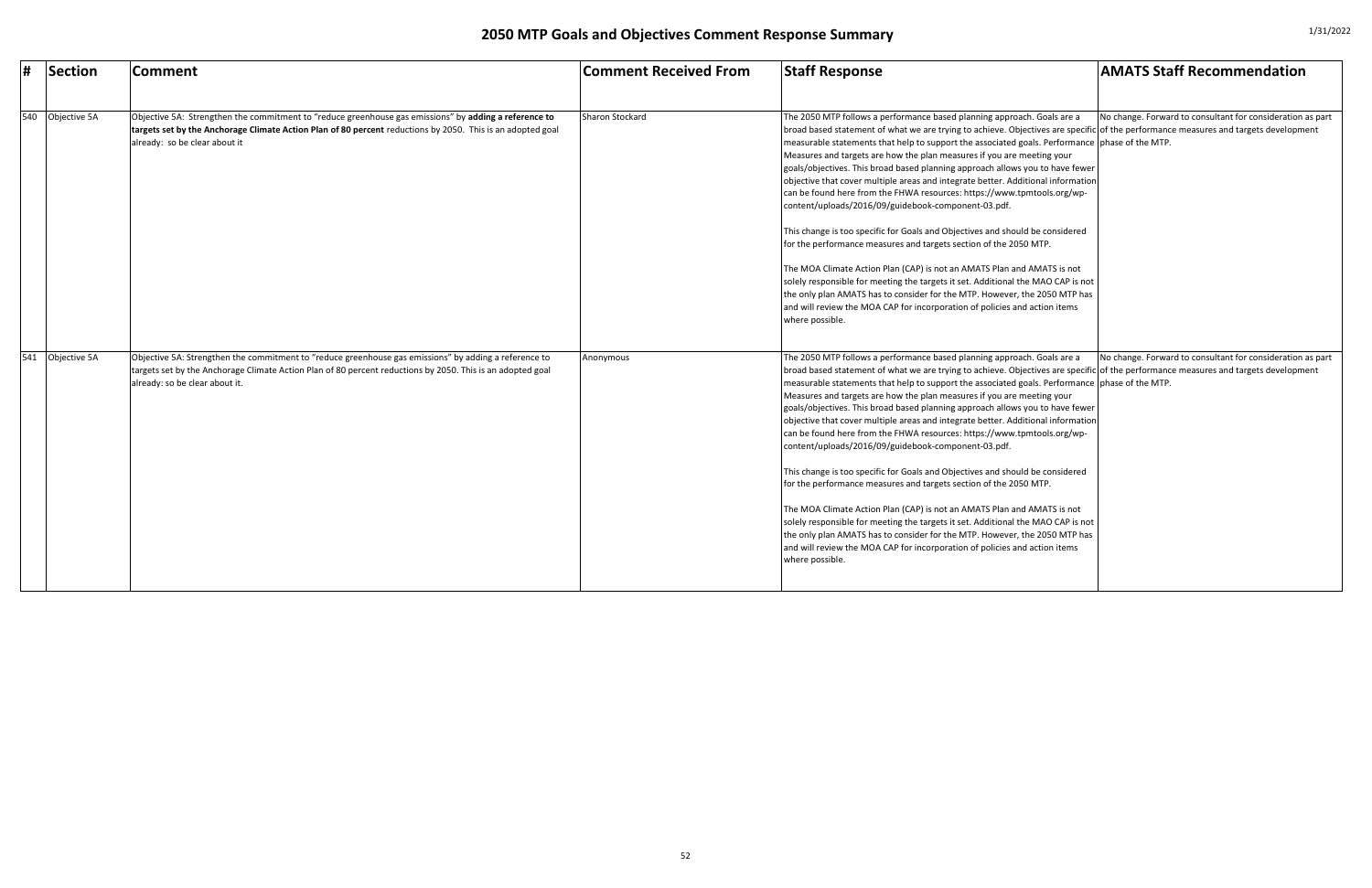|     | Section          | <b>Comment</b>                                                                                                                                                                                                                                                                                                         | <b>Comment Received From</b>                              | <b>Staff Response</b>                                                                                                                                                                                                                                                                                                                                                                                                                                                                                                                                                                                                                                                                             | <b>AMATS Staff Recommendation</b>                                                                                                                                                                                                                                                                                                                 |
|-----|------------------|------------------------------------------------------------------------------------------------------------------------------------------------------------------------------------------------------------------------------------------------------------------------------------------------------------------------|-----------------------------------------------------------|---------------------------------------------------------------------------------------------------------------------------------------------------------------------------------------------------------------------------------------------------------------------------------------------------------------------------------------------------------------------------------------------------------------------------------------------------------------------------------------------------------------------------------------------------------------------------------------------------------------------------------------------------------------------------------------------------|---------------------------------------------------------------------------------------------------------------------------------------------------------------------------------------------------------------------------------------------------------------------------------------------------------------------------------------------------|
|     |                  |                                                                                                                                                                                                                                                                                                                        |                                                           |                                                                                                                                                                                                                                                                                                                                                                                                                                                                                                                                                                                                                                                                                                   |                                                                                                                                                                                                                                                                                                                                                   |
| 542 | Objective 5A     | Objective 5A: Strengthen the MTP commitment to "reduce greenhouse gas emissions" by referencing targets set Anonymous<br>by the Anchorage Climate Action Plan MOA has already adopted a target of 80 percent reductions by 2050: and<br>transportation emissions must be reduced substantially to achieve this target. |                                                           | The 2050 MTP follows a performance based planning approach. Goals are a<br>broad based statement of what we are trying to achieve. Objectives are specific of the performance measures and targets development<br>measurable statements that help to support the associated goals. Performance phase of the MTP.<br>Measures and targets are how the plan measures if you are meeting your<br>goals/objectives. This broad based planning approach allows you to have fewer<br>objective that cover multiple areas and integrate better. Additional information<br>can be found here from the FHWA resources: https://www.tpmtools.org/wp-<br>content/uploads/2016/09/guidebook-component-03.pdf. | No change. Forward to consultant for consideration as part                                                                                                                                                                                                                                                                                        |
|     |                  |                                                                                                                                                                                                                                                                                                                        |                                                           | This change is too specific for Goals and Objectives and should be considered<br>for the performance measures and targets section of the 2050 MTP.                                                                                                                                                                                                                                                                                                                                                                                                                                                                                                                                                |                                                                                                                                                                                                                                                                                                                                                   |
|     |                  |                                                                                                                                                                                                                                                                                                                        |                                                           | The MOA Climate Action Plan (CAP) is not an AMATS Plan and AMATS is not<br>solely responsible for meeting the targets it set. Additional the MAO CAP is not<br>the only plan AMATS has to consider for the MTP. However, the 2050 MTP has<br>and will review the MOA CAP for incorporation of policies and action items<br>where possible.                                                                                                                                                                                                                                                                                                                                                        |                                                                                                                                                                                                                                                                                                                                                   |
|     | 543 Objective 5B | 5B doesn't seem to be quantifiable.                                                                                                                                                                                                                                                                                    | Anonymous                                                 | Some objectives might have qualitative performance measures for them.                                                                                                                                                                                                                                                                                                                                                                                                                                                                                                                                                                                                                             | No change.                                                                                                                                                                                                                                                                                                                                        |
| 544 | Objective 5B     | Add reduce noise pollution                                                                                                                                                                                                                                                                                             | Donovan Camp                                              | Noise pollution typically comes from vehicle types, facility design, or<br>construction (short term) and not something AMATS or the MOA has control<br>over except to ensure at the project level that activities are limited in duration<br>and during least disruptive hours, and designs reduce potential impact.                                                                                                                                                                                                                                                                                                                                                                              | No change.                                                                                                                                                                                                                                                                                                                                        |
| 545 | Objective 5B     | 5b - reduce community contribution to climate change impacts                                                                                                                                                                                                                                                           | Donovan Camp                                              | Increase community resiliency to climate change' is preferred over 'reducing<br>community contribution to climate change impacts' as the scope of the MTP is<br>more relevant and significant to long-term resiliency actions than short-term<br>individual behavior changes. However, objective 5a. and all objectives related<br>to increasing nonmotorized and transit use are reducing AMATS' contribution<br>to climate change. Additionally, performance measures and targets will likely<br>include things that are applicable to reducing contribution to climate change.                                                                                                                 | No change.                                                                                                                                                                                                                                                                                                                                        |
| 546 | Objective 5C     | can we use everyday words to describe "intermodal"                                                                                                                                                                                                                                                                     | <b>AMATS Bicycle and Pedestrian Advisory</b><br>Committee | Staff agrees that this objective can be modified to more easily understandable<br>language.                                                                                                                                                                                                                                                                                                                                                                                                                                                                                                                                                                                                       | Staff recommends the following edits to Objective 5C:<br>"Coordinate transportation and land use planning to support<br>intermodal connections that reduce reliance on auto trips<br>and encourage active transportation.                                                                                                                         |
| 547 | Objective 5C     | Edit Objective 5C to be more clear. "Coordinate transportation and land use planning to support intermodal-<br>eonnections that reduce reliance on auto trips and encourage multi-modal tripsactive transportation."                                                                                                   | MTP Project Team                                          |                                                                                                                                                                                                                                                                                                                                                                                                                                                                                                                                                                                                                                                                                                   | Staff recommends the following edits to Objective 5C:<br>"Coordinate transportation and land use planning to support<br>intermodal connections that reduce reliance on auto trips<br>and encourage active transportation."                                                                                                                        |
|     | 548 Objective 5D | 5D. Can this be translated into everyday words? The previous description were way more helpful.                                                                                                                                                                                                                        | <b>AMATS Bicycle and Pedestrian Advisory</b><br>Committee | Staff agrees that this objective should be made easier to understand what it is<br>trying to do.                                                                                                                                                                                                                                                                                                                                                                                                                                                                                                                                                                                                  | Staff recommends the following edits to objective 5D:<br>"Minimize and mitigate impacts on the natural environment<br>by implementing the Support Context-Sensitive Solutions<br>process during transportation project development. design-<br>standards in order to ensure transportation system-<br>compatibility with the natural environment. |
| 549 | Objective 5D     | Support context-sensitive design <del>standards</del> policy in order to ensure transportation system compatibility with the  AMATS Community Advisory Committee<br>natural environment.                                                                                                                               |                                                           | Staff agrees that this objective should be made easier to understand what it is<br>trying to do.                                                                                                                                                                                                                                                                                                                                                                                                                                                                                                                                                                                                  | Staff recommends the following edits to objective 5D:<br>"Minimize and mitigate impacts on the natural environment<br>by implementing the Support-Context-Sensitive Solutions<br>process during transportation project development. design-<br>standards in order to ensure transportation system-<br>compatibility with the natural environment. |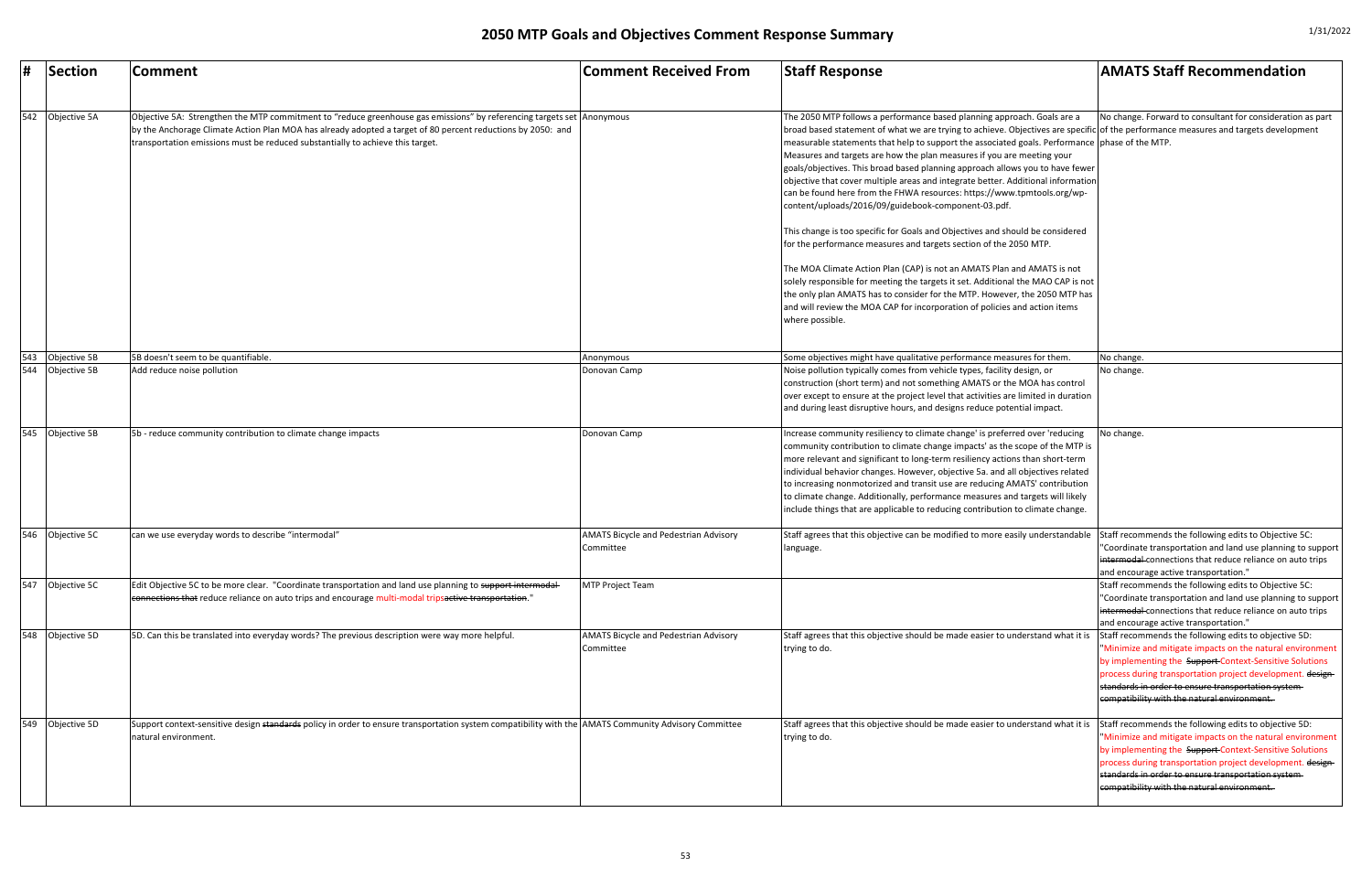|     | Section      | <b>Comment</b>                                                                                                                                                                                                                                                                                                                                                                        | <b>Comment Received From</b>      | <b>Staff Response</b>                                                                                                                                                                                                                                                                                                           | <b>AMATS Staff Recommendation</b>                                                                                                                                                                                                                                                                                                                                                                                                                                                            |
|-----|--------------|---------------------------------------------------------------------------------------------------------------------------------------------------------------------------------------------------------------------------------------------------------------------------------------------------------------------------------------------------------------------------------------|-----------------------------------|---------------------------------------------------------------------------------------------------------------------------------------------------------------------------------------------------------------------------------------------------------------------------------------------------------------------------------|----------------------------------------------------------------------------------------------------------------------------------------------------------------------------------------------------------------------------------------------------------------------------------------------------------------------------------------------------------------------------------------------------------------------------------------------------------------------------------------------|
| 550 | Objective 5D | Revise Objective 5D to include the pertinent wording of objective 5G from MTP 2040: Support context sensitive<br>design standards in order to ensure transportation compatibility with the<br>natural environment. minimize and mitigate impact on the natural environment such as water resources, fish and<br>wildlife habitat, watershes and wetlands, open spaces, and parklands. | Rabbit Creek Community Council    | Staff agrees that this objective should be made easier to understand what it is<br>trying to do.<br>The specific environmental items were removed as those are too specific and<br>we would have to list every possible item to cover them all. They are better<br>utilized as part of the performance measures and/or targets. | Staff recommends the following edits to objective 5D:<br>"Minimize and mitigate impacts on the natural environment<br>by implementing the Support-Context-Sensitive Solutions<br>process during transportation project development. design-<br>standards in order to ensure transportation system-<br>compatibility with the natural environment.<br>Forward the comment to the consultant for consideration<br>during the performance measures and targets development<br>phase of the MTP. |
| 551 | Objective 5D | Exp 1 - On p.5 of the table, the 2040 goal 5D says "Use coordinated transportation techniques to reduce<br>reliance on auto trips." This goal has been dropped out of the 2050 goals with a note saying "Cut: Addressed in<br>3K", but there is no goal 3K among the 2050 goals. Please add the essence of 2040 goal 5D to the 2050 goals.                                            | University Area Community Council | The 2040 MTP objective 5D is in the 2050 MTP as objective 5C. Staff will<br>correct the error referring to 3K.                                                                                                                                                                                                                  | Staff recommends editing the tech memo text detailing what<br>happened to 2040 MTP objective 5E to read as follows: "Cut:<br>Addressed in 3H."                                                                                                                                                                                                                                                                                                                                               |
| 552 | Objective 5D | Exp 2 - Does 2050 goal 5D replace 2040 goal 5G? If so, most of the specifics from 2040 goal are in explicably<br>dropped from 2050 goal 5D. They should be added back in.                                                                                                                                                                                                             | University Area Community Council | Staff agrees that this objective should be made easier to understand what it is<br>trying to do.<br>The specific environmental items were removed as those are too specific and<br>we would have to list every possible item to cover them all. They are better<br>utilized as part of the performance measures and/or targets. | Staff recommends the following edits to objective 5D:<br>"Minimize and mitigate impacts on the natural environment<br>by implementing the Support-Context-Sensitive Solutions<br>process during transportation project development. design-<br>standards in order to ensure transportation system-<br>compatibility with the natural environment.<br>Forward the comment to the consultant for consideration<br>during the performance measures and targets development<br>phase of the MTP. |
| 553 | Objective 5D | Add to 5D: "multi-modal transportation system" to replace transportation system. Transportation system is too<br>narrow and only refers to vehicles.                                                                                                                                                                                                                                  | Anonymous                         | The Transportation system refers to the entire network and all modes, not just No change.<br>vehicles                                                                                                                                                                                                                           |                                                                                                                                                                                                                                                                                                                                                                                                                                                                                              |
| 554 | Objective 5D | Typo in 5D.                                                                                                                                                                                                                                                                                                                                                                           | <b>Rebecca Norsworthy</b>         | Thank you for your comment.                                                                                                                                                                                                                                                                                                     | Staff recommends the following edits to objective 5D:<br>"Minimize and mitigate impacts on the natural environment<br>by implementing the Support Context-Sensitive Solutions<br>process during transportation project development. design-<br>standards in order to ensure transportation system-<br>compatibility with the natural environment.<br>Forward the comment to the consultant for consideration<br>during the performance measures and targets development<br>phase of the MTP. |
| 555 | Objective 5D | 5D is meaningless jargon                                                                                                                                                                                                                                                                                                                                                              | Anonymous                         | Thank you for your comment.                                                                                                                                                                                                                                                                                                     | No change.                                                                                                                                                                                                                                                                                                                                                                                                                                                                                   |
| 556 | Objective 5D | Replace Objective 5D with the more-specific language from MTP 2040:<br>Minimize and mitigate impacts on the natural environment, such as impacts to water resources, fish and<br>wildlife habitat, watersheds and wetlands, open space, and parklands.]                                                                                                                               | Barbara Carlson                   | Staff agrees that this objective should be made easier to understand what it is<br>trying to do.<br>The specific environmental items were removed as those are too specific and<br>we would have to list every possible item to cover them all. They are better<br>utilized as part of the performance measures and/or targets. | Staff recommends the following edits to objective 5D:<br>"Minimize and mitigate impacts on the natural environment<br>by implementing the Support Context-Sensitive Solutions<br>process during transportation project development. design-<br>standards in order to ensure transportation system-<br>compatibility with the natural environment.<br>Forward the comment to the consultant for consideration<br>during the performance measures and targets development<br>phase of the MTP. |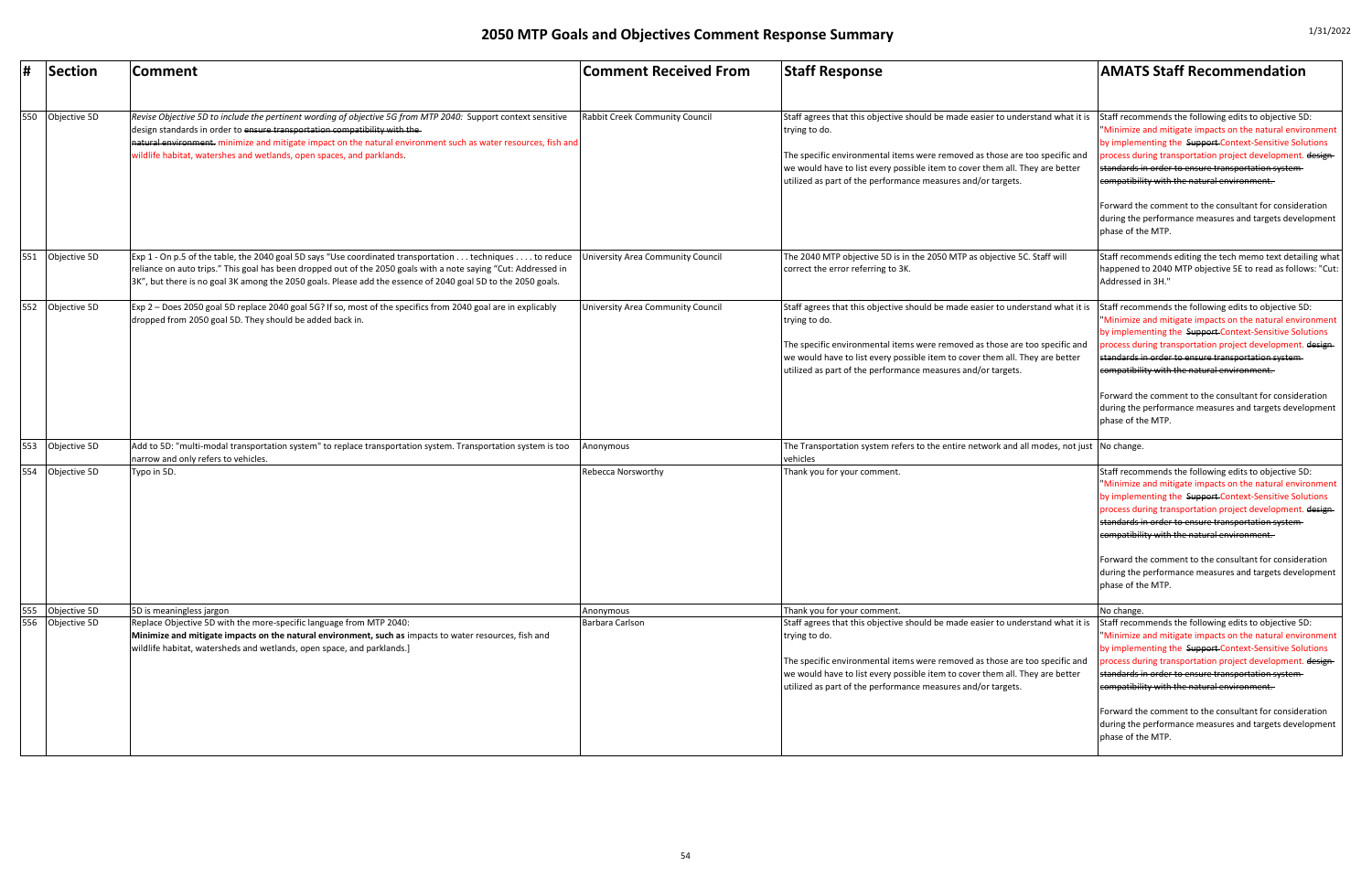|     | Section      | Comment                                                                                                                                                                                                                                                                                                                                                                                                                                                                             | <b>Comment Received From</b> | <b>Staff Response</b>                                                                                                                                                                                                                                                                                                           | <b>AMATS Staff Recommendation</b>                                                                                                                                                                                                                                                                                                                                                                                                                                                            |
|-----|--------------|-------------------------------------------------------------------------------------------------------------------------------------------------------------------------------------------------------------------------------------------------------------------------------------------------------------------------------------------------------------------------------------------------------------------------------------------------------------------------------------|------------------------------|---------------------------------------------------------------------------------------------------------------------------------------------------------------------------------------------------------------------------------------------------------------------------------------------------------------------------------|----------------------------------------------------------------------------------------------------------------------------------------------------------------------------------------------------------------------------------------------------------------------------------------------------------------------------------------------------------------------------------------------------------------------------------------------------------------------------------------------|
| 557 | Objective 5D | Revised Objective 5D is weak and constrained to a single approach, and "compatibility" is a weak outcome Re- Nancy Pease<br>invigorate objective 5D with the more specific language from the MTP 2040.<br>Restored Objective 5D: Apply context-sensitive design standards to minimize and mitigate impacts from the<br>transportation system on the natural environment, such as water resources, fish and wildlife habitat, watersheds<br>and wetlands, open space, and parklands. |                              | Staff agrees that this objective should be made easier to understand what it is<br>trying to do.<br>The specific environmental items were removed as those are too specific and<br>we would have to list every possible item to cover them all. They are better<br>utilized as part of the performance measures and/or targets. | Staff recommends the following edits to objective 5D:<br>"Minimize and mitigate impacts on the natural environment<br>by implementing the Support-Context-Sensitive Solutions<br>process during transportation project development. design-<br>standards in order to ensure transportation system-<br>compatibility with the natural environment.<br>Forward the comment to the consultant for consideration<br>during the performance measures and targets development<br>phase of the MTP. |
| 558 | Objective 5D | Replace Objective 5D with the more-specific language from MTP 2040:<br>Minimize and mitigate impacts on the natural environment, such as impacts to water resources, fish and<br>wildlife habitat, watersheds and wetlands, open space, and parklands.]                                                                                                                                                                                                                             | Sharon Stockard              | Staff agrees that this objective should be made easier to understand what it is<br>trying to do.<br>The specific environmental items were removed as those are too specific and<br>we would have to list every possible item to cover them all. They are better<br>utilized as part of the performance measures and/or targets. | Staff recommends the following edits to objective 5D:<br>"Minimize and mitigate impacts on the natural environment<br>by implementing the Support-Context-Sensitive Solutions<br>process during transportation project development. design-<br>standards in order to ensure transportation system-<br>compatibility with the natural environment.<br>Forward the comment to the consultant for consideration<br>during the performance measures and targets development<br>phase of the MTP. |
| 559 | Objective 5D | Replace Objective 5D with language from MTP 2040: Minimize and mitigate impacts on the natural environment,<br>such as impacts to water resources, fish and wildlife habitat, watersheds and wetlands, open space and<br>parklands.                                                                                                                                                                                                                                                 | Anonymous                    | Staff agrees that this objective should be made easier to understand what it is<br>trying to do.<br>The specific environmental items were removed as those are too specific and<br>we would have to list every possible item to cover them all. They are better<br>utilized as part of the performance measures and/or targets. | Staff recommends the following edits to objective 5D:<br>"Minimize and mitigate impacts on the natural environment<br>by implementing the Support-Context-Sensitive Solutions<br>process during transportation project development. design-<br>standards in order to ensure transportation system-<br>eompatibility with the natural environment.<br>Forward the comment to the consultant for consideration<br>during the performance measures and targets development<br>phase of the MTP. |
| 560 | Objective 5D | The "natural environment"is too broad and hard to measure. Retain the categorical language from MTP 2040:<br>Objective 5D: Minimize and mitigate impacts to the natural environment, including water resources, fish and<br>wildlife habitat, watersheds and wetlands, open space, and parklands.                                                                                                                                                                                   | Anonymous                    | Staff agrees that this objective should be made easier to understand what it is<br>trying to do.<br>The specific environmental items were removed as those are too specific and<br>we would have to list every possible item to cover them all. They are better<br>utilized as part of the performance measures and/or targets. | Staff recommends the following edits to objective 5D:<br>"Minimize and mitigate impacts on the natural environment<br>by implementing the Support-Context-Sensitive Solutions<br>process during transportation project development. design-<br>standards in order to ensure transportation system-<br>compatibility with the natural environment.<br>Forward the comment to the consultant for consideration<br>during the performance measures and targets development<br>phase of the MTP. |
| 561 | Objective 5D | 5D "Minimize and mitigate impacts on the natural environment", such as impacts to water resources, fish and<br>wildlife habitat, watersheds and wetlands, open space, and parklands.]                                                                                                                                                                                                                                                                                               | Joan Diamond                 | Staff agrees that this objective should be made easier to understand what it is<br>trying to do.<br>The specific environmental items were removed as those are too specific and<br>we would have to list every possible item to cover them all. They are better<br>utilized as part of the performance measures and/or targets. | Staff recommends the following edits to objective 5D:<br>"Minimize and mitigate impacts on the natural environment<br>by implementing the Support Context-Sensitive Solutions<br>process during transportation project development. design-<br>standards in order to ensure transportation system-<br>compatibility with the natural environment.<br>Forward the comment to the consultant for consideration<br>during the performance measures and targets development<br>phase of the MTP. |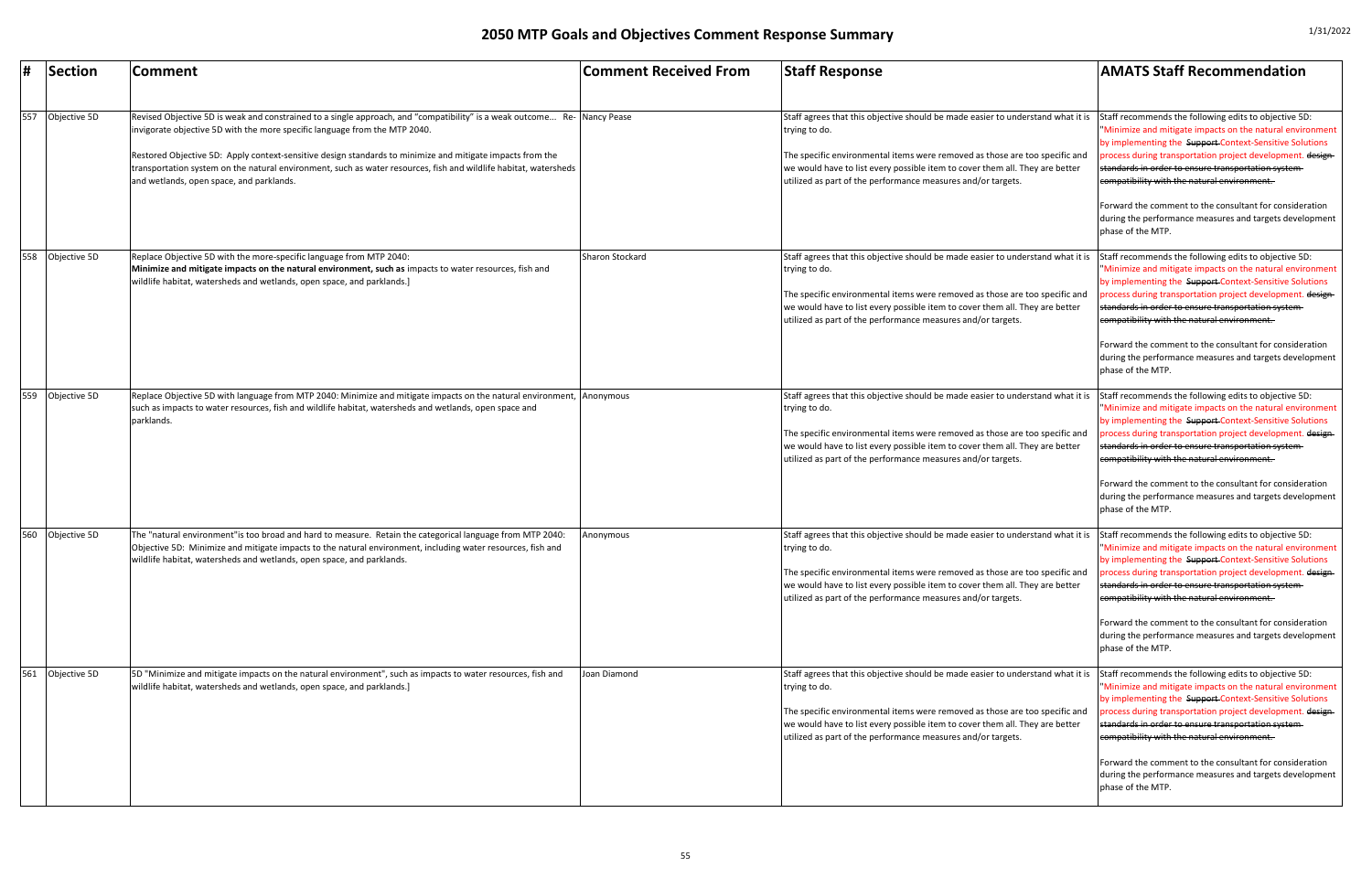|     | <b>Section</b>   | <b>Comment</b>                                                                                                                                                                                                                                                                                                                                                                         | <b>Comment Received From</b>                              | <b>Staff Response</b>                                                                                                                                                                                                                                                     | <b>AMATS Staff Recommendation</b>                                                                                                                                             |
|-----|------------------|----------------------------------------------------------------------------------------------------------------------------------------------------------------------------------------------------------------------------------------------------------------------------------------------------------------------------------------------------------------------------------------|-----------------------------------------------------------|---------------------------------------------------------------------------------------------------------------------------------------------------------------------------------------------------------------------------------------------------------------------------|-------------------------------------------------------------------------------------------------------------------------------------------------------------------------------|
|     |                  |                                                                                                                                                                                                                                                                                                                                                                                        |                                                           |                                                                                                                                                                                                                                                                           |                                                                                                                                                                               |
| 562 | Objective 5D     | Edit Objective 5D to be more clear that AMATS is not a design entity. "Implement Support-Context-Sensitive<br>Solutions <del>design standards</del> in order to ensure transportation system compatibility with the natural environment.                                                                                                                                               | <b>MTP Project Team</b>                                   | Staff agrees that this objective should be made easier to understand what it is<br>trying to do.                                                                                                                                                                          | Staff recommends the following edits to objective 5D:<br>"Minimize and mitigate impacts on the natural environment<br>by implementing the Support-Context-Sensitive Solutions |
|     |                  |                                                                                                                                                                                                                                                                                                                                                                                        |                                                           | The specific environmental items were removed as those are too specific and<br>we would have to list every possible item to cover them all. They are better<br>utilized as part of the performance measures and/or targets.                                               | process during transportation project development. design-<br>standards in order to ensure transportation system-<br>compatibility with the natural environment.              |
|     |                  |                                                                                                                                                                                                                                                                                                                                                                                        |                                                           |                                                                                                                                                                                                                                                                           | Forward the comment to the consultant for consideration<br>during the performance measures and targets development<br>phase of the MTP.                                       |
| 563 | Objective 5E     | Suggested revision: to "promote healthy lifestyles by connecting everyday destinations (home, schools, grocery<br>stores, etc) with physically active friendly routes."<br>Connecting destinations is an evidence based approach to improving health.                                                                                                                                  | <b>AMATS Bicycle and Pedestrian Advisory</b><br>Committee | Staff agrees that this objective can be modified to more easily understandable Staff recommends the following edits to Objective 5E:<br>language.                                                                                                                         | "Promote healthy lifestyles by connecting everyday<br>destinations, through increased active transportation."                                                                 |
| 564 | Objective 5E     | MTP Goal 5 Objectives should be revised to restore specific types of environmental outcomes from our future<br>transportation spending. They should also incorporate better public health<br>indicators, not "healthy lifestyles" which cannot be easily measured. Public health indicators<br>include rates of obesity, asthma, and mental illness (AMA TS Non-Motorized Plan, 2021). | Rabbit Creek Community Council                            | Public health scores are one possible performance measure and target that can No change. Forward comment to the consultant for review<br>be used to help measure how this objectives will be achieved or as an MTP<br>criteria.                                           | during the performance measures, targets, and criteria<br>development phases.                                                                                                 |
|     |                  | Revise Objective 5E: Promote healthy lifestyles through increased active transportation Improve public health<br>ndicators by minimizing air pollution impacts and increasing the percentage of active transportation, to increase<br>scores                                                                                                                                           |                                                           |                                                                                                                                                                                                                                                                           |                                                                                                                                                                               |
| 565 | Objective 5E     | Exp 4-Does goal 2050 5E mean walking, jogging, bike riding, skiing, etc.? If so, say so. The terms "increasing<br>active transportation" is way too cryptic.                                                                                                                                                                                                                           | University Area Community Council                         | AMATS has a definition for active transportation that was included in the<br>documents posted on the MTP project website. Active Transportation is<br>defined as: "Any mode of transportation that is fully or partially human-<br>powered, such as walking or bicycling. | No change.                                                                                                                                                                    |
|     | 566 Objective 5E | The objective for promoting healthy lifestyles would be stronger if tied to public health measures. Therefore<br>revise Objective 5E: Minimize air pollution impacts and increase the percentage of active transportation to<br>increase public health scores.                                                                                                                         | Barbara Carlson                                           | Public health scores are one possible performance measure and target that can No change. Forward comment to the consultant for review<br>be used to help measure how this objectives will be achieved or as an MTP<br>criteria                                            | during the performance measures, targets, and criteria<br>development phases.                                                                                                 |
| 567 | Objective 5E     | Revised Objective 5E: Promote healthy lifestyles through increased active transportation Improve public health<br>by minimizing air pollution impacts and increasing the percentage of active transportation, to increase public<br>health indicator scores                                                                                                                            | Nancy Pease                                               | Public health scores are one possible performance measure and target that can No change. Forward comment to the consultant for review<br>be used to help measure how this objectives will be achieved or as an MTP<br>criteria.                                           | during the performance measures, targets, and criteria<br>development phases.                                                                                                 |
| 568 | Objective 5E     | - Suggest revision (c/o Karol Fink, DHSS): "to promote healthy lifestyles by connecting everyday destinations<br>(home, schools, grocery stores, etc) with physically active friendly routes." Connecting destinations is an evidence<br>based approach to improving health.                                                                                                           | Airport Heights Community Council                         | Staff agrees that this objective can be modified to more easily understandable Staff recommends the following edits to Objective 5E:<br>language.                                                                                                                         | "Promote healthy lifestyles by connecting everyday<br>destinations, through increased active transportation."                                                                 |
| 569 | Objective 5E     | The objective for promoting healthy lifestyles would be stronger if tied to public health measures. Therefore<br>revise Objective 5E: Minimize air pollution impacts and increase the percentage of active transportation to<br>increase public health scores.                                                                                                                         | Sharon Stockard                                           | Public health scores are one possible performance measure and target that can No change. Forward comment to the consultant for review<br>be used to help measure how this objectives will be achieved or as an MTP<br>criteria.                                           | during the performance measures, targets, and criteria<br>development phases.                                                                                                 |
|     | 570 Objective 5E | While I think 5E is in keeping with the spirit of this objective, it doesn't directly relate to the "environment"<br>(instead relating to individual health) so it doesn't seem to fit here with the current wording.                                                                                                                                                                  | Anonymous                                                 | Thank you for your comment.                                                                                                                                                                                                                                               | No change.                                                                                                                                                                    |
| 571 | Objective 5E     | Tie Objective 5E to public health measures: Minimize air pollution impacts and increase the percentage of active<br>transportation to increase public health scores.                                                                                                                                                                                                                   | Anonymous                                                 | Public health scores are one possible performance measure and target that can No change. Forward comment to the consultant for review<br>be used to help measure how this objectives will be achieved or as an MTP<br>criteria.                                           | during the performance measures, targets, and criteria<br>development phases.                                                                                                 |
|     | 572 Objective 5E | Strengthen the objective for promoting healthy lifestyles by referencing public health measures (such as those<br>listed in the MOA Non-motorized plan).<br>5E: Minimize air pollution impacts and increase the percentage of active transportation to increase public health<br>scores.                                                                                               | Anonymous                                                 | Public health scores are one possible performance measure and target that can No change. Forward comment to the consultant for review<br>be used to help measure how this objectives will be achieved or as an MTP<br>criteria.                                           | during the performance measures, targets, and criteria<br>development phases.                                                                                                 |
| 573 | Objective 5E     | The objective for promoting healthy lifestyles would be stronger if tied to public health measures.                                                                                                                                                                                                                                                                                    | Joan Diamond                                              | Public health scores are one possible performance measure and target that can No change. Forward comment to the consultant for review<br>be used to help measure how this objectives will be achieved or as an MTP<br>criteria.                                           | during the performance measures, targets, and criteria<br>development phases.                                                                                                 |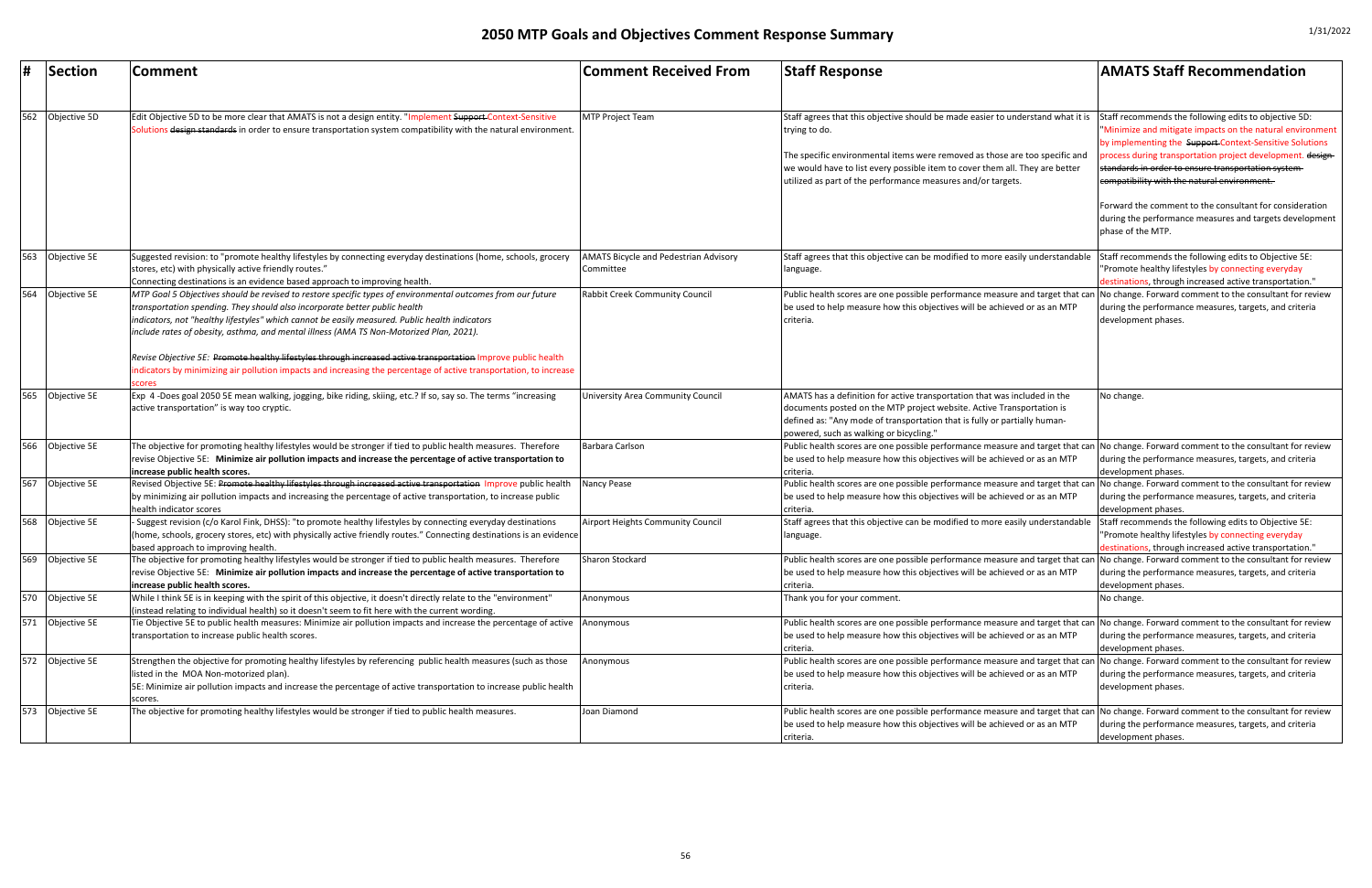| #   | Section      | Comment                                                                                                                                                                                                                                                                                                                                                                                                                                                                                                                                                                                                                                                                                                                                                                                                                                                                                                                 | <b>Comment Received From</b>                              | <b>Staff Response</b>                                                                                                                                                                                                                                                                                                                                                                                                                                                               | <b>AMATS Staff Recommendation</b>                                                                                                                                                       |
|-----|--------------|-------------------------------------------------------------------------------------------------------------------------------------------------------------------------------------------------------------------------------------------------------------------------------------------------------------------------------------------------------------------------------------------------------------------------------------------------------------------------------------------------------------------------------------------------------------------------------------------------------------------------------------------------------------------------------------------------------------------------------------------------------------------------------------------------------------------------------------------------------------------------------------------------------------------------|-----------------------------------------------------------|-------------------------------------------------------------------------------------------------------------------------------------------------------------------------------------------------------------------------------------------------------------------------------------------------------------------------------------------------------------------------------------------------------------------------------------------------------------------------------------|-----------------------------------------------------------------------------------------------------------------------------------------------------------------------------------------|
| 574 | Objective 6A | 'improve access" suggest changing because this sounds like social services access.<br>Suggested revision:<br>Improve connections (physically activity friendly routes) between employment, education, recreation and<br>essential services and neighborhoods that have historically received less transportation infrastructure                                                                                                                                                                                                                                                                                                                                                                                                                                                                                                                                                                                         | <b>AMATS Bicycle and Pedestrian Advisory</b><br>Committee | Staff disagrees. This in part what equity means for transportation is by<br>improving access.                                                                                                                                                                                                                                                                                                                                                                                       | No change.                                                                                                                                                                              |
| 575 | Objective 6A | investment.<br>Objectives 6A and 68 are vague and weak. 6A speaks to mobility, not equity. They don't really address equity<br>between privileged and underprivileged populations.                                                                                                                                                                                                                                                                                                                                                                                                                                                                                                                                                                                                                                                                                                                                      | <b>Rabbit Creek Community Council</b>                     | Safety for vulnerable populations is covered under Goal 2                                                                                                                                                                                                                                                                                                                                                                                                                           | No change.                                                                                                                                                                              |
|     |              | Replace 6A: <del>Improve access to employment, education, recreation and essential services for underserved-</del><br>neighborhoods. Improve the safety, affordability, and total travel time to jobs and essential services for<br>vulnerable populations and underserved neighborhoods.                                                                                                                                                                                                                                                                                                                                                                                                                                                                                                                                                                                                                               |                                                           |                                                                                                                                                                                                                                                                                                                                                                                                                                                                                     |                                                                                                                                                                                         |
| 576 | Objective 6A | In objective 6A, instead of vaguely improving access, instead say:<br>Improve the safety, affordability, and total travel time to jobs and essential services for vulnerable populations<br>and underserved neighborhoods.                                                                                                                                                                                                                                                                                                                                                                                                                                                                                                                                                                                                                                                                                              | Barbara Carlson                                           | Safety for vulnerable populations is covered under Goal 2                                                                                                                                                                                                                                                                                                                                                                                                                           | No change.                                                                                                                                                                              |
| 577 | Objective 6A | 6A: Suggest changing to "Improve multimodal access" or "Improve transportation options to access". Otherwise<br>it is unclear how this is relevant to the MTP.                                                                                                                                                                                                                                                                                                                                                                                                                                                                                                                                                                                                                                                                                                                                                          | <b>Bike Anchorage</b>                                     | Staff agrees being more clear that this objective relates to transportation.                                                                                                                                                                                                                                                                                                                                                                                                        | Staff recommends the following change to objective 6A:<br>"Improve multi-modal access to employment, education,<br>recreation and essential services for underserved<br>neighborhoods." |
| 578 | Objective 6A | - Change "Improve access" to "Improve walking, biking, and bus routes and transportation connectivity"                                                                                                                                                                                                                                                                                                                                                                                                                                                                                                                                                                                                                                                                                                                                                                                                                  | Airport Heights Community Council                         | Staff agrees being more clear that this objective relates to transportation.                                                                                                                                                                                                                                                                                                                                                                                                        | Staff recommends the following change to objective 6A:<br>"Improve multi-modal access to employment, education,<br>recreation and essential services for underserved<br>neighborhoods." |
| 579 | Objective 6A | In objective 6A, instead of vaguely improving access, instead say:<br>Improve the safety, affordability, and total travel time to jobs and essential services for vulnerable populations<br>and underserved neighborhoods.                                                                                                                                                                                                                                                                                                                                                                                                                                                                                                                                                                                                                                                                                              | Sharon Stockard                                           | Safety for vulnerable populations is covered under Goal 2                                                                                                                                                                                                                                                                                                                                                                                                                           | No change.                                                                                                                                                                              |
| 580 | Objective 6A | [6A: Suggest changing to "Improve multimodal access". Otherwise it is unclear how this is relevant to the MTP.                                                                                                                                                                                                                                                                                                                                                                                                                                                                                                                                                                                                                                                                                                                                                                                                          | Anonymous                                                 | Staff agrees being more clear that this objective relates to transportation.                                                                                                                                                                                                                                                                                                                                                                                                        | Staff recommends the following change to objective 6A:<br>"Improve multi-modal access to employment, education,<br>recreation and essential services for underserved<br>neighborhoods." |
| 581 | Objective 6A | In objective 6A, instead of vaguely improving access, instead say:<br>Improve the safety, affordability, and total travel time to jobs and essential services for vulnerable populations<br>and underserved neighborhoods.                                                                                                                                                                                                                                                                                                                                                                                                                                                                                                                                                                                                                                                                                              | Anonymous                                                 | Safety for vulnerable populations is covered under Goal 2                                                                                                                                                                                                                                                                                                                                                                                                                           | No change.                                                                                                                                                                              |
| 582 | Objective 6A | In objective 6A, instead of vaguely improving "access", set out measurable objectives:<br>6A: Improve the safety, affordability, and total travel time to jobs and essential services for vulnerable<br>populations and underserved neighborhoods.                                                                                                                                                                                                                                                                                                                                                                                                                                                                                                                                                                                                                                                                      | Anonymous                                                 | Safety for vulnerable populations is covered under Goal 2                                                                                                                                                                                                                                                                                                                                                                                                                           | No change.                                                                                                                                                                              |
| 583 | Objective 6A | In objective 6A, instead of vaguely improving access, instead say:<br>Improve the safety, affordability, and total travel time to jobs and essential services for vulnerable populations<br>and underserved neighborhoods.                                                                                                                                                                                                                                                                                                                                                                                                                                                                                                                                                                                                                                                                                              | Joan Diamond                                              | Safety for vulnerable populations is covered under Goal 2                                                                                                                                                                                                                                                                                                                                                                                                                           | No change                                                                                                                                                                               |
| 584 | Objective 6B | 'Minimize and equitably distribute adverse impacts on existing neighborhoods resulting from transportation<br>projects" What does this mean? Is this referring to bus stations or lightrail or something? How come roads never<br>have to undergo the same level of scrutiny when they get built when they clearly increase traffic, increase noise,<br>increase pollution, and increase runoff impacts? If it's referring to plowing roads through poor neighborhoods<br>then I agree. But we all know how various reviews can be used to tank good projects ("the biKe LanE wiLL slOw<br>TrAffIc and ThaT meAns Idling!!") or ignored with others (DOT: "widening this lane to 15 lanes will reduce traffic<br>which means more efficient engines"). Again, let's either 1) be serious about equity by unchaining people from<br>cars, 2) be serious by giving everyone cars, or 3) stop pretending we care about it. | Anonymous                                                 | Road projects do have a very rigorous process that they have to go through<br>that deals with all of these issues. Each project has to be able to show that they<br>are trying to avoid impacts where possible and if they can't how they are going<br>to minimize those impacts. This objectives says to minimize those impacts and<br>that any impact that can't be avoided should be distributed so it is not<br>disproportionally impacting vulnerable populations in the area. | No change.                                                                                                                                                                              |
| 585 | Objective 6B | am more worried about adverse effects on solid, established neighborhoods like College Village by projects such Rebecca Norsworthy<br>as Highway2Highway.                                                                                                                                                                                                                                                                                                                                                                                                                                                                                                                                                                                                                                                                                                                                                               |                                                           | Established neighborhoods are also included in this Goal.                                                                                                                                                                                                                                                                                                                                                                                                                           | No change.                                                                                                                                                                              |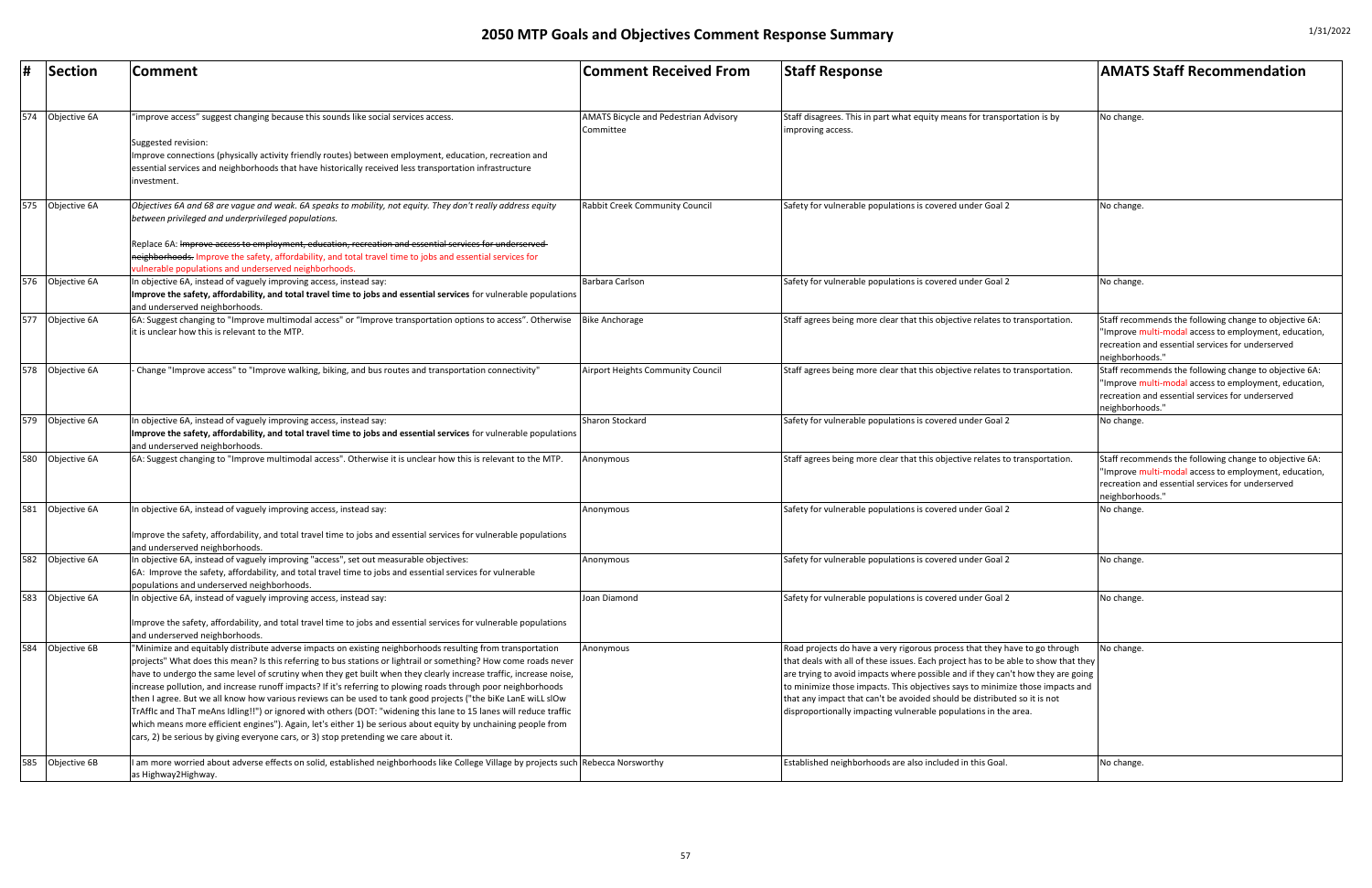|     | Section          | <b>Comment</b>                                                                                                                                                                                                                                                                                                | <b>Comment Received From</b>                              | <b>Staff Response</b>                                                                                                                                                                                                                                                                                                                                                                                          | <b>AMATS Staff Recommendation</b>                                                                                                                                                                                                                                                                                                                                                                       |
|-----|------------------|---------------------------------------------------------------------------------------------------------------------------------------------------------------------------------------------------------------------------------------------------------------------------------------------------------------|-----------------------------------------------------------|----------------------------------------------------------------------------------------------------------------------------------------------------------------------------------------------------------------------------------------------------------------------------------------------------------------------------------------------------------------------------------------------------------------|---------------------------------------------------------------------------------------------------------------------------------------------------------------------------------------------------------------------------------------------------------------------------------------------------------------------------------------------------------------------------------------------------------|
| 586 | Objective 6B     | I have no idea how you "equitably distribute adverse impacts on existing neighborhoods." What does this even<br>mean? I am definitely in favor of minimizing adverse impacts.                                                                                                                                 | Anonymous                                                 | Each project has to be able to show that they are trying to avoid impacts where No change.<br>possible and if they can't how they are going to minimize those impacts. This<br>objectives says to minimize those impacts and that any impact that can't be<br>avoided should be distributed so it is not disproportionally impacting<br>vulnerable populations in the area.                                    |                                                                                                                                                                                                                                                                                                                                                                                                         |
| 587 | Objective 6B     | I don't understand 6B. Rewrite or delete.                                                                                                                                                                                                                                                                     | <b>Bob Butera</b>                                         | This objectives says to first try to minimize impacts from transportation<br>projects. Since not every impact can be avoided, the next step is to distribute<br>any remaining impacts so they are not disproportionally impacting vulnerable<br>populations in the area.<br>Staff agrees it can be rewritten to be made easier to understand.                                                                  | Staff recommends the following edits to objective 6B:<br>"Minimize adverse impacts on existing neighborhoods<br>esulting from transportation projects; when impacts are<br>unavoidable, equitably distribute them to avoid<br>disproportionate impacts to vulnerable populations."<br>adverse impacts on existing neighborhoods resulting from-<br>transportation projects.                             |
| 588 | Objective 6B     | Revise. You don't want to "distribute adverse impacts".<br>Suggested revision:<br>Minimize adverse impacts on existing neighborhoods resulting from transportation projects.                                                                                                                                  | <b>AMATS Bicycle and Pedestrian Advisory</b><br>Committee | This objectives says to first try to minimize impacts from transportation<br>projects. Since not every impact can be avoided, the next step is to distribute<br>any remaining impacts so they are not disproportionally impacting vulnerable<br>populations in the area.<br>Staff agrees it can be rewritten to be made easier to understand.                                                                  | Staff recommends the following edits to objective 6B:<br>"Minimize adverse impacts on existing neighborhoods<br>esulting from transportation projects; when impacts are<br>unavoidable, equitably distribute them to avoid<br>disproportionate impacts to vulnerable populations."<br>adverse impacts on existing neighborhoods resulting from<br>transportation projects.                              |
| 589 | Objective 6B     | Because Draft Objective 6B has poor grammar and needs to be clarified, we are unsure about its meaning and<br>how to improve it.                                                                                                                                                                              | Rabbit Creek Community Council                            | This objectives says to first try to minimize impacts from transportation<br>projects. Since not every impact can be avoided, the next step is to distribute<br>any remaining impacts so they are not disproportionally impacting vulnerable<br>populations in the area.<br>Staff agrees it can be rewritten to be made easier to understand.                                                                  | Staff recommends the following edits to objective 6B:<br>"Minimize adverse impacts on existing neighborhoods<br>esulting from transportation projects; when impacts are<br>unavoidable, equitably distribute them to avoid<br>disproportionate impacts to vulnerable populations."<br>adverse impacts on existing neighborhoods resulting from-<br>transportation projects.                             |
|     | 590 Objective 6B | Exp 3 – Presumably 2040 goal 5F is moved to "2050 goal 6 (meaning goal 6B)", but the specifics of 2040 goal 5F<br>are mostly missing in 2050 goal 6 B. Pls add them back in                                                                                                                                   | University Area Community Council                         | They were too specific for Goals and Objectives. They can be reviewed during<br>the development of the performance measures and targets, the next step in<br>the MTP development. This is in line with the American Planning Association<br>current recommendations. New modern plans have broad based Goals and<br>Objectives and utilized performance measures and targets for this level of<br>specificity. | No change. Forward to consultant for consideration as part<br>of the performance measures and targets development<br>phase of the MTP.                                                                                                                                                                                                                                                                  |
| 591 | Objective 6B     | 6B is fairly meaningless unless there is actually money available to re-route around existing neighborhoods. See<br>problems with Highway to Highway, and always choosing the least cost alternative.                                                                                                         | Anonymous                                                 | Thank you for your comment.                                                                                                                                                                                                                                                                                                                                                                                    | No change.                                                                                                                                                                                                                                                                                                                                                                                              |
|     | 592 Objective 6B | Draft Objective 6B is confusing. I can't revise it without understanding it.                                                                                                                                                                                                                                  | Nancy Pease                                               | This objectives says to first try to minimize impacts from transportation<br>projects. Since not every impact can be avoided, the next step is to distribute<br>any remaining impacts so they are not disproportionally impacting vulnerable<br>populations in the area.<br>Staff agrees it can be rewritten to be made easier to understand.                                                                  | Staff recommends the following edits to objective 6B:<br>"Minimize adverse impacts on existing neighborhoods<br>resulting from transportation projects; when impacts are<br>unavoidable, equitably distribute them to avoid<br>disproportionate impacts to vulnerable populations."<br>adverse impacts on existing neighborhoods resulting from-                                                        |
| 593 | Objective 6B     | 6B: If adverse impacts are expected, perhaps the project under consideration should not move forward. We<br>suggest rewording to something like "Ensure that any adverse impacts on an existing neighborhood are<br>outweighed by the benefits a transportation project will bring to the same neighborhood." | <b>Bike Anchorage</b>                                     | This objectives says to first try to minimize impacts from transportation<br>projects. Since not every impact can be avoided, the next step is to distribute<br>any remaining impacts so they are not disproportionally impacting vulnerable<br>populations in the area.<br>Staff agrees it can be rewritten to be made easier to understand.                                                                  | transportation projects.<br>Staff recommends the following edits to objective 6B:<br>"Minimize adverse impacts on existing neighborhoods<br>esulting from transportation projects; when impacts are<br>unavoidable, equitably distribute them to avoid<br>disproportionate impacts to vulnerable populations."<br>adverse impacts on existing neighborhoods resulting from-                             |
| 594 | Objective 6B     | Please clarify 'equitably distribute adverse impacts' and ensure equity includes language to improve safety and<br>total travel time to jobs and essential services.                                                                                                                                          | Anchorage Citizens Coalition                              | This objectives says to first try to minimize impacts from transportation<br>projects. Since not every impact can be avoided, the next step is to distribute<br>any remaining impacts so they are not disproportionally impacting vulnerable<br>populations in the area.<br>Staff agrees it can be rewritten to be made easier to understand.                                                                  | transportation projects.<br>Staff recommends the following edits to objective 6B:<br>"Minimize adverse impacts on existing neighborhoods<br>esulting from transportation projects; when impacts are<br>unavoidable, equitably distribute them to avoid<br>disproportionate impacts to vulnerable populations."<br>adverse impacts on existing neighborhoods resulting from-<br>transportation projects. |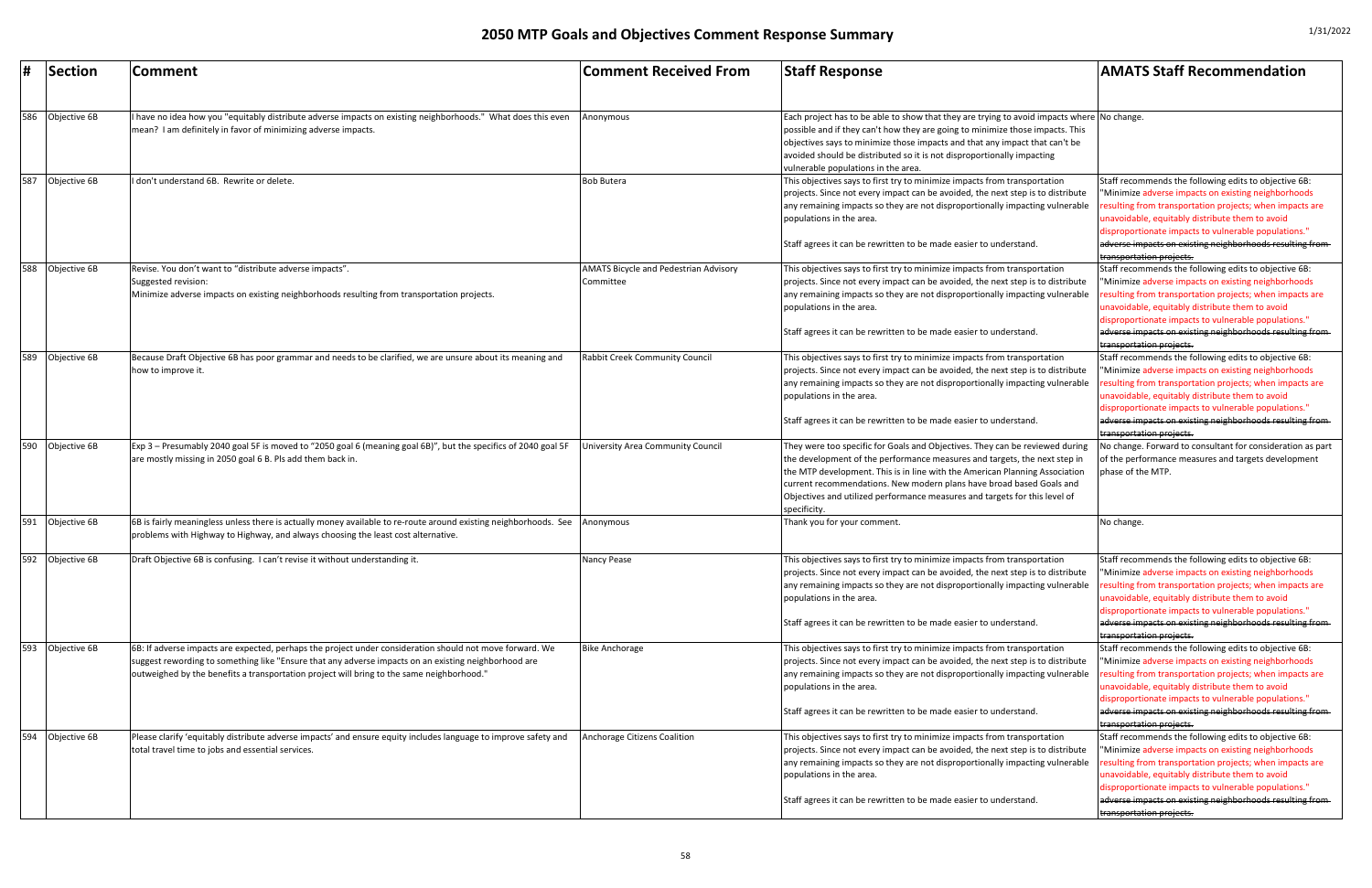|     | <b>Section</b> | <b>Comment</b>                                                                                                                                                                            | <b>Comment Received From</b>      | <b>Staff Response</b>                                                                                                                                                                                                                                                                                                                         | <b>AMATS Staff Recommendation</b>                                                                                                                                                                                                                                                                                                                                            |
|-----|----------------|-------------------------------------------------------------------------------------------------------------------------------------------------------------------------------------------|-----------------------------------|-----------------------------------------------------------------------------------------------------------------------------------------------------------------------------------------------------------------------------------------------------------------------------------------------------------------------------------------------|------------------------------------------------------------------------------------------------------------------------------------------------------------------------------------------------------------------------------------------------------------------------------------------------------------------------------------------------------------------------------|
| 595 | Objective 6B   | Suggest revision (c/o Karol Fink, DHSS): "Minimize adverse impacts on neighborhoods resulting from<br>transportation projects."                                                           | Airport Heights Community Council | This objectives says to first try to minimize impacts from transportation<br>projects. Since not every impact can be avoided, the next step is to distribute<br>any remaining impacts so they are not disproportionally impacting vulnerable<br>populations in the area.                                                                      | Staff recommends the following edits to objective 6B:<br>"Minimize adverse impacts on existing neighborhoods<br>esulting from transportation projects; when impacts are<br>unavoidable, equitably distribute them to avoid<br>disproportionate impacts to vulnerable populations."                                                                                           |
|     |                |                                                                                                                                                                                           |                                   | Staff agrees it can be rewritten to be made easier to understand.                                                                                                                                                                                                                                                                             | adverse impacts on existing neighborhoods resulting from-<br>transportation projects.                                                                                                                                                                                                                                                                                        |
| 596 | Objective 6B   | Objective 6B is ungrammatical and doesn't make sense.                                                                                                                                     | Sharon Stockard                   | This objectives says to first try to minimize impacts from transportation<br>projects. Since not every impact can be avoided, the next step is to distribute<br>any remaining impacts so they are not disproportionally impacting vulnerable<br>populations in the area.<br>Staff agrees it can be rewritten to be made easier to understand. | Staff recommends the following edits to objective 6B:<br>"Minimize adverse impacts on existing neighborhoods<br>esulting from transportation projects; when impacts are<br>unavoidable, equitably distribute them to avoid<br>disproportionate impacts to vulnerable populations."<br>adverse impacts on existing neighborhoods resulting from-                              |
| 597 | Objective 6B   | 6B: If adverse impacts are expected, perhaps the project under consideration should not move forward. Suggest                                                                             | Anonymous                         | This objectives says to first try to minimize impacts from transportation                                                                                                                                                                                                                                                                     | transportation projects.<br>Staff recommends the following edits to objective 6B:                                                                                                                                                                                                                                                                                            |
|     |                | rewording to something like "Ensure that any adverse impacts on an existing neighborhood are outweighed by<br>the benefits a transportation project will bring to the same neighborhood." |                                   | projects. Since not every impact can be avoided, the next step is to distribute<br>any remaining impacts so they are not disproportionally impacting vulnerable<br>populations in the area.                                                                                                                                                   | "Minimize adverse impacts on existing neighborhoods<br>esulting from transportation projects; when impacts are<br>unavoidable, equitably distribute them to avoid<br>disproportionate impacts to vulnerable populations."                                                                                                                                                    |
|     |                |                                                                                                                                                                                           |                                   | Staff agrees it can be rewritten to be made easier to understand.                                                                                                                                                                                                                                                                             | adverse impacts on existing neighborhoods resulting from-<br>transportation projects.                                                                                                                                                                                                                                                                                        |
| 598 | Objective 6B   | Objective 6B is ungrammatical and doesn't make sense.                                                                                                                                     | Anonymous                         | This objectives says to first try to minimize impacts from transportation<br>projects. Since not every impact can be avoided, the next step is to distribute<br>any remaining impacts so they are not disproportionally impacting vulnerable<br>populations in the area.<br>Staff agrees it can be rewritten to be made easier to understand. | Staff recommends the following edits to objective 6B:<br>"Minimize adverse impacts on existing neighborhoods<br>esulting from transportation projects; when impacts are<br>unavoidable, equitably distribute them to avoid<br>disproportionate impacts to vulnerable populations."<br>adverse impacts on existing neighborhoods resulting from-                              |
| 599 | Objective 6B   | Objective 6B does not make sense. I can't understand it enough to edit it.                                                                                                                | Anonymous                         | This objectives says to first try to minimize impacts from transportation<br>projects. Since not every impact can be avoided, the next step is to distribute<br>any remaining impacts so they are not disproportionally impacting vulnerable<br>populations in the area.<br>Staff agrees it can be rewritten to be made easier to understand. | transportation projects.<br>Staff recommends the following edits to objective 6B:<br>"Minimize adverse impacts on existing neighborhoods<br>resulting from transportation projects; when impacts are<br>unavoidable, equitably distribute them to avoid<br>disproportionate impacts to vulnerable populations."<br>adverse impacts on existing neighborhoods resulting from- |
| 600 | Objective 6B   | Objective 6B doesn't make sense.                                                                                                                                                          | Joan Diamond                      | This objectives says to first try to minimize impacts from transportation<br>projects. Since not every impact can be avoided, the next step is to distribute<br>any remaining impacts so they are not disproportionally impacting vulnerable<br>populations in the area.<br>Staff agrees it can be rewritten to be made easier to understand. | transportation projects.<br>Staff recommends the following edits to objective 6B:<br>"Minimize adverse impacts on existing neighborhoods<br>esulting from transportation projects; when impacts are<br>unavoidable, equitably distribute them to avoid<br>disproportionate impacts to vulnerable populations."<br>adverse impacts on existing neighborhoods resulting from-  |
| 601 | Objective 6C   | 6C, unfortunately underrepresented groups have more on their plates than public participation. It is up to others Bob Butera<br>to advocate for them.                                     |                                   | Thank you for the comment. This is part of what objective 6C can help with.                                                                                                                                                                                                                                                                   | transportation projects.<br>Staff recommends the following edits to Objective 6C:<br>Improve the ability of underrepresented groups to<br>participate in the transportation decision making process.<br>Reduce barriers to public participation for traditionally<br>underrepresented groups."                                                                               |